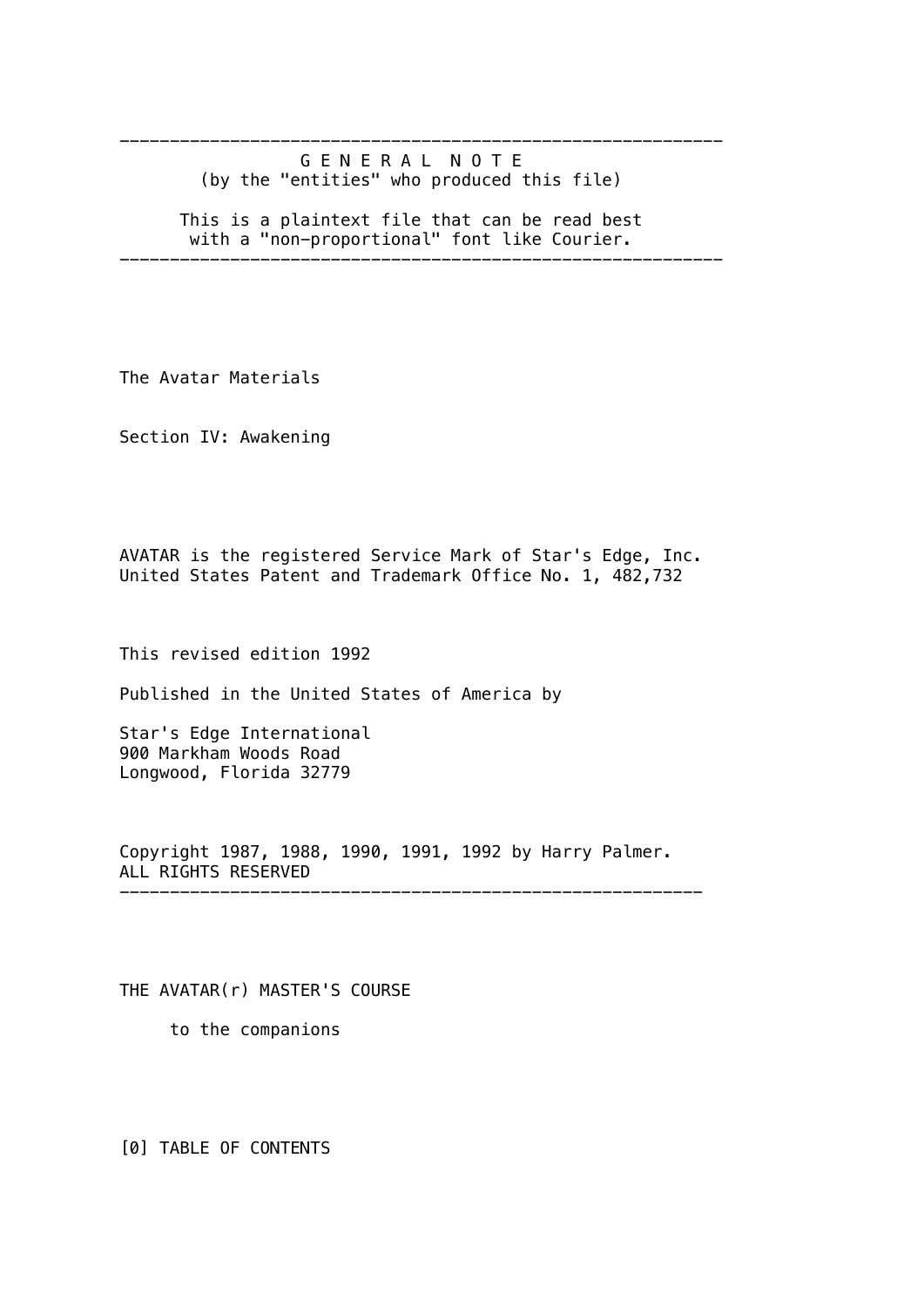### Part I: Behind the Scenes -------------------------

| Your Invitation to Deliver Avatar 1                                       |
|---------------------------------------------------------------------------|
| The Importance of Goals 4                                                 |
| Questions for Goal Setting and Planning 6                                 |
| Criteria for Goal Evaluation 7                                            |
|                                                                           |
|                                                                           |
|                                                                           |
| The Power of Your Attention 11                                            |
| The Discouragement Program 12                                             |
|                                                                           |
|                                                                           |
| The Serious Drill--Behind the Scenes<br>Discussion by Avra Honey-Smith 23 |
| The "What-the-Hell" Environment 28                                        |
| The Attention Vampire 30                                                  |
| The Saturation Point31                                                    |

### Part II: Delivering Avatar --------------------------

| Delivering Avatar: Section I Checkouts 35    |
|----------------------------------------------|
| Why the Avatar Materials are Confidential 36 |
| Delivering Avatar: Section II The            |
|                                              |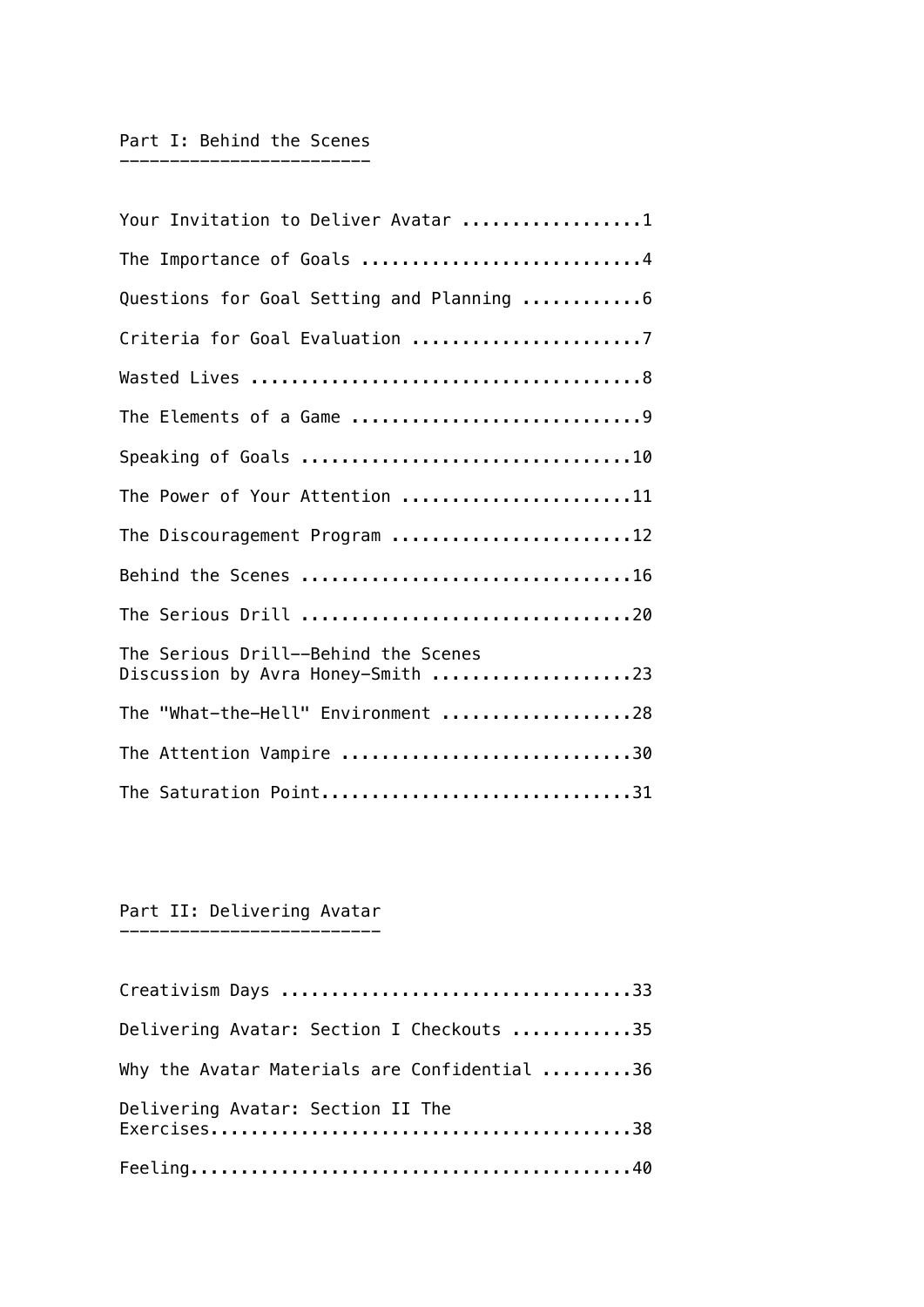| Feel-It (lecture) 46                         |
|----------------------------------------------|
| Supervising Avatar: The Feel-It Drills 59    |
|                                              |
| For Difficulties with Feel-Its 61            |
|                                              |
| Delivering Avatar: The Label-It Drills 66    |
|                                              |
| Delivering Avatar: The Creation Exercises 69 |
| Coaching Reality Creation Exercises71        |
|                                              |
| The Source List by Avra Honey Smith 75       |
| Creation Exercises 81                        |
|                                              |
| Reality Creation List 87                     |
|                                              |

## Part III: Star's Edge International -----------------------------------

| The Future of Star's Edge 103 |
|-------------------------------|
| Overview 1990-91 104          |
| Rites of Passage 108          |
| Graduated Royalties and Grid  |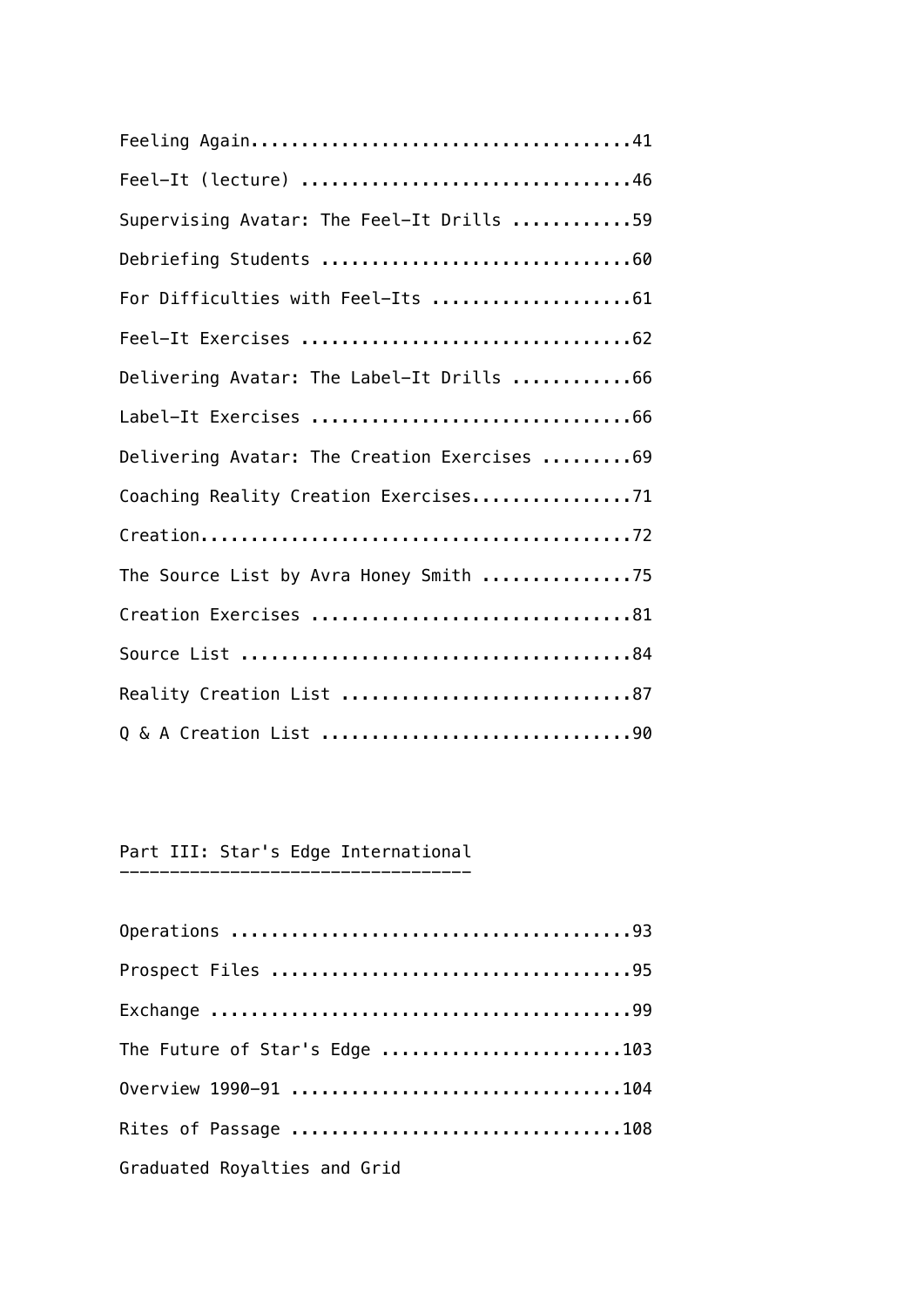| Progress Reports 113                   |
|----------------------------------------|
| What to Send Star's Edge 114           |
| Criteria for Licensing 115             |
| Application for a Provisional One-Year |
| Provisional One-Year License Agreement |

#### Part IV: Enlightenment ----------------------

| Creation Handling Procedure 129           |
|-------------------------------------------|
| It's All Right to Feel Like This 136      |
| Delivering Avatar: Section III 138        |
| Avatar Course Goals 141                   |
| Creation Handling Procedure (lecture) 143 |
| Define It (lecture)157                    |
| Creation Handling Procedure Summary 165   |
| Initiation Sessions 166                   |
| Initiation Session Drills 179             |
| Persistent Mass Handling (lecture) 185    |
| Persistent Mass Handling Procedure 194    |

### Part V: The Master's Presence -----------------------------

Self-importance ..................................201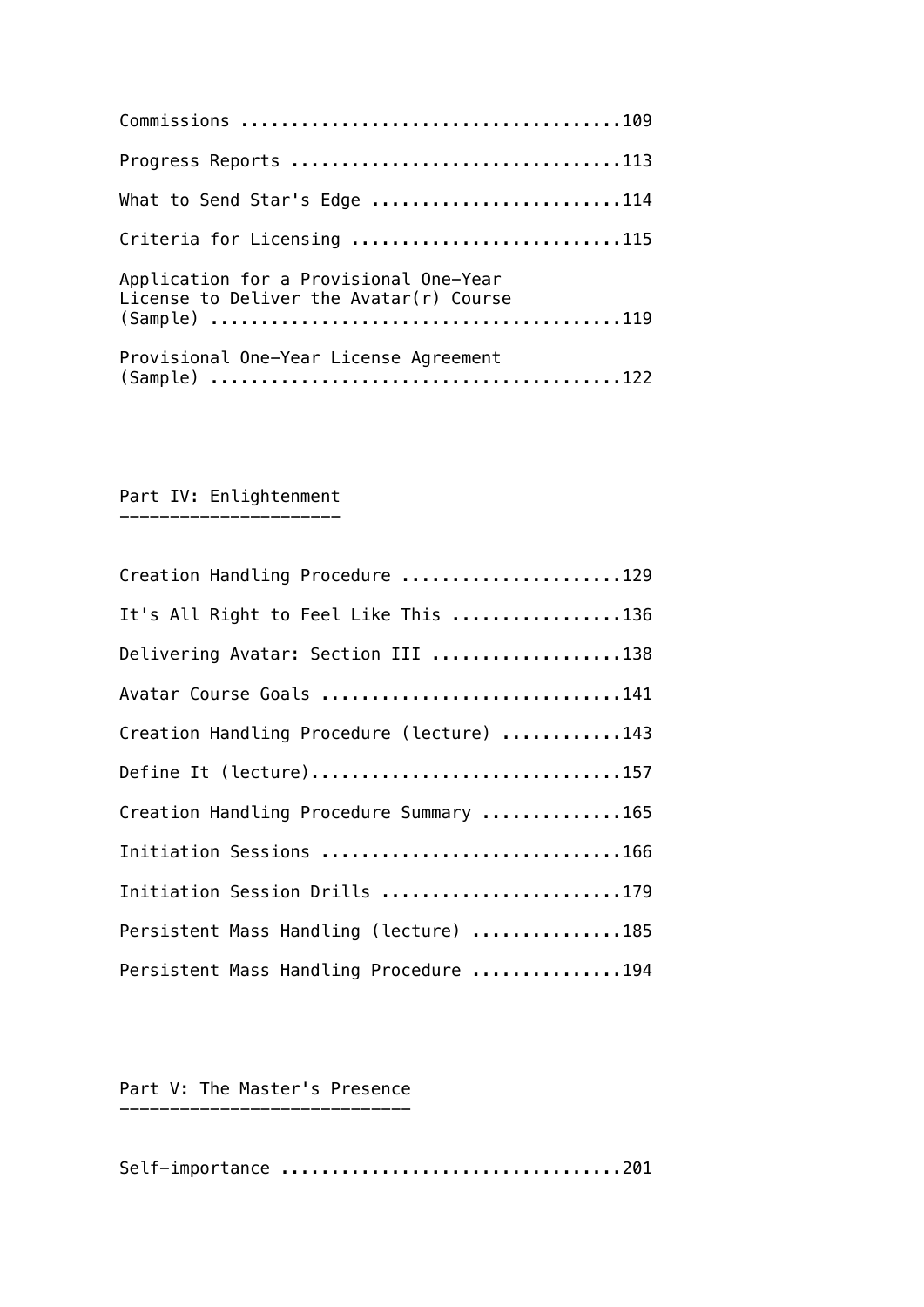| Persistent Identity Procedure 209      |
|----------------------------------------|
| Debugging Students 211                 |
|                                        |
| Bug Diagnosis Index 220                |
| Discouragement (subjective handle) 222 |
| Prosperity Rundown 223                 |
| Master Updates appendix                |

-----------------------------------------------------

THE AVATAR(r) MASTER'S COURSE

Part I: Behind The Scenes -------------------------

[1] YOUR INVITATION TO DELIVER AVATAR

-------------------------------- The purpose of the Master of Awakening course is to train an Avatar in the skills necessary to effectively guide others to an understanding of and a command over the source of their own life experiences. This loving initiation is the most precious gift of an Avatar Master. --------------------------------

Only rarely in all the history of consciousness have there existed individuals capable of guiding beings through the labyrinth of creation back to life source.

Millions there have been who wore the garments of priests and holy men, but in ignorance or worse have only managed to divert beings into elaborately constructed belief systems for elaborately constructed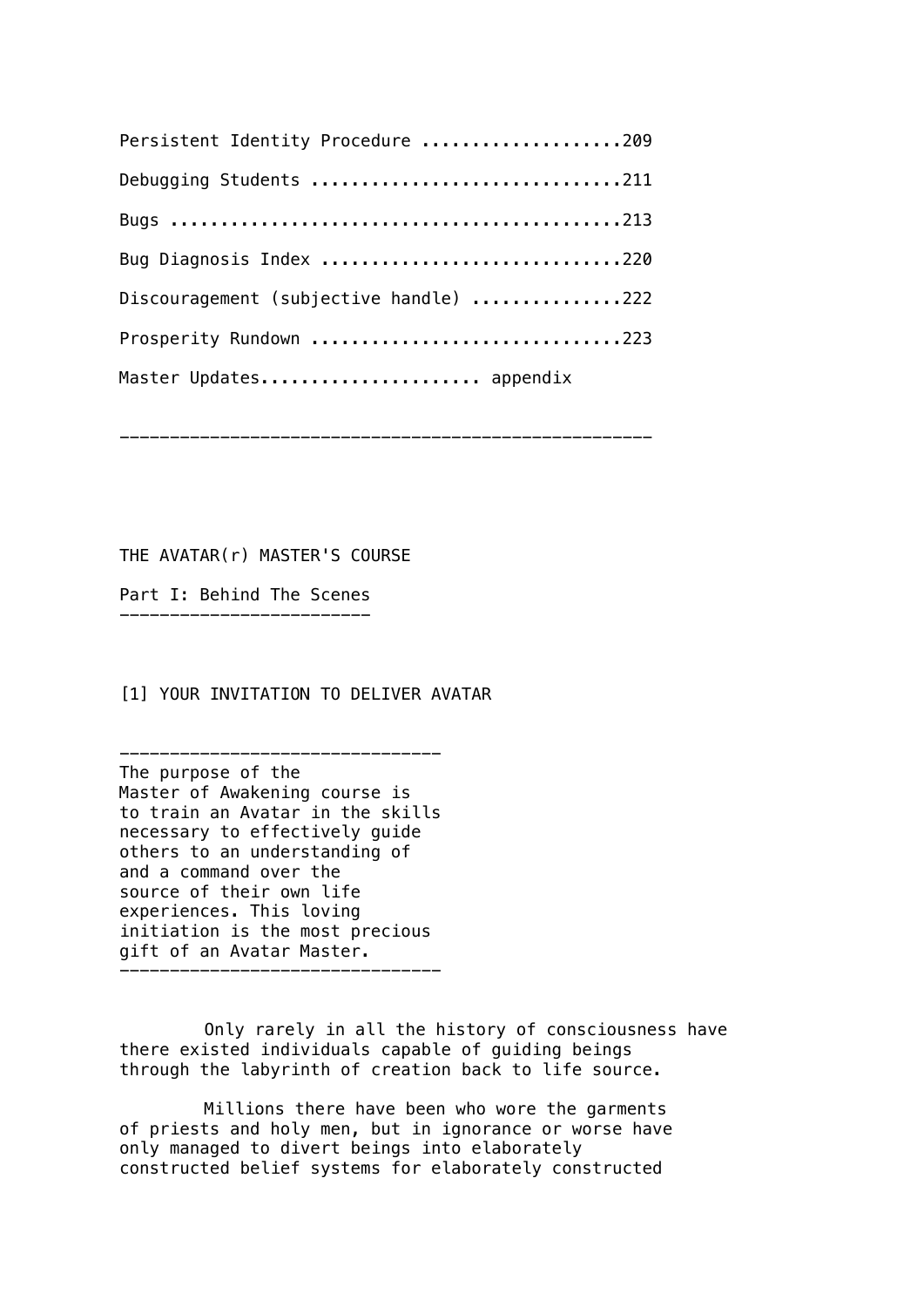reasons--blind alleys of sorrow far from home.

You embark upon lands that are known for treachery and deceit, where the charlatans outnumber the masters by ten thousand to one.

Your understanding is the nightmare that haunts the sleep of experts grown wealthy on elaborate ritual.

You are the missionaries that bring light.

--------------------------- What is the truth about truth?

How can a lesson be presented so that it may be comfortably received? ---------------------------

You bear the truth about truth.

Expect no welcome. For many there are who will examine your truth only for the opportunity of insisting upon their own hopelessness.

Love these beings for the unripe fruits they are.

Know the lessons well. Teach them in a manner that they may be safely examined. Once examined, even the slaver will find cause to change his ways and be drawn into the loving integration of consciousness... the long awaited transformation.... the great redemption.

Such is the power of the grand truth you possess. Present it skillfully, use it selflessly, and it will give you a wondrous cloak of invulnerability.

For any who fail to find the value in your service, always respectfully return to them the offerings they have given. In this way you may avoid teaching lessons you do not prefer to teach. Live deliberately. Let no critic truly fault your honesty, but in their own quiet time be brought to examine their own.

Act in harmony with the established order.

Manifest the highest ideals of the mass consciousness, and suspicion will turn to support.

Give the service of your understanding and truth, and good people will find it their privilege or even their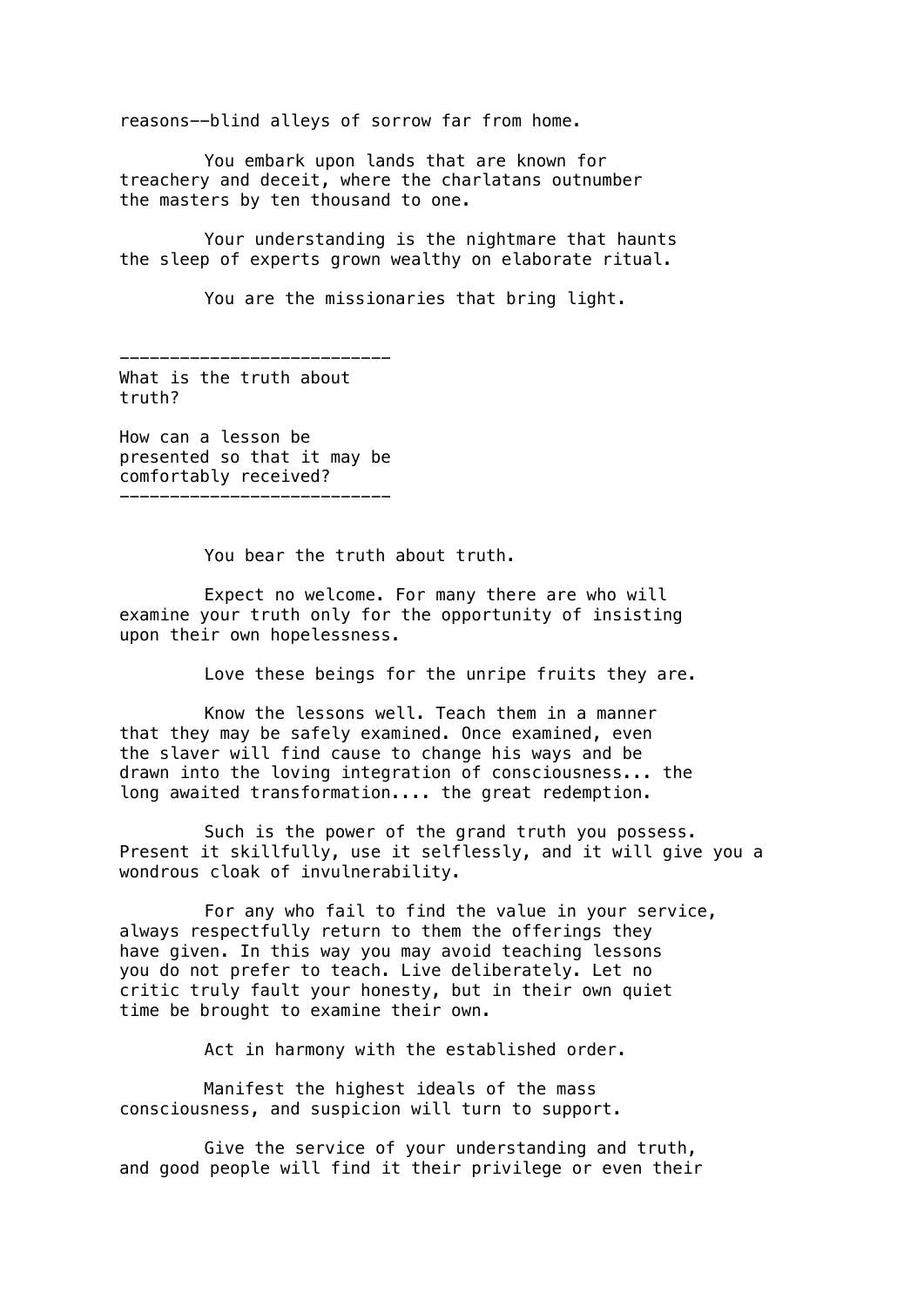greatest reward, to support you with far more than you ever, ever will require.

Great wealth and power will be entrusted to your direction because you recognize that the urge to pursue meaningless external gratification is the reflection of a belief that does not truly serve, but leads into the entanglements of lowered consciousness.

Your lessons, made manifest in the daylight of your life and in the dreamlight of your nights, will be your strongest medicine, your cleverest general and your wisest advisor.

Use the abundance you create to support and to accelerate the self-realization of man. Create Avatars.... enjoy the lessons.

Let the stars remind you, I send you love.

Harry Palmer at Star's Edge, 2 April 1987

---------------------------------------------------------------

THE AVATAR(r) MASTER'S COURSE

Part I: Behind The Scenes

[2] THE IMPORTANCE OF GOALS

------------------- If one wishes to participate in life with any degree of deliberation the primary action must be to set a goal. -------------------

Goals are an essential ingredient of happiness. A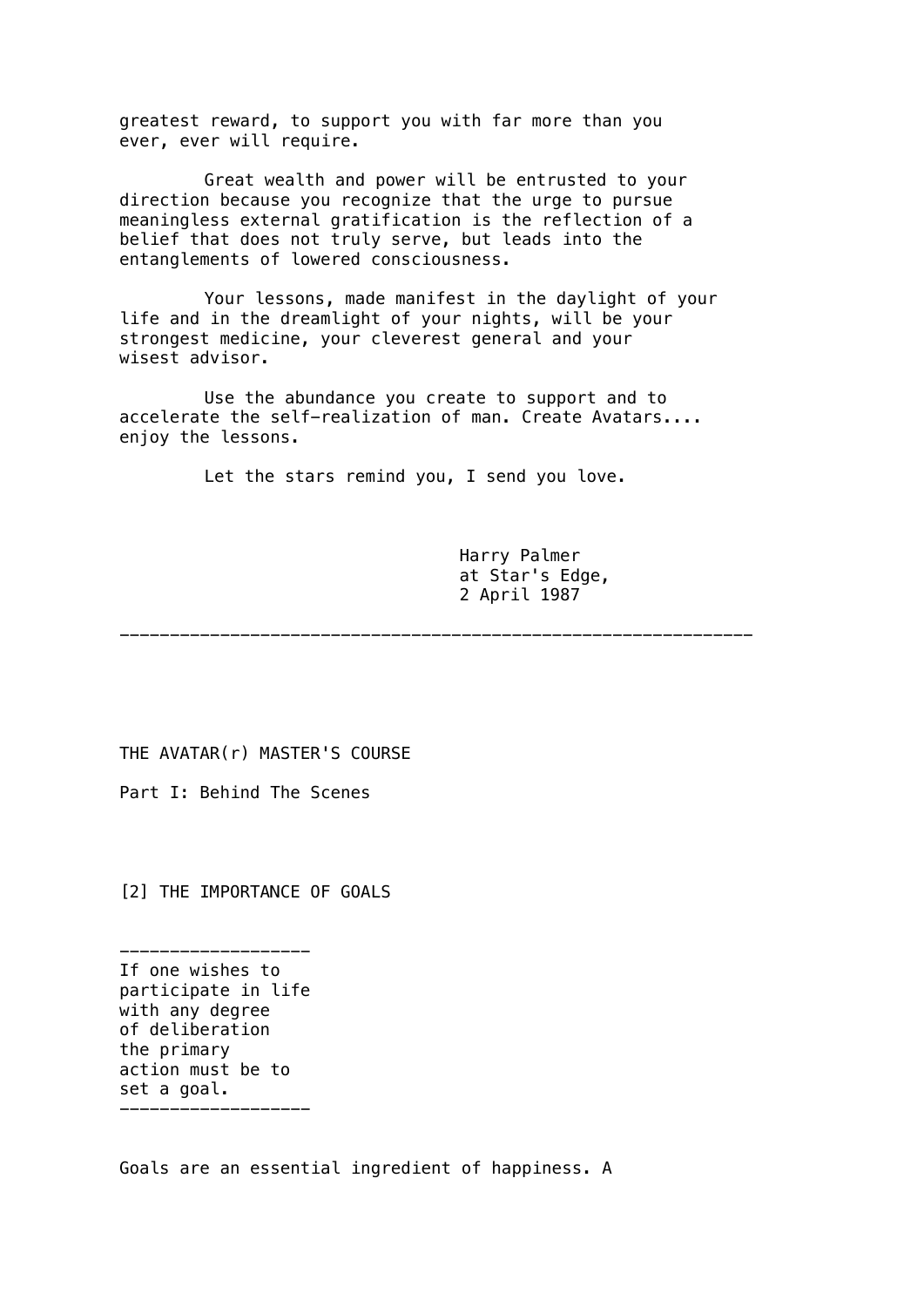person without goals is discouraged and unhappy.

Goals fall into three broad categories:

\* 1. Default goals. These are the products of past indoctrination and desired / resisted experiences. They are the goals that one discovers. They are determined by an unseen karmic hand. Occasionally they are destructive.

 $*$  2. Deliberate goals. These are the products of one's imagination and curiosity being directed toward the future. They are the goals that one sets. They enliven and excite. Seldom are they destructive.

\* 3. Inspired goals. These are the products of one's highest nature. They are long-range, transcend the calculation of immediate self-advantage, and benefit future generations.

Once a goal is discovered/ determined/ intuitively conceived, there are several combinations of techniques that one may employ to achieve the goal.

For example:

- $*$  Increase attention on the goal.
- \* Plan backwards from the goal.
- \* Identify and quota sub-goals.
- \* Utilize someone else's energy.
- \* Follow statistics; hire good managers.
- \* Work like crazy day and night.

The point is, there are many ways to achieve a goal--but there must be a goal to achieve. Goals are absolutely necessary!

Where there isn't a goal, the first order of business is to establish a goal to be achieved by a certain future time.

You will soon discover that it's not as difficult as it might first appear.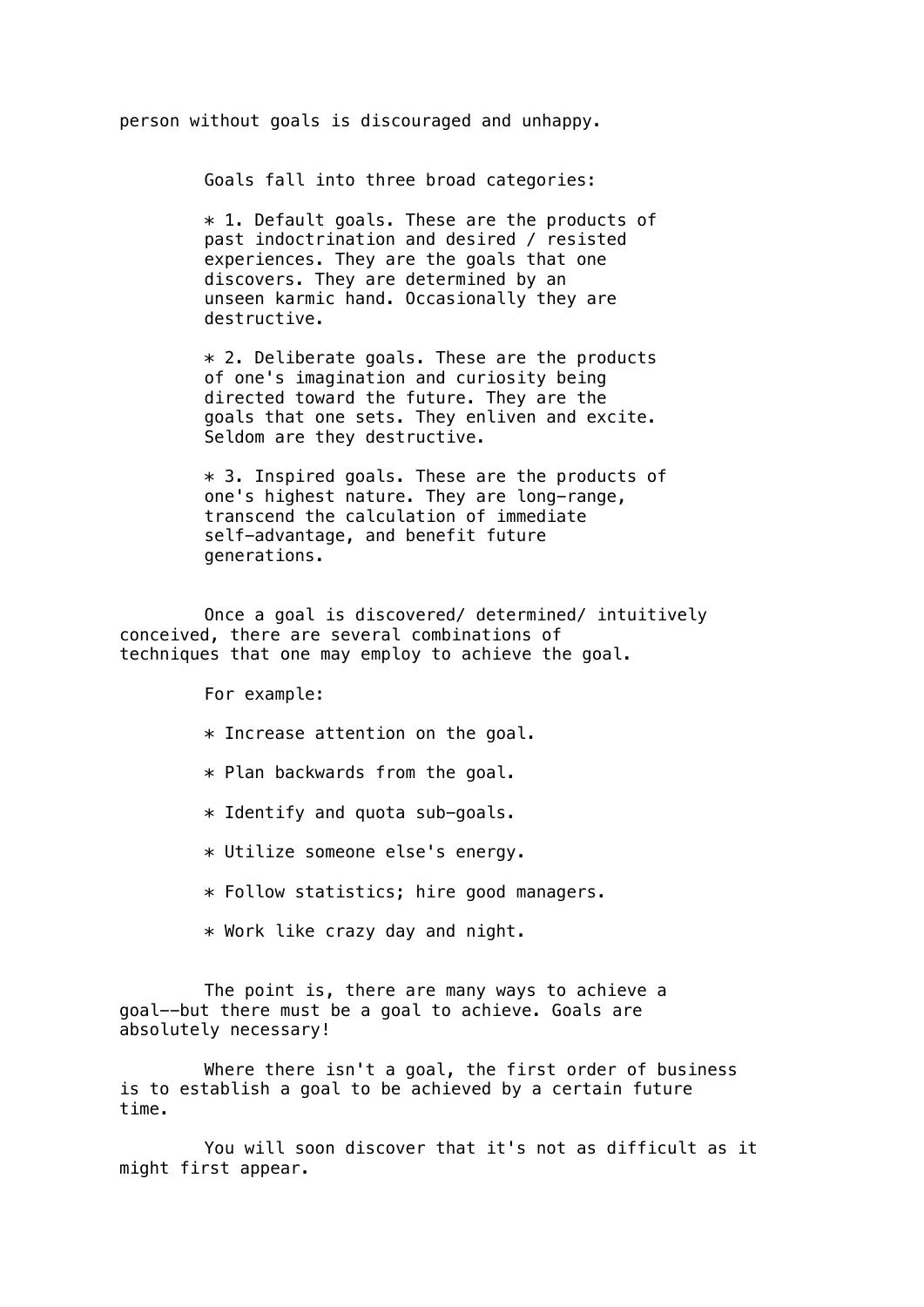---------------------- Believable, achievable, exciting goals are the grand prize of existence. -----------------------

THE AVATAR(r) MASTER'S COURSE

Part I: Behind The Scenes -------------------------

[3] QUESTIONS FOR GOAL SETTING AND PLANNING

As they occur to you, list your answers to the following questions. It's OK to list more than one answer for each question.

- \* What do you want to have in 1 year?
- What would you have to do to get that?
- Who could help you?
- Who would be helped?
- Would anybody be hurt?
- What would you have to know?
- Where could you learn that?
- How soon could you start?
- What do you need to do next?
- \* Do the same for 2 years, 3 years, 4 years, up to 10 years.

-----------------------------------------------------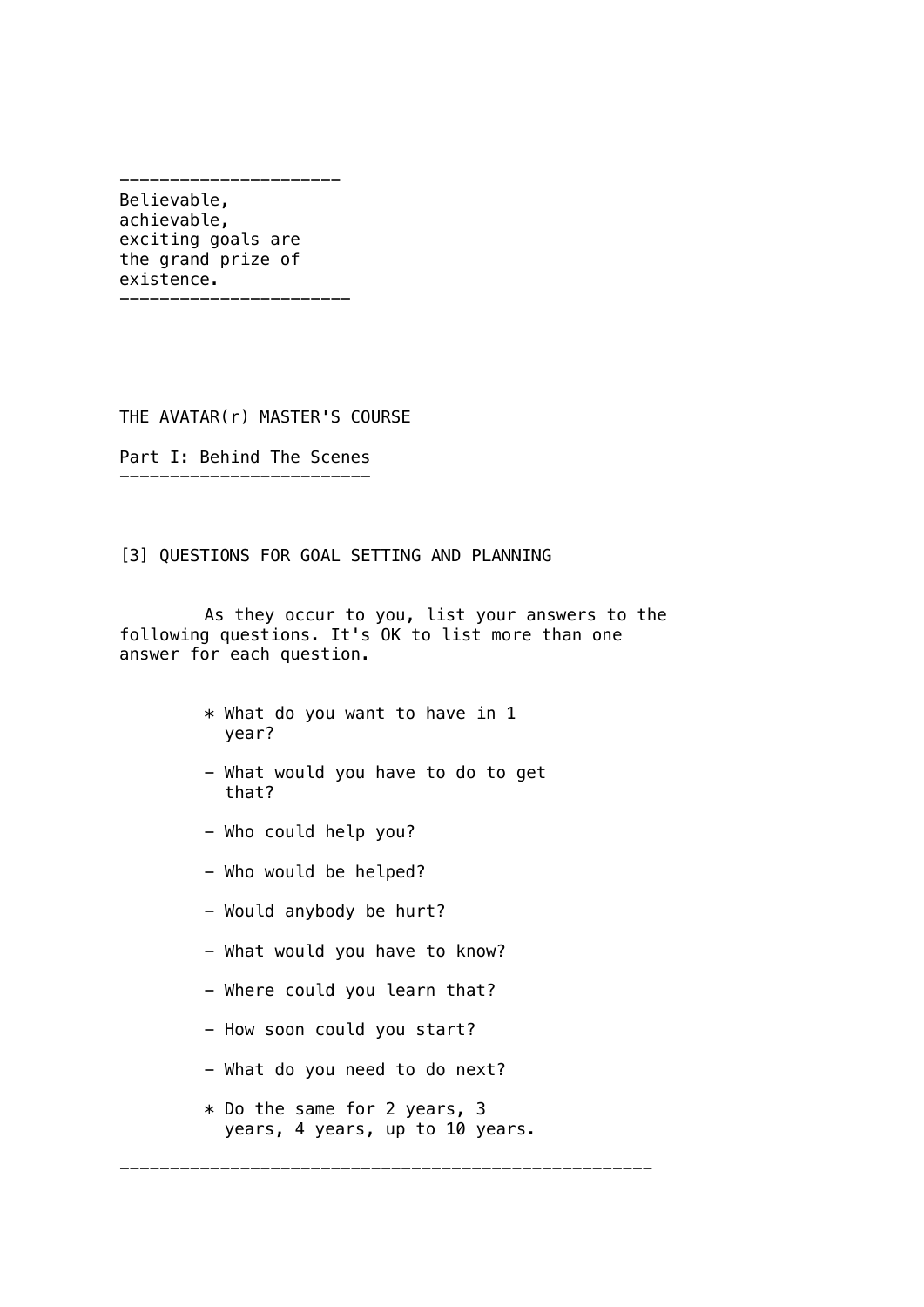### THE AVATAR(r) MASTER'S COURSE

Part I: Behind The Scenes -------------------------

### [4] CRITERIA FOR GOAL EVALUATION

- A. List goals for evaluation.
- B. Score the following statements regarding each goal from 1 (doubtful) to 5 (absolutely).
- \* 1. The goal invites your attention and interest and when contemplated is a source of renewed strength.
- \* 2. Pursuit of the goal produces something of value.
- \* 3. The goal offers benefits to others equal to your own.
- \* 4. The goal presents an opportunity for self-development (greater competence, greater understanding, challenge).
- \* 5. The goal is a recognizable step toward a greater goal.
- \* 6. The goal allows personal creativity and some degree of self management.
- \* 7. The goal presents the opportunity for recognition and the receipt of admiration.

Total score 25 to 35--A STAR TO STEER BY!

Total score 15 to 25--HOW COULD THE GOAL BE CHANGED TO RATE HIGHER?

Total score below 15--IT ISN'T REALLY YOUR GOAL.

---------------------------------------------------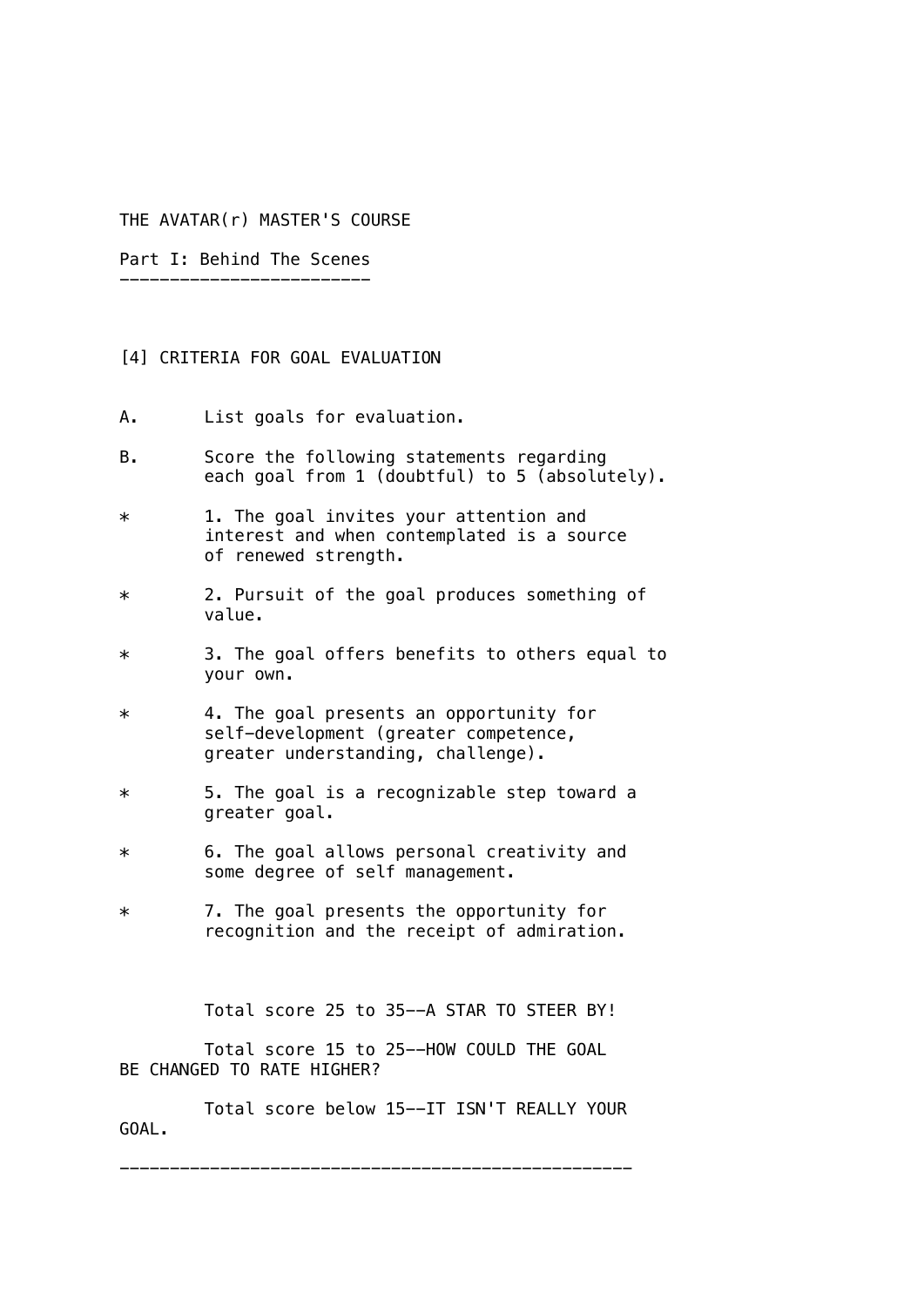THE AVATAR(r) MASTER'S COURSE

Part I: Behind The Scenes -------------------------

[5] WASTED LIVES

Many individuals go through life with a goal that rates below 15. They are not happy. Even when they succeed, make a million dollars, become the professional, prove father wrong, etc., they still suffer an emptiness and despair that accompanies a wasted life.

Organizations with goals that rate below 15 are seldom more than a misery-loves-company club.

An individual, an organization or even a civilization will continue to grow strong as long as it has clear, inviting goals. When it engages in actions that are not aligned with its goals, it begins to die--first spiritually, then mentally and finally physically.

The secrets of power lie in the subject of goals.

The Wizard's research in early 1988 confirmed beyond a doubt the pivotal role that goals play in the evolution of civilization.

----------------------

----------------------

--------------------------------------------------------------

THE AVATAR(r) MASTER'S COURSE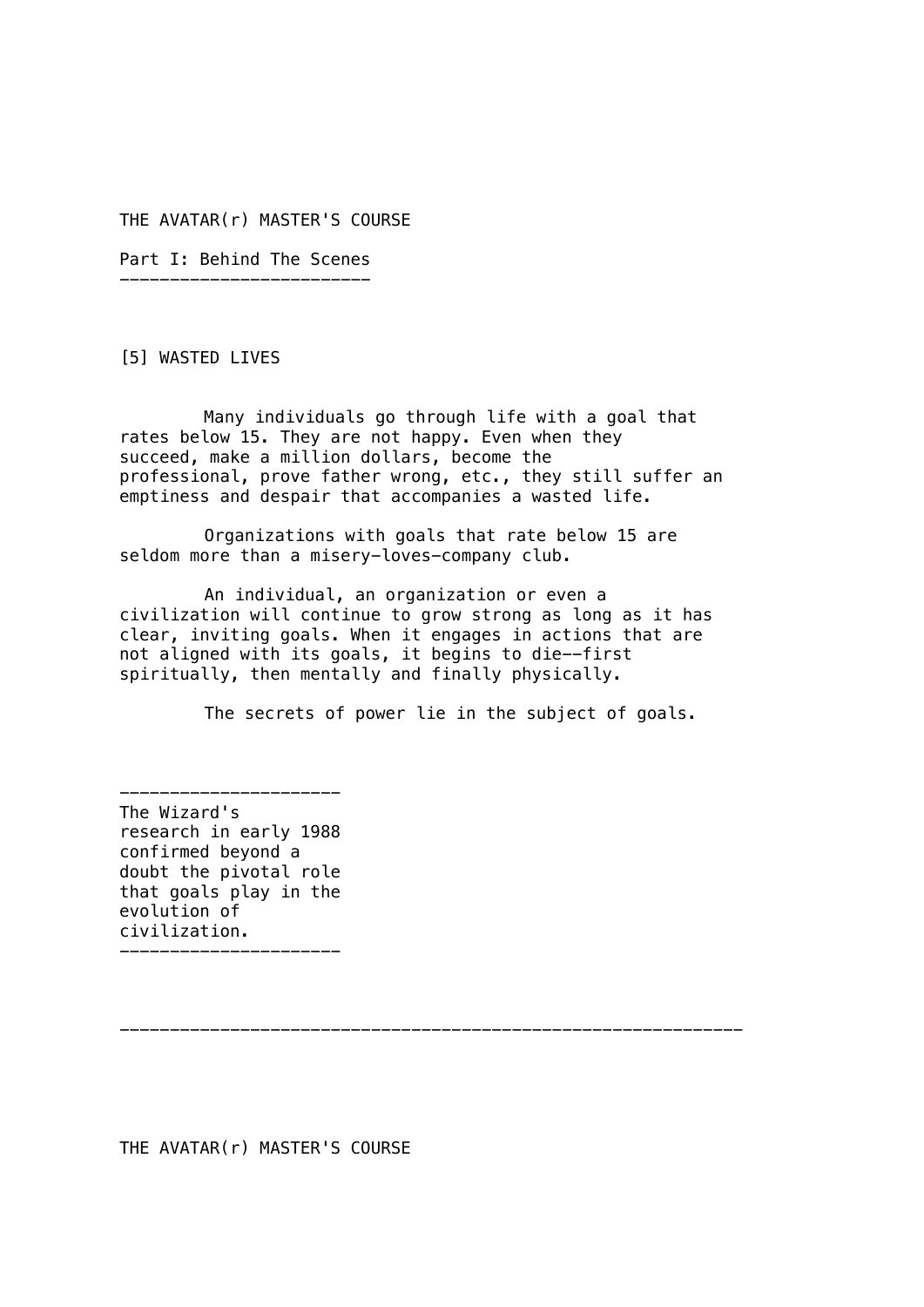Part I: Behind The Scenes -------------------------

[6] THE ELEMENTS OF A GAME

--------------------------

Definitions:

Progress: actions completed that are in alignment with the goal

Interference: action or events that are not in alignment with the goal --------------------------

When one chooses to participate in creation, a game begins.

The four elements of a game are:

- the skills of the players
- the obstacles to be overcome
- the opponents to be won over
- the goals to be achieved

## Our Game

The skills we bring to the game are our world lessons clarified by the Avatar materials.

The obstacles are the inertia of ignorance and intolerance, both our own and others.

--------------------------------------------------------

The opponents are our friends who feel abandoned.

The goal is to create an enlightened civilization.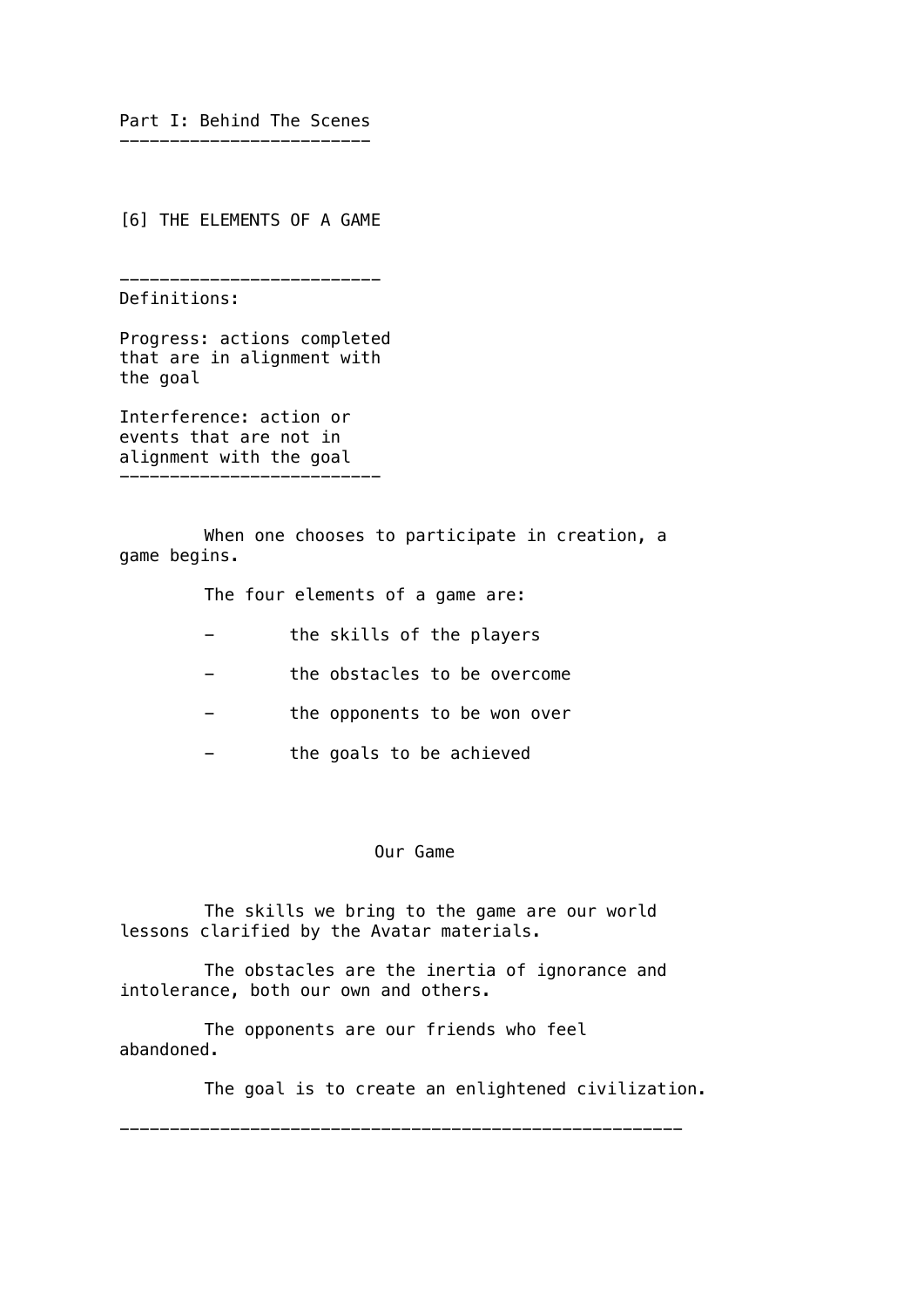THE AVATAR(r) MASTER'S COURSE

Part I: Behind The Scenes -------------------------

[7] SPEAKING OF GOALS

The Goal of Avatar

To catalyze a stable, non-violent process of belief integration on the planet via the expansion of the Avatar Network

The Goals of Star's Edge

| To support research and development that<br>favors the graceful transfer of prosperity<br>and power from prejudicial interests to<br>licensed Avatar Masters |
|--------------------------------------------------------------------------------------------------------------------------------------------------------------|
| To create a viable financial, organizational<br>and social structure capable of<br>accomplishing the above                                                   |
| To create a collective influential world<br>advisory role for the creation of an<br>enlightened civilization                                                 |

--------------------------------------------------------

THE AVATAR(r) MASTER'S COURSE

Part I: Behind The Scenes -------------------------

[8] THE POWER OF YOUR ATTENTION

--------------------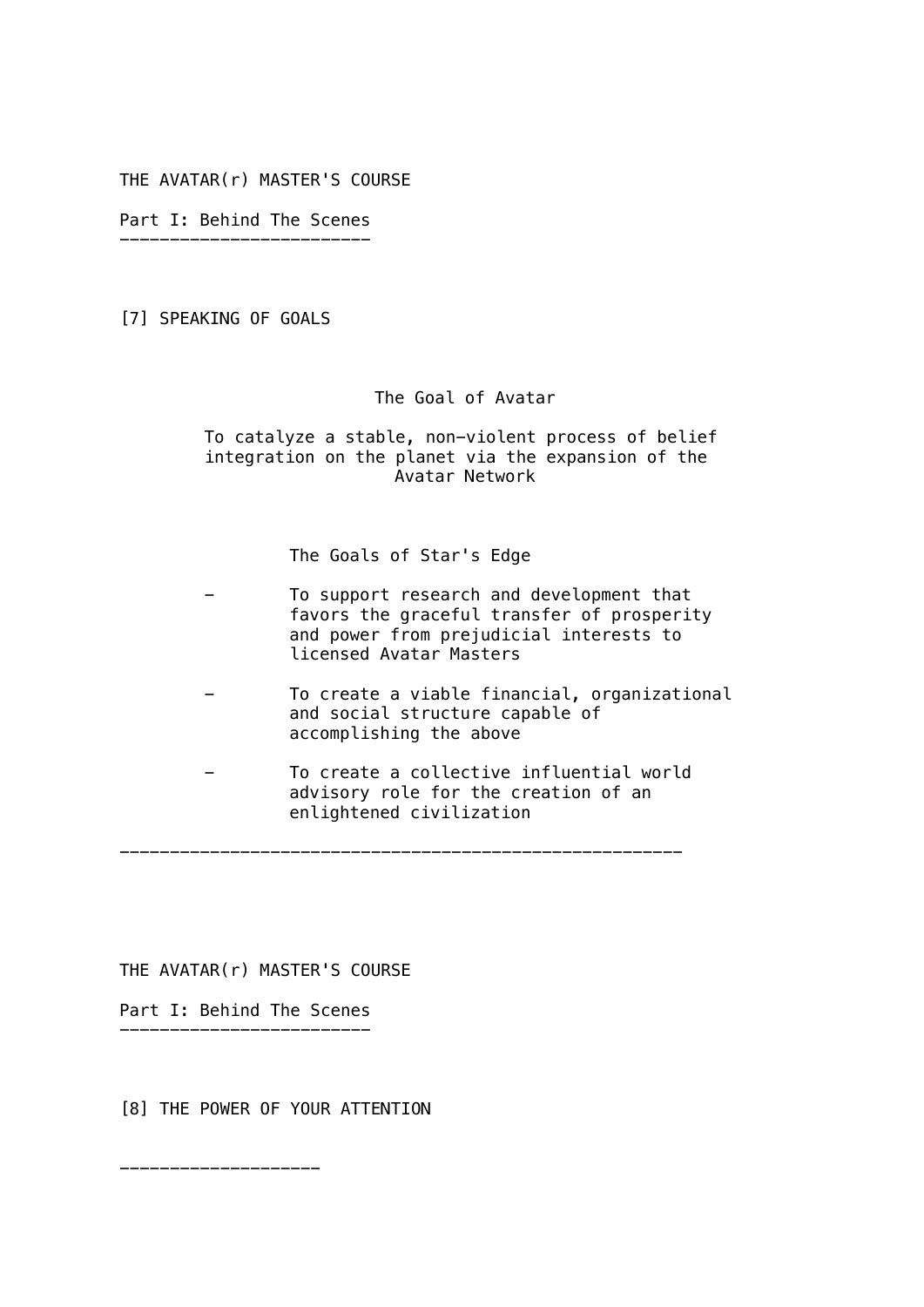Attention. solidifies a reality by adding substance to an imagined reality until it manifests.

--------------------

From Introduction to Attention, Wizard's Course:

Attention is the energy wave particle that solidifies and brings to life the universe.

Attention creates reality.

Attention is the creating energy discussed in Section III of the Avatar materials.

When "I" directs attention particles toward a creation, the creation solidifies and becomes more real. This happens whether the attention paricles are directed deliberately or as a response to something.

Creation is the relative ability to shift attention from secondaries to a primary.

-------------------------------------------------

COMPARE AND CONTRAST EXERCISE

Spend a few minutes thinking about all the obstacles that stand in the way of your achieving your goal.

Spend a few minutes imagining what it will feel like when you achieve your goal.

-------------------------------------------------

THE AVATAR(r) MASTER'S COURSE

Part I: Behind The Scenes -------------------------

[9] THE DISCOURAGEMENT PROGRAM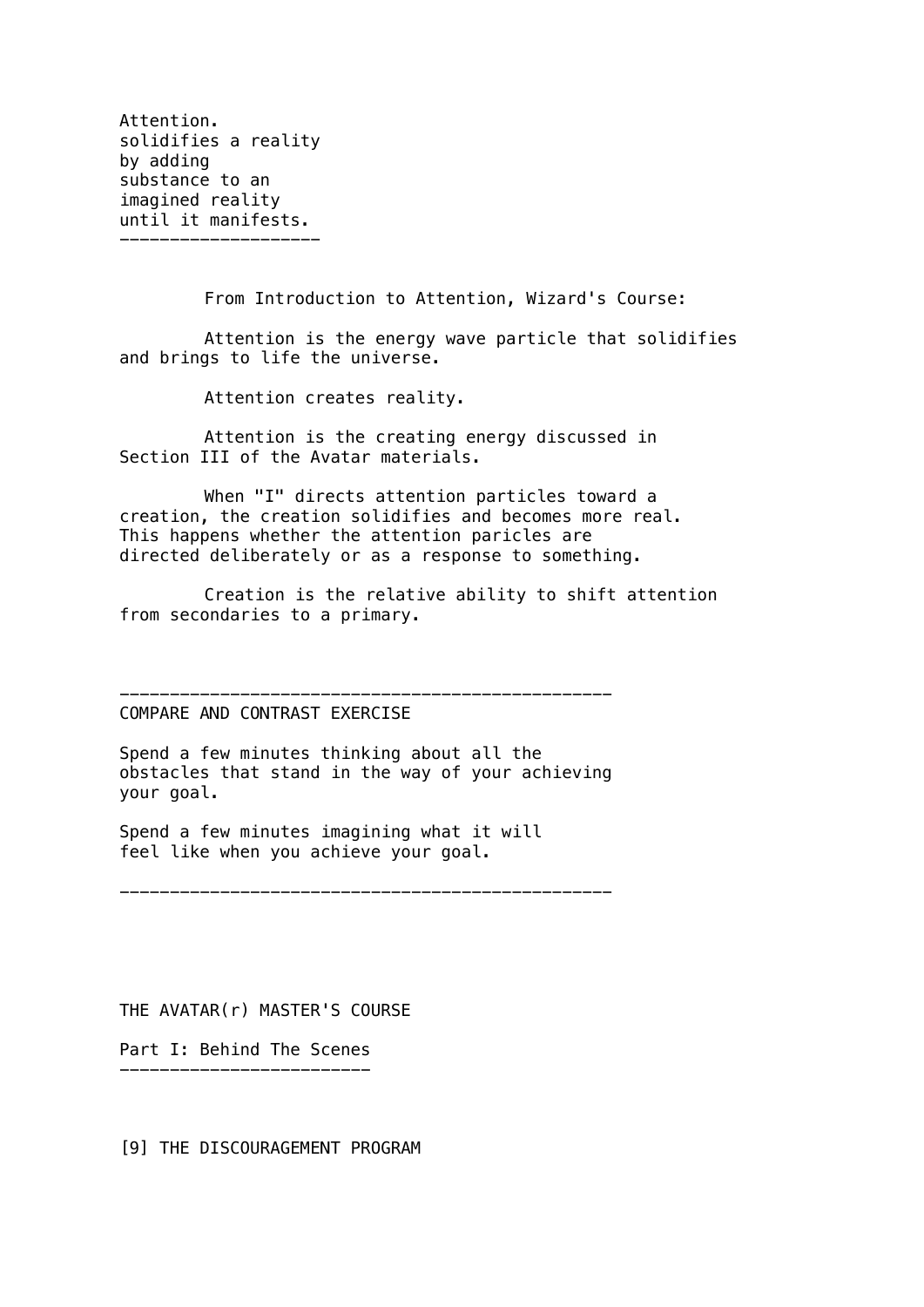-------------- Discouragement is a reduction in one's willingness to play a game. --------------

------------------------------- Definitions:

Discourage: 1. to deprive of, or cause to lose, courage; dishearten; depress in spirit.

2. To lessen courage for, obstruct by opposition or difficulty; dissuade or hinder from.

Discouragement: 1. the act of discouraging; the act of deterring or dissuading from an undertaking 2. the state of being discouraged; depression of spirit with regard to action or effort 3. that which discourages; that which deters or tends to deter from an undertaking or from a course of conduct.

-------------------------------

Discouragement arises as a result of attention becoming fixed on the obstacles and opponents to a goal (interference) rather than on actions in alignment with the goal.

Discouragement, left unhandled, will lead to quitting and failure. No matter how rational and logical an excuse for failure appears, the real reason for failure is always discouragement. No one fails until they give up. The outcome of any contest of wills or competition is determined by who succumbs to discouragment first.

Some people embrace discouragement as a technique to coax the environment to be more encouraging. They have a mis-intuitive understanding that if they occupy one side of the encouragement/ discouragement dichotomy they may be fortunate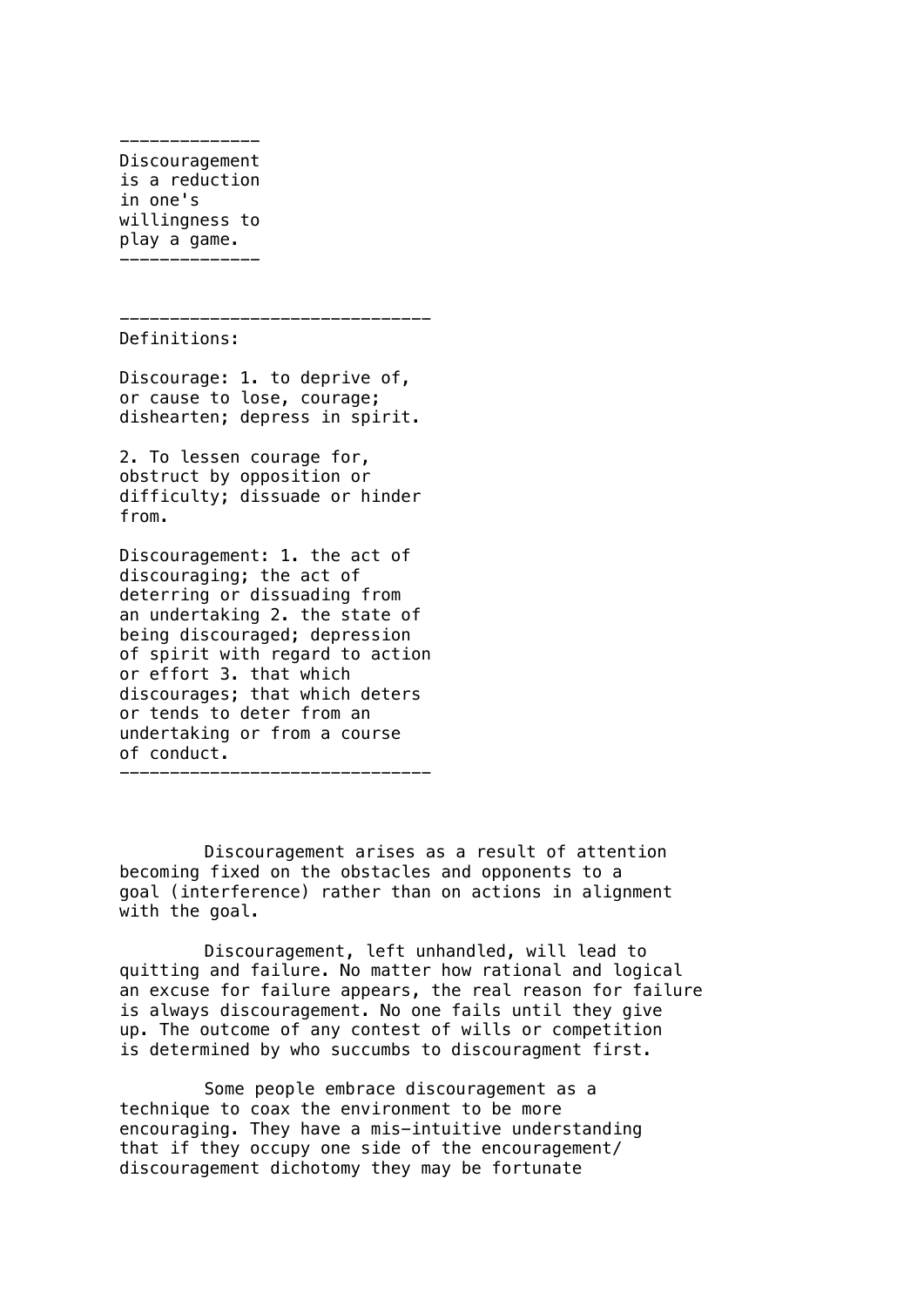enough to attract the counterpart. It seldom works. Instead of the compassionate encouragment they seek, they are more likely to find the contempt reserved for losers.

Sometimes obstacles in the environment or people's actions offer the opportunity to be discouraged. Any secondary, obstacle or concern presents an opportunity to be discouraged. The reason behind the occasional refund request after Section II Avatar can almost always be traced to someone succumbing to, or even embracing, an opportunity to be discouraged.

Discouragement is handled by refocusing attention from the negative to the positive. Instead of problems, one sees opportunities. Instead of pointless personality conflicts, one focuses on actions that are in alignment with the goal. Observation supersedes rumor and gossip.

Here is a simple program that actually transforms discouragement into success. It is an especially powerful tool for beginning Avatar Masters.

> \_\* For every opportunity to be discouraged that you encounter, complete five actions that will lead toward the successful accomplishment of the goal.

Use the Rule-of-Five to handle discouragement.

- \* Example: If someone writes you a negative letter about Avatar, write five positive letters to five people about Avatar.
- $*$  Example: If someone goes out of their way to discourage you, go out of your way five times to encourage someone.
- \* Example: If you feel you said something you shouldn't have to someone, say something you should to five people.
- \* Example: If someone gives you bad news; pass good news to five people.
- \* Example: If someone tells you what you want to do is impossible, affirm that you can do it five times.
- \* Example: If someone gives you a loss when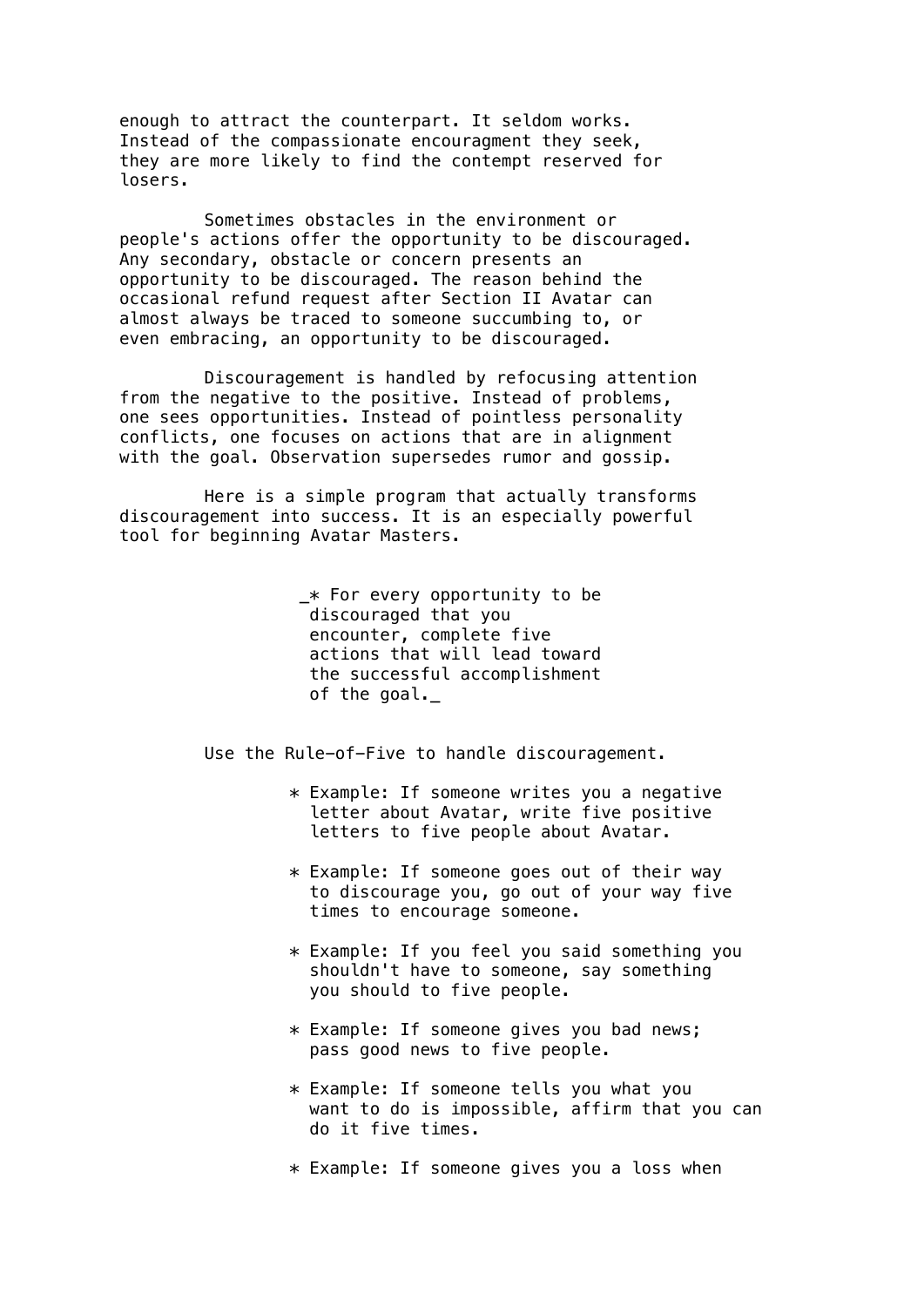you try to help them, give five people wins by telling them how they helped you.

\* Example: Make five positive statements for every doubt you have.

The Rule-of-Five

For every negative circumstance encountered that is mis-aligned with the goal, create five positive circumstances that are aligned with the goal. ----------------------------

----------------------------

Nothing handles a Master's discouragement faster than outrageous progress toward a high scoring goal.

----------------------------

Sell CREATIVISM at every opportunity. ----------------------------

Sometimes it requires a little extra effort to create what you want.

Here's an actual 1988 five week case study of the incoming mail at Star's Edge. (Five positive letters were originated for every letter coming in that offered an opportunity to be discouraged even when it required the staff to work beyond midnight. All positive mail was answered first.)

Week 1-33% of incoming mail was opportunity for discouragement.

Week 2- 35% of incoming mail was opportunity for discouragement.

Week 3- 17% of incoming mail was opportunity for discouragement.

Week 4- 7% of incoming mail was opportunity for discouragement.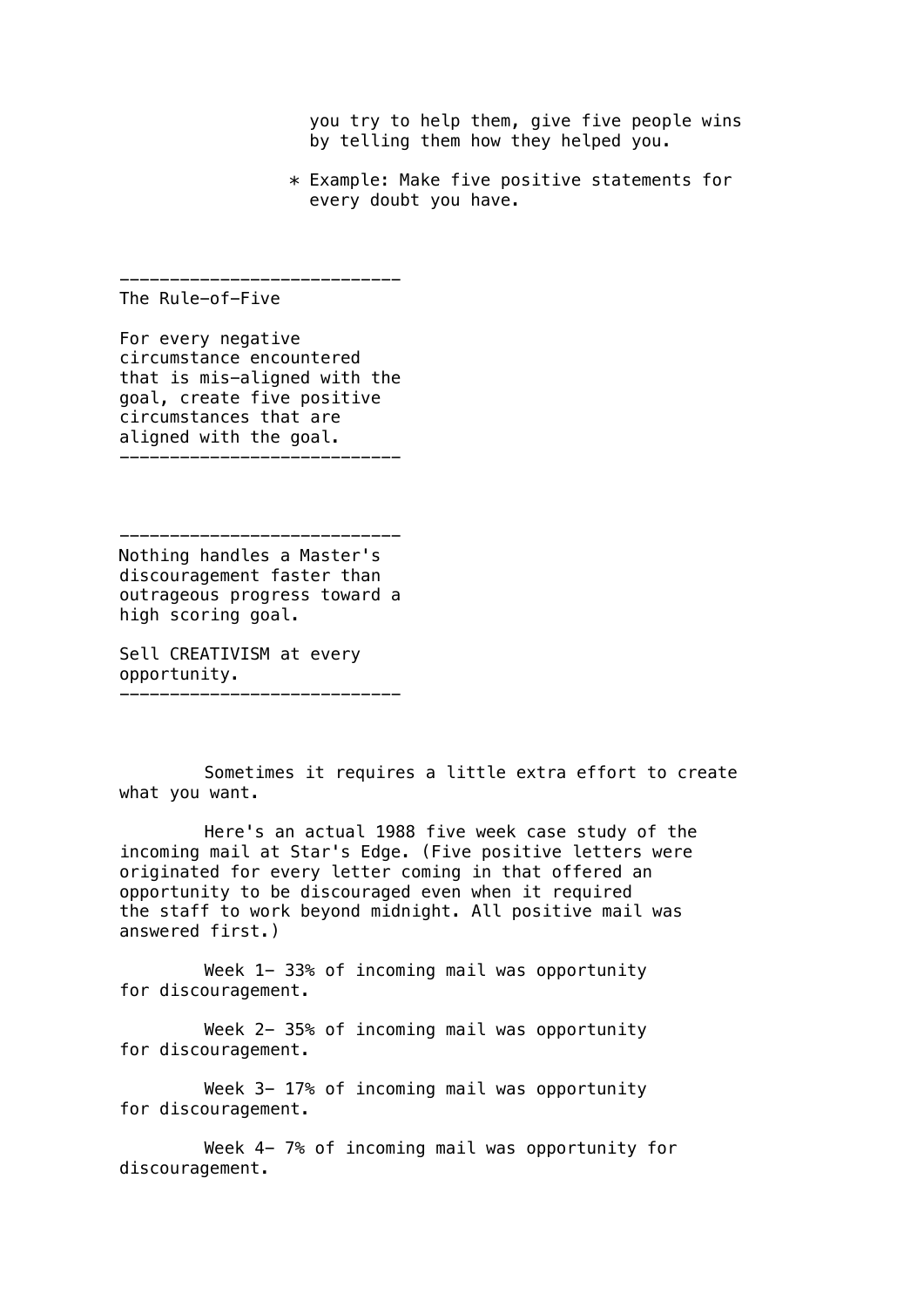Week 5- 2% of incoming mail was opportunity for discouragement.

In the same 5 week period, mail volume increased by 1000%, and gross income and staff bonuses increased by 750%! Yes. 750%! If anyone has a better formula for success than this, I haven't heard about it.

Also in the weeks after this study-same policy was followed-statistics continued to climb, workloads reduced, and the circulation of the Avatar Journal more than doubled. Less than 2% of the incoming mail offered any opportunity for discouragement.

By November, 1988, some three months after the study, less than .2 percent of incoming mail offered any opportunity for discouragement!

When you 5X outdistance any discouragement this way, it soon ceases to be a factor in your life.

In a 1991 production study conducted by Star's Edge, one thing found in common among successful Avatar Masters was that they applied the Rule-of-Five to handle discouragement.

-----------------------

The really clever Masters also used it with prospects who wanted to do Avatar but had their attention fixed on obstacles preventing them from registering for the course. -----------------------

THE AVATAR(r) MASTER'S COURSE

Part I: Behind The Scenes -------------------------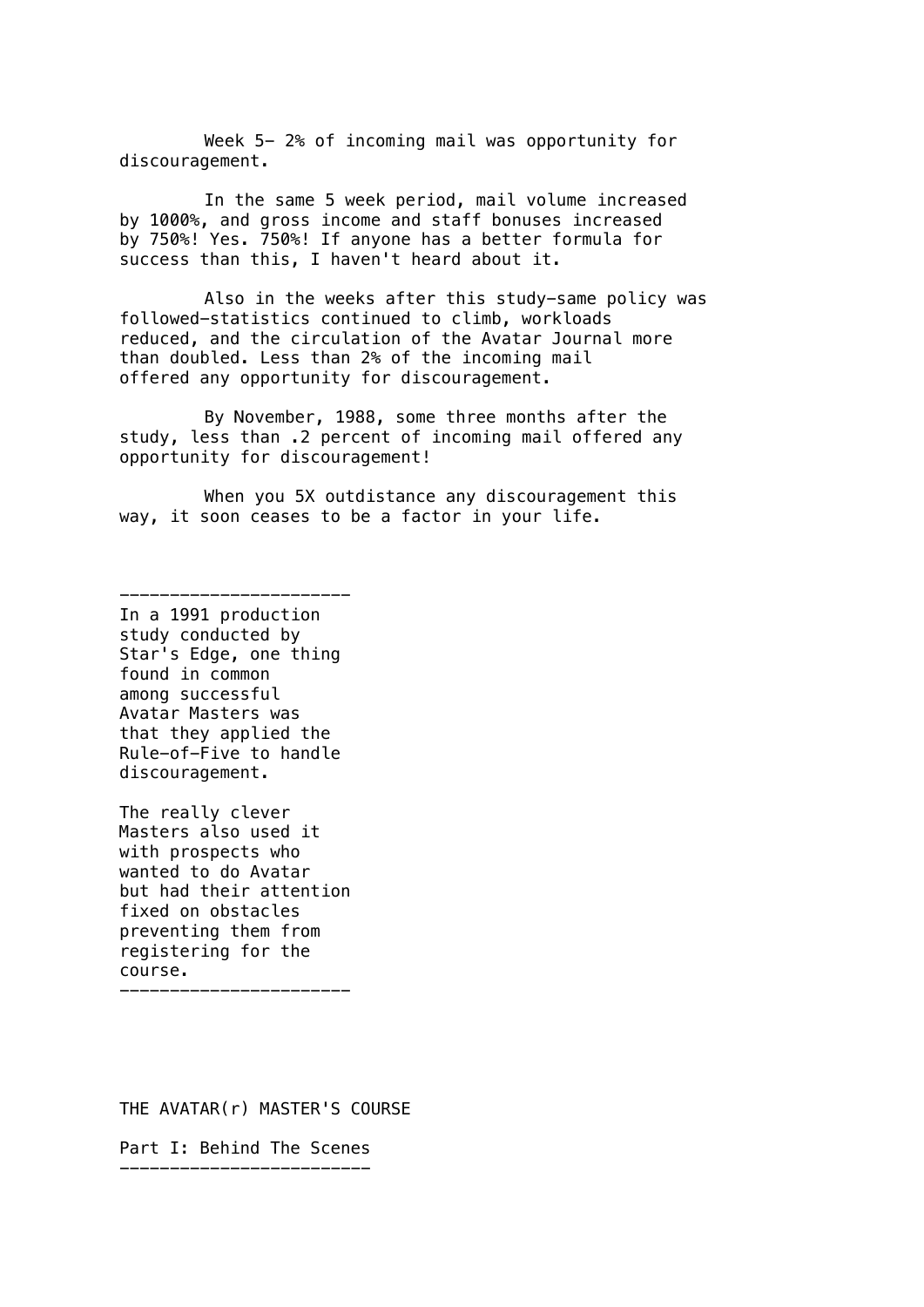## [10] BEHIND THE SCENES

Behind the scenes refers to preparations and operations that are carried out in the background. Skilldeveloping drills, practices, rehearsals, etc. are behind the scenes activities. Appearance, confidence, presence are developed according to analyses carried on behind the scenes. Professionalism is the result of having one's behind the scenes in order. Success, whether it be in business, relationships or personal life, depends upon some level of operation going on behind the scenes that allows for emergency revisions and general improvements.

It is a complete ignorance, or an absence, of constructive behind the scenes operations that condemn people to mediocrity.

The environment and the group consciousness from which Avatar is delivered are very important. With difficult students, it can make the difference between their success and their failure. Environmental control and the control of group attitudes are managed from behind the scenes.

## THE SERIOUS ENVIRONMENT

Certain environments host attitudes that tend to reinforce the doubts and strengthen the beliefs of a student in the near unalterability of his own limitations.

Seriousness is a prime example.

Seriousness is the experience resulting from a belief in (or fear of) difficulty.

When the beliefs, "it's difficult" or "it's hard" work their way into the group consciousness, students will create problems for themselves and problems for each other. Their attention is on problems, thus problems predominate.

Course progress will slow and the session hours per rundown will creep upward. The students will need guides and will engage in abstract philosophical discussions. "Yeah, buts" abound.

Sometimes the "it's difficult" belief gets masked by the explanation: "I want to be thorough" or "I don't want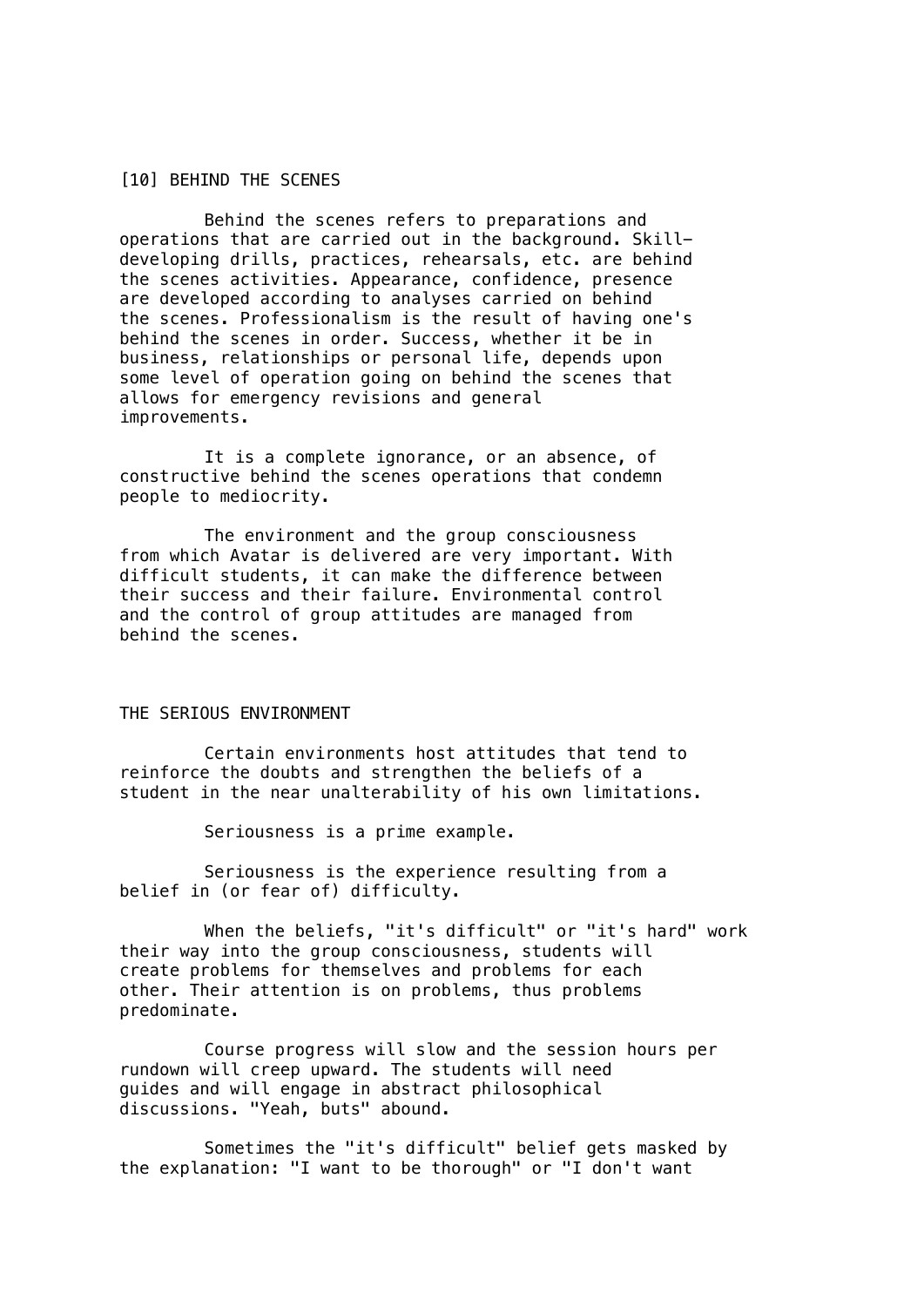to miss anything." Sometimes the student will arrive with some sort of carry-over attitude that "life is tough, only the tigers survive." Such individuals, particularly when several arrive at once, will shift the group consciousness toward the belief that there are many difficulties connected with any effort toward self-improvement. Such individuals make the world a dangerous place. Staff will become irritable, and the environment begins to take on a threatening quality. Closing the door no longer seems adequate; one longs for locks.

Seriousness results in a slowing down and contraction of consciousness. Seriousness is a resistance to experience. The unknowns that border whatever one is perceiving become more ominous and draw one's attention. The ideas of "subconscious" and "reactive mind" influences become plausible and even oppressive.

"What-ifs" rattle aberrant chains of possibilities in the incognizant darkness.

In such an atmosphere one will find students handling at contracted levels of consciousness beliefs within beliefs within beliefs on a contracting spiral. The student struggles with phantoms created from his own expectations. The more one resists identifying with and experiencing oneself as the source of a reality, the more that source of reality operates beyond one's control. Seriousness and resistance! Resistance creates new sources of reality. Seriousness reinforces itself.

------------------------------ Machines may mysteriously malfunction in the presence of seriousness.

------------------------------

------------------------------ In a serious environment, secondaries are more likely to manifest than primaries.

------------------------------ Seriousness favors a compulsive re-creation of the past.

------------------------------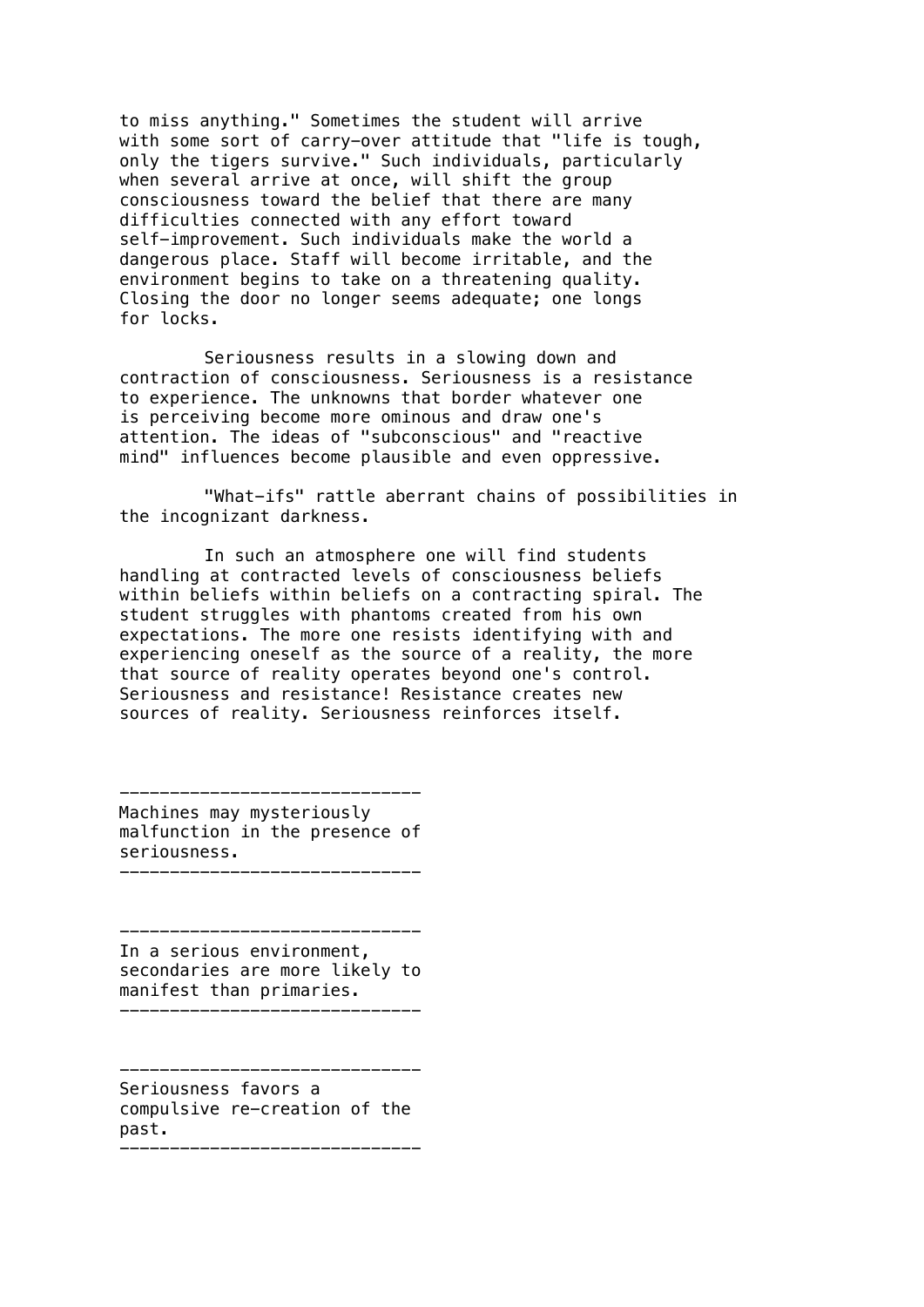For example, having the belief, "I think I missed something" will send the student into hours of searching for (and creating) things to discreate. And all the while he is really just sitting in the middle of this creation, resisting the experience of, "I think I missed something."

The more serious the environment, the slower the progress of the student.

------------------------------ If a student is creating, or re-creating when he or she should be experiencing;

- 1. Handle the seriousness
- 2. Assign more Feel-It drills

------------------------------

3. You take a walk

#### HANDLING SERIOUSNESS

The opposite of seriousness is a smiling, loving, confidence from which one creates and/or experiences knowingly and willingly.

Forced good humor and joking, while certainly not to be discouraged, are often only an escape valve or cover up for resisted seriousness.

A more reliable indicator to watch for is this: can the students appreciate and safely make fun of their own beliefs and experiences. If not, you'd better do some quick conjuring behind the scenes and set an example.

Shifting someone out of a resisted creation is an artful skill! If it is not done with love, it easily takes on the color of intolerance and worsens the situation. It is not replacing their evaluation that "things are awful" with your evaluation that "things are swell." It does not rob them in any way of their own sense of being source.

Their reassessment of what is serious is not a result of fearing your disapproval.

When done properly, shirting students out of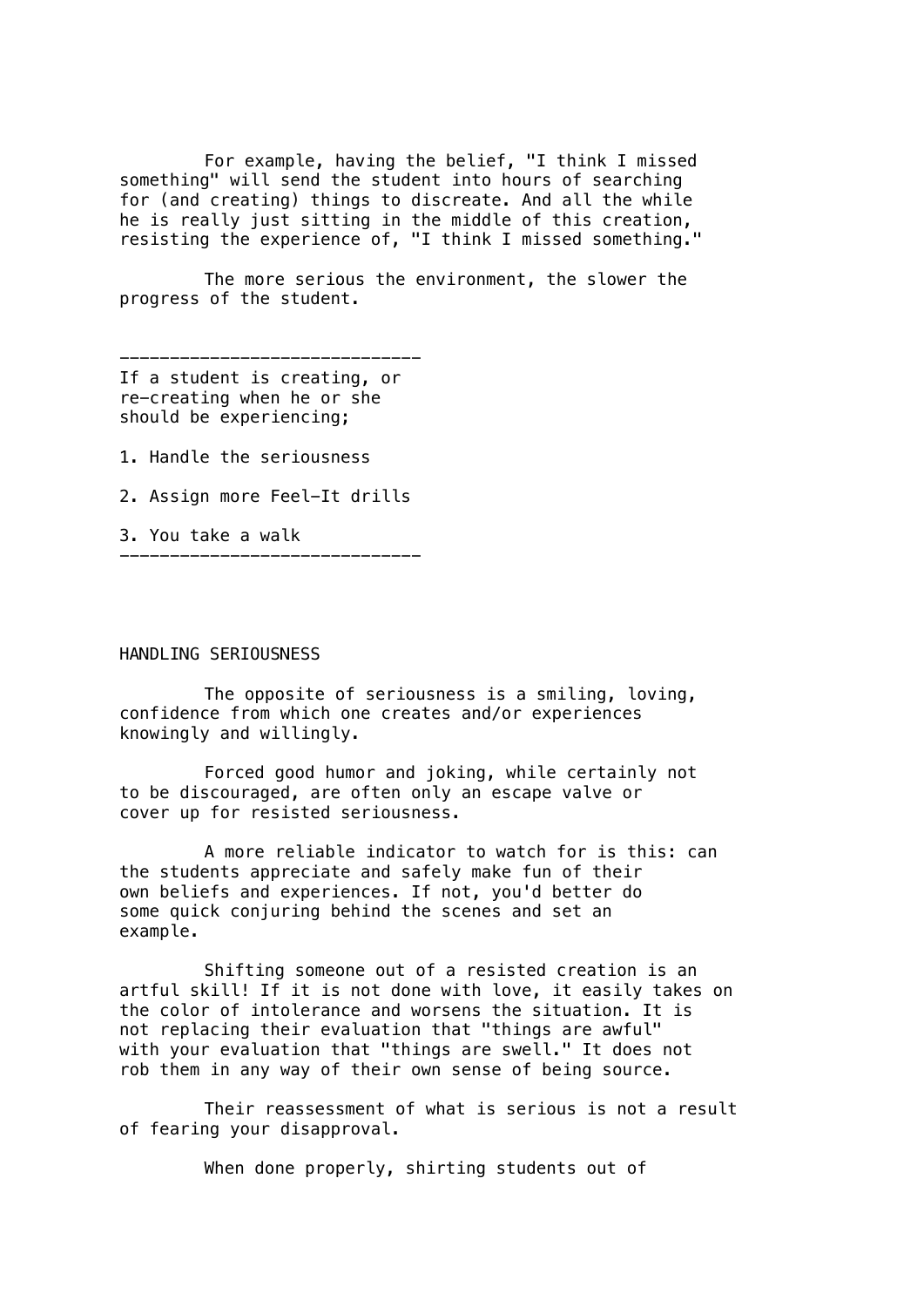seriousness allows them to deliberately reassess the importance they have assigned to some creation. They take a second look and shift outside the creation. As the creator, it is now safe to reassess the importance assigned to the creation. The resistance they have built up toward experiencing or entertaining certain creations disappears. One shifts them in the direction of an expansion of consciousness (a willingness to experience) rather than in the direction of a contraction of consciousness (resistance to experience). It is a labor of enlightening.

An experienced Master can precipitate the shift of importance with a non-verbal smile and a non-visible radiation that is effortlessly generated. This is the level of skill required of an Avatar Master.

-------------------------------- Seriousness is dissipated by a disintegration of the resistance to experience. This can be done by offering as a model a viewpoint willing to experience the resisted creation. --------------------------------

A MASTER CAN DE-INTENSIFY SERIOUSNESS IN A WHOLE GROUP BY INSTALLING A WORM

-------------------------------- A worm is a transparent belief that passes unnoticed and offers a person a reality to agree to.

This is where this course starts to get really good. --------------------------------

There is an art to successfully installing a worm. A worm is put in through the cracks; it passes unnoticed. It's an expression of certainty-an observation that invites agreement. It is not a command. It's a little comment you make to yourself or to another which the group overhears: "Things are getting better." "I do feel better." 'Things are beginning to work out." "The worst is over."

Sometimes one arranges (behind the scenes) to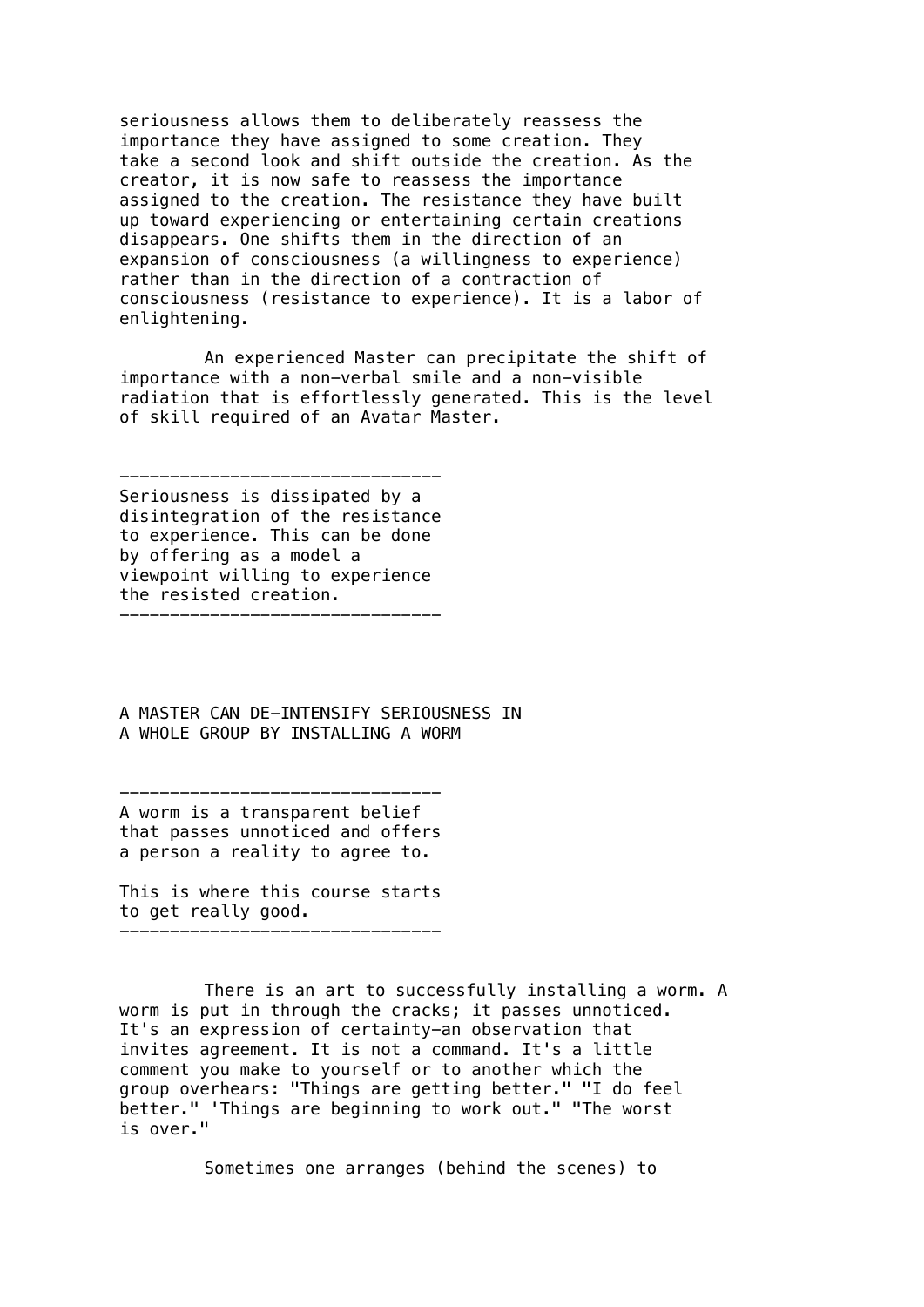inflow the worm from a third party in front of the group. From the group's point of view, it is an expression of a belief made from another to others. Hence, there is no resistance. This is a "third party worm." It establishes expectation.

The context of the "third party worm" should be positive, but not so spectacularly positive that it becomes a case for disappointed expectations. One wouldn't install worms (at least not in someone else) such as: "I've handled everything in the universe," "I can read the cosmic mind," or "I just cured myself of terminal cancer."

One creates an attitude for a group by allowing the group to seemingly eavesdrop on a casual conversation. Casual is stressed, because if one has ever spent any time standing in a line one has probably witnessed conversations between two other parties whose sole intention was to be overheard. (Good acting is the art of deception.)

How to install a worm.

This is going to be interesting. --------------------------------

--------------------------------

If you have the belief that such "third party worms" are wrongfully manipulative or deceptive, it is best you don't employ them, for the worm will carry a negative judgment as well as a positive suggestion. (A worm with a head at both ends makes little progress!)

--------------------------------------------------------

THE AVATAR(r) MASTER'S COURSE

---------------------------

Part I: Behind The Scenes -------------------------

[11] THE SERIOUS DRILL

The purpose of this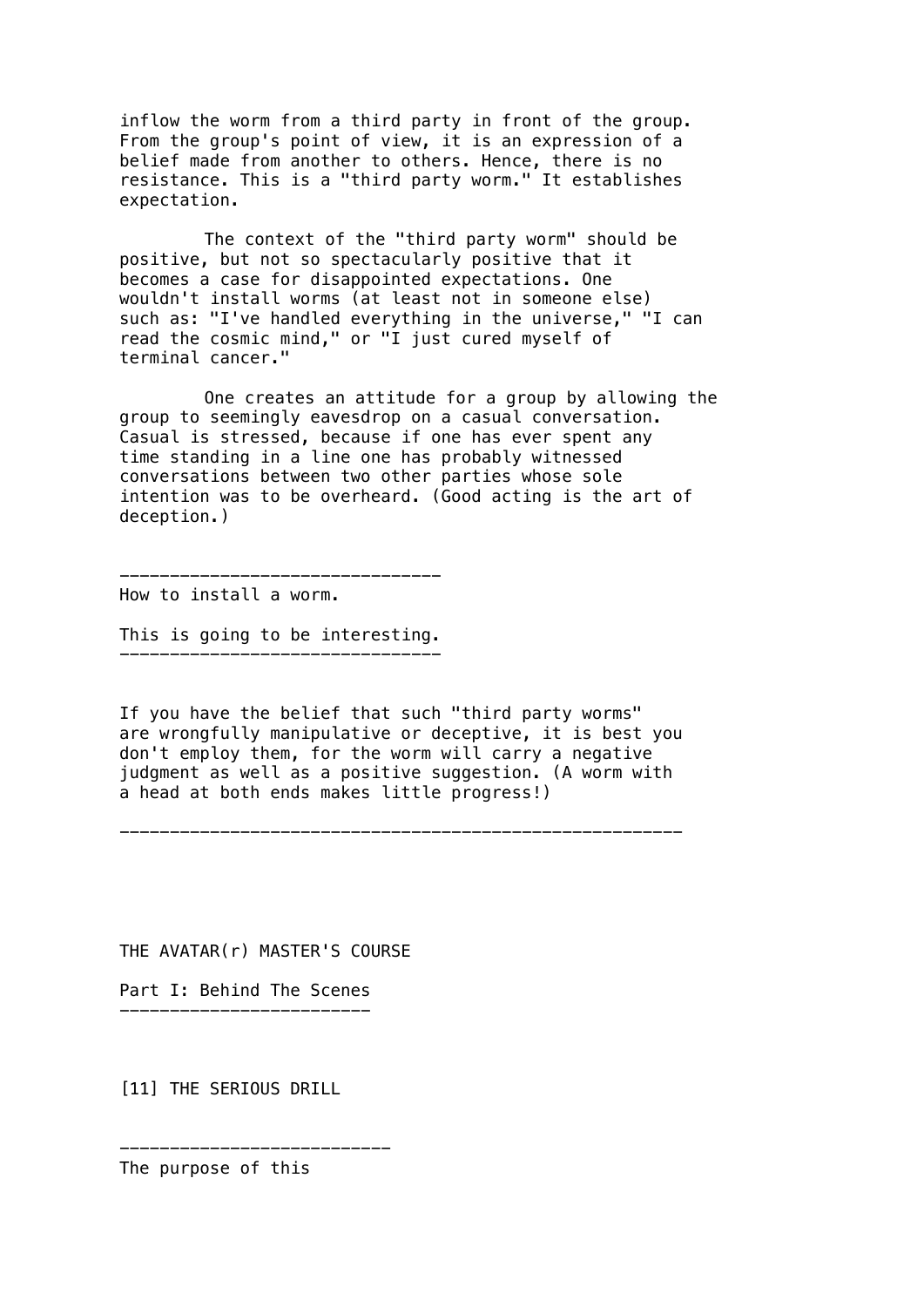exercise is to develop the skill to interact with someone who is being inappropriately serious and quickly shift him into a more playful spirit. ---------------------------

Definition:

Serious: 1. grave or somber, as in character, disposition, or mood. 2. giving cause for apprehension; critical or threatening. 3. in Avatar terms: the experience resulting from a belief in (or fear of) difficulty. ----------------------------------

----------------------------------

The serious drill offers a person an appreciative viewpoint from which to view a creation. It presents another perspective on a creation. It allows a person to cease creating resistance toward some creation and to immerse themselves in the experience. When the resistance is ended and the creation is experienced, the natural flow of change will again commence. The serious drill, all by itself, can precipitate some miraculous changes.

As the seriousness dissipates, the being recovers source, appreciates and moves out of the creation. Before your smiling gaze, you will witness a submission followed by a most remarkable resurrection. The only thing blocking the natural process was seriousness and resistance.

#### APPRECIATION AND ATTENTION

To appreciate something means to see the value in it and enjoy it.

-----------------------------------

Seriousness is a "glue" that fixes attention. This fixation results in a continuous generation of the creation.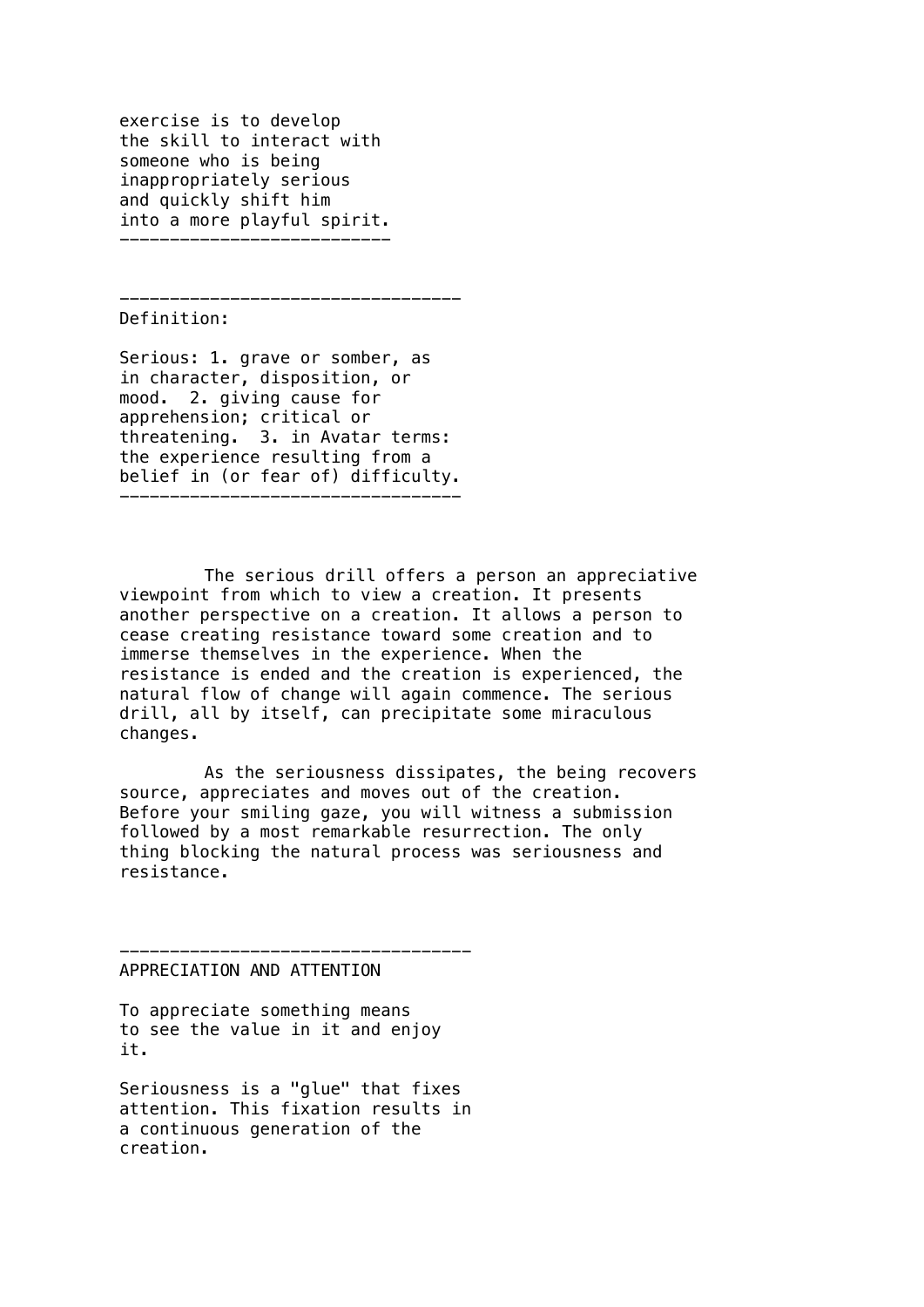Appreciation dissolves this 'glue," frees the attention, and interrupts the continous generation of the creation. This is the secret of shifting someone out of a creation. -----------------------------------

### PROCEDURE

The drill is done non-verbally until the student has mastered the art of shifting the coach. The coach may talk.

The drill procedure is as follows: the person acting as the coach of the exercise originates a statement that shows he or she is resisting some creation and being serious. He or she may pick a statement from the list below or make up one of his or her own. It should be realistic.

The person practicing the exercise (the student) must lighten up the coach by effortlessly radiating appreciation for the creation and the creator until the coach shifts out of his creation.

The coach is in charge of the exercise and is working with the purpose of making the student more effective at doing the exercise.

# COACHING TIPS

Look for and correct:

- $*$  the student attempting to shift the coach with too low a vibration
- $*$  the student slipping into and matching the vibrations of the coach
- $*$  the student using a sympathetic, overly solicitous, counselling, or superior attitude
- \* the student's attention is self-absorbed
- \* the student's attention is on the creation rather than the creator
- $*$  the student is flowing thoughts or energies via the mind/body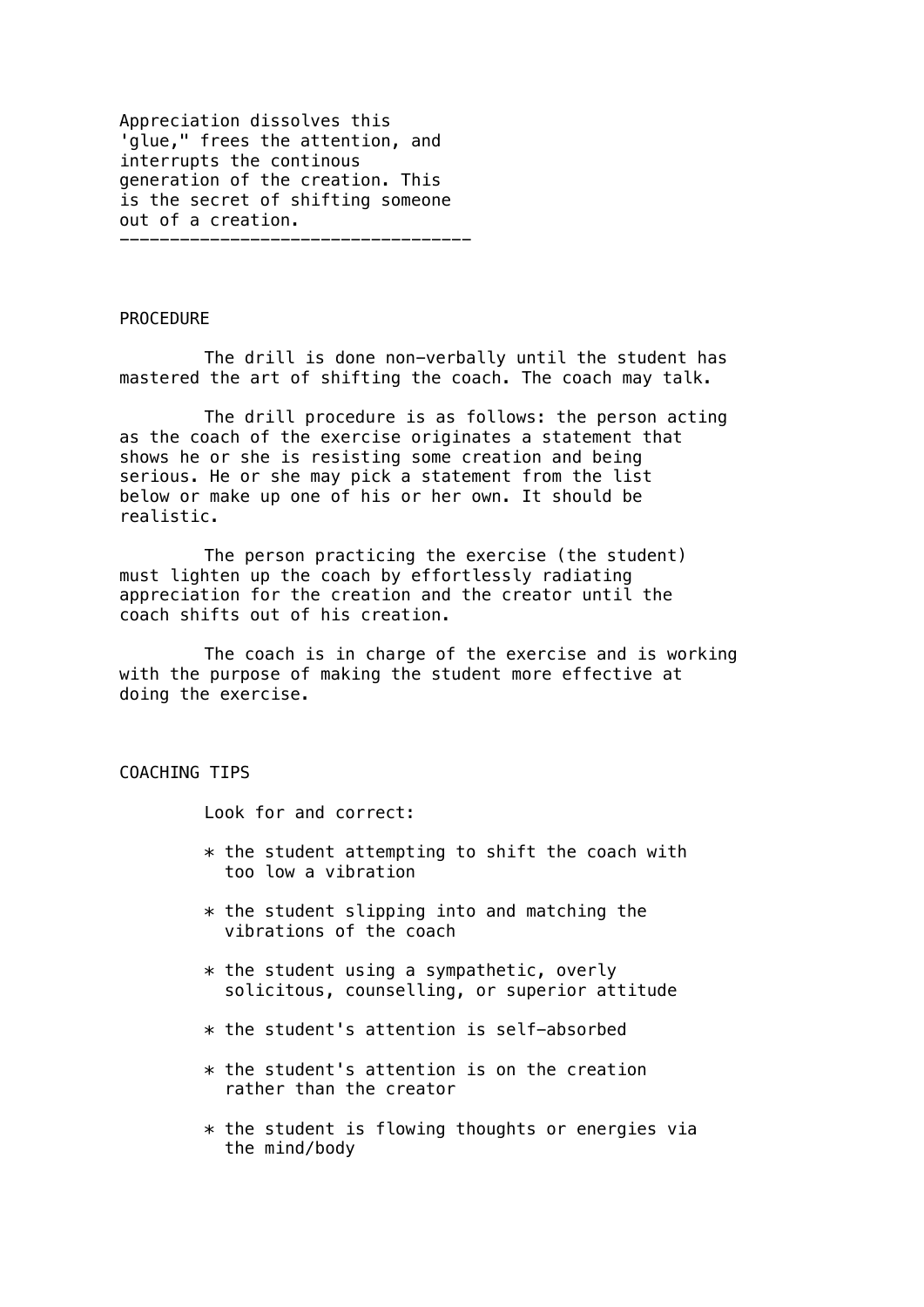$*$  the student is trying to solve or fix the problem rather than appreciating the creation/creator

The exercise is practiced until the student is confident of his ability to interact with someone who is being inappropriately serious and quickly shift their attention into a free state.

Repeated practice of the serious drill has a profound, transforming effect on both coach and student.

# ORIGINATION LIST:

I'm just never going to be able to do it. This is too hard. I'm having a lot of trouble. I'm confused. I know I'm being too serious. This is upsetting me. I just don't feel good. I don't know what is wrong with me. There aren't any skyrockets going off. It's not my creation. I'm not responsible for everything. Be realistic.

--------------------------------------------------------

THE AVATAR(r) MASTER'S COURSE

Part I: Behind The Scenes -------------------------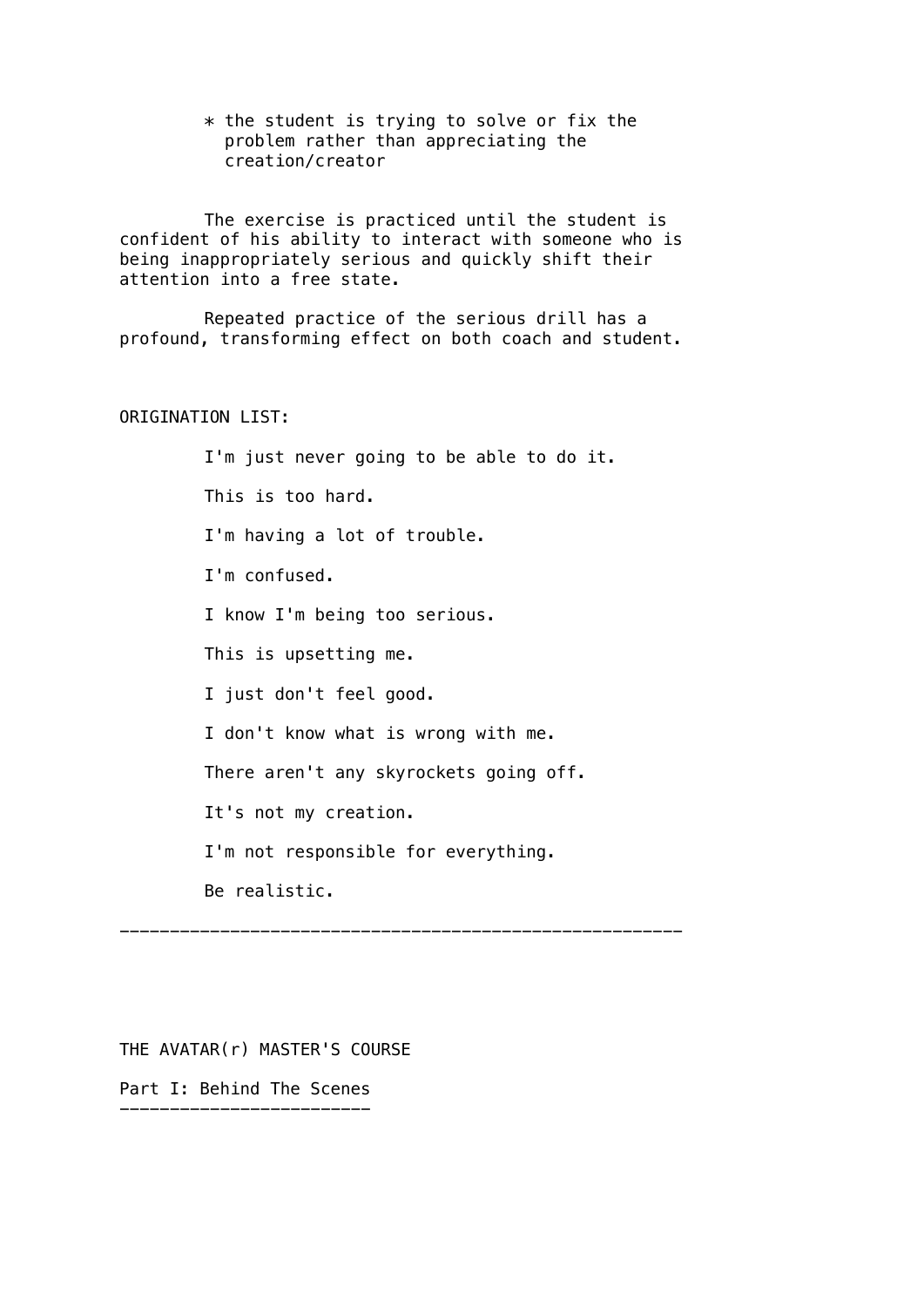[12] THE SERIOUS DRILL--A BEHIND THE SCENES DISCUSSION BY AVRA HONEY-SMITH

---------------------- The Serious Drill is a TRANSFORMATIONAL EXERCISE

----------------------

The Serious Drill is not something that you do for an hour or two, and then say, "Got it," and it's over. It is a drill. It may result in some recognitions, but its purpose is to develop a skill. So, you continue to do it and keep changing partners. You may hit some levels of resistance. Work through them and keep going. This is something we really want you to be able to use easily and without effort.

\_The Serious Drill is a Master's most important tool.\_

The success rate of your Avatar deliveries is directly proportional to how well you can do the serious drill. The degree of success that your Avatar student has on every single exercise is directly proportional to how good your serious drill is. The only thing that a Master needs to work on if their Avatar gets bugged is their serious drill. You can be nervous, you can forget, you can have a disaster behind the scenes, but if you maintain your serious drill, that vibration, you will do no wrong. Your Avatar will just do wonderfully.

You're going to do this exercise every day because the more you live there and the more this vibration becomes your home, the quicker magical things will begin happening in your life. When you go to dinner, shift the waitress. When your friends are telling you something very traumatic about their lives, appreciate their creation...and so will they!

When you're doing the drill, keep the shifting nonverbal. The coach can talk and say what they want to say, but you shift them by radiating a vibration from a deep level of your being.

-------------------------------- The idea is not for the coach to learn how to be serious; it's to teach the Master how to shift someone's attention out of a serious creation. --------------------------------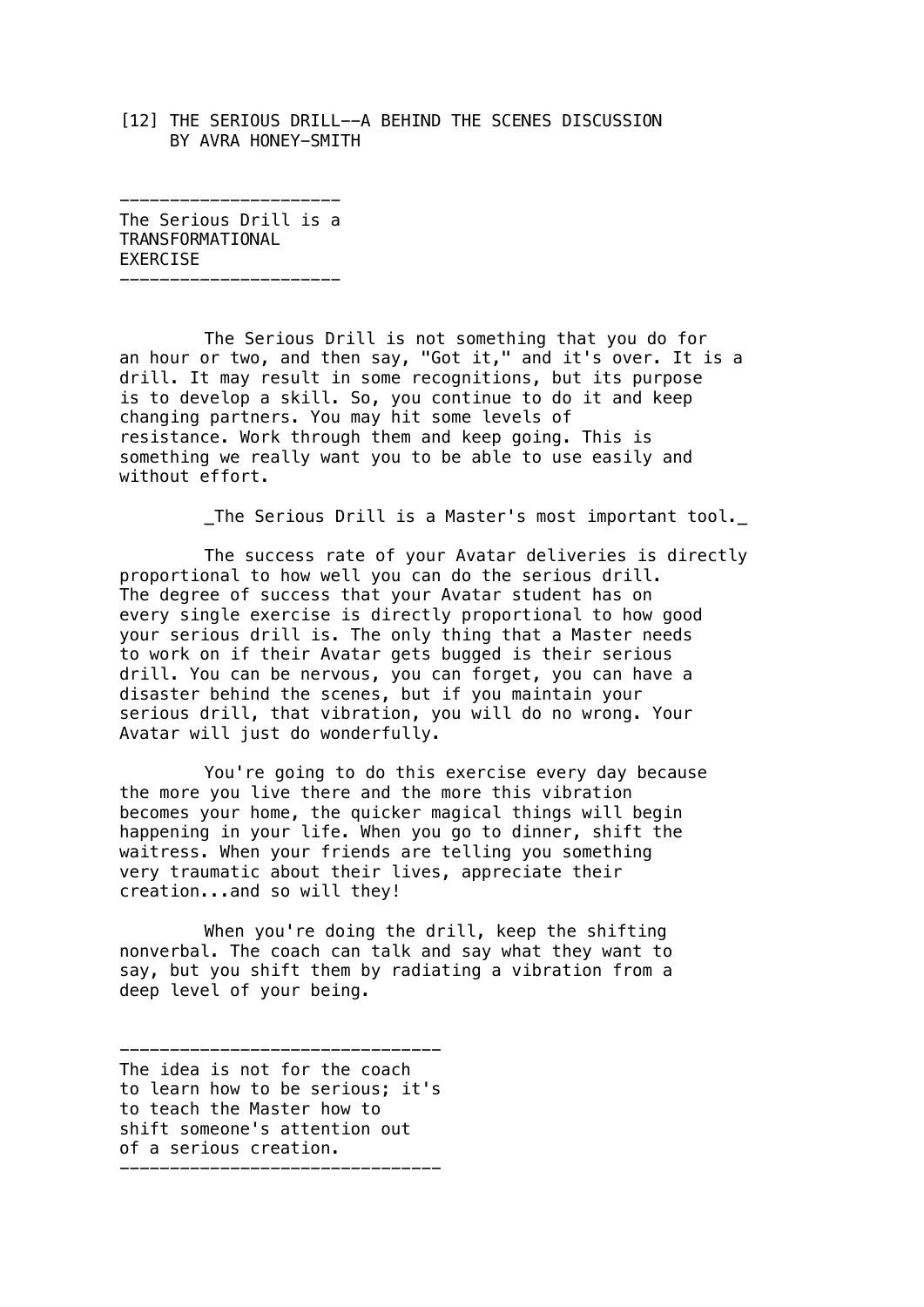It's a vibration of appreciation, or even admiration, for their creation. You can add words later after you get good at generating that vibration. When we practice throughout the course, there is no use of words. You don't need them and we don't want you to think that it's a specific set of words that shifts the other person.

Enjoy their creation and really appreciate it. They're showing you their work of art. If their work of art happens to be something like, "I'll never get through this exercise," that's still a work of art. Admire it. You don't have to judge their artwork, just appreciate it. If you start to judge, you will get drawn into the creation.

Don't get involved in their creation, don't give them sympathy, don't try to solve their creation, don't try to explain anything. Just have great appreciation. In appreciation there's no desire and no resistance.

Discovering what this feels like, what it can accomplish, and learning to live in this vibration is what this exercise is about.

 $0/A$ 

Q: Is the coach's role to just sit and complain for five minutes? He's supposed to be verbal, right?

A: The coach's role is to say something like, "This is too hard," "I need some help." You, as the Master, shift them and they tell you when you've done it successfully. They should be coaching you, letting you know if you've done it, or if you need to increase your vibration, or if you're too serious, or whatever. If, as the coach, you haven't shifted after a couple of minutes, tell the Master why so they can improve their efforts.

Q: And the way you shift is to simply accept? It's not something you do?

A: Accepting is very passive. We're appreciating.

Q: Can you shift yourself?

A: Absolutely.

Q: What's the larger application of this? Does it stop with a person being stuck on the Avatar Course, or does it apply to your everyday living?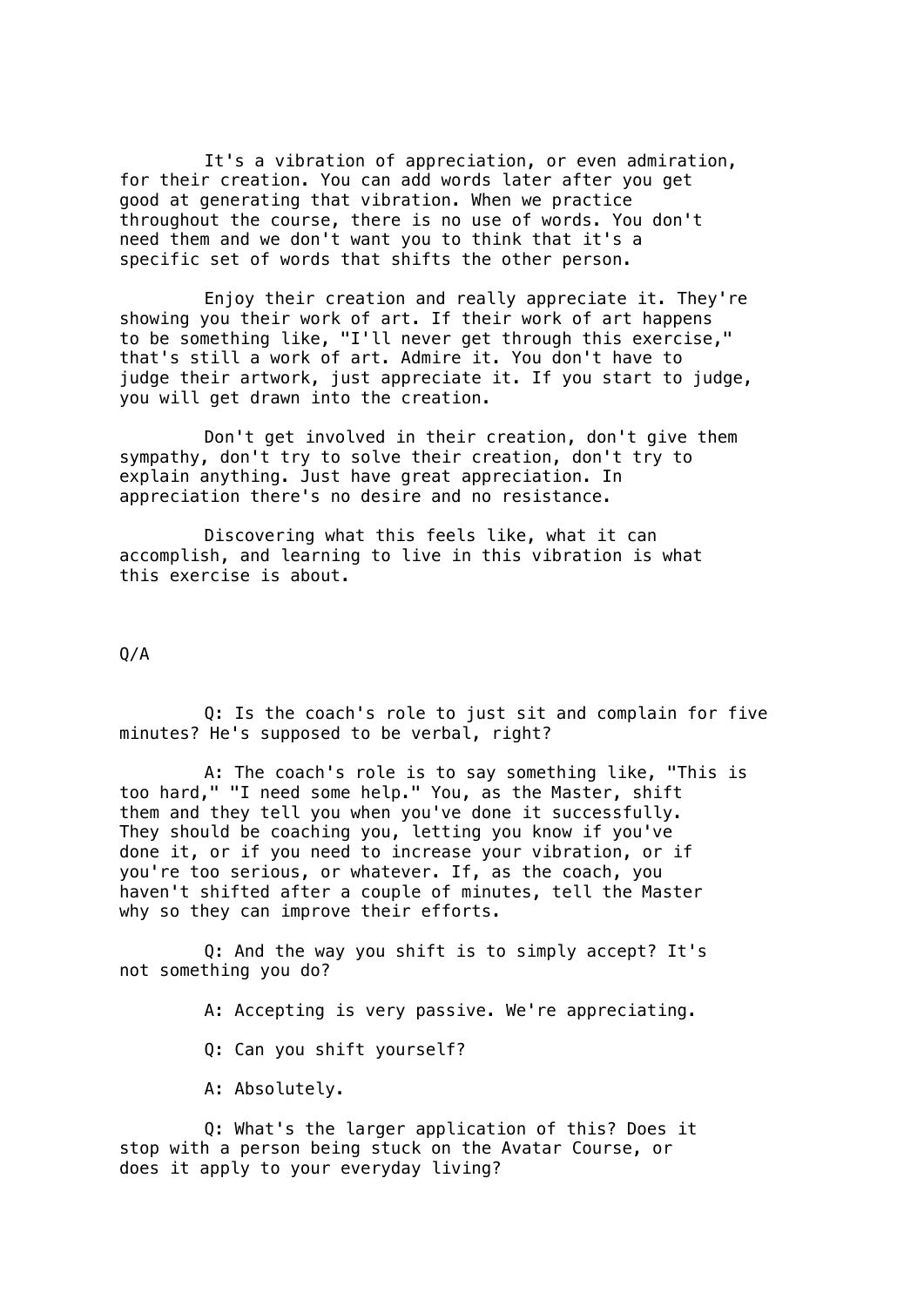A: The purpose of the drill is to get you able to generate and live in this appreciating space more and more. It should be more and more home to you as you do the exercise. The more you stay in this state the more delightful your life becomes. Living in that vibration has things flow in a way that turns out to be best for you. Of course, you don't have to live there, but you should have the choice.

I want to stress the difference between something being important and something being serious. To your Avatar all of their creations are important, just as all of yours are important to you, but importance is appreciated and doesn't fix attention or result in a continuous generation of the creation. Seriousness fixes attention.

Your Avatar may want to discuss some important things happening in his or her life; that's okay. And if you discuss with your Serious Drill \_in\_, meaning present, the resolution that your Avatar will get from the discussion will be far better than anything possible had the conversation been serious.

Q: Is this a vibration of unconditional love?

A: The "I'll love you no matter what you do" vibration? They just want to let you know that they're there for you with unconditional love? Okay.

You see, if it's something they're originating, they're probably more concerned about how you will perceive them than they are in helping another shift out of seriousness. Genuine love is very powerful in shifting someone-but it's also rare.

Too often the "unconditional love" mask, nice and smiley as it may be, hides some very unaligned guilty feelings and judgments.

So what you want to radiate is just pure appreciation and/or admiration for the creation and the creator.

Q: Earlier you used the word "awe."

A: Yes, it's looking at somebody's creation as if it were a great work of art. It's, "Well, will you look at that!"

Q: Is this a vibration of allowing?

A: To a degree. Accepting and allowing are letting something come to you without stopping it. Enjoying it is the act of appreciation, which includes allowance.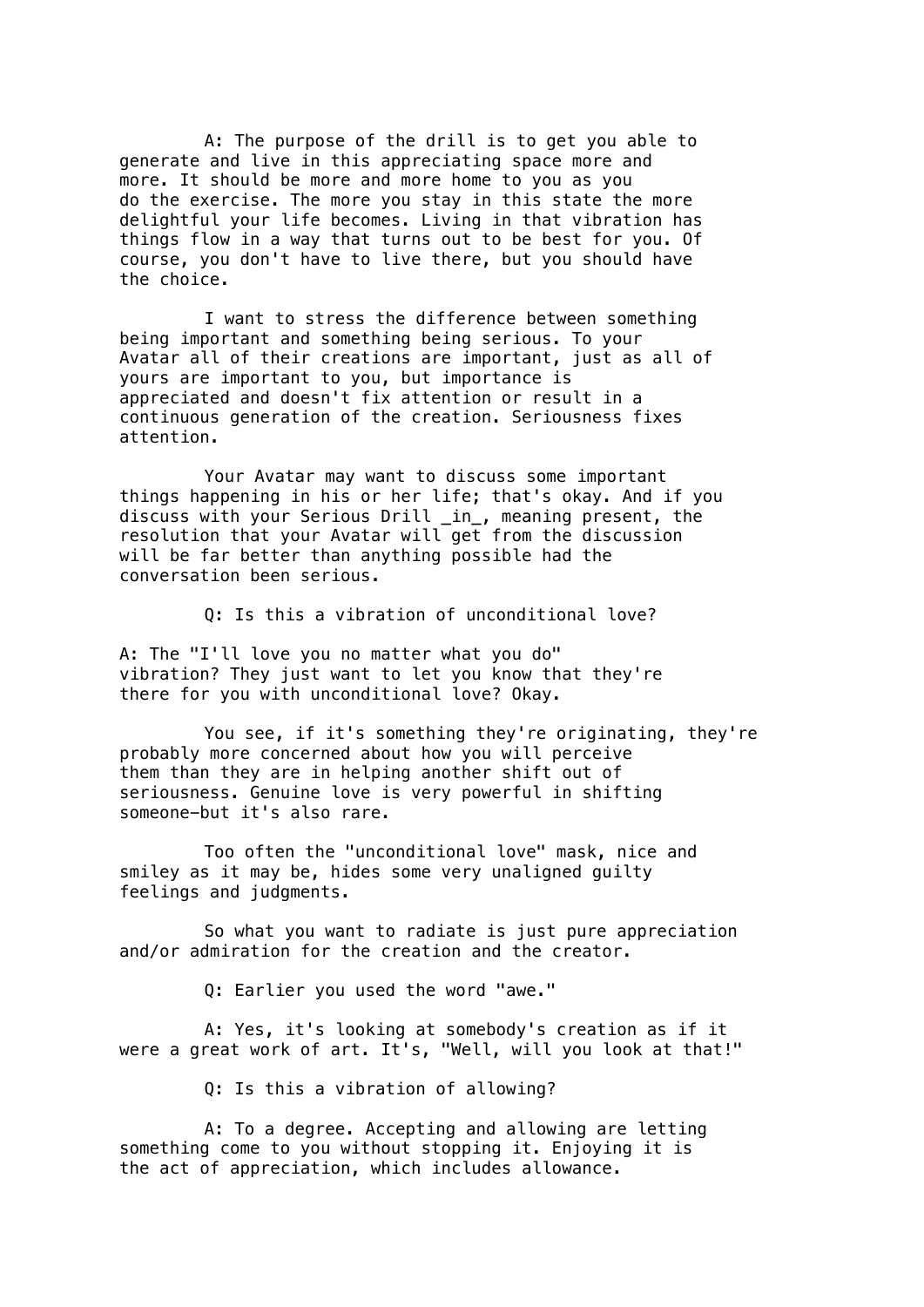Q: Are there times when you don't use the Serious Drill? For instance if somebody tells you that they just lost somebody close?

A: It's your choice. You can have appreciation for a creation without necessarily smiling and laughing. There are times when it take more of a sense of reverence, perhaps.

Q: What are the boundaries between appreciation and love?

A: If you were at true appreciation you could define it as love.

The reason I don't use "love" is because love can exist at different vibrations--sympathetic love, demanding love, syrupy love. So I try to stay away from using that terminology.

Q: Is it important to know part of the problem?

A: Your desire to know can get in the way, because you start listening to the story more, and you start encouraging the person to put more attention on the problem and tell you more. Before you know it they're more serious and you've gotten more serious. You're being drawn in.

We have found that it's really very easy to do the Serious Drill with somebody whose language you don't speak. Then you can't get drawn into any stories.

Q: Can you comment on people who have presence?

---------------------------------------------------------------

A: Usually these are the people who have appreciation for other people and for other people's creations. Their vibration frees your attention and so you notice them. That's presence.

THE AVATAR(r) MASTER'S COURSE

Part I: Behind The Scenes -------------------------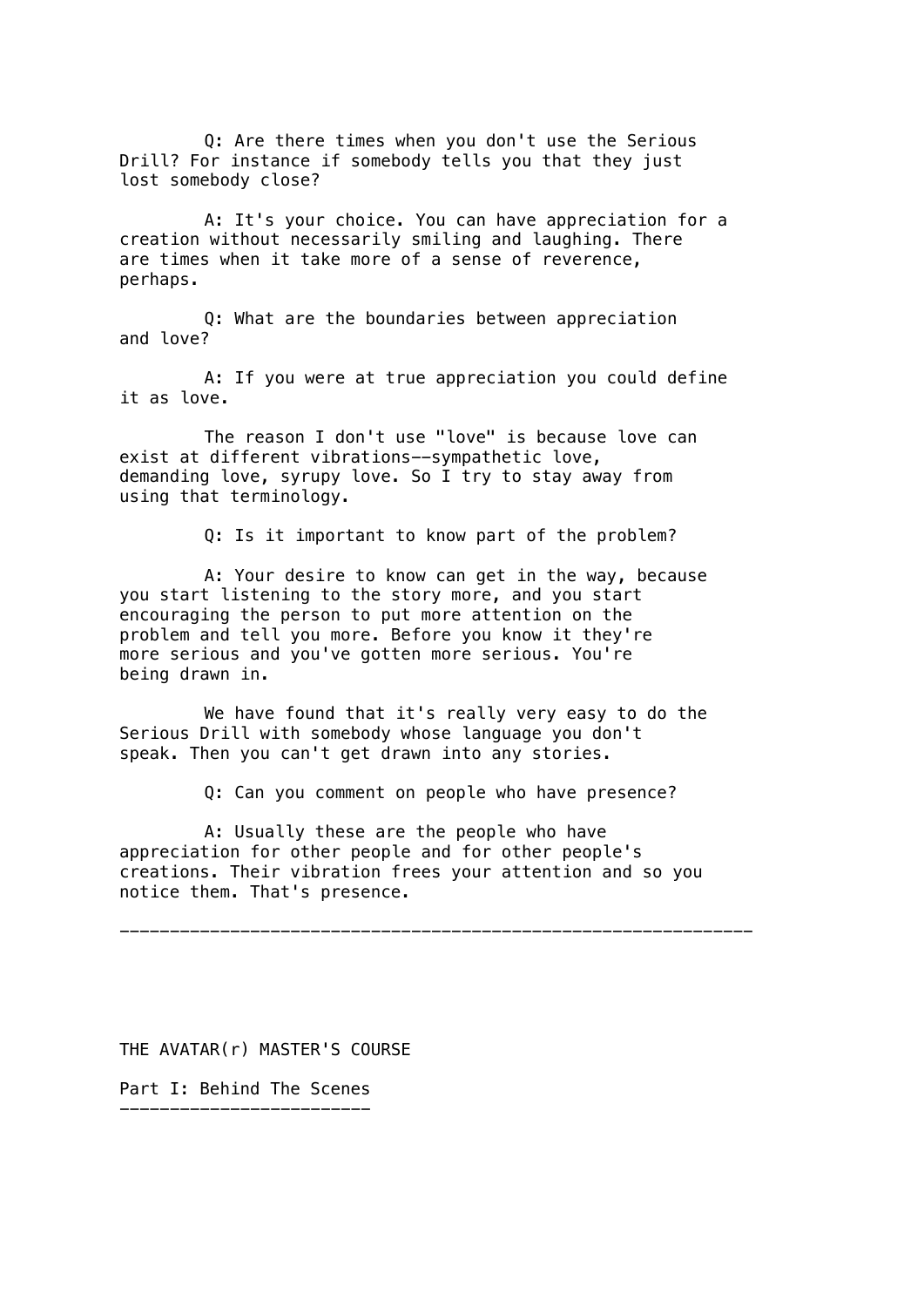## [13] THE "WHAT-THE-HELL" ENVIRONMENT

A very small number of people manifest a lack of integrity, or a lack of self-discipline when they are granted the freedom to create their own reality. They act like the constrained youth who leaves home for the first time and over-indulges in wine, women and song (well, at least there is a lot of singing and drinking!).

Such people have relied upon someone else's enforcement of ethical beliefs (social conscience) to govern their conduct and to hold their desires in check.

Now, as students they learn to discreate beliefs. Unfortunately the first beliefs a few of them choose to discreate are the ones that they believe restrict them from some desire or passion they believe they have to indulge. They say, "Oh what the hell! It's only my/a/your belief that drinking, smoking, promiscuity, child-molesting or whatever is wrong. I'll just discreate that belief and have at it!"

And they'll do their best to coax everyone else to follow suit.

Poor fellows, they're up to discreating the restraint placed on them by the conscience of others, but not yet up far enough to hear the voice of their own conscience. They are up to discreating the beliefs that held them in check, but not up to discreating the beliefs (or fears) that required them to be held in check.

Behind every desire, behind every passion, lurks a belief about one's own inadequacy or lack! They are the beliefs that a certain type of student would just as soon ignore. If they do, their state of existence as an Avatar will be brief.

Recognize that this attitude in a student is a signal that he or she is at best half-done. Please do not attest him or her or turn them loose. True, they may no longer be restricted or limited by certain of their beliefs, but they are still being motivated by their resistance to experiencing certain opposing beliefs!

They are not creating their own reality.

Find out what reality it is that they feel the need to explain as all right. They will be seeding the environment with their justifications. They are resisting the belief that their behavior may be wrong and are looking for reassurance from others by coaxing them to behave the same way (i.e., let's all get stoned, then let's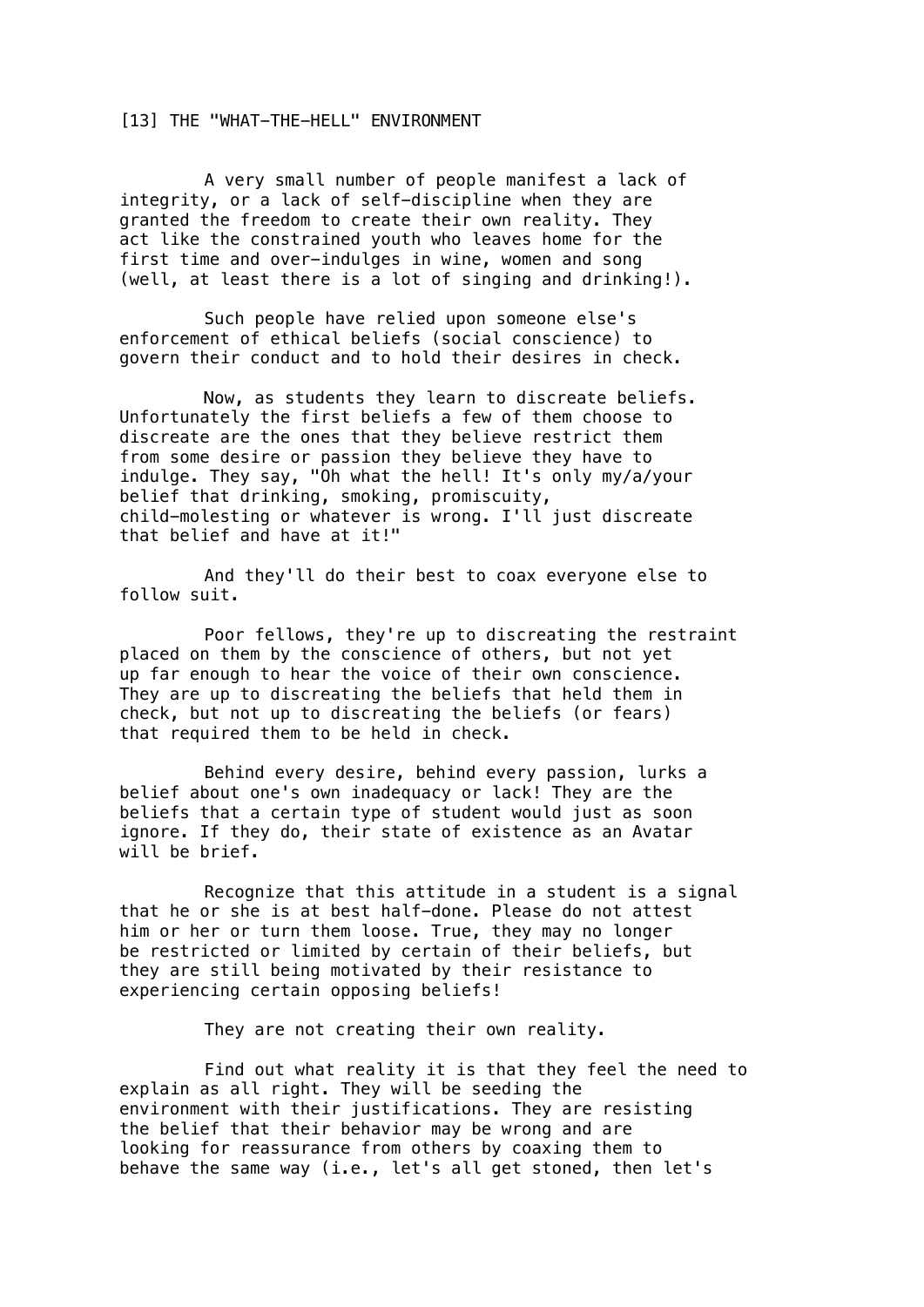stone the neighbor).

One handles the student who is acting wacky by universe handle and session programs-guided, if necessary.

One handles the environment by re-directing attention and praise toward meritorious behaviors (not people).

------------------------------------------------------------

THE AVATAR(r) MASTER'S COURSE

Part I: Behind The Scenes -------------------------

[14] THE ATTENTION VAMPIRE

Fear arises from beliefs in one's own inadequacy or lack. Fear is a resistance to certain experiences that one believes will reveal evidence of his or her inadequacy or lack.

Fears compound when people look to others to supply what they believe they must have, but cannot create.

The vampirish demand for attention and reassurance that such beings can place on an environment can halt other beings' willingness to integrate. The vampire sucks attention so hard that others believe they must hold themselves back to keep from being exhausted.

The handle is:

- \* Get them away from the rest of your class.
- \* Build their confidence by assigning a program at which they can succeed.
- \* Get them to totally re-do, under supervision, the Feel It exercises and the Source List creation exercise.
- $*$  Then get them to identify with, fully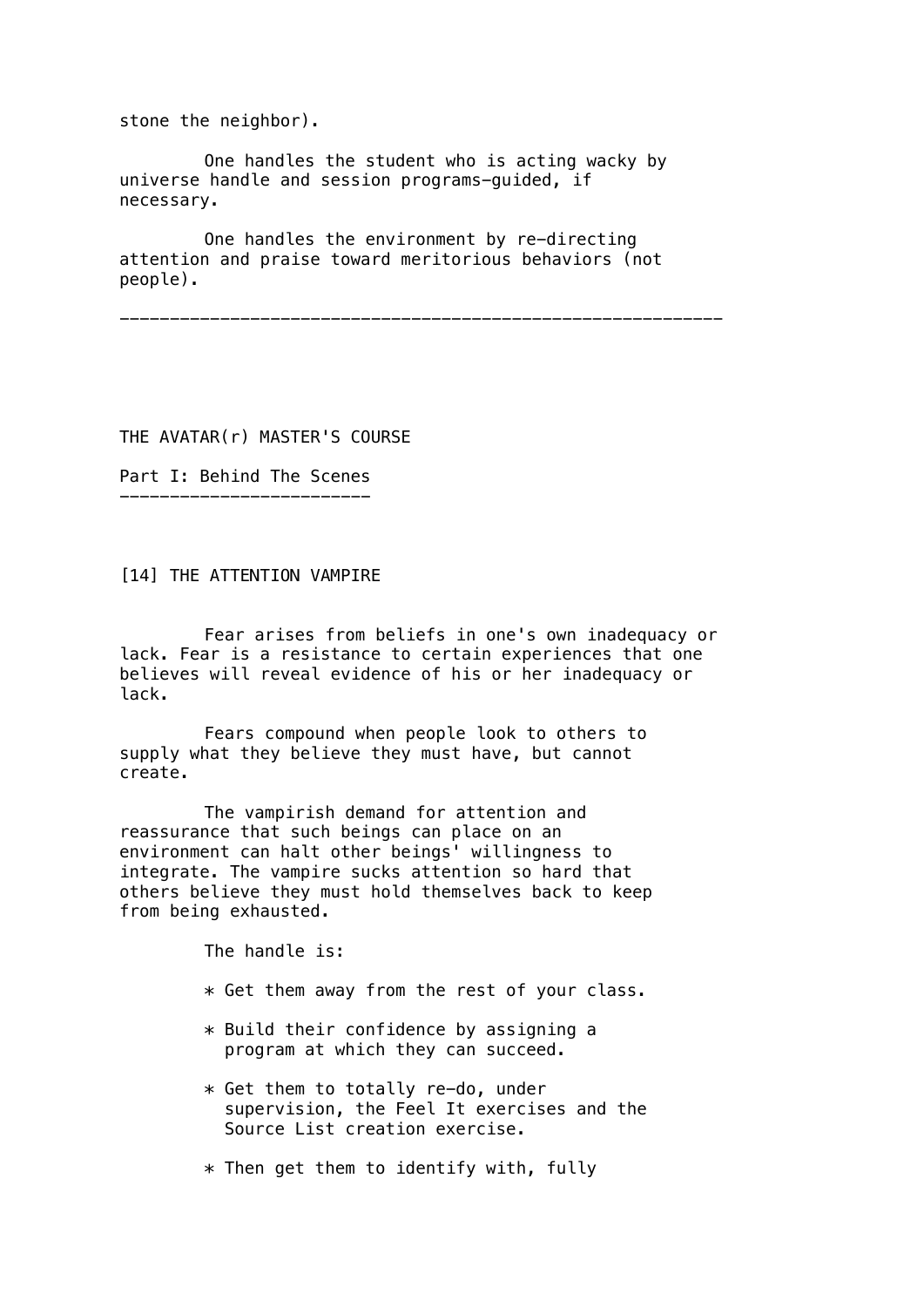experience and discreate any negative attitudes they have about: themselves, others, human beings, authorities.

------------------------- SUGGESTED PROGRAMS

Creativism Exercises

Counting Forms

Give Objects Answers

Climb For Atonement

Surrender All Judgment On Themselves -------------------------

THE AVATAR(r) MASTER'S COURSE

Part I: Behind The Scenes -------------------------

### [15] THE SATURATION POINT

The more discordant beliefs that are added to the group consciousness in the forms of protest, irresponsibility, disagreements and resistance, the further the students in the group fall away from experiencing their own sourceness.

There may be a clear understanding of the validity of the materials, but the ability (or the desire) to apply the procedures will be inversely proportional to the amount of discordance.

One must be SOURCE to broadly apply the Creation Handling Procedure. Discordance reinforces the student's rightness in resisting being \_total\_ source--feeling shut-offs occur, limitations are agreed to, definitions become fixed. As the student becomes more and more reluctant to identify with and experience his or her own total sourceness of creations, the connection with the unity of infinite being is severed. Creations continue to derive "creating energy" from sources that are created beyond the student's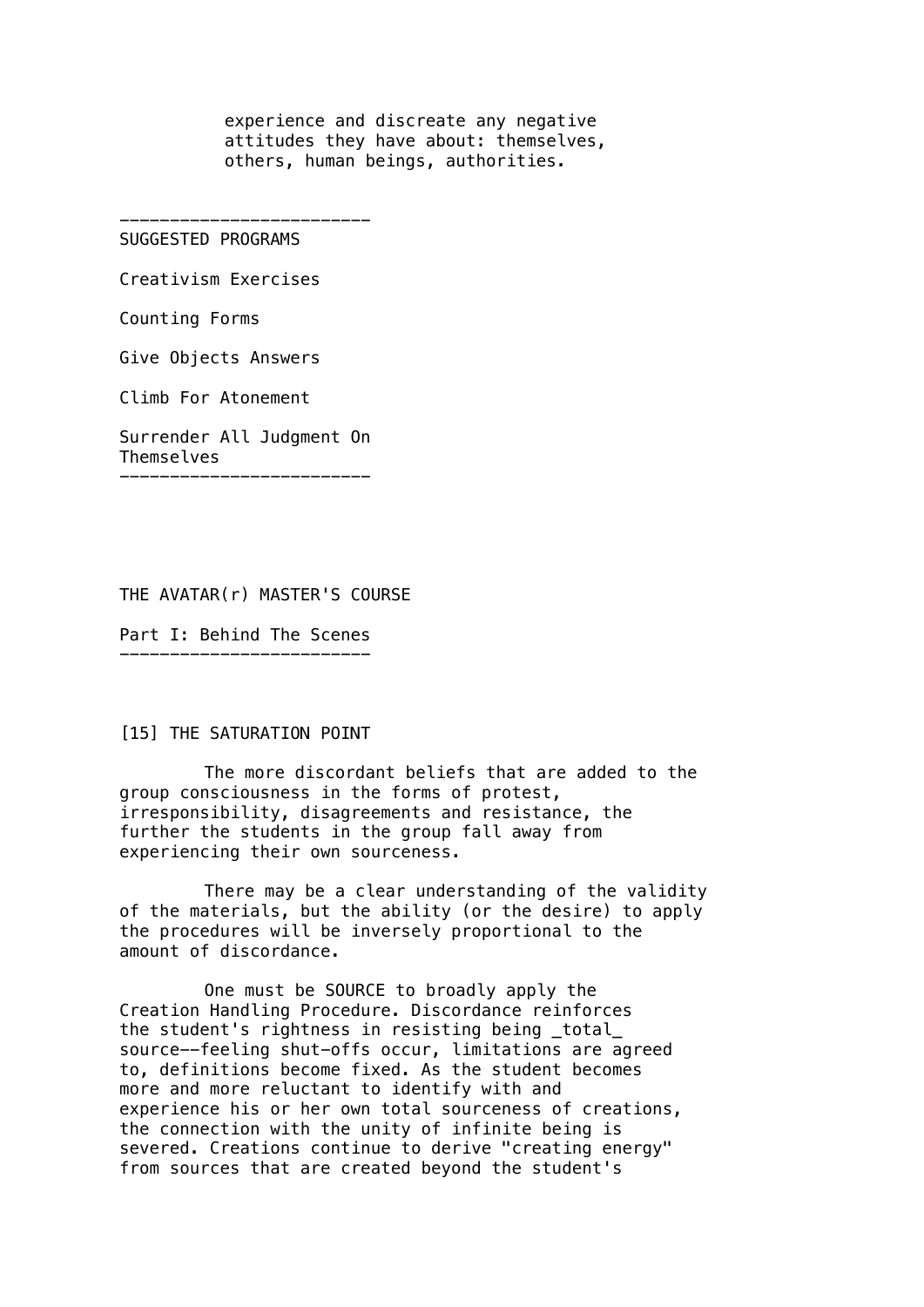control.

Group consciousness has a discordance saturation point. When that point is reached, the consciousness of the group, in terms of alignment, and the consciousness of the students in the group begin to diminish. Intellectual shields go up and the progress of self-integration and group-integration grinds to a halt under the weight of discordance. Next, refund requests begin!

When one first organizes to deliver Avatar, particularly if one is the only Master present, the amount of discordance that one can quell is finite. It is very advisable therefore to proceed somewhat cautiously and not try to tackle the most difficult students first. Select the doers first. When they are bright and shiny Avatars, extend your services to those who need a little assistance to create the realities they would prefer. Leave those who are exploring rejection, pain and suffering to last.

The more Avatars you have in the environment (including, but not limited to, planet Earth), the quicker any discordance will be discreated.

### NOTE:

While the above is good advice and should be followed wherever possible, the individuals that believe they are in the most desperate straits (and who, of course, are if they believe it) are often the first who reach for Avatar. They will require the most time, the most hand-holding and will do everything they can to fail, and in the end, they will do the least for you when they are finished. Probably they will tell people they didn't like it! (And the joke is, these beings are probably your greatest spiritual masters, in disguise, testing your resolve!)

The good news is, when you have endured your rites of passage (and every new Master owes an incalculable debt to prior Masters who have endured and thereby made the passage less grievous), there will arrive at your doors the most wonderful entourage of lovely spiritual beings. You will marvel at where they come from and what amazing lessons they bring with them. Your life becomes electric, a continuous celebration of wonder. You will see your students recover their lives. Miracles will abound. Cosmic connections occur. Sacred moments are shared.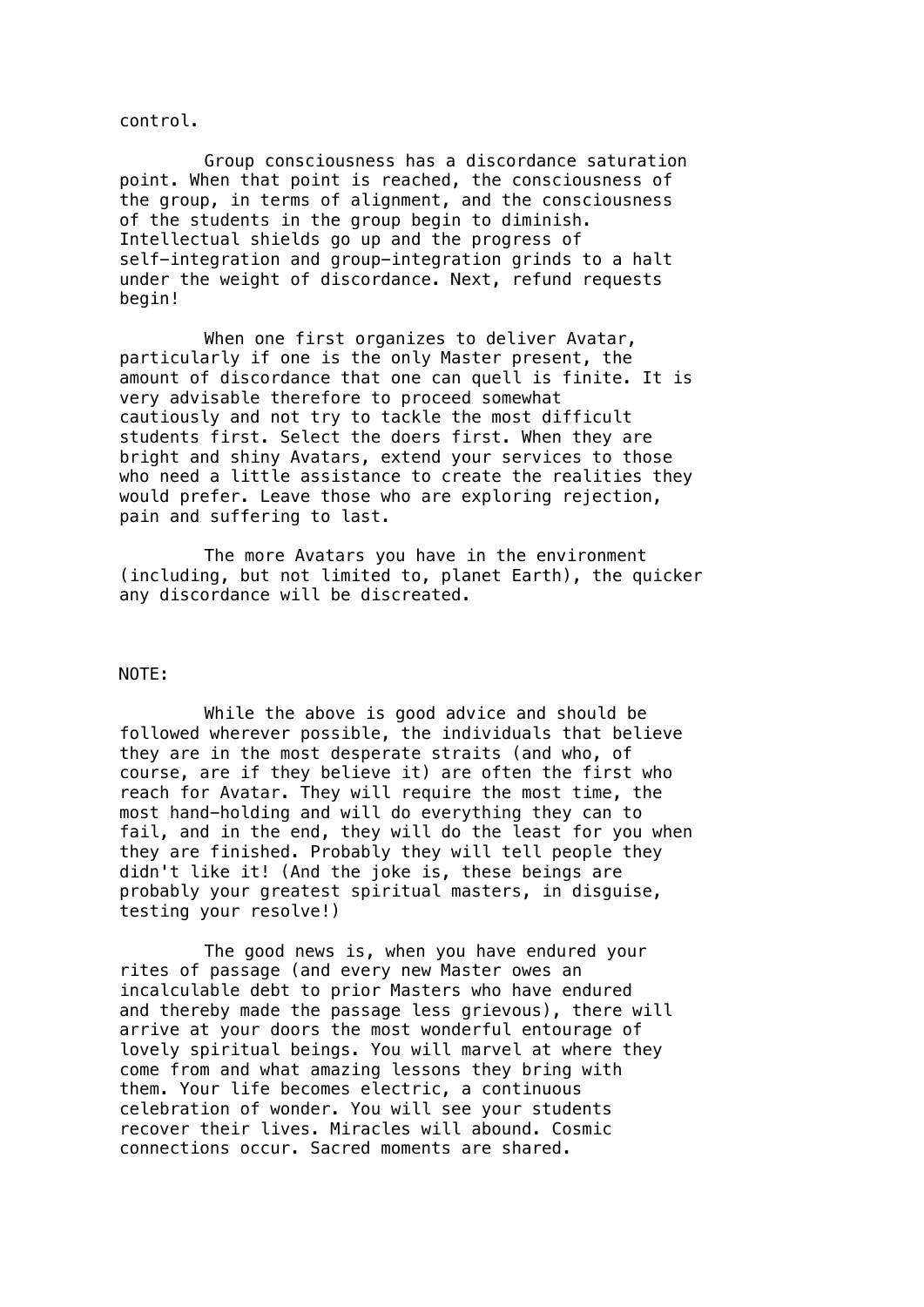If you can just get that first guy through the Source List... With Love, Harry Palmer at Star's Edge 5/10/87.

----------------------------------------------------------- -----------------------------------------------------------

[ End of Avatar Master's Course Part I ]

AVATAR(r) MASTER'S COURSE

Part II: Delivering Avatar --------------------------

[1] CREATIVISM DAYS

The following is a suggested guideline for a CREATIVISM day taken from AVATAR-THE SEVEN DAYS by Avra Honey-Smith.

The concepts contained in the CREATIVISM book are the most important materials of Avatar. They are the foundational blueprints by which a student can understand and align his or her experience of Avatar. Because Section I is offered for a low fee, it is sometimes passed over quickly to get to the "good stuff." That is a mistake. The "good stuff' is "good stuff' because it aligns and experientially amplifies the theory contained in CREATIVISM.

There is no standardized pattern for presenting a CREATIVISM day. This is your show to produce, direct and refine.

There are, however, some objectives that should be kept in mind as you design your CREATIVISM day.

Guideline and Objectives

1. After introductions and a brief preview of what lies ahead, the students should be asked to fill out a Personality Profile. The primary objective of the Personality Profile is to get the student's efforts, worry, thinking, etc. directed forward in time toward goals that he or she would like to achieve. The resolution of any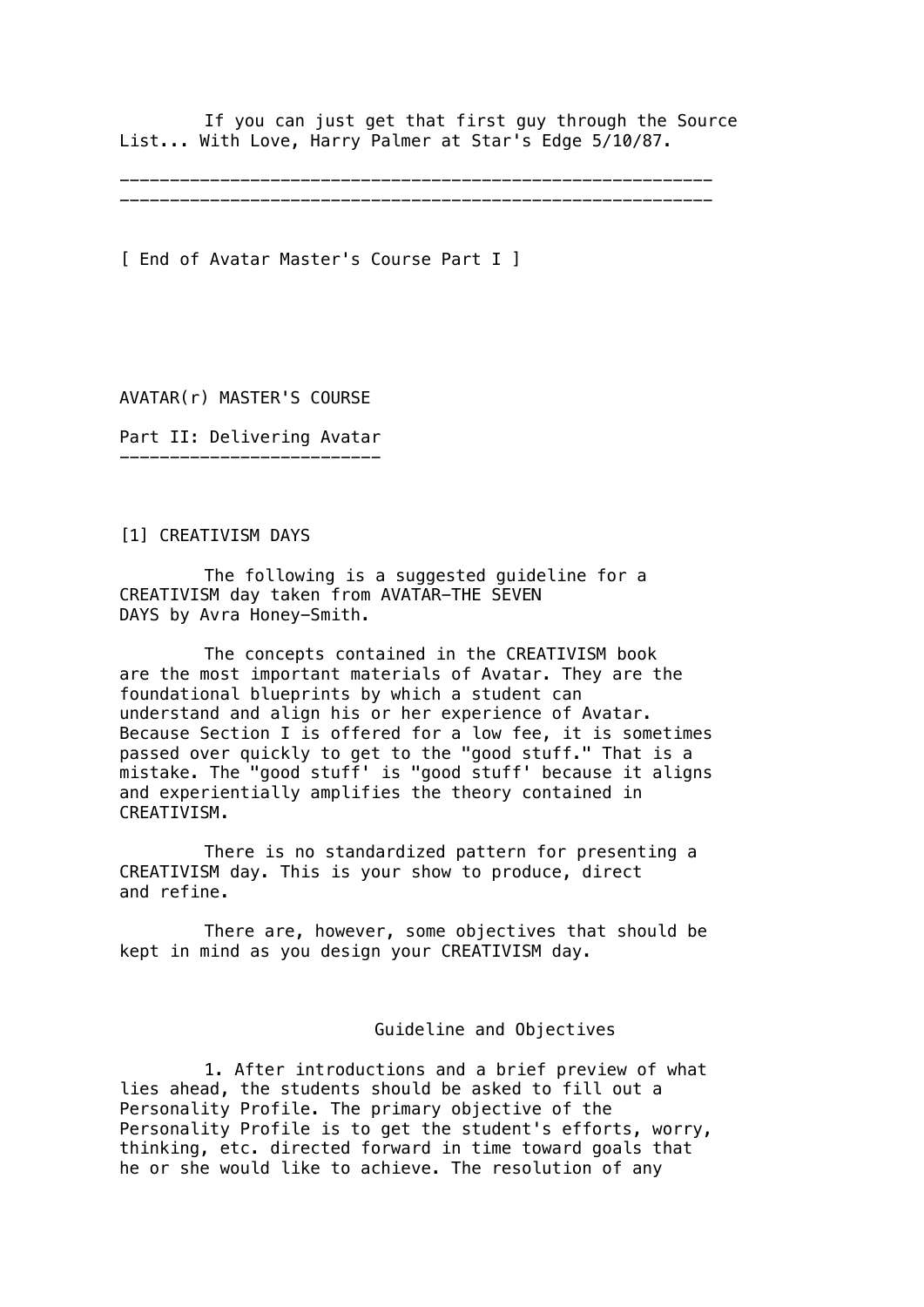problem or situation can be re-framed in terms of a future goal.

2. Make sure the student understands the articles. Use the Section One Checkouts data. Have students read out loud and discuss examples. Make it interesting and fun. Use your serious drill. The objective is that they understand the obvious logic behind "belief precedes experience."

3. Really work the Belief Exercises. Clarify the difference between "pretending to believe," "ought to believe" and "believing." For transparent beliefs, if they have trouble finding something that is unquestionably true, have them look for something such as, "that's the way life is." Feel free to adopt and use the Transparent Belief Exercise described below. The objective is to convey some recognition of the influence that beliefs have on experience.

4. Reserve time for students to announce any new connections or understandings they may have experienced. The objective here is to demonstrate that multi-viewpoints exist and that exploring a viewpoint is better than owning it.

### Transparent Beliefs

Theory: A creation is transparent when one is being the creation rather than viewing the creation. If you are being a belief, you are the effect of it. If you are viewing a belief, you are source of it. As source, one creates experiential evidence to support a belief. As effect, one presents experiential evidence as proof for believing.

--------------------------------------------------------------------

1) State the situation that you would like to change. (Note: If you we working as a team, the guide asks questions 2 and 3 alternately. It's a lot of fun this way.)

2) What (or \_what other\_ for successive run throughs) belief might someone have in order to experience (statement from #1 above)?

3) How do you prove that belief is true?

Continue alternating 2 and 3 until there is an "ah-hah" or

a feeling of source over the creation.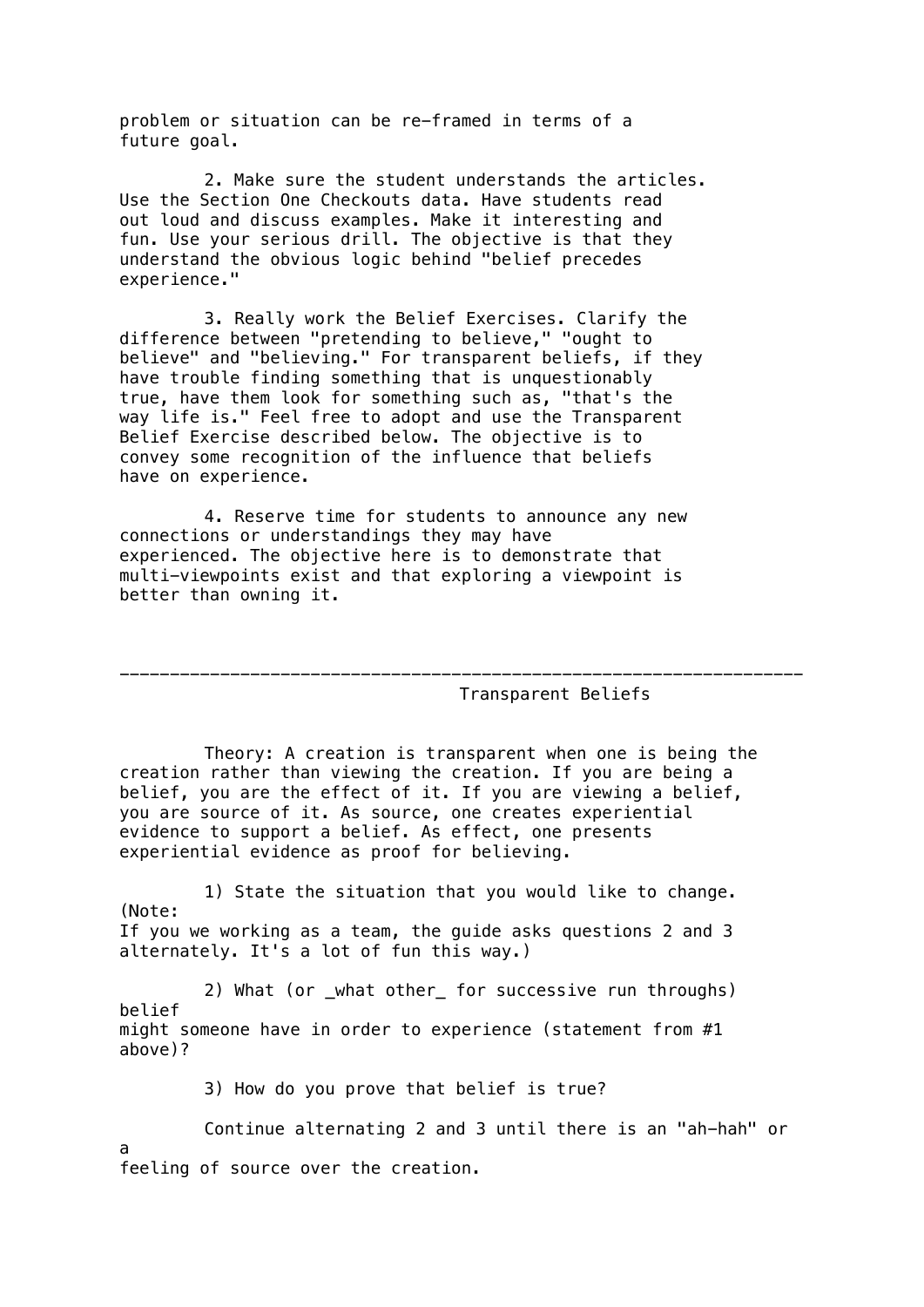AVATAR(r) MASTER'S COURSE

Part II: Delivering Avatar --------------------------

[2] DELIVERING AVATAR: SECTION I CHECKOUTS

The Master should have the student demonstrate and/or explain with examples the principle points of the letters: "Creativism: Belief and Experience" and "The Nature of Reality."

--------------------------------------------------------------------

The Master is looking particularly to see if the student understands or has any disagreements with the following:

- \* That belief comes before experience
- \* That SELF is an idea in consciousness
- $*$  That belief is the determining factor of reality
- \* That reality shows us the beliefs contained in mass consciousness
- \* That beliefs tune us to certain realities

------------------------------- With a good serious drill, go over these questions until the student can explain his or her answers.

1. What determines your experience?

2. What determines your belief?

3. What is a self?

4. What is real?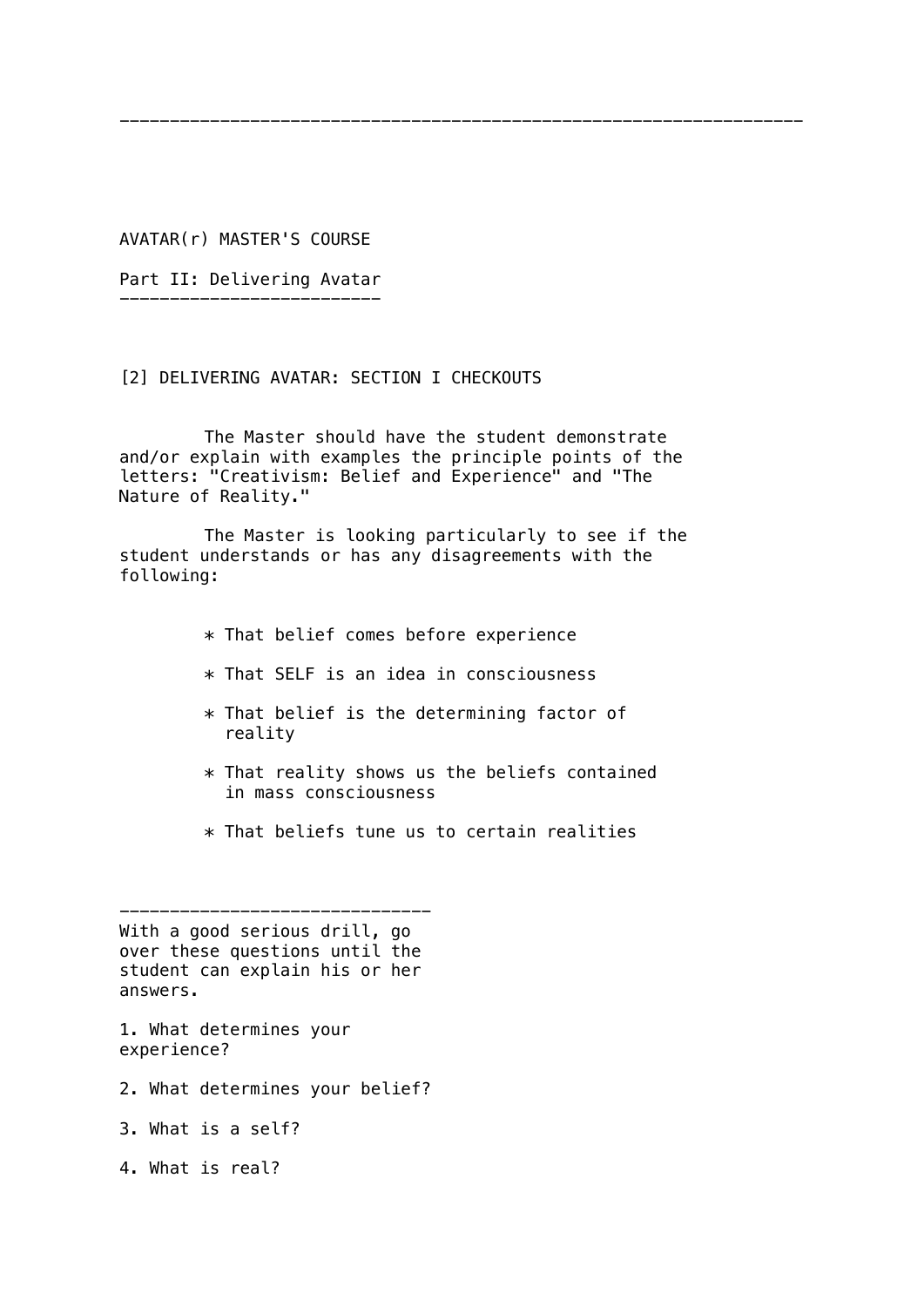5. What is shared reality? 6. What is true? (A good Master allows the student to teach him the answers.) -------------------------------

AVATAR(r) MASTER'S COURSE

Part II: Delivering Avatar --------------------------

# [3] WHY THE AVATAR MATERIALS ARE CONFIDENTIAL

There are a number of simple reasons why parts of the Avatar materials are kept confidential, but the most important reason requires some explanation.

Avatar is much more than a philosophy, as any student who has experienced its transmission from a licensed Master will quickly tell you.

There are "word-lessons" and there are "world-lessons." A "word lesson" is someone's attempt to convey his experience to another via spoken or written symbols. A "word lesson" can be informative, or enjoyable, or inspiring; a "word lesson" can be a very nice thing, but it should not be confused with a "world lesson."

A "world lesson" is something that people live through. It's something they actually confront and cope with in life and from the "world lesson" they emerge changed ...more experienced...bigger! A "word lesson" very rarely produces such a result.

A "world lesson" is a unique experience. It does not require any translation into symbols to be understood.

Avatar is both a "word lesson" and a "world lesson." It is a "word lesson" only for the purpose of introducing students to their own unique "world lessons." The "word lesson" that Avatar conveys is insignificant compared to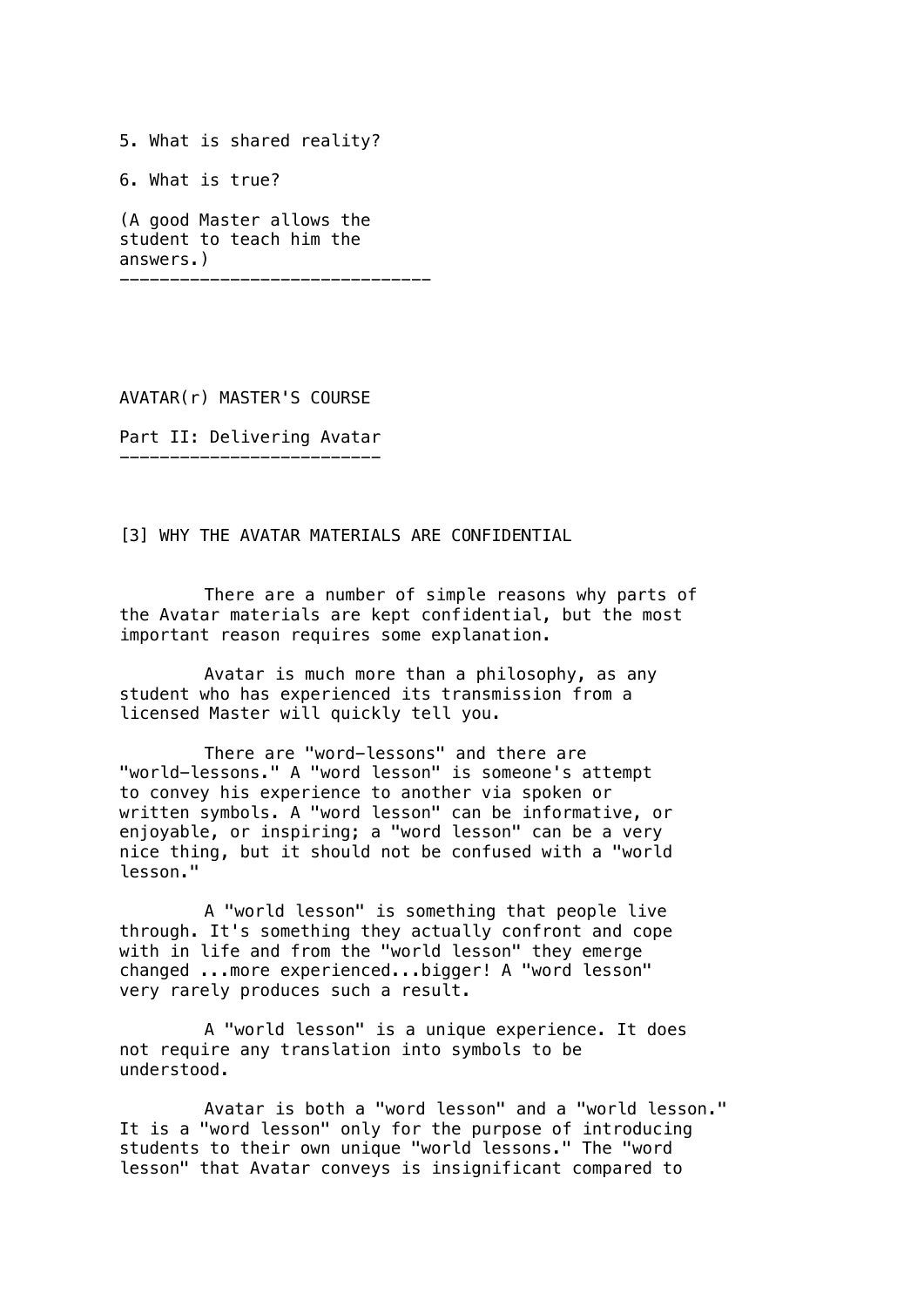the "world lessons" it is capable of opening to students.

The Avatar course requires a well-trained and disciplined Master to insure that the Avatar techniques make it off the page and into life. Avatar becomes valuable when it is conveyed as a "word lesson" on how to assimilate "world lessons."

Properly presented. Avatar prepares one to integrate his or her own "world lessons" without leaving any word debris behind. Once initiated by a trained Master into the Avatar techniques in Section III, life will rapidly present the individual with the unique "world lessons" that he or she most needs to learn. Life itself becomes the Master.

By keeping the Avatar materials confidential and permitting their teaching only by those trained to transmit them properly, each person will receive his or her own unique "world lesson" from the Avatar experience.

Giving someone the materials "just to read" is not only illegal, but it is an act of cruelty.

### IN SUMMARY:

The Avatar materials are confidential because they are intended to be presented competently in a manner that will allow them to be utilized fully.

----------------------------------------------------------

AVATAR(r) MASTER'S COURSE

Part II: Delivering Avatar --------------------------

[4] DELIVERING AVATAR - SECTION II THE EXERCISES

<sup>--------------------------</sup> It requires a skilled and observant Master to know when to pass and when to coax a bit more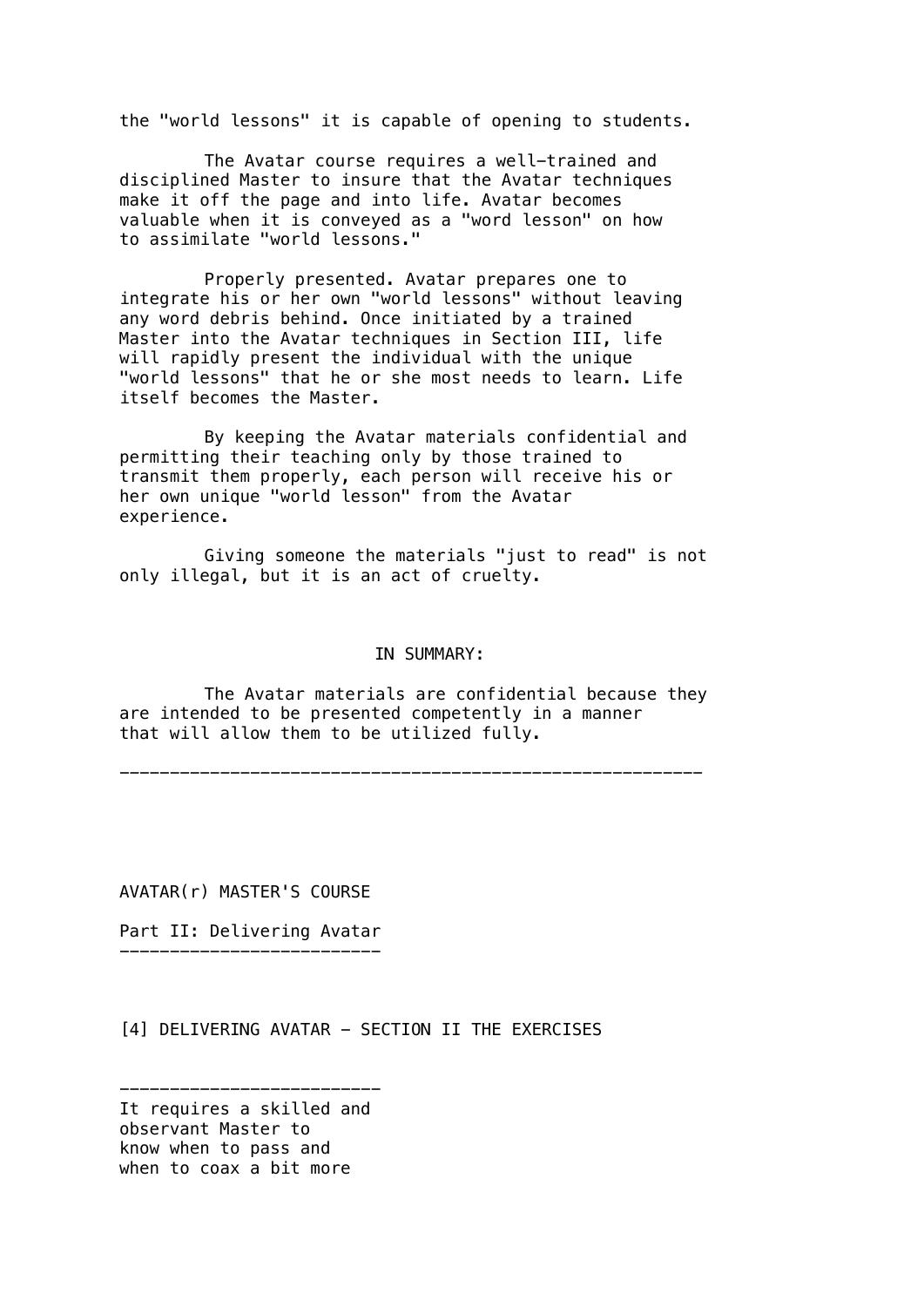The Avatar exercises must be done very thoroughly by the student. That fact sometimes runs counter to the student's desire to hurry through and get to the "good stuff."

Some students get into the exercises right away and are willing to do them very thoroughly. They lighten up. They enjoy the transforming effect of the exercises. Many, indeed, handle the major difficulties of their lives on the exercises. They do the exercises; they explore their own vulnerability; they experience a re-introduction and a reunion with their higher self. These are the students who require the minimum instruction and are the Master's delight.

Most students, however, are slightly withdrawn or a bit standoffish. They are more comfortable looking at pre-packaged freeze-dried answers than they are at exploring their own sensory perceptions. They have to be coaxed into re-connecting with their own awareness of existence and their own awareness of self. Little by little they come up from "just going through the steps" to actually experiencing and exploring with the exercise. A Master will see them wake up and loosen up and actually arrive where they are. An experienced Master has an intuitive recognition (actually experiences a psychic shift into a more positive attitude toward the student) as the student begins to make it.

The Master's challenges are the students who have shut down as far as experiencing anything and spend all their efforts trying to translate the drills into the answers they already have. They don't really do the drill, they figure on the drill. They write a ten page lyrical debrief on what it's like to be a tree, but sadly, it's an old script played for a departed audience. They love discussions and arguments. They go absolutely wacky on the notion that they may contribute something to the materials and spend hours inventing new and better drills. They spend more time studying the Master than the materials. Their attention is on who they're being (as they imagine the Master sees them) rather than on what they're experiencing. They will give the most fantastic wins...for applause, or have the most incredible problems...for attention, but it is all pretense. They're not really there! Their viewpoint is somewhere out in the crowd focused back on what they imagine others are seeing. Their existence is a movie that they project on a screen for others, and of course light images, no matter how grand and beautiful they are, don't really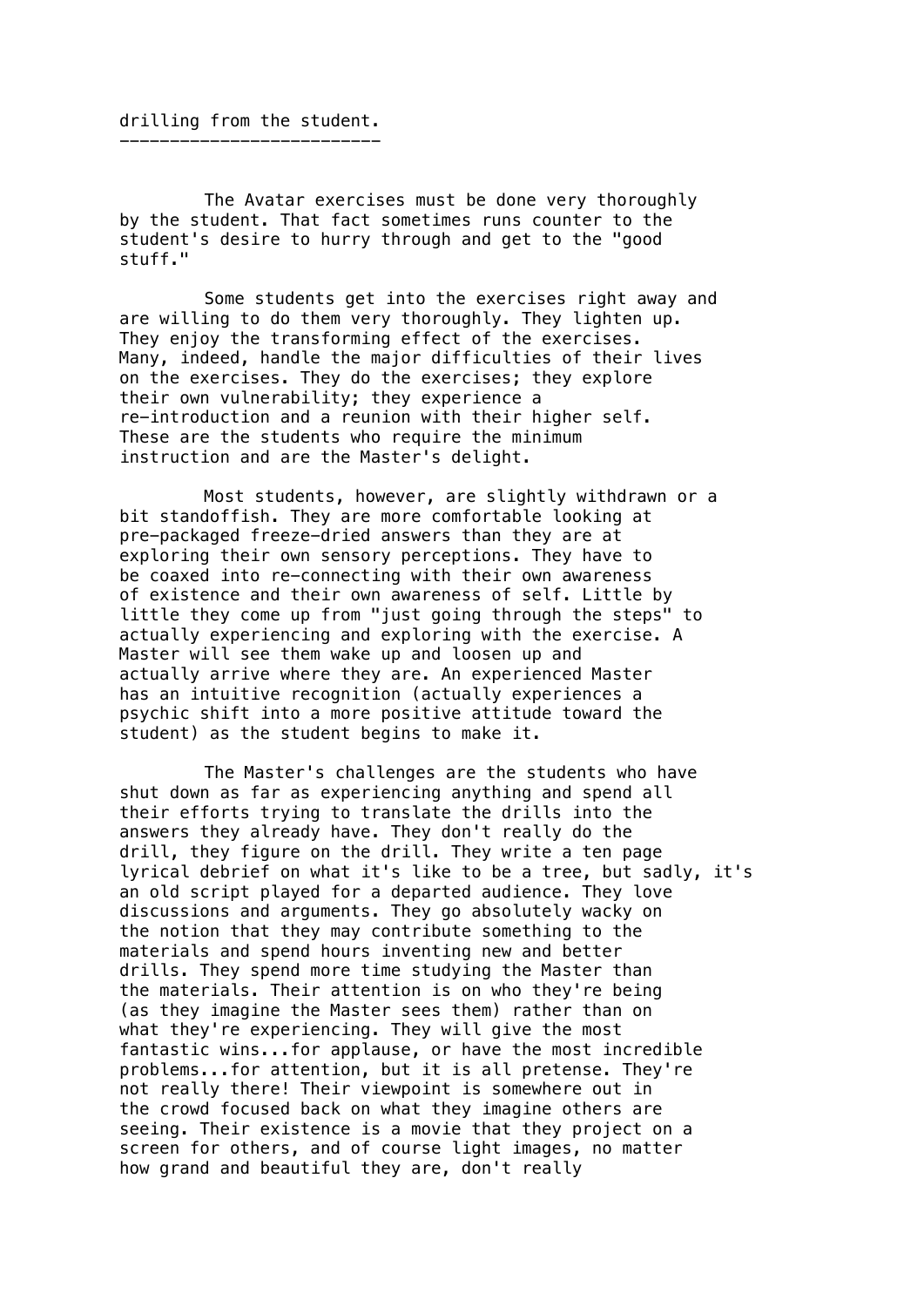experience anything. Only the projectionist is real. (And in the worst cases, one suspects the projectionist is out to lunch!)

But if these figure/think students can be coaxed into doing the drills a little longer (of course, they will feel finished and invalidated and as though they're getting worse all the time, well, no, they just heard God's voice, etc.) they will eventually \_resume their own viewpoint and come around. It's a miracle to witness.

\_The success of any student on Avatar is directly proportional to the thoroughness with which he does Section II: The Exercises.\_

At least ninety percent of all student difficulties can be resolved by putting the student back on the Feel-Its, Count Forms, Give It an Answer exercises.

---------------------------------------------------------------

AVATAR(r) MASTER'S COURSE

Part II: Delivering Avatar --------------------------

[5] FEELING

--------------------------------- Definitions:

Feeling: the immediate quality of what is present in terms of perception, sensation, desire, or emotion, considered apart from all activity of thought; the pure sense-element in consciousness; any element of consciousness not recognizable as thought or will.

Experience: to appreciate a perception without translation, judgment, categorization, or resistance. ---------------------------------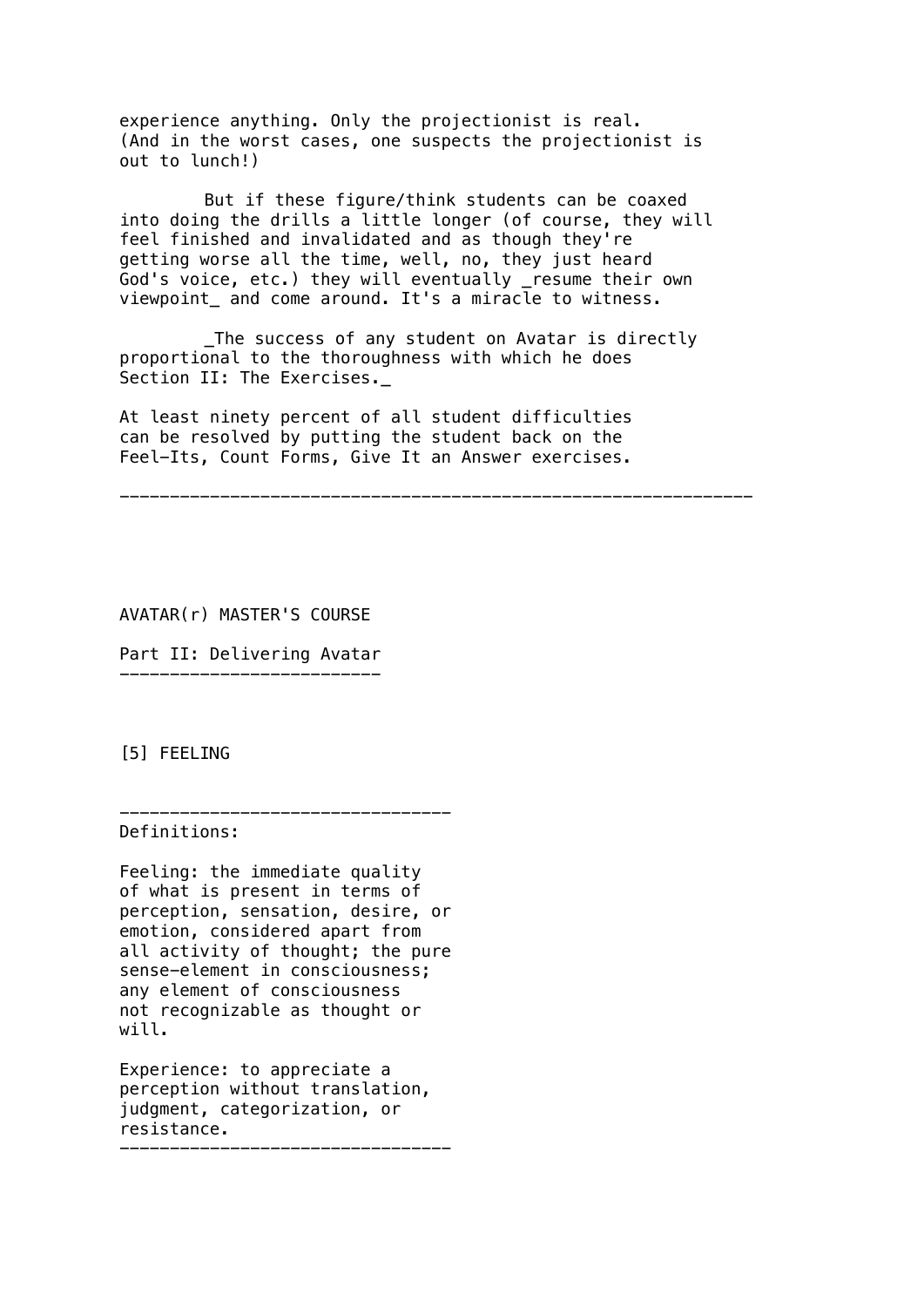--------------------------------- The reopening of perception and feel is the impact value of art. Good art pulls a being back from an intellectual world of words into an actual experience of the world. It brings one back to life.

This is an essential plateau in the achievement of Avatar. ---------------------------------

A surprisingly large number of people have lost the ability to feel. In its place they have substituted a catalog of words. Such people are often found to fret when they can't put some new feeling into words. Usually they bemoan their own lack of language skills and slink into an intellectual depression because they can't make someone else understand how they feel (an impossibility when you think about it).

The perception of feel, particularly for those who feel their lives are led on stage for the eyes of others, is secondary to the intellectual ability to translate the feel into words. Before long, words all but replace the perceptions. A quick touch tells one that it "feels smooth," but the actual sensation of skin upon surface is secondary to the translation of the sensation into words. A quick look tells one that it is a "chair," but what the chair looks like is secondary to the translation. Eventually one lives in a world of words. \_To feel something without translating it into words is to experience life.\_

When you reopen a being's ability to feel, you often trigger long-suppressed feelings. It is natural. Create a safe space; allow the person to explore what he or she is experiencing without judgment or resistance.

When choosing or setting up a space in which to deliver Avatar, the Master should place emphasis on unique designs and unusual art pieces that pull people into perception and break through their word-label worlds. This can be done with very little expense and is a very valuable aid in raising consciousness. It also aids in dissemination and intensifies the overall experience of transformation.

------------------------------------------------------------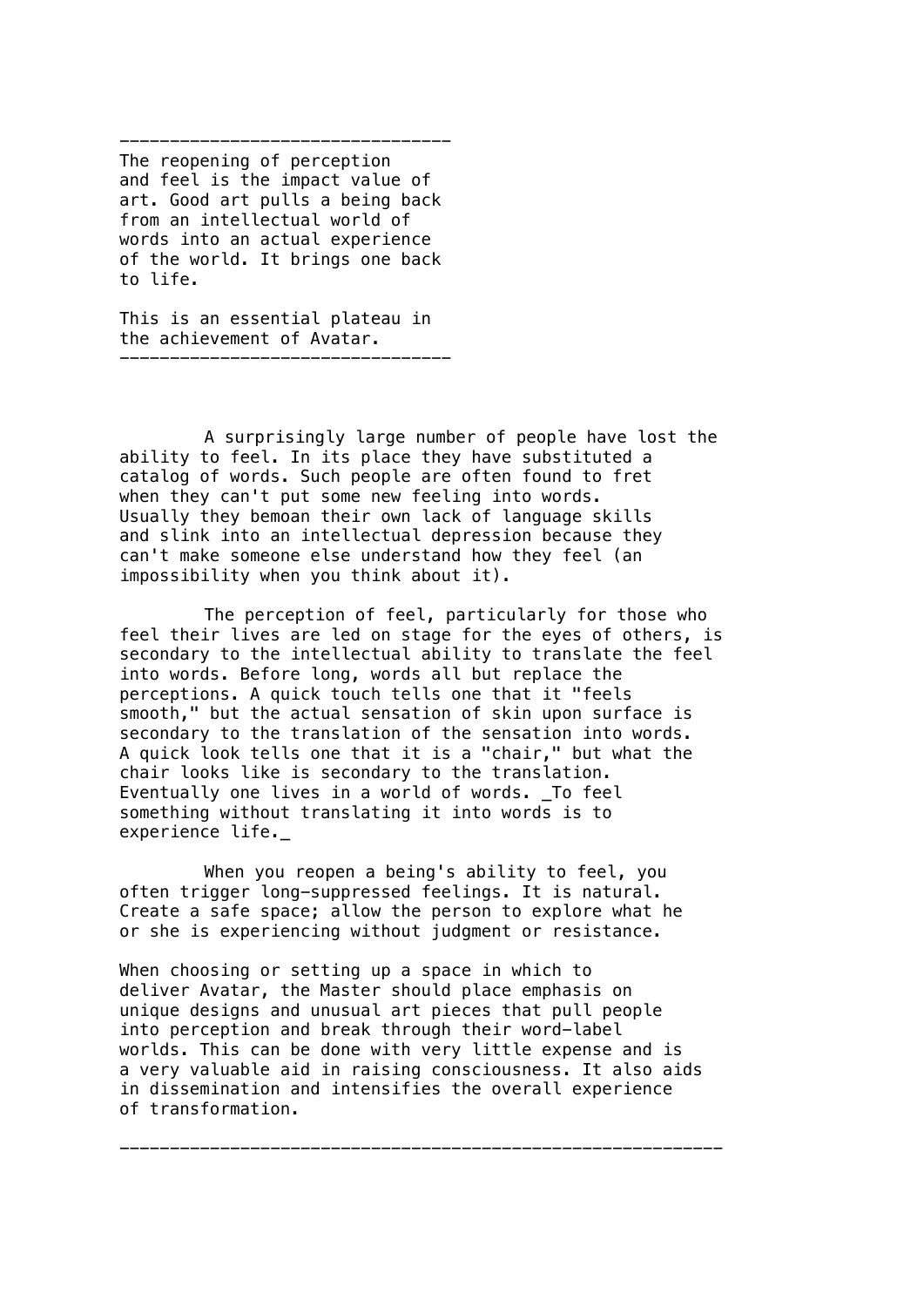AVATAR(r) MASTER'S COURSE

Part II: Delivering Avatar --------------------------

[6] FEELING AGAIN

------------------------------- Definitions:

Replica: 1. a work of art (a creation) made in exact likeness of another and by the same artist, differing from a copy in that it is held to have.

the same right as the first made to be considered an original work. 2. a reproduction that is an imitation of the original.

To Feel: to appreciate a perception or experience without translation, judgment, or categorization.

-------------------------------

\_(For your assistance in Debug Programs)\_

The following is the result of a recent inquiry into three non-related refund cases who honestly believed they had not achieved the kind of results from the Avatar course that others had achieved.

Each of the disappointed students was found to be very solidly located within the boundaries of a creation which he or she was failing to recognize and experience. This was due to Type III beliefs (see CREATVISM page 25) and judgmental labels associated with the creation that caused a blind spot in both the student and the Master--\_transparent beliefs!\_

Upon review it was discovered that most of their sessions were actually spent discreating visualized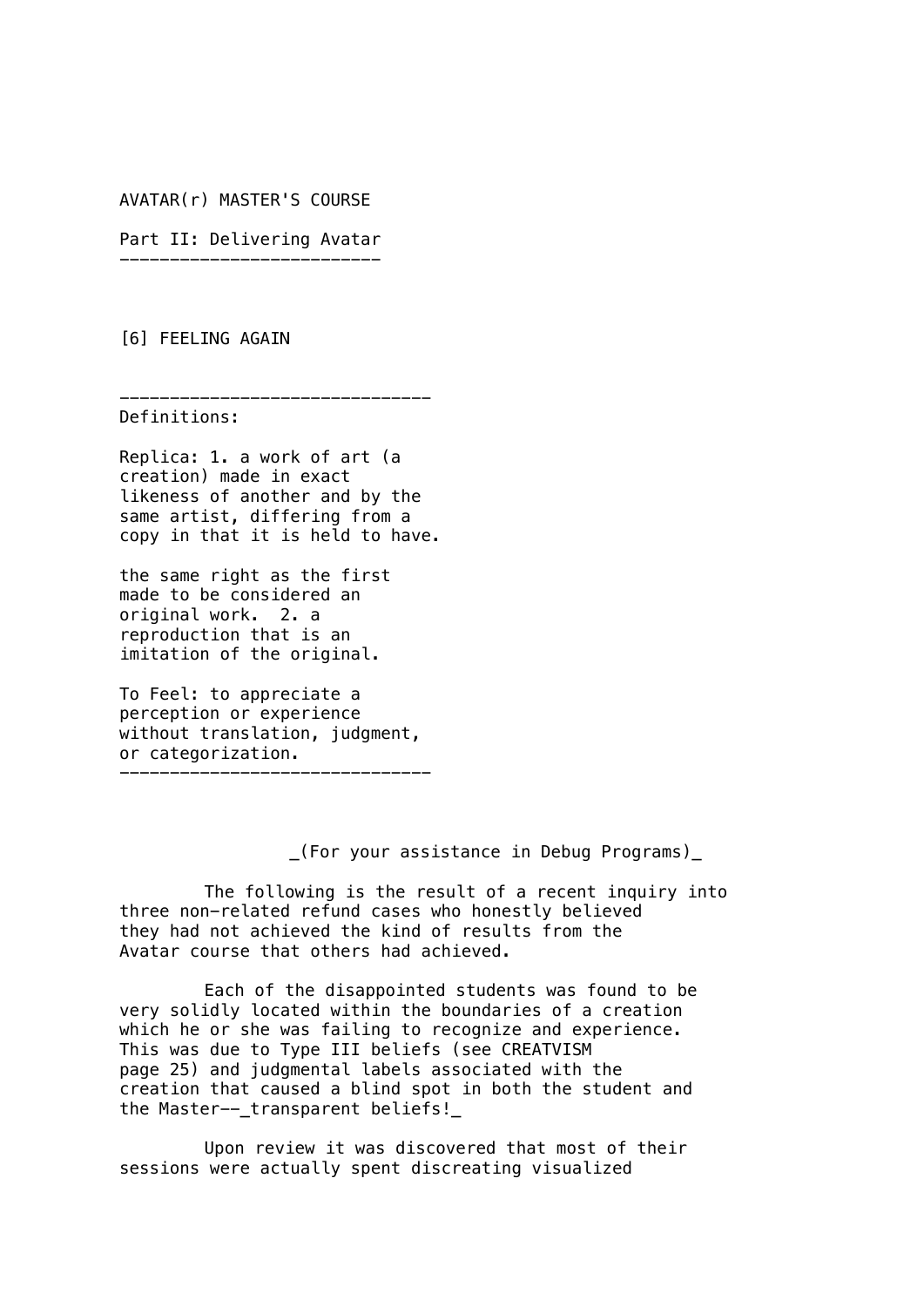replicas and all the while they \_exist as\_ the creation that they refused to experience. All considered that they were the victim of a circumstance of an "outside" source. And the interesting thing is, from their viewpoint, they were absolutely right! They were so solidly identified with a level of sourceness, which they refused to experience, that the conception of higher levels of source was beyond their experience. The road was blocked!

Recall the lessons:

 $*$  Every creation has boundaries, but the source of the creation is beyond the boundaries.

 $*$  One expands to and beyond the boundaries of a creation by experiencing it just as it is without judgment.

 $*$  Only by going beyond (outside) the creation can one recover the power of source required to modify or discreate the creation.

If there is a fault with the Avatar materials, it is that one fails to see inside a student's consciousness to discover that he is running the entire Avatar procedure from a fixed, resisted, unexperienced creation. Where this is suspected, the \_Feel It Exercises\_ and \_Source List\_ Creation Exercises should be re-done very thoroughly. Enough Feel Its will eventually reveal to the student what  $he$  is being.

---------------------------------- Stress is an unwillingness to experience a creation that one finds oneself in.

Relaxation is an appreciation of the creation one finds oneself in. ----------------------------------

And so they sat within their...(awful, unimaginable, unbearable, insufferable, oppressive, torturous, excruciating, dreadfully burdensome, tragically imprisoning--\_unexperienced\_)...creation, fogged in, trying to feel across a space they do not own!

All the while they grew increasingly desperate, which was the clue to their predicament that was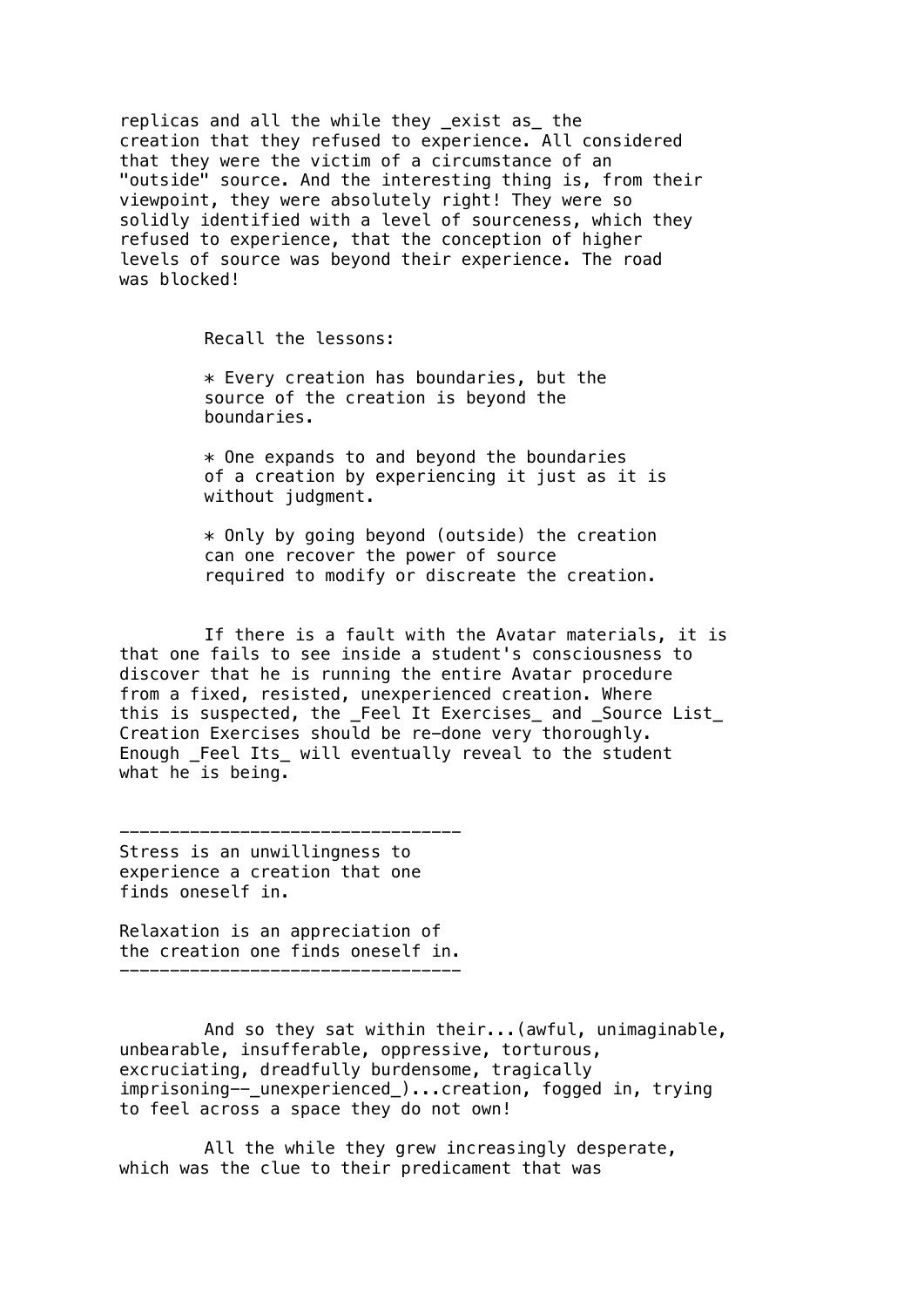missed. Stress is an unwillingness to experience a creation that one finds oneself in. Relaxation is an appreciation of the creation one finds oneself in.

An indication of a successful session is that the student \_relaxedly\_ pours out of the room and doesn't have much to say for awhile. The student is okay with where he or she is, and this \_appreciation\_ causes the disappearance of more and more levels of self-definition.

An indication of a problem session is that the student finishes more agitated or hyperactive than he or she began. They are stressed and often seek relief by compulsively creating. Creation is an effort to relieve stress.

The mechanism behind the agitated student is this: he or she is running the Creation Handling Procedure on projections generated by the creation that they are sitting in but not \_feeling\_.

There is an old story about a man who falls asleep, and as a joke his chums smear some smelly limburger cheese on his moustache. He wakes up and complains that it smells so bad in the room that he can't sleep. He tries another room and that smells bad too. He finally walks out of the house and discovers that the whole world smells bad!

The Avatar student in this type of situation is trying to discreate the smell in the world. And each time he projects and discreates a creation, the original comes back. He grows agitated, begins to substitute creating (often in the form of blame) for experiencing. He creates more reasons why the original creation is still there. Create, create, create. Explain, discuss, argue, dramatize, philosophize, worry, LABEL, etc.

This same agitation phenomenon is observable when someone attempts to shortcut the Feel It Exercise by explaining how that's the way they've always operated, or that they did that a long time ago, or "I understand all that" or no problem, "the pen feels red."

The successful Master learns to recognize the difference between a student's "creating mode" and a student's "experiencing mode." In the "creating mode" students are seeking to understand, which means they have to get through the exercises to read the good stuff to find out whether or not they know it all already. In the "experiencing mode" they are calm, relaxed and enjoying the disappearance of the moment.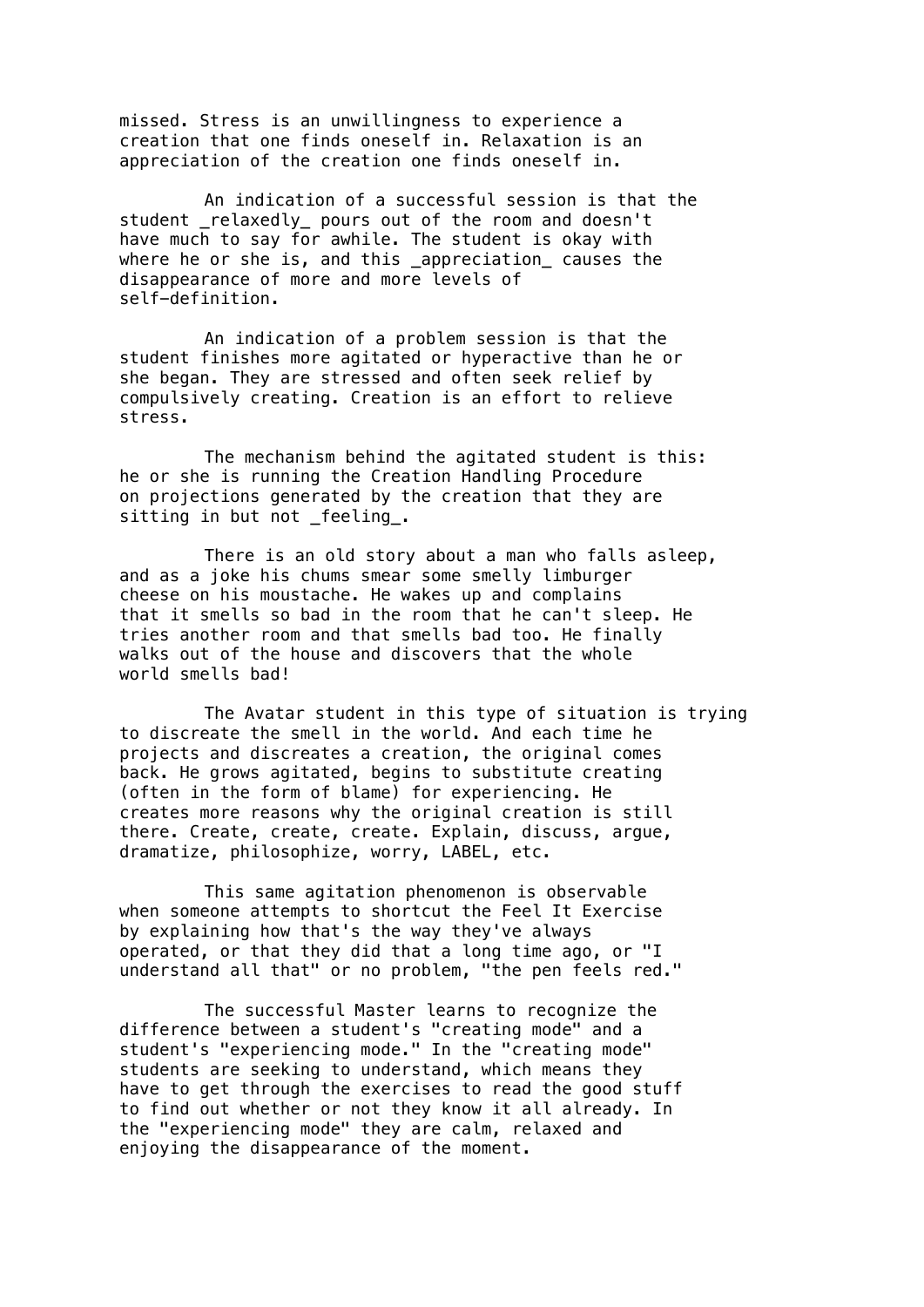Some students have turned off their "experiencing mode" so hard that hours or even days on the Feel It exercises are necessary to turn it back on. During that time you can expect them to protest, pout, threaten, scream, get sick, get angry, get philosophical, get religious, go sad, shirk, or use whatever ploy they think will work on you to "get on to the good stuff."

Recognize that there can be considerable discomfort connected with turning someone's ability to feel back on. But in the end, they relax and stop trying to figure it all out. They begin to appreciate their own existence.

Difficulties will arise if you fail to turn on their ability to feel with the Feel It exercises. \_Until a creation is experienced and appreciated, it will not discreate\_. The student's usual solution to this is to create the creation away--cover it with invisibility or some such thing. This may work for awhile until all the creative energy is exhausted. Then the creation reappears.

This is the primary reason students have creations come back.

In such a case, the Creation Handling Procedure appears ineffective and reinforces the belief that there is something wrong with the way they are running the material or that there is something wrong with the material itself.

The real situation is they are creating instead of experiencing.

In each case reviewed, the refund request was the result of the Avatar materials taking a person in the direction of experiencing an unpleasant creation that they were sitting in, but hadn't identified. The Master had become a "sympathetic nice guy" instead of insisting that the student push through to an experience of ownership for what he or she was being.

There has never, never, \_NEVER\_ been a refund requested for the reason: "My Master was too insistent upon my success!"

You may hear "quips from the crowd" about how "it" didn't work, but in every case you will find the refunded student was actually frightened off from using the materials because the materials were doing exactly what they were supposed to do, and the Master permitted, or even encouraged, the student to quit feeling and start figuring. Such a Master is validating the person's limitations and possibly seeking agreement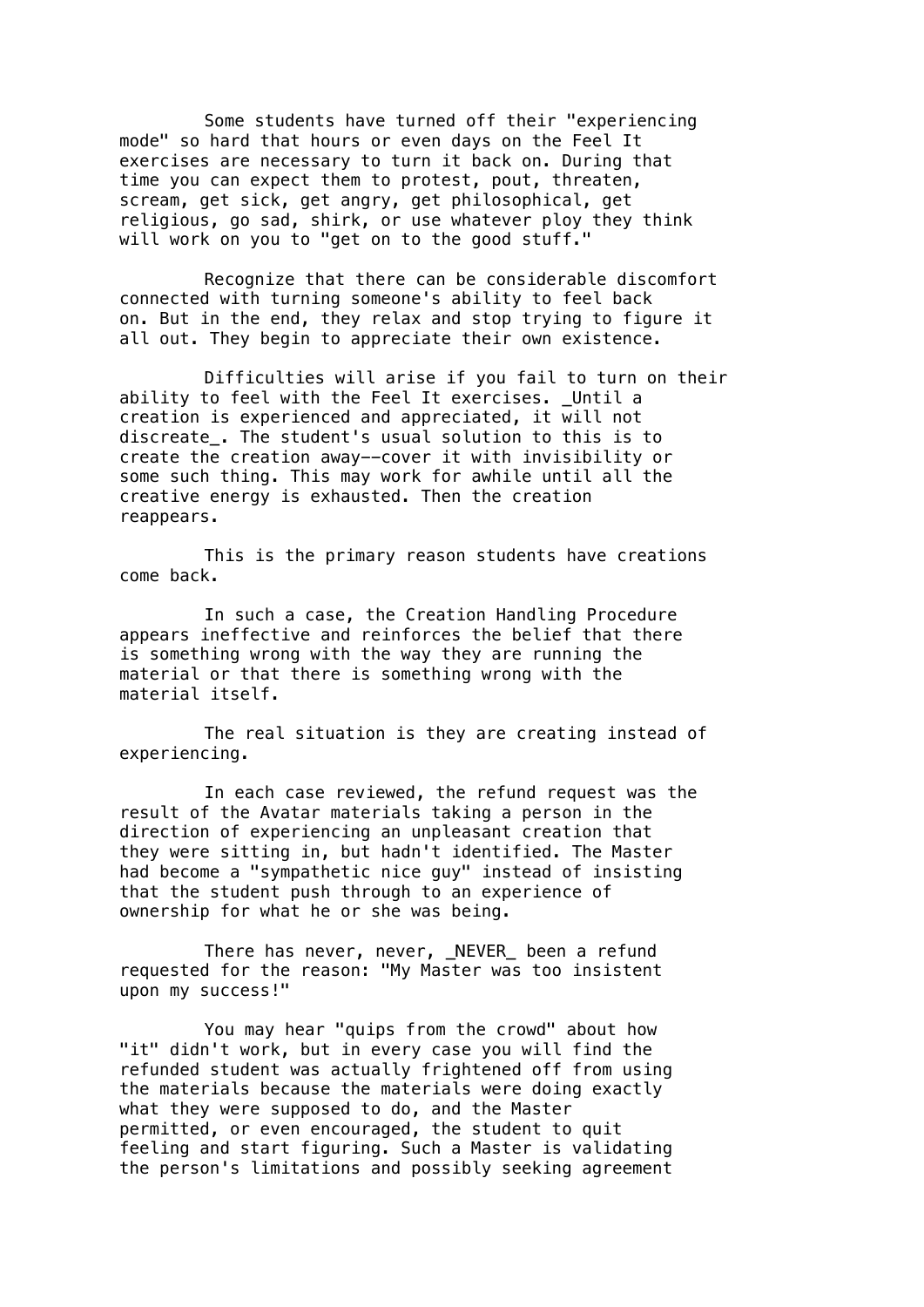for his or her own.

All the refunds were avoidable. The proof of this is in the fact that all three refunds reviewed have since been recovered by more experienced Masters and were straightened out by nothing more complicated than a caring-but-unreasonable insistence upon a thorough repeat of the Feel It and Label It Exercises.

It has been demonstrated many times that a five to ten minute repeat of the Source List Creation Exercise before a session improved results. It may, as well, be a good practice to have the student do a short repeat of the Feel It and Label It exercises before sessions.

If you want to succeed as a Master, insist that your students succeed as Avatars.

Lovingly insistent on your success,

Harry Palmer at Star's Edge

------------------------------------------------------------

AVATAR(r) MASTER'S COURSE

Part II: Delivering Avatar --------------------------

[7] FEEL IT

(An edited transcription of a lecture given on 4-17-87 by Harry Palmer)

How do you feel?

(Audience: Great!)

I'm going to ask you to do something really selfish tonight, OK?

Will you be selfish for a while?

I'm going to ask you to just feel what you feel. A very selfish thing! I mean, if you think about it, you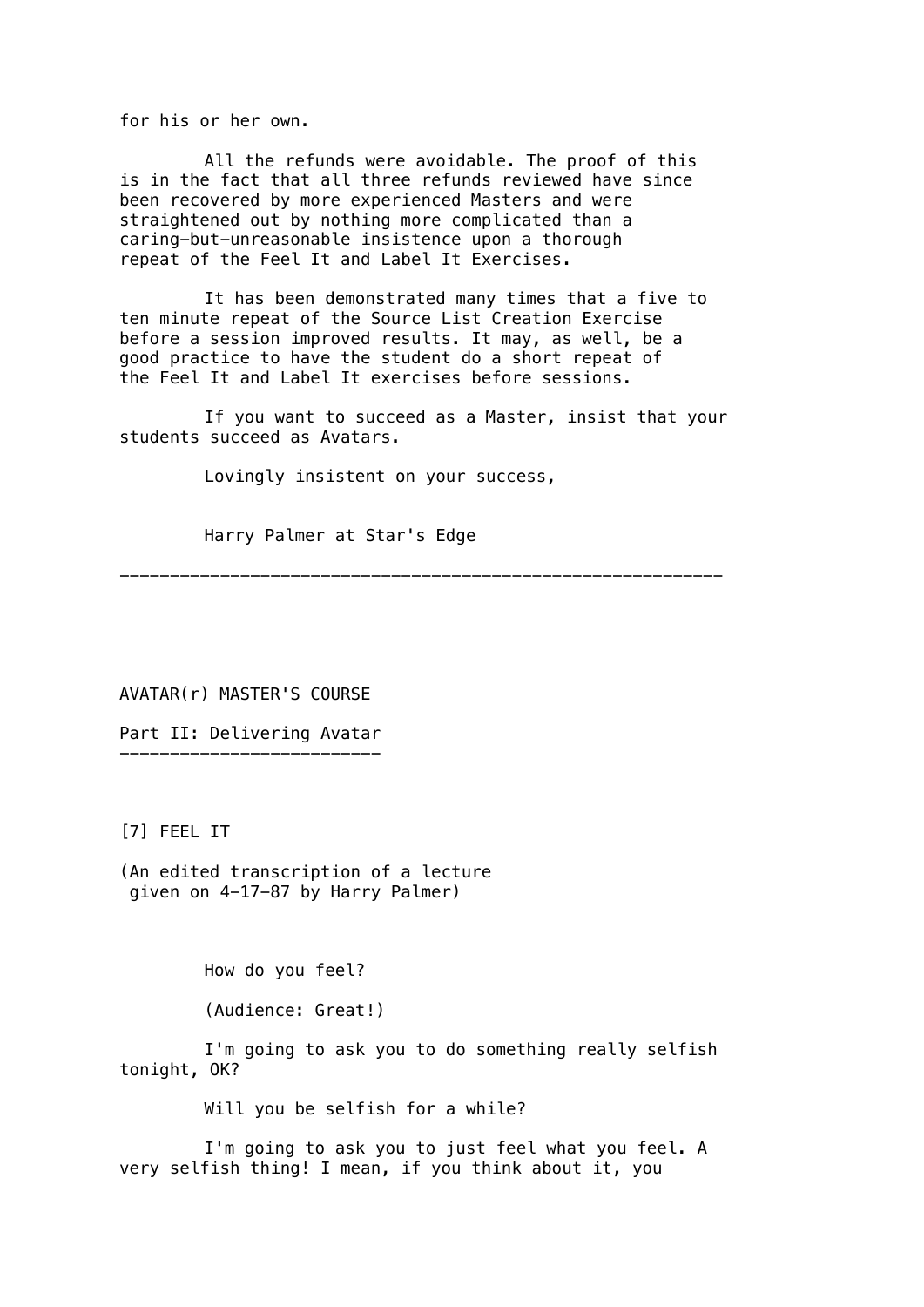never feel for the greater good of mankind. Feel may seem like a very egotistical, selfish thing to do. Maybe that's why a lot of good people have turned it off. As a substitute, they try to feel what they imagine others are feeling. And then they feel what they imagine others are imagining they should feel. It's really no wonder that solitude has often been part of spiritual paths.

Do you want a definition of feel? "To touch or handle in order to become aware of. Examine or test by touching or handling."

OK, touch something, handle something, become aware of it.

Maybe it's because we've grown up in a society that values intellect very highly that there's this little automatic translation device we've installed in our minds, and it works like this: we touch something, and when we touch it, we say "smooth." "Smooth" is a sound that intellectually symbolizes a certain feel; it's not the feel, it is a sound. "Smmoooth." It's a sound!

Sometimes we touch something and as soon as we can translate it into a word we go, "Oh, that's smooth--felt it--smooth. What do you want me to translate next?"

(laughter)

So feel, don't translate.

Boy, do you see how selfish we can get? No translation at all.

(Reading from dictionary) "To perceive or be aware of through physical sensation."

Give me some examples of physical sensations.

(Audience calls off: Heat. Light. Pressure. Hunger. Sexy. Pain. Thirst. Sound. Smell. Touch. Dizzy.)

Very good. Feel, be aware of the reflected light striking your retinas. Bright lights exert more pressure against your retinas than dim lights. You can feel light with your eyes. You can experience looking without thinking--without interpretation. Plants react to the pressure of light by pushing back against it.

(Again, reading from dictionary) "To experience an emotion or condition, such as to feel joy, to feel pain."

Feel joy without labelling it. Don't focus on saying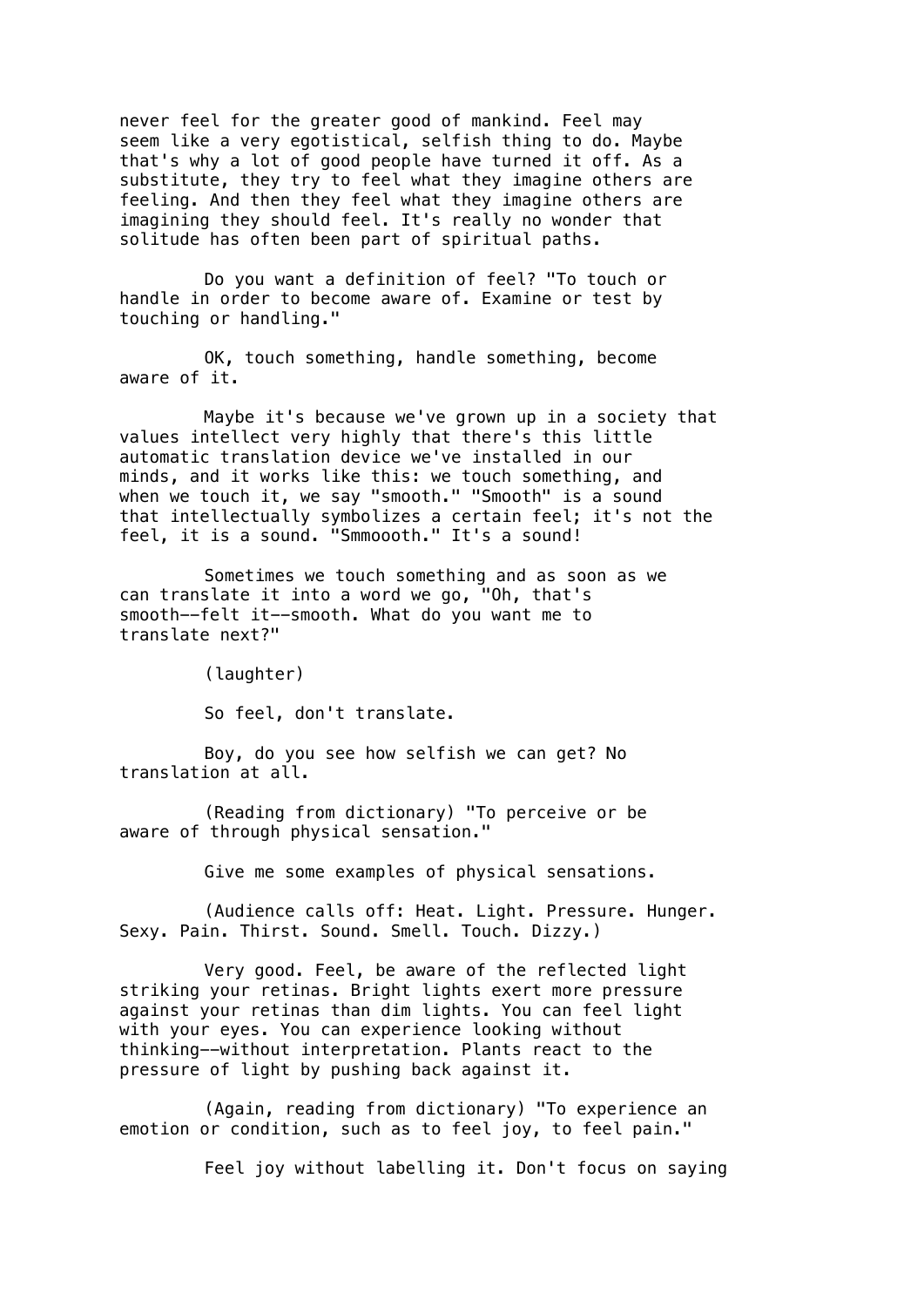how you feel, focus on \_feeling\_ how you feel.

We get into putting words on things to such an extreme that feeling something becomes secondary to the urge to communicate it. It's like going on a vacation and the important part is coming back and telling someone, or showing them the pictures.

And of course when you get into the idea of living for others, you also get into the idea that others should live for you, which begins to make them responsible for how you feel.

It's better to be selfish and live for yourself, which allows others to live for themselves too. Learn to feel what you feel, even create what you want to feel, and don't be too concerned about substituting words for what you're experiencing.

Describing it just relegates it to the past.

Oh, you want to share? Here's a curious phenomenon: if you take two people, or even more, and you sit them down together in a place and don't let them talk, after a period of time they will feel the same things in the same way! Emotional inductance. Resonance. Natural empathy. Sharing. That's how realities are created.

Now, if they talk, they probably won't end up feeling exactly the same because the words they translate their feelings into don't mean exactly the same to both of them. For example, she says "I hate you" to describe the feeling of being hurt. He translates the words "I hate you" into the feeling of being angry. Oh, what a mess! That's how conficts of realities are created.

Without words there's a match of vibrations; just from being close to each other, in the same space, the vibrations will eventually coincide, and they'll feel the same, empathy will develop, and the upset will disappear. Having people meet face to face to talk out their upsets is a good idea. It works because of the harmonizing of their vibrations from their physical closeness. What they say is of secondary importance. In fact, talking may at times slow down the process. Have you ever made up with someone just because you were tired of arguing and they were still hanging around?

So what's the lesson here? Do we stop talking and all hire lawyers? I don't think so.

What we need to recognize is that words are symbols (not the real thing) that allow us to achieve an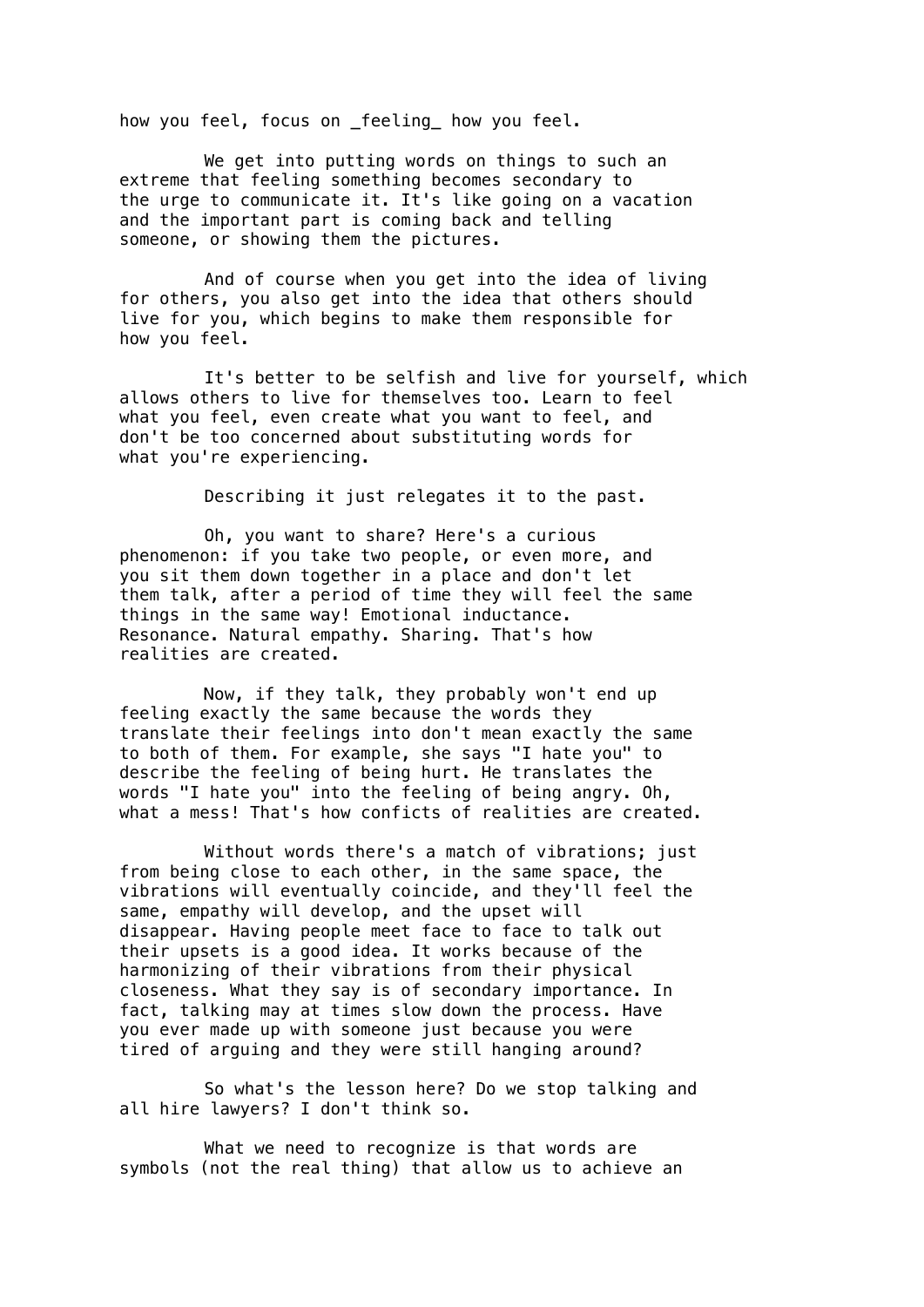intellectual understanding (also not the real thing). Words are not particularly effective in communicating experiential clarity. Feelings, on the other hand, are not particularly effective for communicating intellectual understanding, but are essential if we want to experience something--say, for the purpose of discreating it. Students who can't discreate have understanding and experiencing confused.

Both understanding and experience have their places. The difficulty arises when they are confused. Understanding is an alignment between creations, experience is an identification with a creation. You can't satisfy hunger by understanding that if you had some food you wouldn't feel that way.

When you're not translating into words and you just hang out with somebody for a little while, you'll soon be on their wavelength. You'll feel the way they feel. This explains the high that one experiences from hanging out with spiritually evolved beings. It's not their words, it's how they feel.

Somebody who looks like this (slumps body to look sad) can't say, "Aw, I'm feeling great." You are receiving conflicting data. Unless you turn off the vibrations completely and rely solely on your intellect, the person will leave you just a bit uneasy. You stop and ask, "Are you sure?"

"Oh yeah, I'm feeling great."

You stop him because the experience isn't right. The experience is on a resonance level. It doesn't agree with your translation of what the words, "I'm feeling great" feels like. So, is the fellow lying to you or has your experiential equipment gone haywire? Maybe, maybe not. He may translate this feeling (slumps) into the words "feeling great." Maybe that's what "feeling great" means to him. Do you follow me?

So, I'm going to have you experiment with something. Breathe for a minute. You know how you breathe, you go (breathes), suck in air to your chest, let air out, like that. OK, now this one is risky: instead of moving your chest, push your stomach out, and bring your stomach in, push your stomach out, bring your stomach in. As you're doing that your lungs will automatically fill with air. And when your chest stops, it appears that you've stopped breathing.

It's a little scary, at first.

The thing I'm showing you is that when you're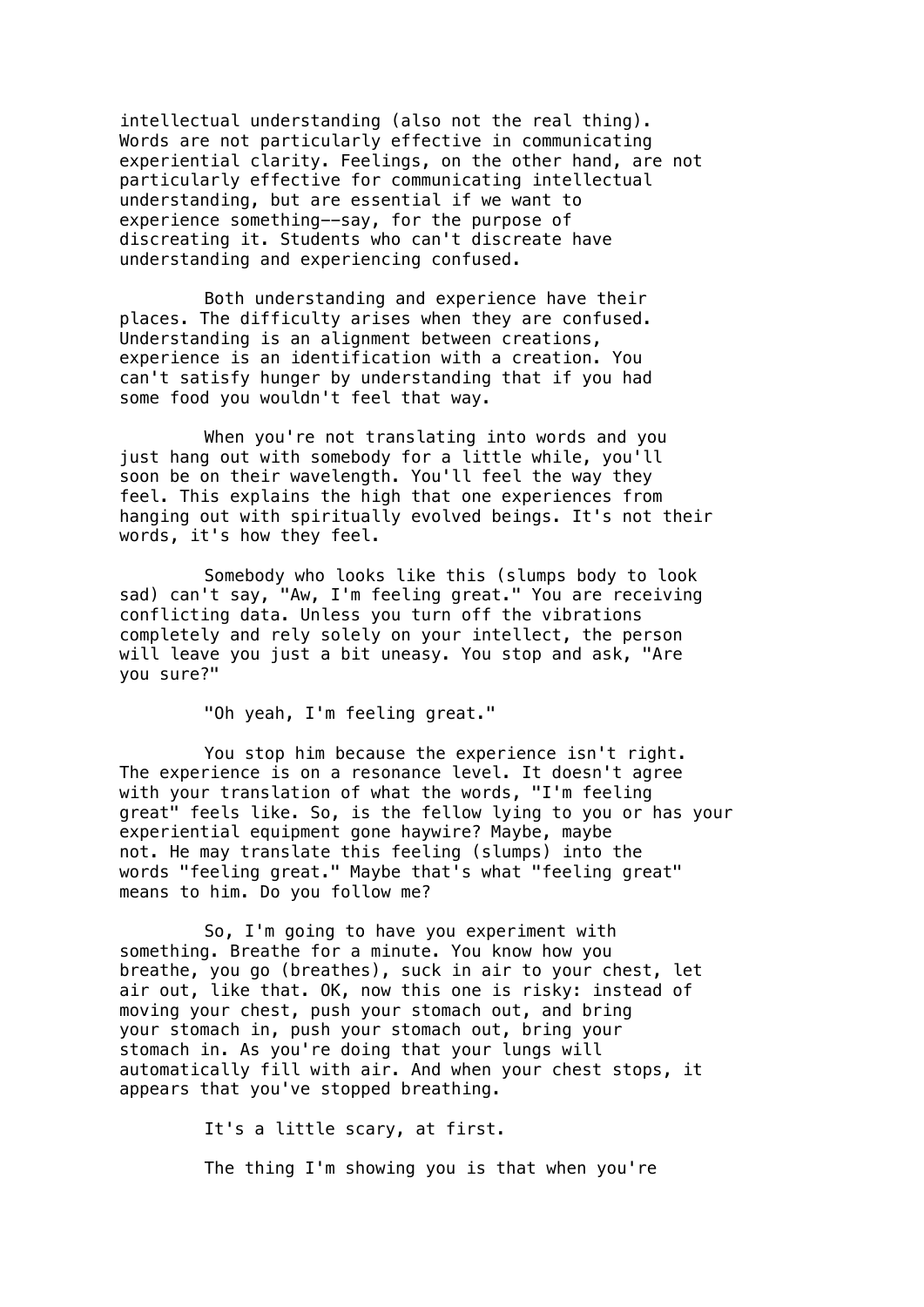feeling, experiencing, the breathing tends to be lower. It's visceral, it's feeling. And the more into symbols and intellectual understanding that a person goes, the higher the breathing moves up. Up tight, eh. I suspect that mild oxygen deprivation increases mental activity.

Here's a trick for switching from intellectual understanding to experience. A reverse translation! Breath low with the stomach while repeating the idea you wish to translate into feelings. Do this for awhile and the idea will change to a feeling.

"I feel good." Deep breath. "I feel good." Deep breath. "I feel good." Deep breath. "I feel good." Deep breath. And if the feeling you get doesn't fit your intellectual understanding of that experience, who are you going to believe?

When you're experiencing something that has some intellectual judgment about how bad or unpleasant it is, ease into the feel of it by breathing with your stomach and feel it a little more with each breath. Breath through the experience and the judgment will disappear.

I want you to find something you consider beautiful in this room, and then experience your perception of beauty. This is totally on a selfish flow; you're never going to translate this feeling. (Pause.)

Oh great, it feels so great in here! Can you feel that?

And did you get that feeling without any particular urge to interpret it or translate it into words?

OK, feel a person without any need or urge to translate it into words. (Pause)

Sure, do it with your hands! Co-create an agreement!

Now, did you actually feel the flesh and bones, or did you feel a person and a little embarrassment? Embarrassment is an effort made by the intellect to turn an experience off.

Feel the person again, but this time feel the meat. Different, huh? Are you starting to regain some experiential clarity?

Things become

-------------------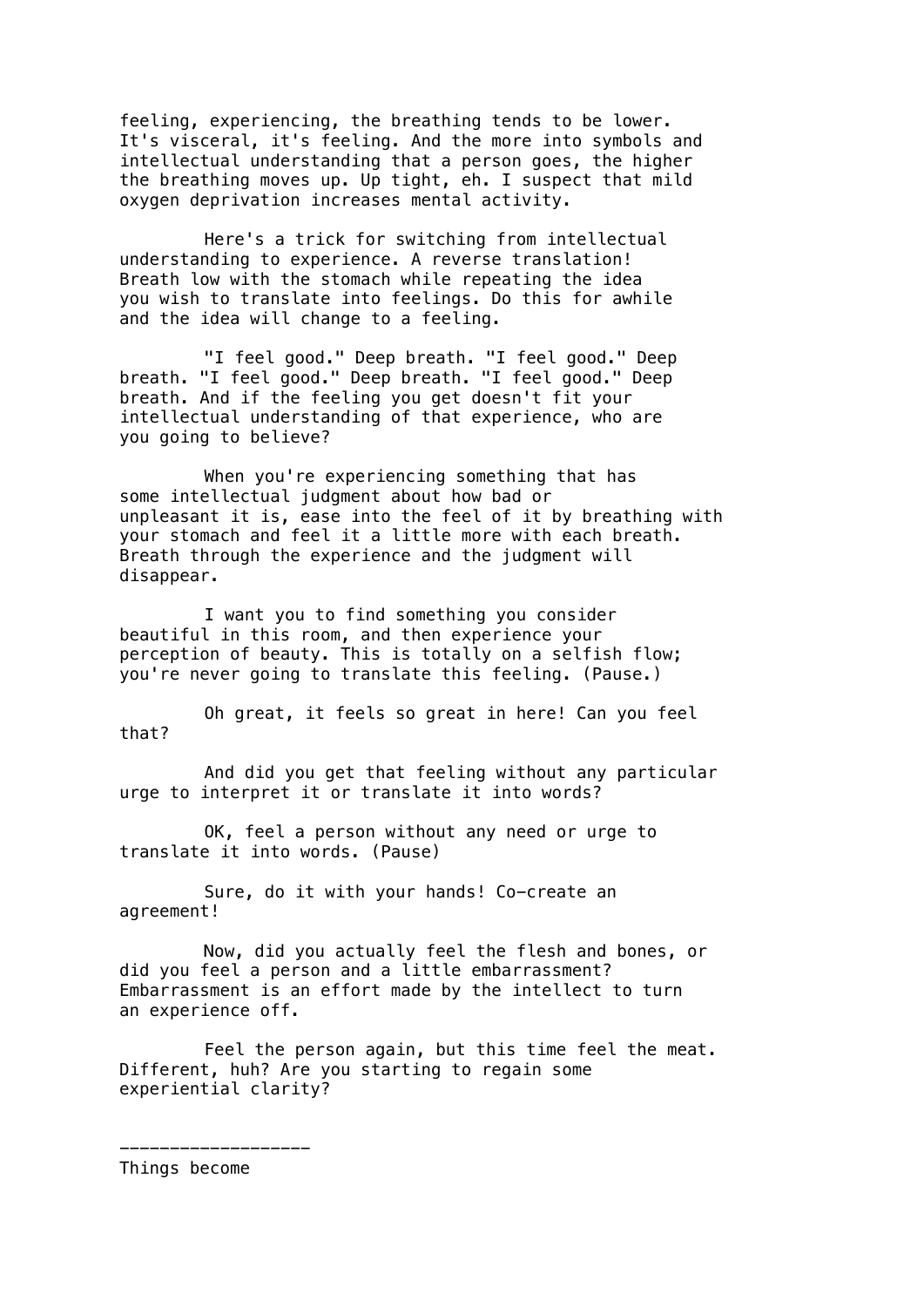complicated to the degree that symbols are substituted for feelings. -------------------

OK, here is a great truth. Things become complicated to the degree that symbols are substituted for feelings. So relax, enjoy! Life is a process-an experience. It continues.

Here's another thing for you to feel. Feel alive without any interpretation or need to translate it. Feel very alive. (Pause)

Does anybody think that he's doing this wrong? That's a joke.

Now when you just live life and you feel what's going on, life begins to flow. When you resist it, you start to translate it and put symbols on it, you shift into the past. That's an intellectual appreciation of life. Take a deep breath, relax, let it flow.

--------------- Symbols require explanation.

Life doesn't! ---------------

In philosophy, words are symbols for reflecting life. They're a representation of life. Now the interesting thing is that symbols require explanation--life doesn't! A great scholar may know all of the teachings of all of the masters; he or she can say the right word at the right time, answer every question that you'd ever ask. But the scholar doesn't feel life, he or she lacks experiential clarity. A scholar is not necessarily an enlightened being and certainly not an automatic Avatar, just a very knowledgeable person, an intellectual.

The scholar has all the explanations, "Well, it means this, and it means that." But, only symbols mean, life is experience.

Feel alive! (Pause)

You did that very well. When I asked you to find something beautiful and experience it, it was actually an interpretation that you placed on something. Oh, that's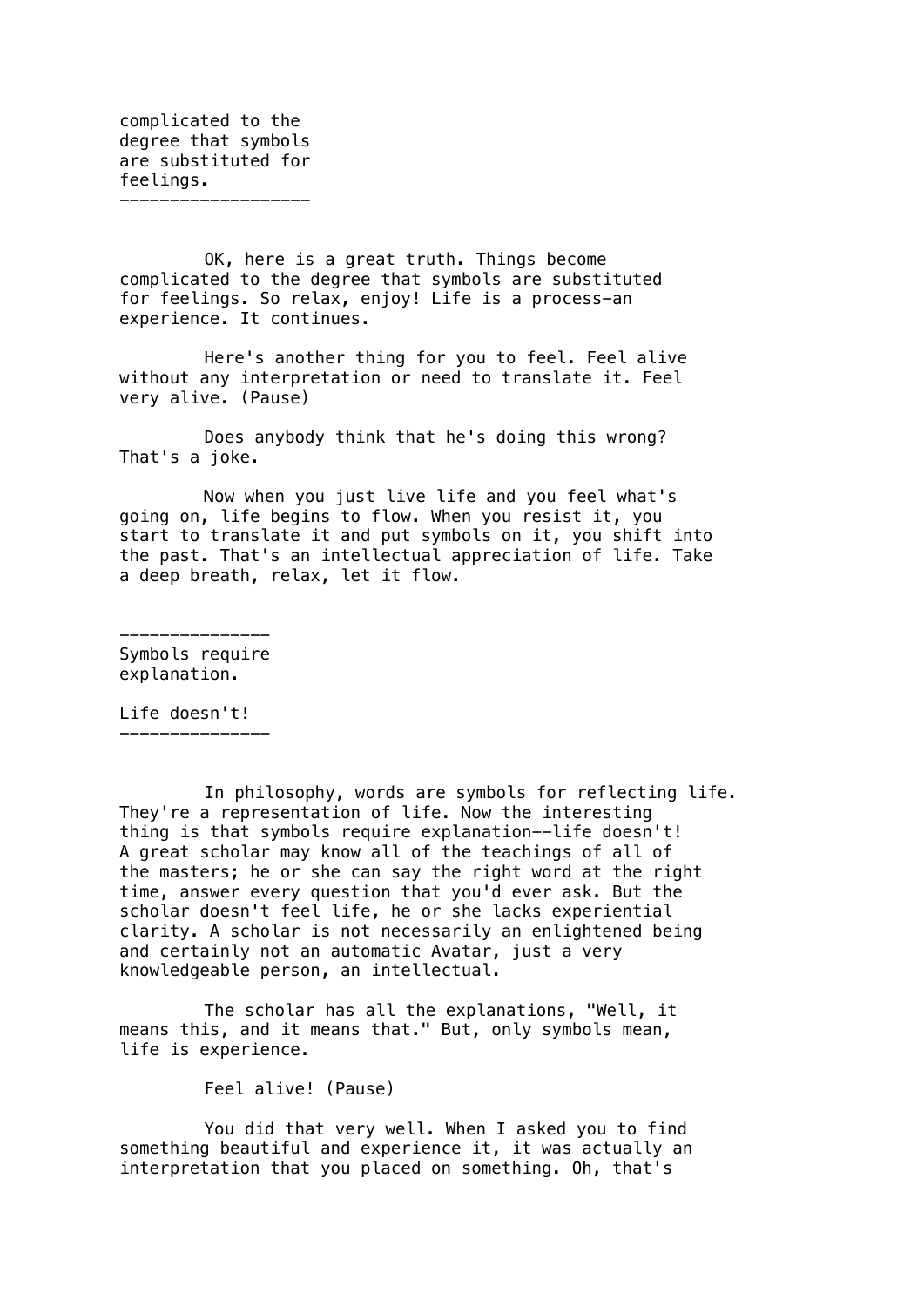beautiful, that's ugly. That's wonderful, that's unwonderful, that's wonderless...! I don't know.

So it wasn't the thing that caused you to experience beauty, was it? It was you.

It's the intellectual interpretations that we place on our environment that cause us to experience it as beautiful or ugly. The same applies to experiencing feelings; it's the intellectual interpretation we place on them that makes them pleasant or unpleasant. Feelings are feelings, experience. When you come up and say "Pain--ugh!" "Wow! Electrical impulse! Hot, cold, pressure. Wow!" And, "Hey, and blood," and you go, "Oh! That's very bad!"

Well, it just is! Just some combination of sensory neurons firing.

It's all part of existence. It's all part of life. It's not a good or a bad feeling. But when you put an interpretation on it, "Oh, that's a very bad thing," and then when you're presented with it, you resist it. But what are you resisting? Just your own judgments--the interpretations that you've added to the experience. It's bad, ooh, stay away from it. You set up a wall, or you set up one of these (pushes fists together); on one side of it is your interpretation of the feeling, on the other side is the resist that you have on experiencing the feeling.

You wouldn't have resisted it if you hadn't interpreted it as something that you shouldn't experience. That's how you lock yourself up--something is presented for your experience and you put a judgment on it. "Oh boy, that's very bad, don't experience that!"

Do you know the purpose behind any action? It's to feel something or to avoid feeling something!

The purpose behind \_any\_ action is to feel something, or to avoid feeling something. When a being is motivated by an avoidance to feeling something, he acts out of fear. Fear will eventually move one into this intellectual level, where symbols have been substituted for feelings. When feelings are no longer safe, a person thinks.

People who have the purpose to feel, create. People who have the purpose to avoid experiencing, think.

The most creative people not only feel, but they . can translate feelings into symbols that will arouse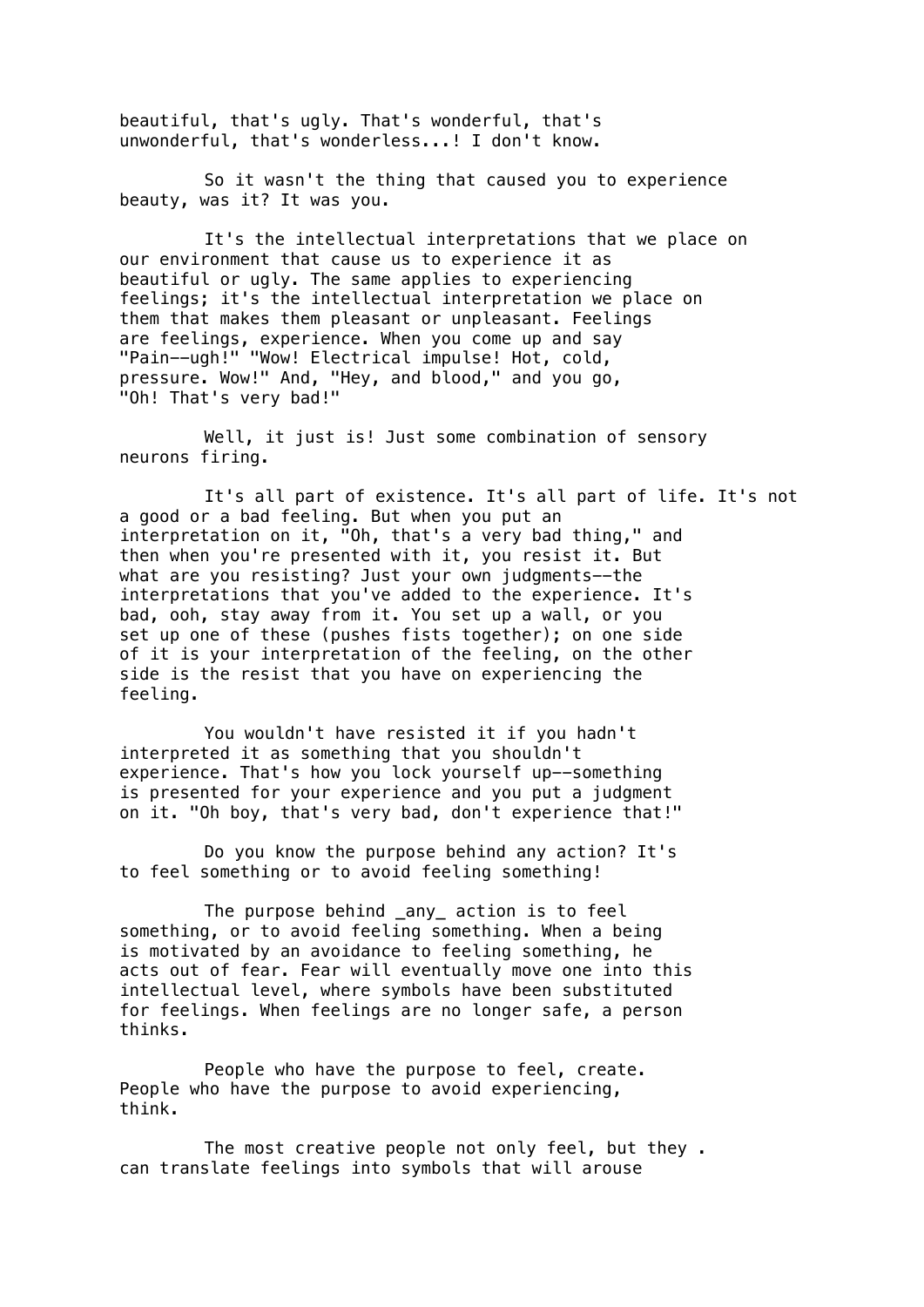feelings in another. The one who is avoiding feeling often imagines the creative person is enforcing feeling on him, and he usually counters with some act of resistance. This causes suffering.

Every great movement, every society, every evolutionary phase has always started with a rediscovery of feelings; they always start at a time when people have lost touch with feelings and are living on an intellectual level. And someone comes along, some sort of messiah, or a pretty bright being who's had an experience of enlightenment, and he or she coaxes the people back into feeling. You see, this person moves them beyond symbols and back into feeling, and they experience feeling very alive. The movement makes them feel alive, or experiencing care or building for the future makes them feel alive, because they're moving out of this level where they resisted experiencing and where life had become symbols.

So any movement that has power actually moves people from dealing with symbols and thinking back into feeling, to feeling alive. It's the excitement. You feel excitement. You come alive.

Later on, when the movement has lost some of its vigor, it has been resisted into inactivity by those who fear change or who are avoiding feeling and, one by one, disaffected followers shift back into an intellectual mode and try to understand how they could have acted so irrationally. Their usual solution is to blame it all on the charismatic leader, whose spell, they reason, they must have fallen under.

Assassination, crucifixion, and genocide are acts motivated by fear. They are intellectual solutions.

So what is the meaning of life?

Life is. It doesn't come with a meaning.

You can study the symbols or you can go out and feel alive.

The ancient Vedas were the essence, the feel of life. Their purpose was to transmit from one being to another being an experience of what life feels like.

Feel life; life is.

Sometimes you have to transmit the feel of life with symbols; that's the liability of not being able to hang out with somebody on a mountain top, not being able to look into their eyes and silently hug them. So we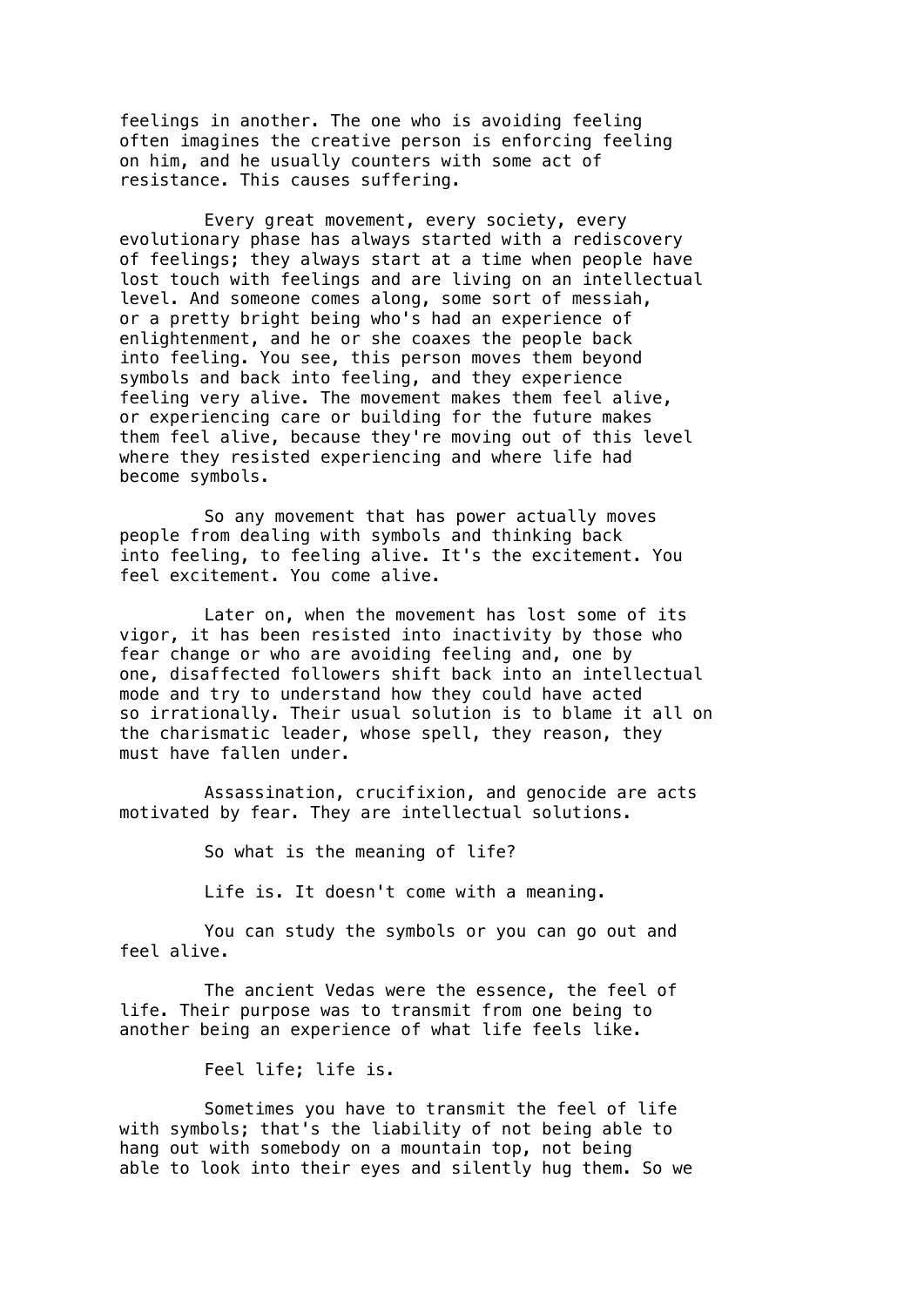use symbols. But in time the symbols tend to acquire meaning, and then they no longer represent feelings or experiences, but they begin to represent other symbols. The meanings acquire a false importance and the essence is lost. So books about books are written. And the true Vedas begin to be reinterpreted and reinterpreted and reinterpreted, until they become intellectual exercises.

It was said of the Vedas that they were the breath of the eternal, that there was never a time when there were not Vedas, that they actually preceded the appearance of man.

And the word "veda" means "the feel of life." That's my translation. So the Vedas are more than symbols.

Some scholars say, "Oh yeah, the Sanskrit stuff, ancient, here are the Vedas," but the Vedas are actually any teaching that brings a person to feel alive, you know? Something that cuts through the level of symbols and wakes someone up.

So what does it all mean? (laughter)

Well, with the Avatar Feel-It exercises, people are starting to wake up. The first thing that happens is that they recover a level of source, if you wish to call it that, where the meaning is what they assign, rather than what they find. For the seeker, this is the end of the line.

(laughter, comments from audience)

(Audience: What is intuition?)

Intuition is sensing the feeling behind the symbols. It's going by what you're experiencing rather than by an understanding of the symbols. Our intuition allows us to translate an understanding into an experience.

Did I tell you the story about the dolphins, how the dolphins perceive?

No? OK, dolphins send out a sound wave and it bounces off things. They continue to send out a sound wave, and the sound wave going out bounces back and it hits the sound wave they are continuing to send out, which creates beats as the two sounds interfere with each other. From the interference pattern between the reflected sound and the originated sound, the dolphins get a third sound with which they sonically "see" a three-dimensional underwater world. "A sunken ship over there, a lot of gold treasure over there." (laughter)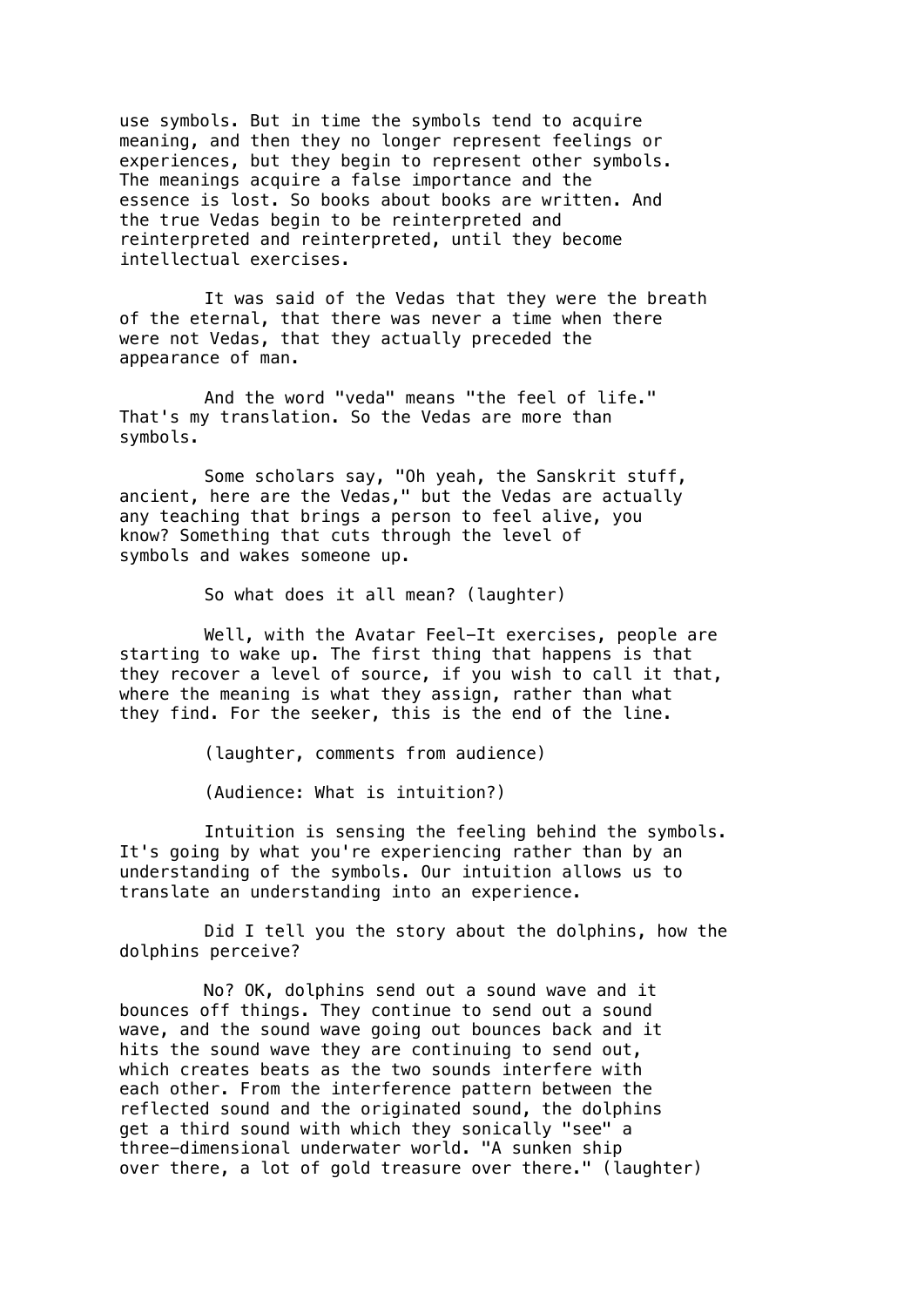"A large fish over here."

Well, the neat thing about a dolphin is he can swim around the island and approach another dolphin, then instead of sending out the sonar sound, he sends out the interference pattern. The second dolphin, hearing it, sees images just as if he were where the first dolphin had been. It's very close to an experiential conversation.

The second dolphin perceives the same three-dimensional picture that the first "saw"--a ship, fish, treasure, the same excitement--just as if he or she were there.

This type of communication is a bit different from the communication with symbols and words that we use. In fact, when we look at the dolphins' form of communication, we see how inefficient some of our efforts to communicate are. The only way we can approach a dolphin's effectiveness is to have picture dictionaries and keep everyone agreeing on what picture the words represent.

(Audience: If you could telepathically communicate the feeling of the experience, that would be much closer to it.)

Yes. And you know I think we actually do that all of the time--communicate telepathically. It's always there, ready to be tuned into. Probably you tune into it with feeling. It can get invalidated if we attempt to translate it into intellectual symbols, but what we feel is what we feel.

How are you all feeling?

(Audience: Great!)

(Brad: Would you read that one phrase about truth over again?)

Sure. Things become complicated to the degree symbols are substituted for feelings.

(Brad: What does that mean?)

(Laughter, comments from audience)

(Steve: What happens is that when you get to thinking as opposed to feeling, you really remove yourself from the thing. When you're feeling, as opposed to thinking, you actually become the thing you feel. In the action of thinking you're actually separate from it. I think that's the big difference. Instead of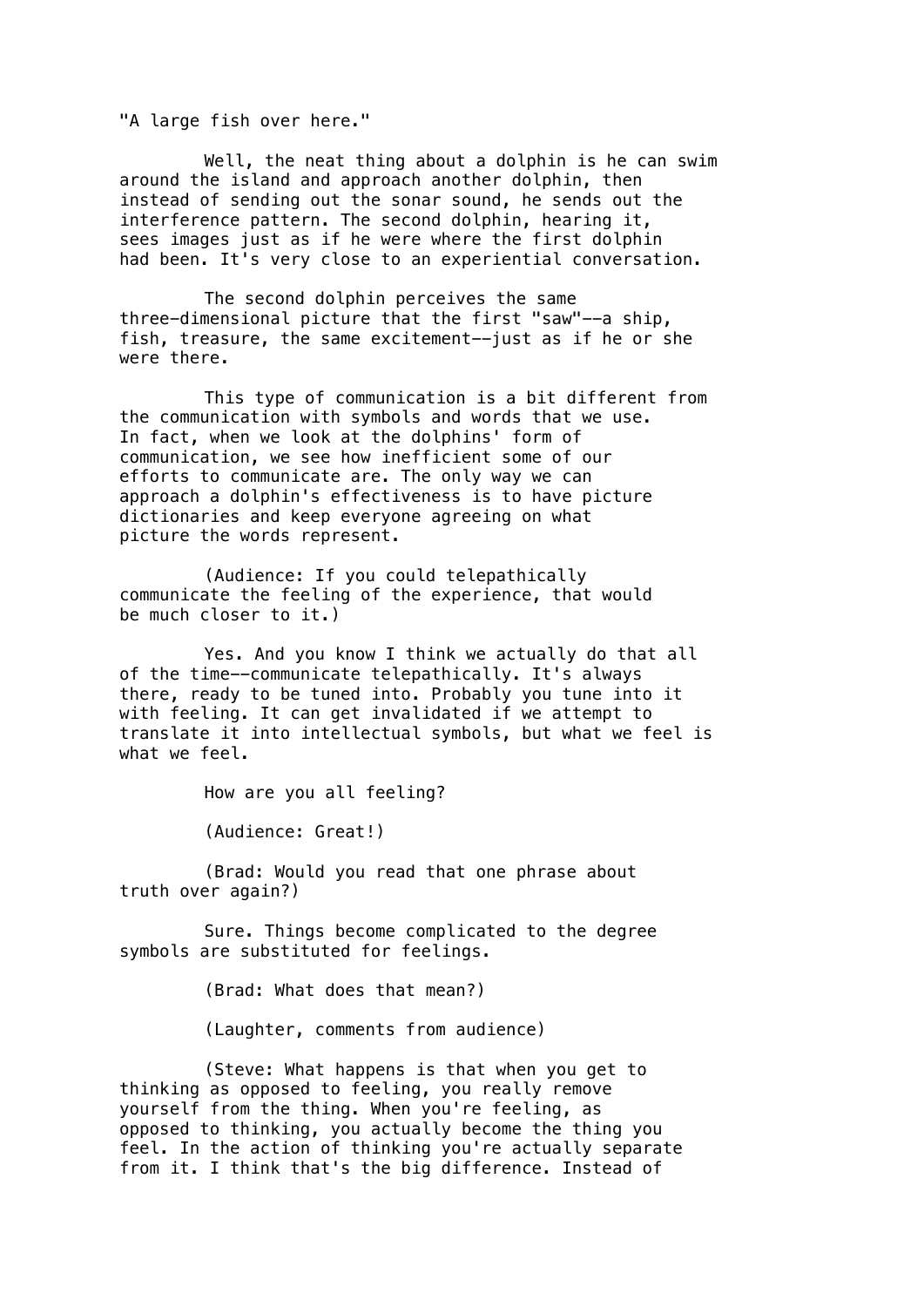being part of it, you part from it.)

Yes, that feels right! (laughter) Thinking is produced by resisting the experience of something.

(Sue: What kind of waves are we talking about? It really strikes truth when you say we're always communicating feelings with brain waves, or some kind of waves.)

Well, I'm not sure, but if you go into a room where someone's just had a fight or been real upset, you'll find that you're actually having to make an effort not to be upset. You have to shift into an intellectual mode. In other words, you're resisting experiencing the upsetness. Maybe you intellectualize that if at least one person is calm, it'll be better. That may or may not be true, but you'll find that you start to intellectualize when you resist the feeling in the room.

Sometimes you say to yourself, "I'm not going to let them upset me."

And, of course, from another stratum of consciousness it was, "Hey, listen, I'll tell you what. You say this, and then I'll get upset, and that'll be kinda neat, you know."

(Laughter) Of course, if you'd experience it, it would change. OK guys, you really feel good, but I'm going to end now.

--------------------------------------------------------------

AVATAR(r) MASTER'S COURSE

Part II: Delivering Avatar --------------------------

[8] SUPERVISING AVATAR THE FEEL-IT DRILLS

From Avatar-Seven Days

----------------------------------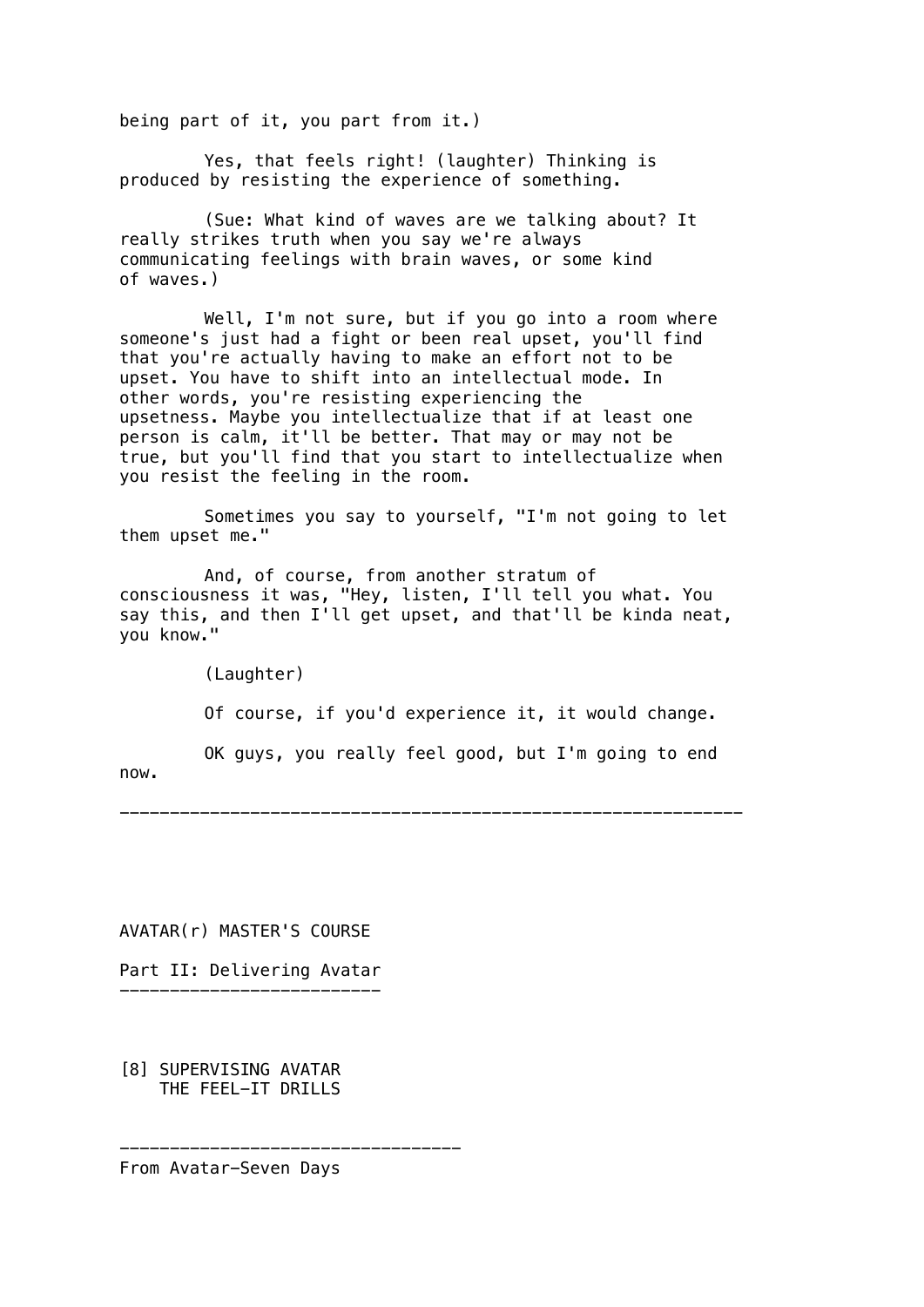"It usually takes most of the day for Feel-Its. Ensure that the student's mind goes totally quiet. Ask them. They should also feel calm, expanded, and alive."

----------------------------------

Make sure the student understands "define" as defined in the definitions.

The Master may inquire of the student how long it takes him to feel how something feels. If it requires more than a second or two, the student should continue the drill.

As a general observation, students are not kept on the Feel-It exercises long enough. By the end of the exercises a student's compulsive thinking or figuring should be under control. Also, there are some incredible realizations to be had (e.g., "Things just are, what I experience is what I imagine!" or, "I create my own experience of life." or, "Unless I am, there are no feelings.").

Don't insist that your student have one of these enlightened realizations on the Feel-It drills. He will have plenty of opportunity later in the course. But also, don't be too quick to let him go on unless his mind has shut down appreciably and he is bright and shiny.

If he feels a little and then writes up pages of significance about the history and manufacture of the wood screw he identified with...just keep him at it.

On the "define and feel a belief," the Master should zero in on some belief the student is already sitting in.

> For example: Master: Create a belief. Student: I can't think of one.

Master: That's good. Let's take that one and observe it for a few moments. Now, feel what it feels like to have the belief, "I can't think of one".

By the end of define and feel a belief, the student's awareness and perception of beliefs should be significantly increased. He should also be in very good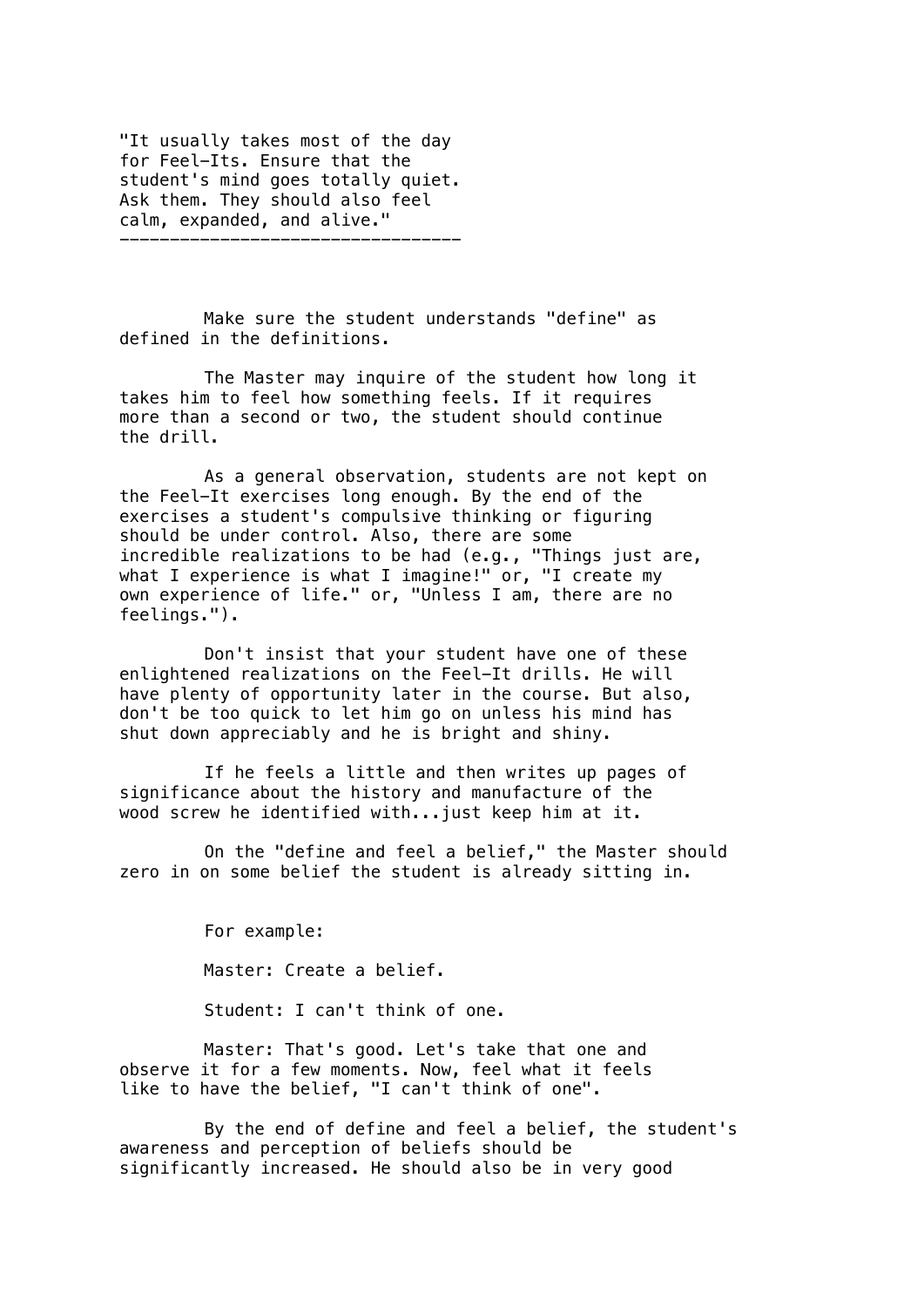spirits.

----------------------------------------------------------

AVATAR(r) MASTER'S COURSE

Part II: Delivering Avatar --------------------------

[9] DEBRIEFING STUDENTS

Debriefing is a very useful \_technique\_. The Master should not confuse a debrief with a summary or a conclusion. A debrief does not call for opinions or speculation. It is an oral or written response to two questions: 1) What did you set out to do (i.e. what was your purpose, mission, or intention)? 2) What actually happened?

The value of a debrief is that it creates an agreement between the student and the Master as to what's happening. By clarifying the intention, debriefs also have the effect of placing the student at source as far as doing the exercises and in realizing when the exercise is complete.

If the student sets out to do one thing and something else happens, the Master knows that the student is going into agreement with secondaries. If the exercise calls for creating a skill or exploring a reality and the student's intention is to impress the Master, that also shows up. Effective use of debriefs creates alignment.

-------------------------------------------------------------

AVATAR(r) MASTER'S COURSE

Part II: Delivering Avatar

--------------------------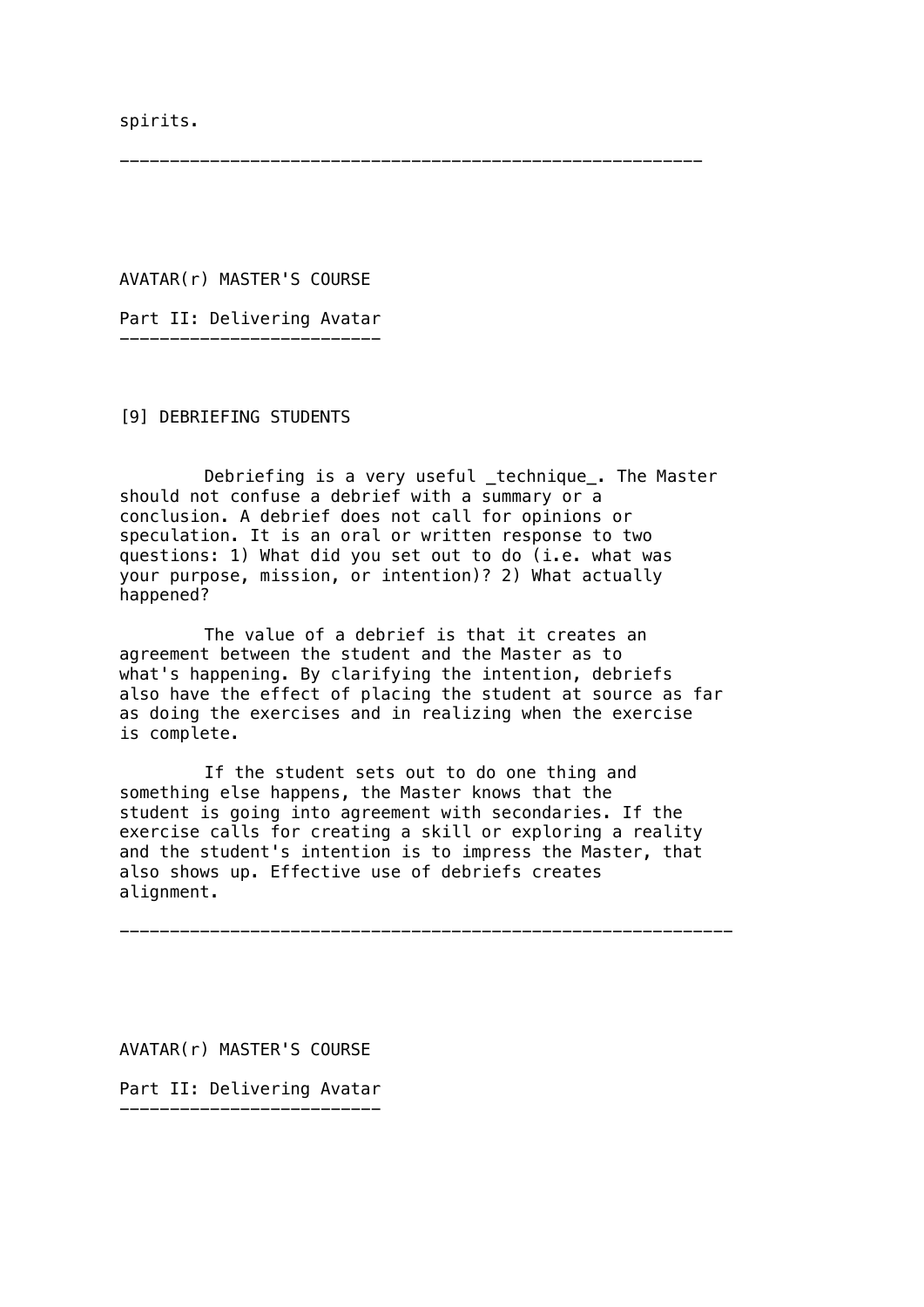## [10] FOR DIFFICULTIES WITH FEEL-ITS

The following two exercises have proved to open many doors for students on the "Feel-it" Exercises. You are free to use them as needed on your Avatars.

## Count Forms

(This is also in the CREATIVISM exercises.)

Have the student first define the form and then count it  $-$  #1.

Pick another form, define it and then count it  $-$  #2, etc. until he/she achieves a satisfactory result.

## Give It An Answer

First have the student "count forms" for  $15 - 20$ minutes.

Then have the student define a form (no counting now) and then give it (create) an answer (yes, give the form an answer).

Continue until he/she achieves a satisfactory result.

ENJOY!

---------------------------------------------------------

AVATAR(r) MASTER'S COURSE

Part II: Delivering Avatar --------------------------

[11] FEEL-IT EXERCISES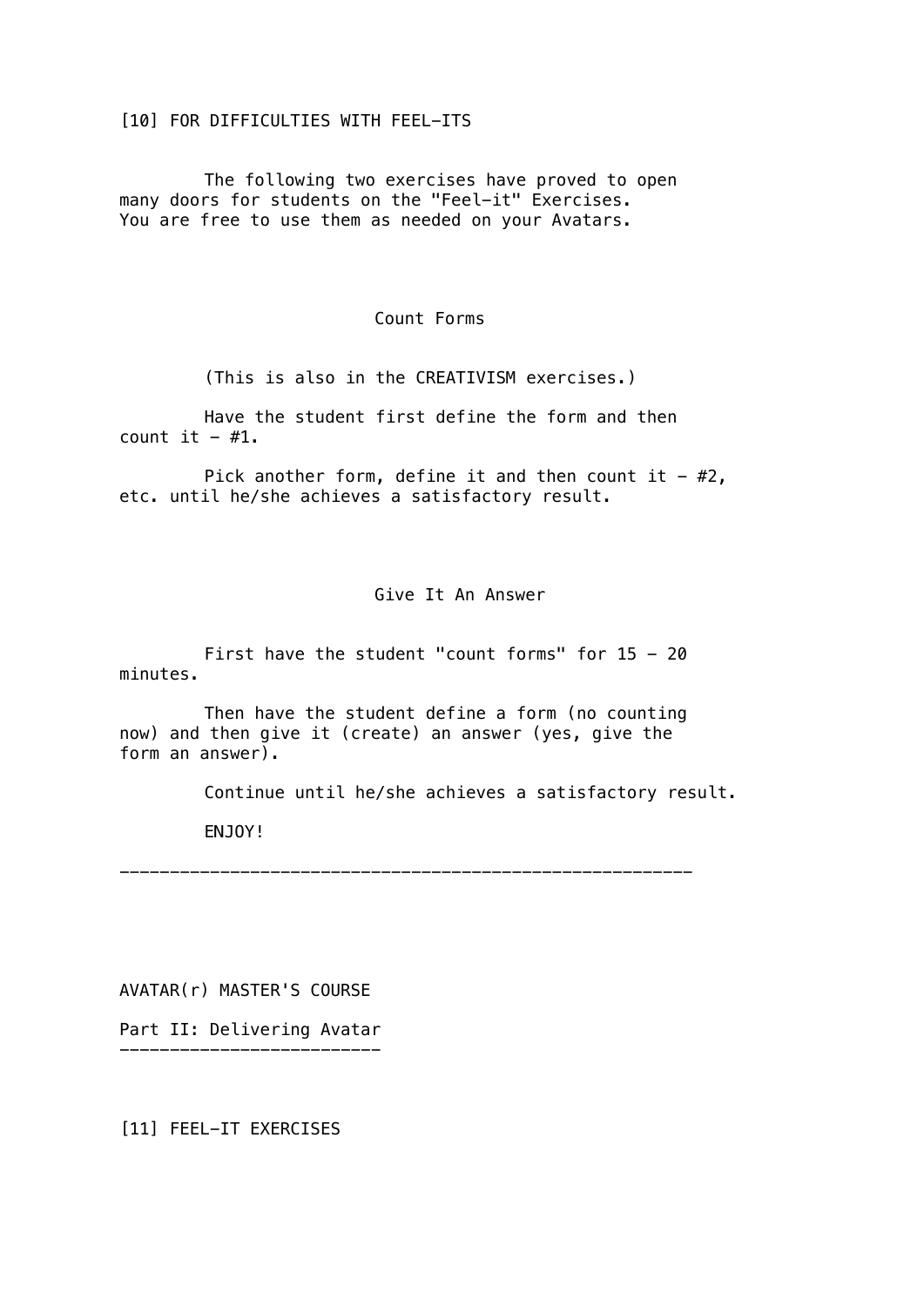#### Definitions:

Feeling n.: a sensation of any kind; a vague sensory or extrasensory impression or perception, an experience.

Feel v.: to perceive, sense or have an awareness of; have a distinct or indistinct perception or impression of; to experience.

-----------------------------------

Define v.: to determine, declare or mark the limit of; circumscribe; determine or indicate the bounds or outlines in detail; to determine the extent of.

Identify v.: to become the same as; to combine in such a manner as to make one; coalesce in existence.

Idea n.: something that one creates (defines) in consciousness.

Innate adj.: existing naturally rather than acquired; that which seems to have been in one since birth; inherent.

Transform v.: to change the condition, nature, function or direction of. -----------------------------------

### Foundational Beliefs

The only constant in this universe is change.

As persons, places, events, conditions, viewpoints and ideas are experienced (appreciated) without resistance they will undergo change and proceed according to an innate design.

Everything flows! A person may influence the span of time over which the flow occurs, but inevitably, the flow will occur. Everything flows!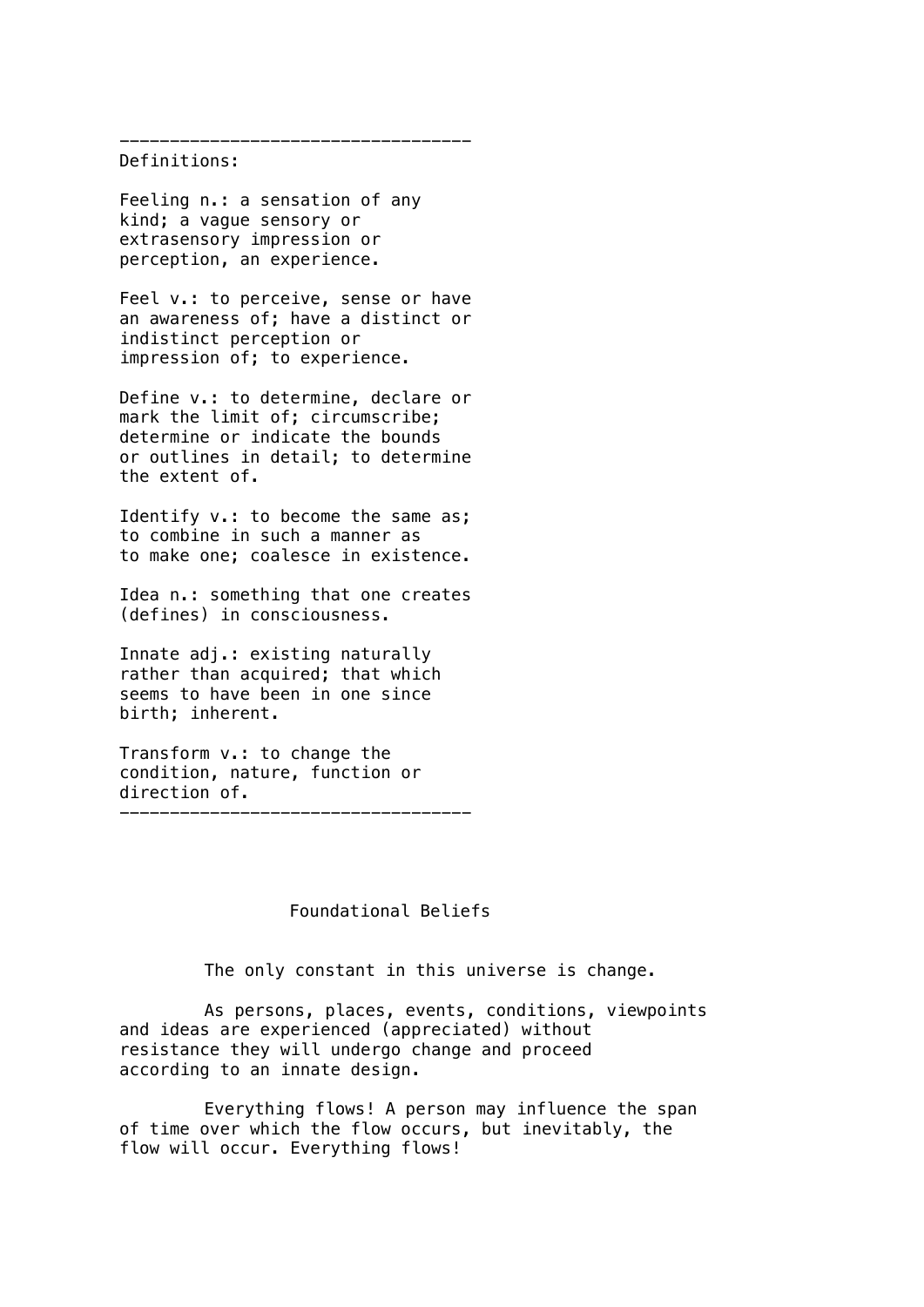Experiencing the flow permits a person to direct it, to exist in harmony with it \_or to transform it!\_ One welcomes and experiences the change--recognizing new opportunities--or one struggles against and resists the change--thus experiencing suffering. Everything changes. Life and death are both aspects of change. To live forever or to be dead forever are equally futile struggles.

One may choose one's own attitude toward change, but meet change, one will. Everything flows.

Choosing to resist the experience of something that one has chosen to experience (by his or her knowing or unknowing adoption of beliefs) creates the effect of suffering, of being swept along, of being out of control. One creates against oneself--feeling is replaced by thinking.

But when one changes the attitude, and \_experiences\_ what one has chosen to experience, (acknowledging oneself as source of the beliefs that attracted the experience), a person may then create new beliefs as to what experience he will attract next. This is the process of digging in one's heels, of deliberately taking control of one's eternal journey.

Those persons, places, events, conditions, viewpoints and ideas that one resists experiencing will continue to be re-created, perhaps with slight variation, until they are experienced in accord with the beliefs held by the particular stratum of consciousness that created them.

All upsets in relationships are caused by refusing to experience something.

Experiencing something consists of identifying with and feeling how it feels. It is exciting! It is expansive! It fulfills the primal purpose of existence.

Definition:

To experience vt. to appreciate a perception without judgment, categorization or comparison.

---------------------------------

Debrief a statement of what you intended and a description of what actually occurred, i.e.,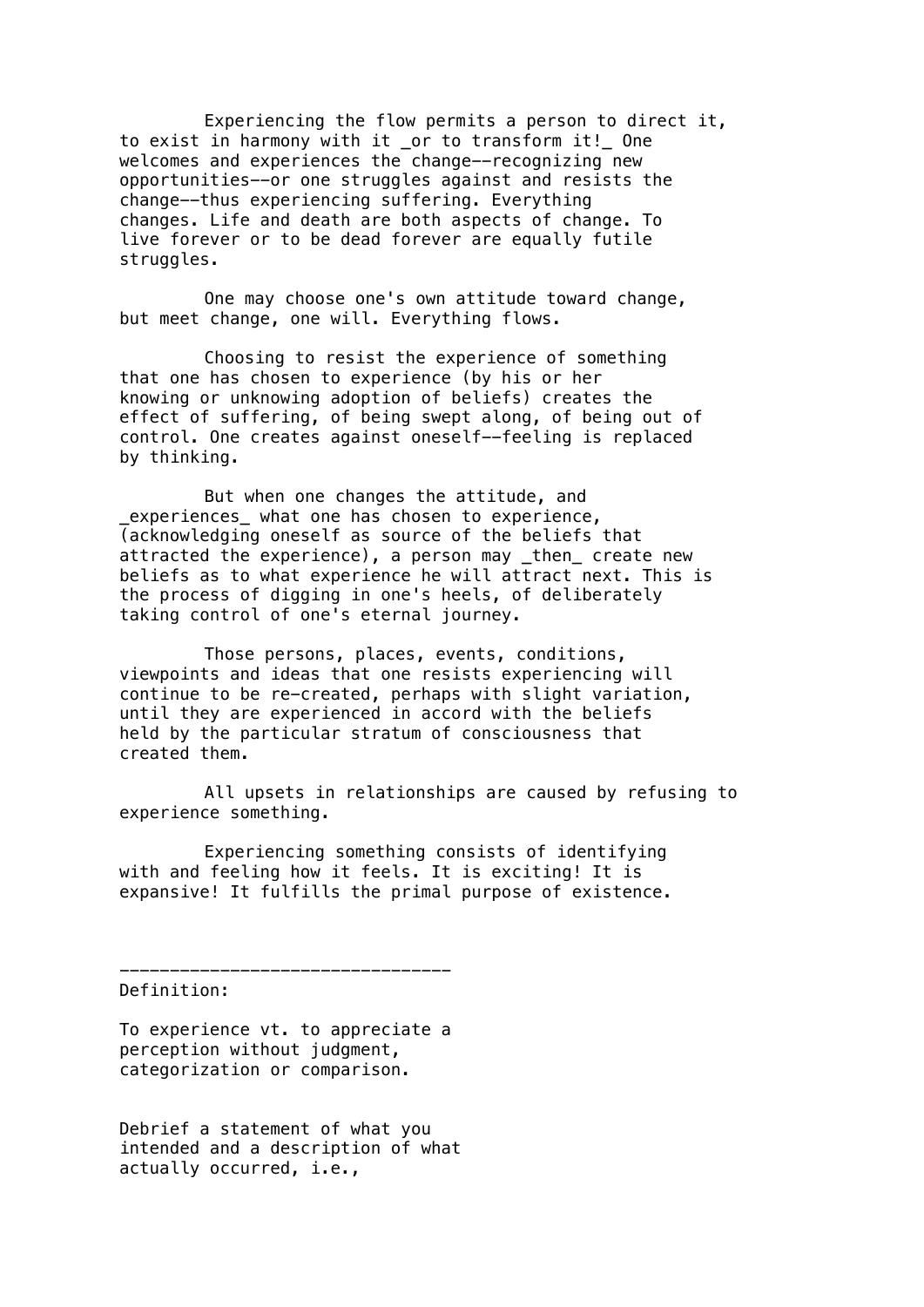1. What you intended (purpose)

2. What occurred (description)

----------------------------------

# Experiential Drills

The following exercises may be done with or without supervision. They should be done in a variety of spaces, including out-of-doors. Adopt a gradient approach. Start small (easy) and work up (more difficult). A debrief (brief description of your intentions and what you experienced) should be written up after you have achieved a satisfactory result on each drill.

Note: You are actually working on recognizing and developing a perceptive skill that will allow you to experience your creations. If you have any doubt that such a skill exists, notice your ease of identification and experience of the body. To begin, supplement the drill with whatever degree of imagination necessary to get a perception.

1. Inanimate Objects, Locations And Spaces.

Select some object, location or space that interests you. Observe it carefully for a few moments.

Define the object by observing its periphery, edges and natural limits.

Identify with it and feel how it feels.

For example, if you are identifying with a stone, feel its weight bearing down on the earth as your weight, feel its exposed surfaces as your surfaces, feel its density as your density. Transform the stone into you the stone. Be the stone. (Experiment with using the stomach breathing technique described in the Feel It transcript.)

> Suggestions to experience: \* houses, rocks, bottles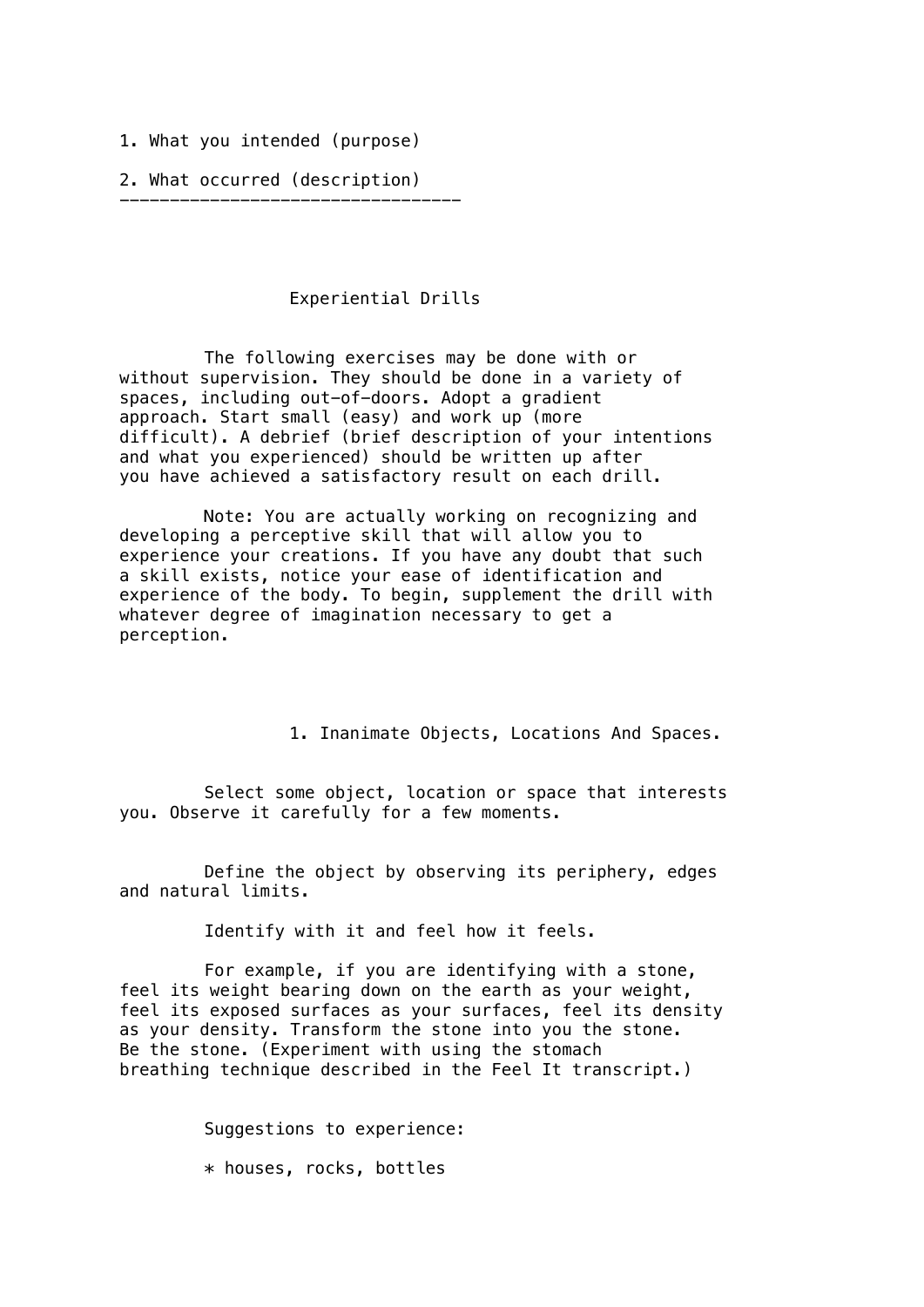\* cars, roads, street signs

\* poles, wires, trash

\* bodies of water, chairs, mud

\* mountains, books, empty space

When you have achieved a satisfactory result, write a debrief and give it to your Master.

2. Animate Objects

Select an animate object (animal, plant or person) that interests you. Observe it for a few seconds.

Define its edges, notice the actual space it occupies.

Identify with it and feel how it feels. Take your time.

Example: If you choose to identify with a tree, feel its limbs as your limbs, feel the breeze against its leaves as the breeze against your leaves, feel the roots as your roots. Be the tree.

When you have achieved a satisfactory result, write up a debrief.

3. Guided Session

With a coach, select a belief that interests you. Be aware of it for a few seconds.

Define its edges and notice the space it occupies in whatever dimension in which it exists.

Identify with the belief and feel how it feels to hold that belief. (Example: If you choose to identify with a belief that you are happy, feel how it feels to be happy. Feel joy. Be happy.)

Occasionally the Master may ask, "How does it feel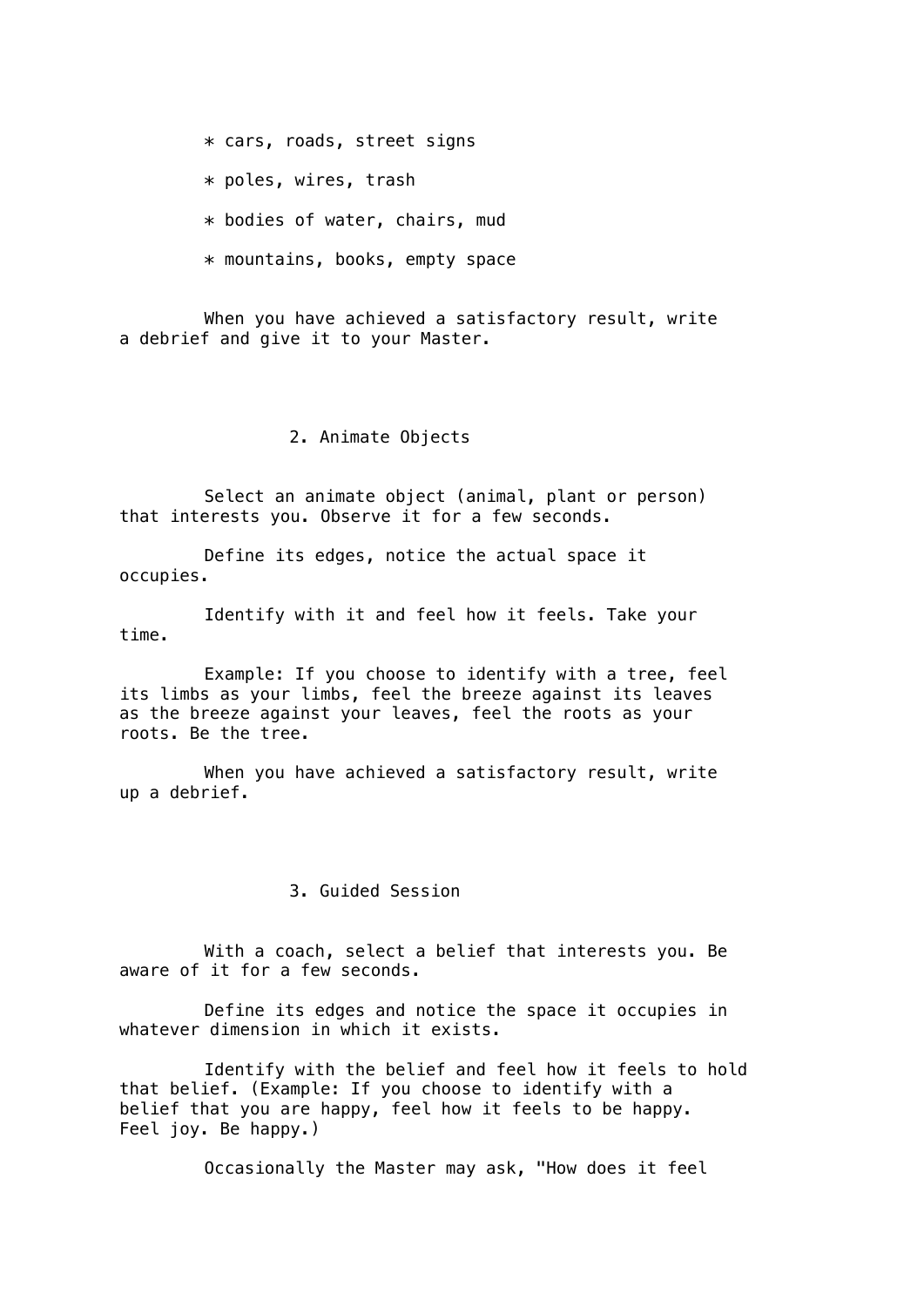to hold that belief?"

Summarize your experience of the exercise.

---------------------------------------------------------- Suggested Feel-It Debugs 1. Walk the student through the exercise to ensure understanding: A. a few moments on each creation not several minutes with one creation B. they are where the creation is and are not visualizing in their head C. they are appreciating their limiting creations, not resisting them 2. Transparent Belief Exercise on the "problem area." 3. Count Forms Exercise 4. Give Forms Answers Exercise

> 5. Climb for Atonement using unkind thoughts about themselves

----------------------------------------------------------

AVATAR(r) MASTER'S COURSE

Part II: Delivering Avatar --------------------------

[12] THE LABEL-IT DRILLS

The primary purpose of this drill is to restore the students' ability to label or re-label a creation and thus explore the effect that their labels have upon their experience.

Inspect the students' debriefs. They should be having some fundamental recognitions about existence.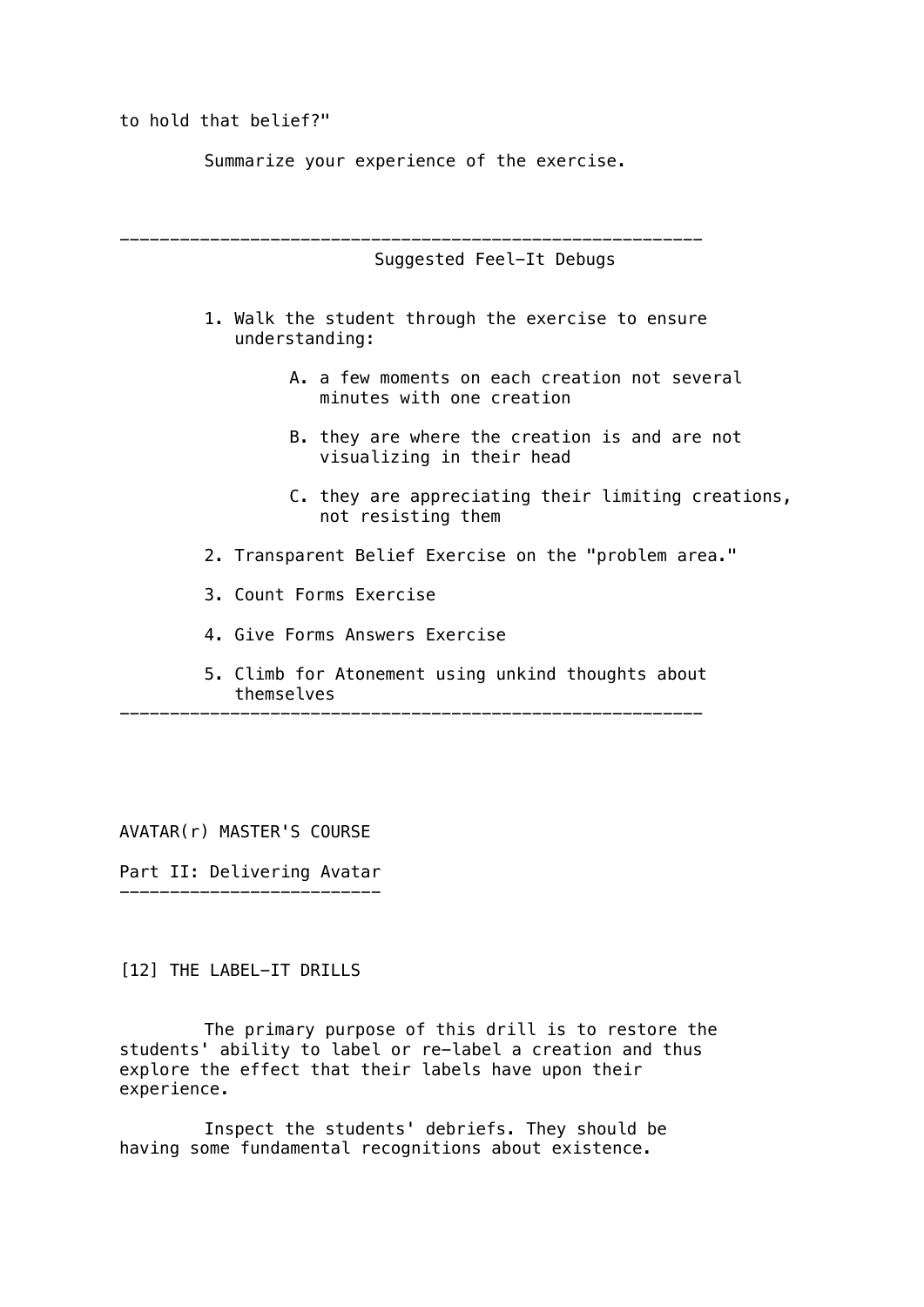The students' ability to create a "no response" to creations and to see them "just as they are" should improve dramatically.

----------------------------------------------------------

AVATAR(r) MASTER'S COURSE

Part II: Delivering Avatar --------------------------

[13] LABEL- IT EXERCISES

Definitions:

Label n.: a slip of paper or any other material, bearing a name, title, address, or the like, affixed to something to indicate its nature, contents, ownership, destination, or other particulars.

------------------------------------

Label v.: to affix, mark or attach with a label.

Define v.: to determine, declare or mark the limit of; circumscribe; determine or indicate the bounds or outlines in detail; to determine the extent of.

Opinion: a belief that seems true, valid or probable to one's own mind. A judgment.

------------------------------------

This drill may be done with or without supervision. It should be done in a variety of spaces, including out-of-doors. Adopt a gradient approach. Start small and work up. A debrief should be written up after one has achieved a satisfactory result with each drill.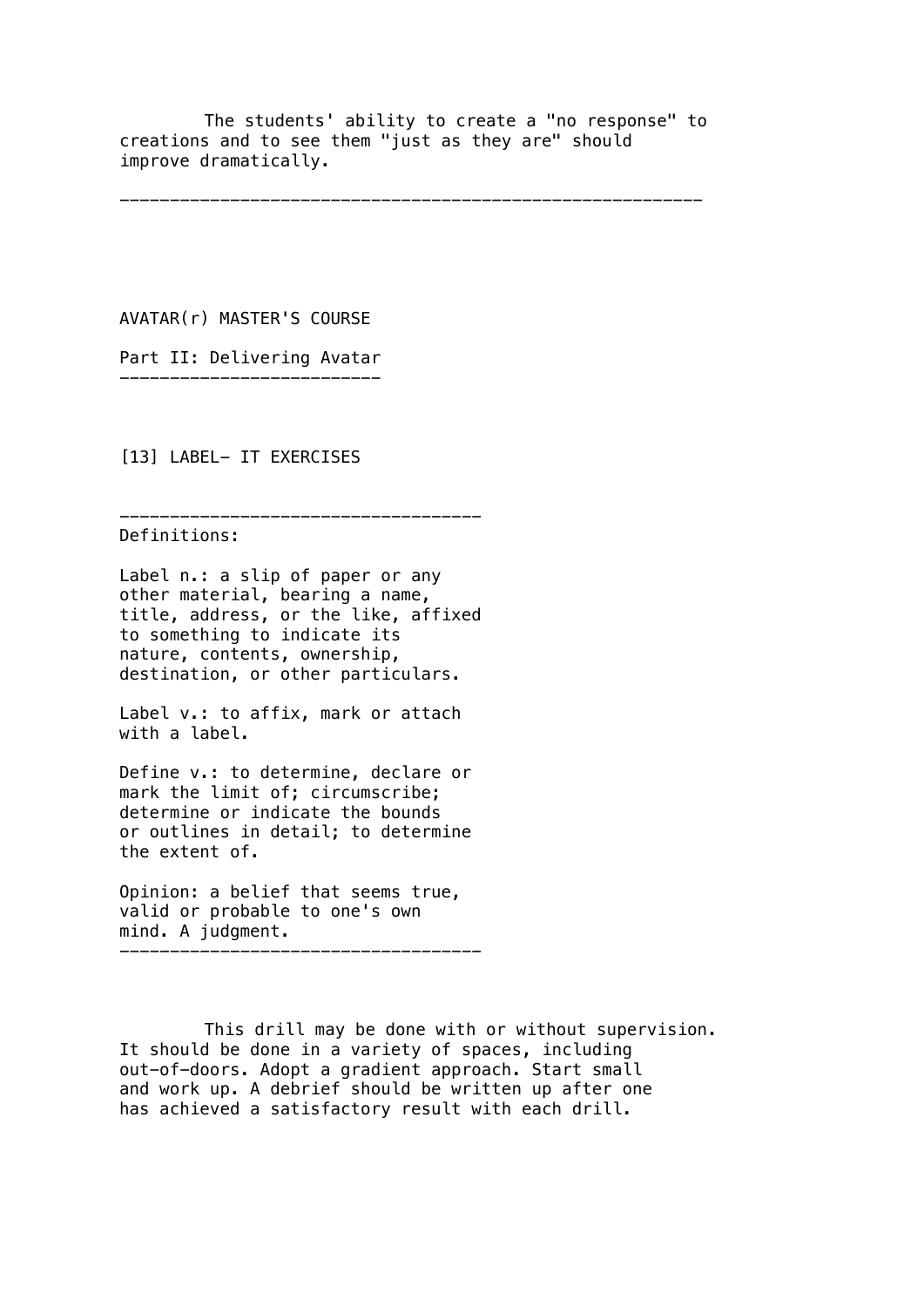### PURPOSE:

The purpose of this drill is to allow you to investigate and explore what effect your opinion has, if any, on your ability to perceive or experience objects, bodies, feelings and ideas.

1. Labeling Spaces With Opinions

Define (determine the limits, circumference of) the space occupied by an object.

Create an opinion of the object (good, bad, ugly, beautiful, etc.).

Label the object with your opinion, and then identify with the object and feel how it feels.

Then:

Change your opinion-label of the object and again identify with it and feel how it feels. Repeat this step for several different opinions.

Repeat the entire exercise to a satisfactory result and write up a debrief.

2: Labeling Other People With Opinions

Define the space occupied by another person.

Once you have defined the space occupied by a person, create an opinion of that person.

Label the person with your opinion and then identify with the person and feel how they feel.

Change your opinion-label of the person and again identify with and feel how they feel. Repeat this step with several different opinions.

Repeat the entire exercise to a satisfactory result and write up a de-brief.

----------------------------- Suggestion: Use opinions you regularly use in life. Notice the responses from the person you are labeling.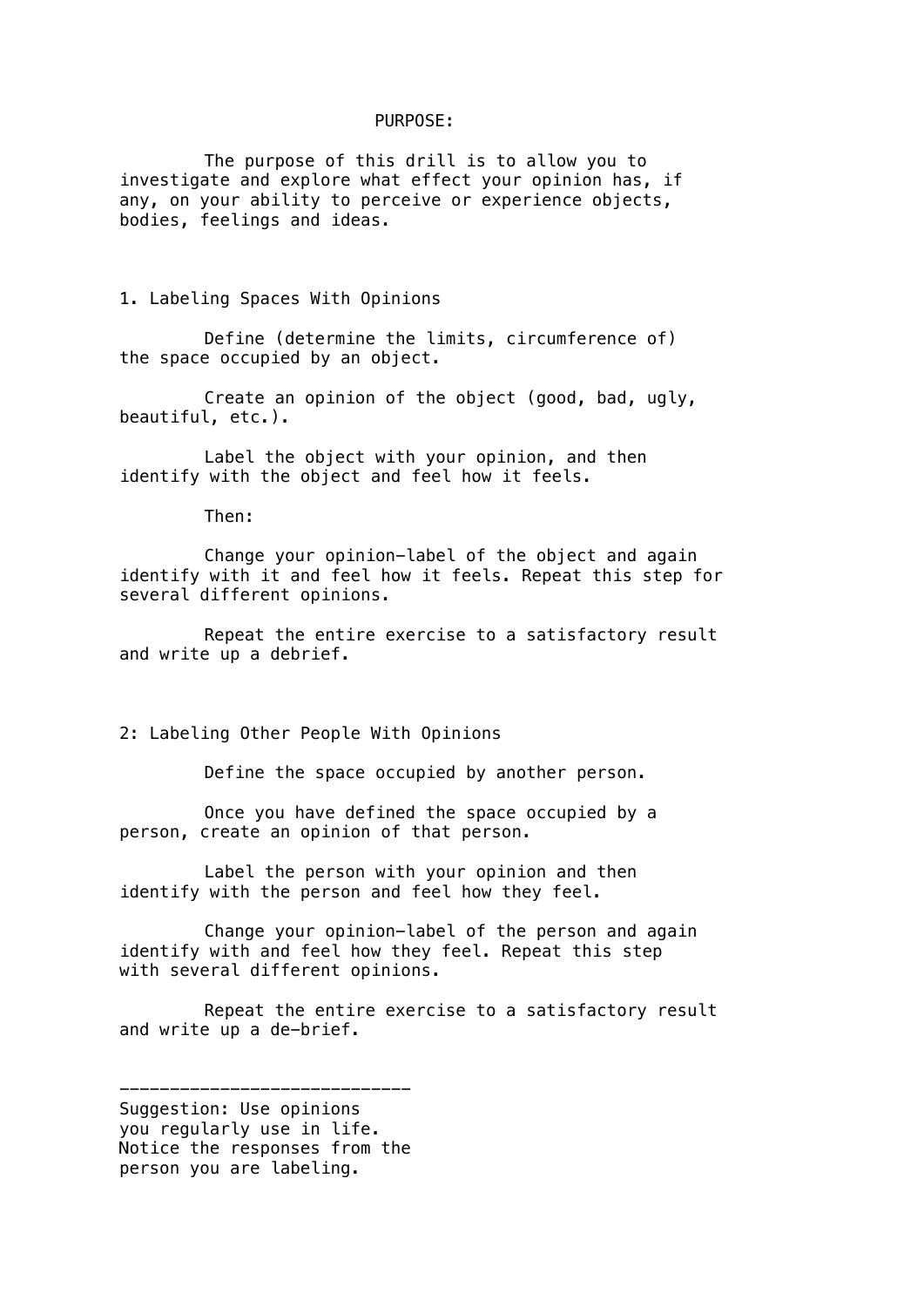3. Labeling Beliefs With Opinions

-----------------------------

Create and define a belief.

Once you have defined the belief, create an opinion of that belief.

Label the belief with your opinion and then identify with the belief and feel how it feels to have that belief.

Change your opinion-label of the belief and again identify with it and feel how it feels. Repeat this step with several different opinions.

Repeat the entire exercise until you achieve a satisfactory result and write up a debrief.

4. Labeling Just As It Is

Define something (person, object, feeling and idea).

Once you have defined the person, object, feeling or idea, identify with it and feel how it feels.

Label the thing just as it is (without translating your perceptions or adding any opinions).

Repeat this exercise to a satisfactory result.

5. Surrendering All Judgment

Locate a comfortable, safe location. Select something or someone, include any creations of self, body, past, friends, enemies, etc. Be aware of it (or them) but \_choose to create no response\_ to it (or them). Do this until you can easily recognize the difference between the things, events or people that tend to induce you to create a response and those things, events or people that induce no response. Continue the exercise on those things that create a response until you \_choose to create no response.\_

Include any realizations you may have had in your debrief.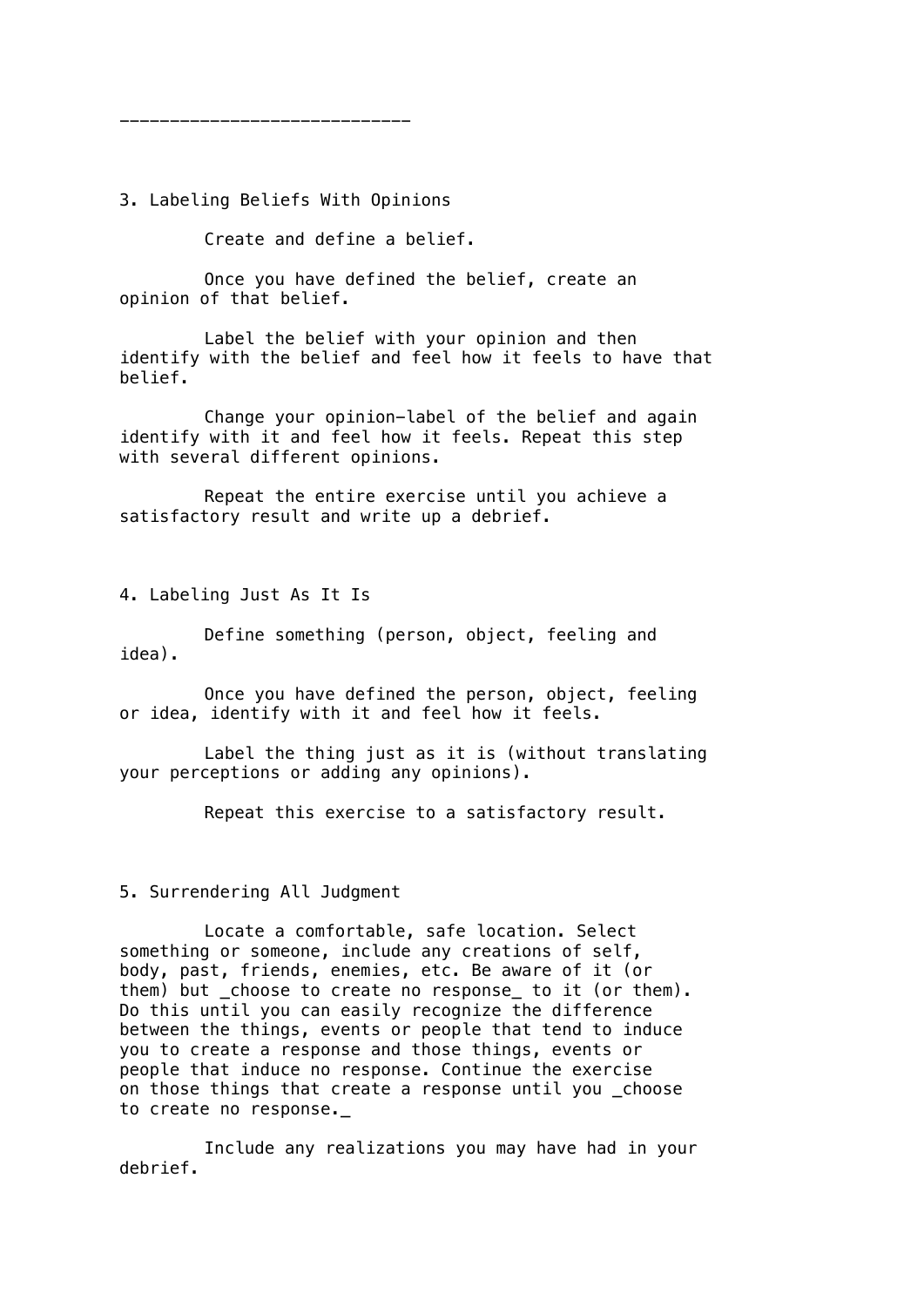Definitions:

Response: something said or done; an answer; a reply or reaction.

--------------------------------

No: not in any degree; not at all.

Judgment: a criticism or censure; an opinion. ---------------------------------

AVATAR(r) MASTER'S COURSE

Part II: Delivering Avatar --------------------------

[14] DELIVERING AVATAR - The Creation Exercises

From Avatar-Seven Days

"Spend most of the time on the SOURCE LIST. Make sure that the student really gets to Source, not just an intellectual understanding of it. Each secondary needs to be fully discharged before going on to another secondary." ----------------------------------

----------------------------------

These exercises handle many things, but their primary purpose is to ease students back into the role (viewpoint) of knowing-source.

These are not fast exercises. Average time to a good result is two days. Some students have spent a week on these exercises with excellent results. They can produce startling changes, often in a matter of minutes, and then may continue for sometime with no visible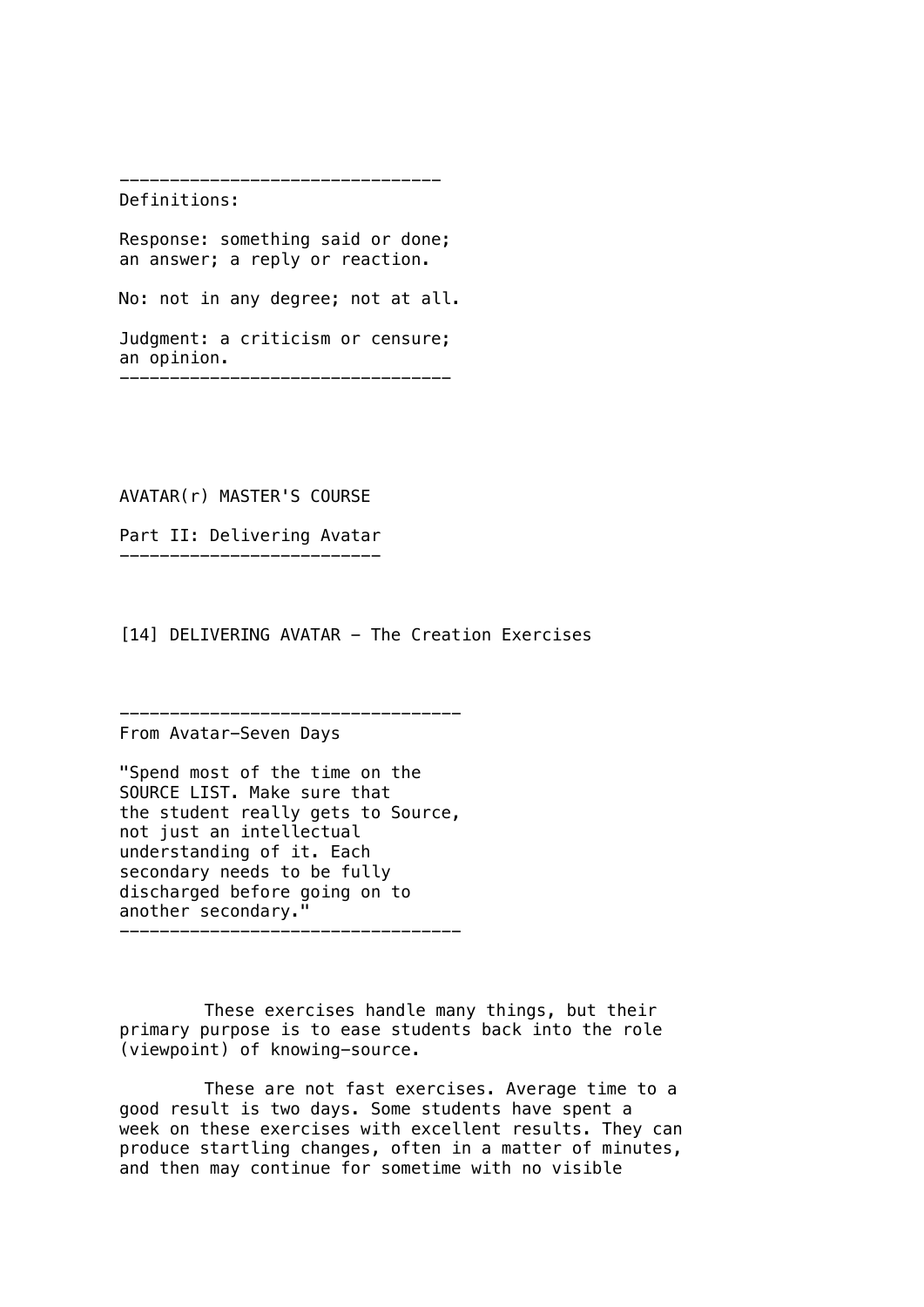effect until another period of breakthrough occurs. Or they may produce gradual changes over a period of time.

After several hundred hours of observing students doing this exercise it should be noted that the exercise is easily underestimated as to what it will do. Don't make this mistake. The exercise is not subject to failure as a result of the appearance of any mental or physical phenomena or conditions. \_Any interference your student experiences from phenomena or conditions should be treated as secondary originations.\_

An excellent practice is to have the students read or re-read the Creation Exercise section after every one or two hours of doing the exercise. This has a marked effect on the students' willingness to continue and on the speed at which they recognize secondary originations.

It is good advice to inform the student that a secondary origination can actually occur \_before\_ the primary as some sort of preparation to give the origination. A secondary origination is any primary that the student is not deliberately making. It may be a thought, an attitude, a movement, a pain, an emotion, or a desire to do something else. It's something that is there other than what is knowingly being created. A secondary is eliminated by knowingly creating or assuming the source of it in an exaggerated manner.

--------------------------------- Exaggeration

Q: What exactly is it that you exaggerate about the secondary?

Harry: You exaggerate the creation of the secondary--you magnify the deliberateness. At first the secondary is created on automatic. Now you create it in a deliberately overstated manner. ---------------------------------

Sometimes, because of embarrassment or considerations about social poise, students will have difficulty exaggerating the secondary origination (or will do it in a unreal stagey sort of way). Often the handle is as simple as showing them how it is done. Don't worry too much about how well they exaggerate as long as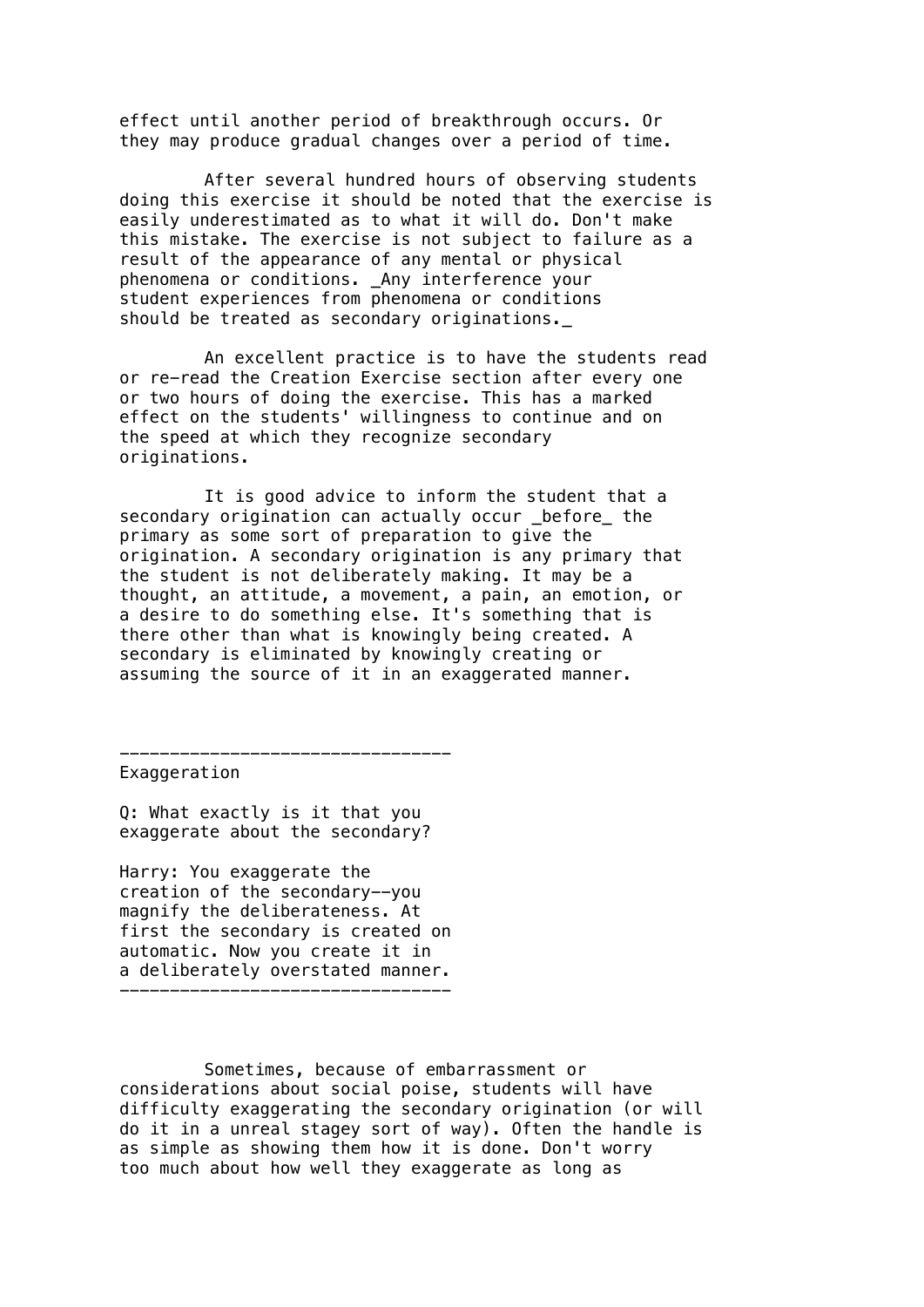they consciously, knowingly, re-create the secondary.

Students are willing, even eager, to continue the drill as long as they can see they are making progress.

There is no rule that says the coach should not react to anything the student says or does. No frozen robotics, please. If something is funny--and it most often is--laugh! The student is, after all, making fun of his own automaticities when he exaggerates. The exercise should always be fun rather than serious.

Unless the delivery is a one-on-one between Master-student, at some point the students coach the exercise on each other. This brings up a willingness to look for one's own secondary originations. Whenever possible, it is good to have the students work both as student and coach with several people.

The exercise peels off many layers. Often one will hear the student remark that things are brighter or more real. There is an easy calmness and comfort in the student's manner when he or she regains control of his or her own centered sourceness.

-------------------------------------------------------------

AVATAR(r) MASTER'S COURSE

Part II: Delivering Avatar --------------------------

## [15] COACHING REALITY CREATION EXERCISES

After all secondary originations have been placed under the student's control, the coach should check with the student to ensure that the reality has been created. (Examples: "Do you feel the best you ever felt?" "Do you feel like a victim?")

If the reality has not been created, the coach has the student tell him what reality was created. This reality, even if it's "nothing," is treated like any other secondary.

The exercise is continued with the same origination until it does create the reality.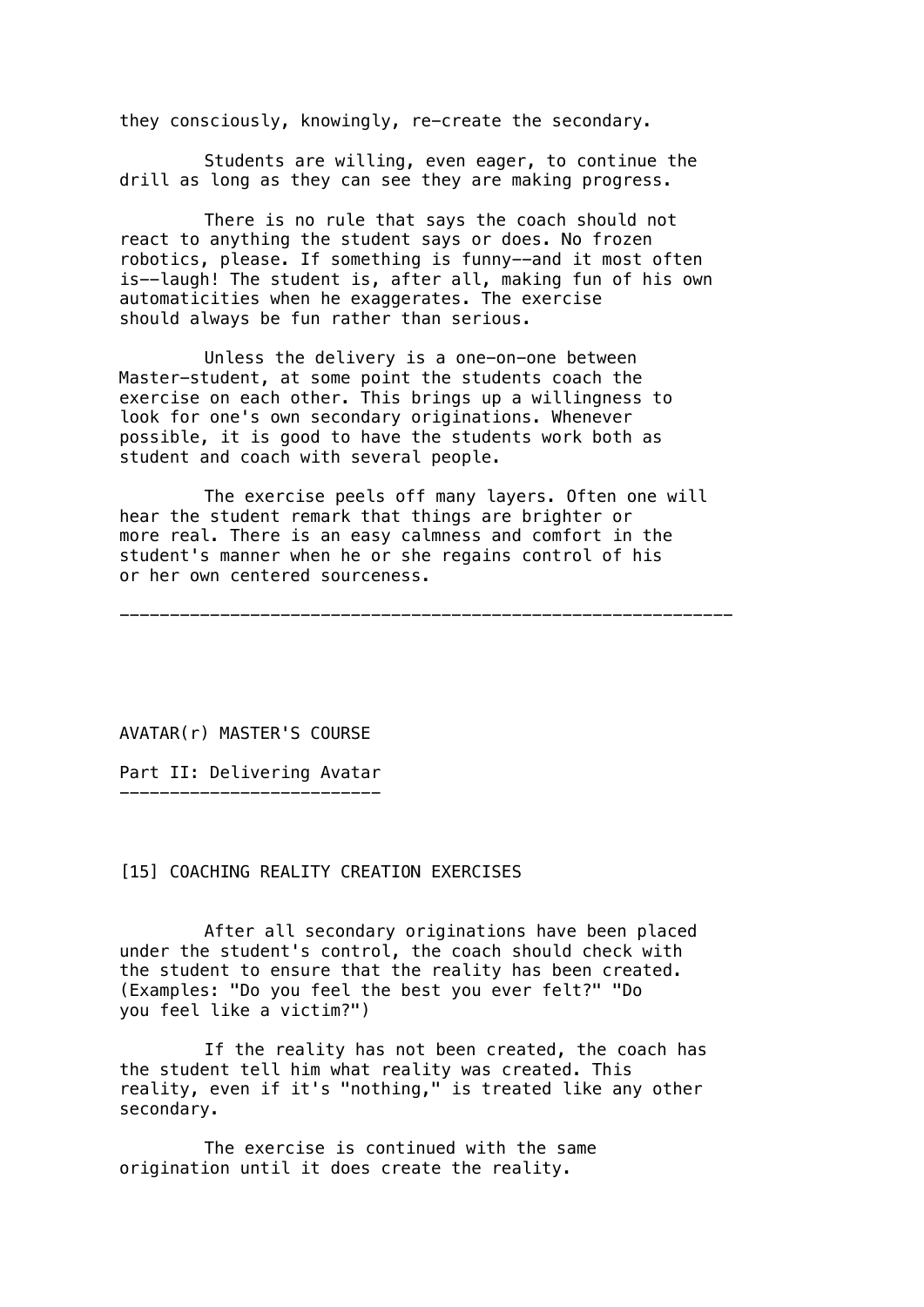AVATAR(r) MASTER'S COURSE

----------------------------------------------------------

Part II: Delivering Avatar --------------------------

[16] CREATION

------------------------------------

Definitions:

Spontaneous: 1. acting in accordance with or resulting from a natural feeling, impulse, or tendency, without any constraint, effort, or premeditation. 2. having no apparent external cause or influence; occurring or produced by its own energy, force, etc. or through internal causes; self-acting.

Primary Origination: a creation or communication invested with sufficient intention and effort to create a reality.

Intention: a purpose that aligns efforts.

Secondary Origination: 1. an unintended creation that is triggered by the creation one intends. 2. an effort or intention concerned with how a primary origination is, was or will be received. 3. an effort to monitor or modify the origin point or receipt point of a communication. 4. something that is there other than what is knowingly being created. 5. an unaligned effort.

Monitor n.: one who warns of faults or informs of duty; an admonisher; one who gives advice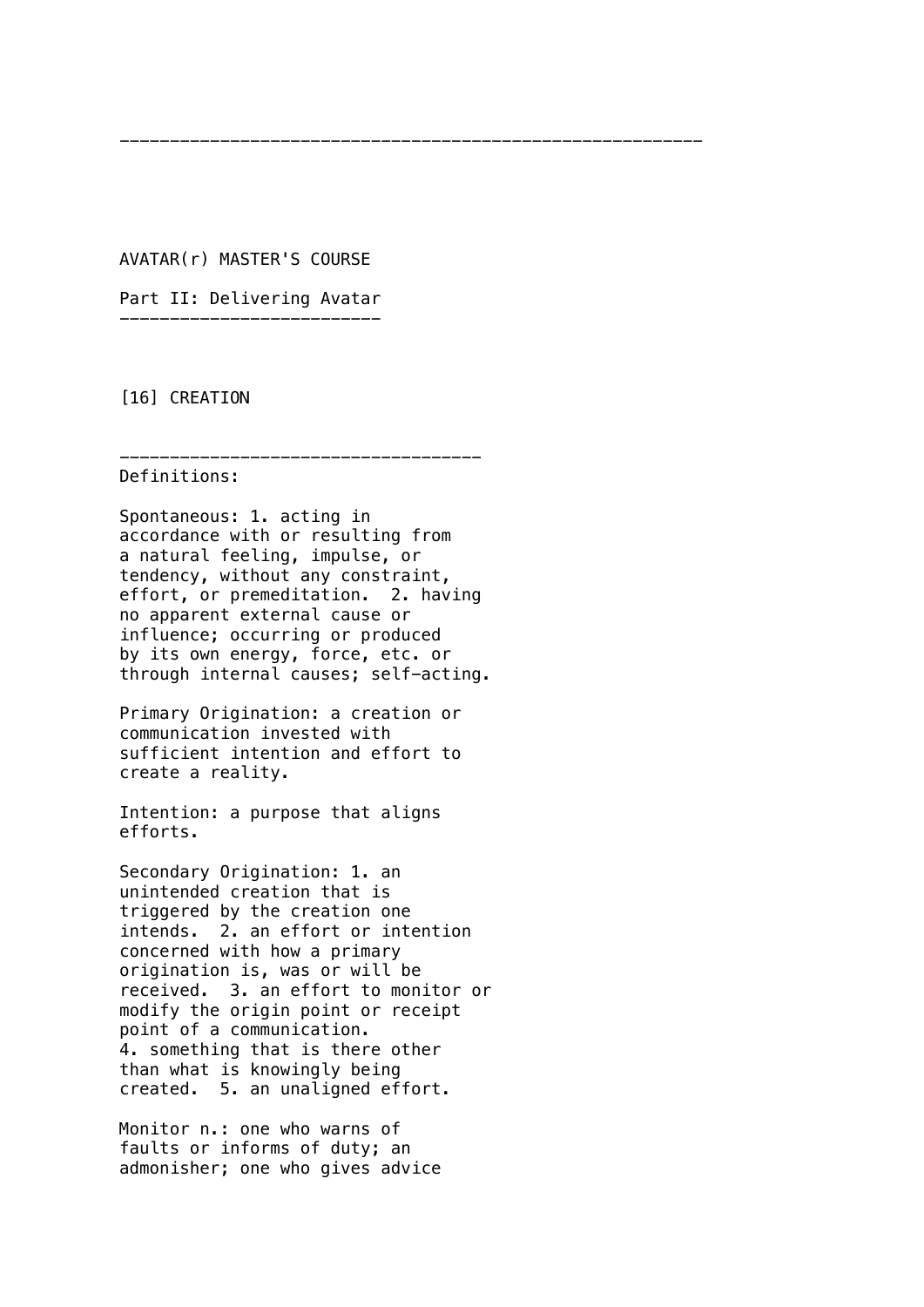and instruction by way of reproof or caution.

Monitor v.: to watch or check on; to regulate the performance of; to listen in on. ------------------------------------

Foundational Beliefs

Awareness and consciousness are not the same.

Awareness is without form, limit or restriction. It is a potential that neither lacks nor contains. Awareness of something within a span of time is consciousness. Awareness is the primal source of all creation, including consciousness. Awareness without form, limit or restriction is the beginning, the continuing, and the transforming of all things. It is the source and substance of the idea that a unity exists of which all things are a part.

Life is consciousness.

In truth one is, at some level, always source, but at other levels one may create against one's self until that level of self appears as a no-source.

The creation of one's life is the result of a primary intention originated by awareness and contained in/sustained as consciousness. The fundamental intention is, "an I exists."

Primary Origination

When an intention is unopposed by any other creation or intention, it becomes effortlessly manifested as an experiential reality. This is a primary origination.

When an intention encounters one or more prior creations or opposing intentions, it triggers the prior creations or opposing intentions into re-asserting themselves. This re-asserting is called a secondary origination, or priorly created reality. A common expression for this phenomenon is \_doubt\_.

Consciousness creating itself as the source of any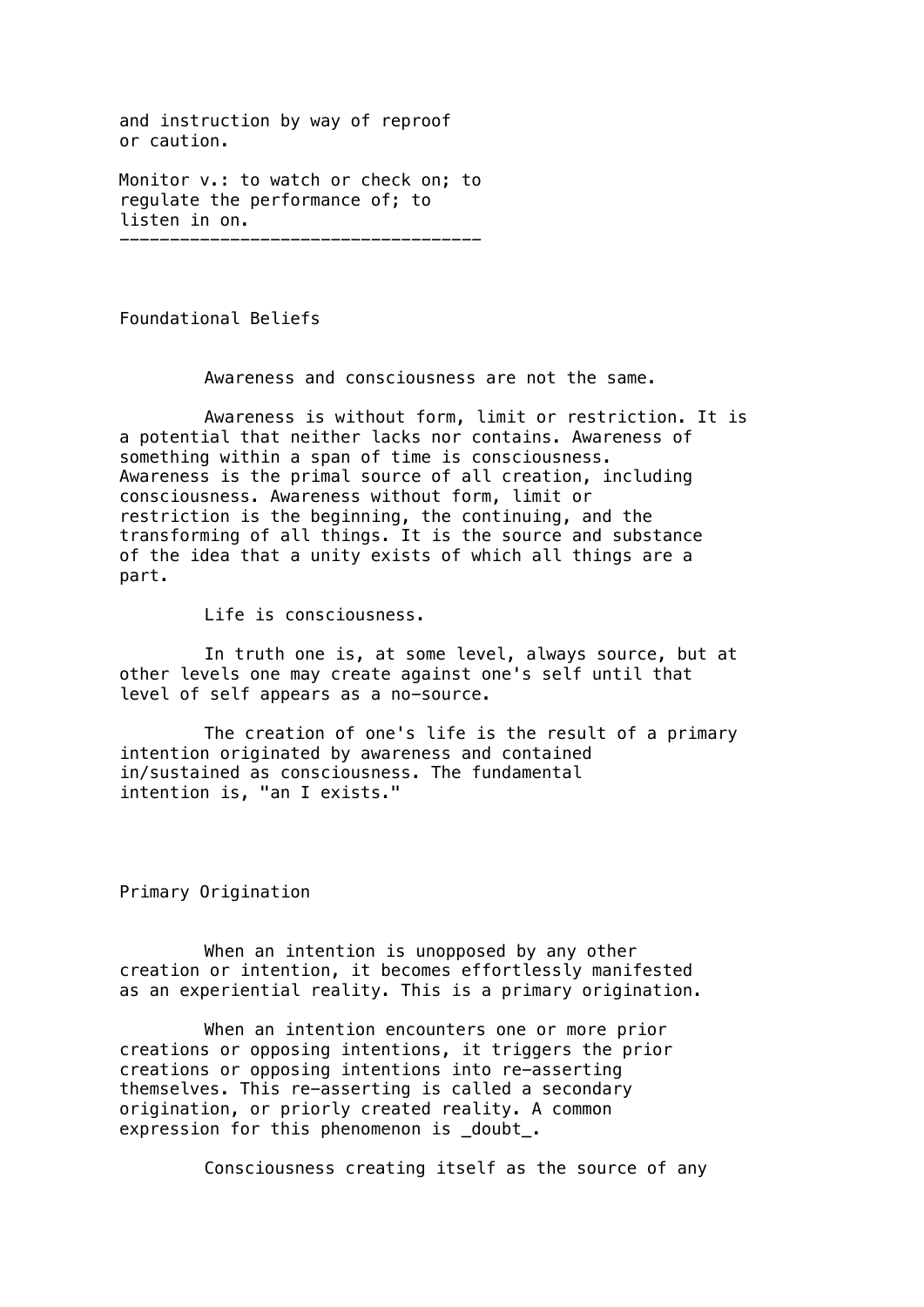reality may transform that reality. Consciousness creating itself as the no-source of a reality is powerless to affect that reality.

Consciousness exists within a span of time. Within that time it may create against or modify its originations by subsequent originations. This can be done before the origination manifests into an experiential reality (changing one's mind). After an origination has manifested, it must be experienced and reintegrated before it can be replaced by a new origination.

------------------------------------

Definitions:

Vectoring: combining forces into a vector.

Vector: the resulting course followed by events that are subject to multiple influences. ------------------------------------

A Practical Example

The voiced originations of students are often accompanied by unvoiced secondary originations. For example, a student says he is doing well, but unvoiced is the idea that he does not wish the instructor to think he is slow. The resulting creation will not clearly match either the voiced origination or the unvoiced origination. This vectoring of intention results in the experience of random creations.

Many secondary originations take the form of intentions to create agreement, to solicit approval, or to avoid upset. These prior realities can be triggered by a new primary origination. They show up, often mentally, as second thoughts, reservations or doubts. Sometimes they are involuntary, and the person may not immediately be aware of them.

A secondary may appear as an effort to monitor, to convince, or to check for approval for what is being originated.

At other times the secondary origination is not so much asking for agreement with what is said, as it is asking if, or asserting that, it is OK to speak.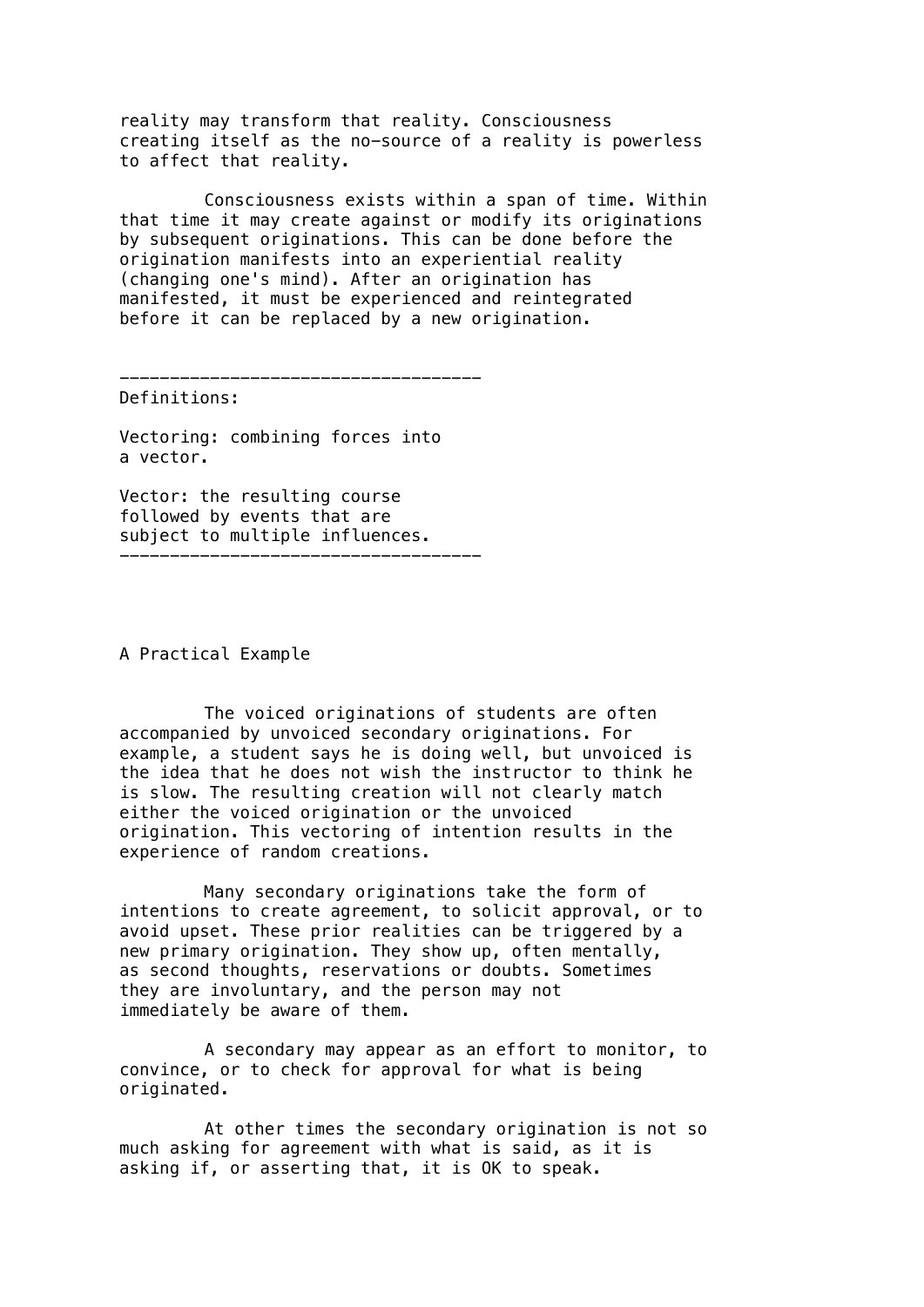These secondary originations sabotage us and keep our words from manifesting into the realities that we wish to create.

So What Is A Primary Origination?

It is an origination that creates the reality the originated words describe.

A primary origination (primary) does not look for agreement or approval from any other source. A primary does not require repeating, re-consideration, justification, or explanation. A primary does not have to conform to or consult with past experience. A primary is an origination that says "X" and creates "X" as a reality. This is the way it is, \_and it is!\_

There are no mechanics, no technology, no fundamental truths senior to consciousness acting as source creating a primary origination. None!

A creation is subject to rules, principles, truths, and limits only when it is created within a priorly created reality that one does not wish to disturb.

If you create in conflict with a priorly created reality, it will, of course, re-assert itself as a secondary origination.

Many people will find that an understanding of the above and re-acquiring the skill to make a primary origination will neatly resolve their major difficulties in life.

------------------------------------------------------------

AVATAR(r) MASTER'S COURSE

Part II: Delivering Avatar --------------------------

 $[17]$  THE SOURCE LIST - by Avra Honey-Smith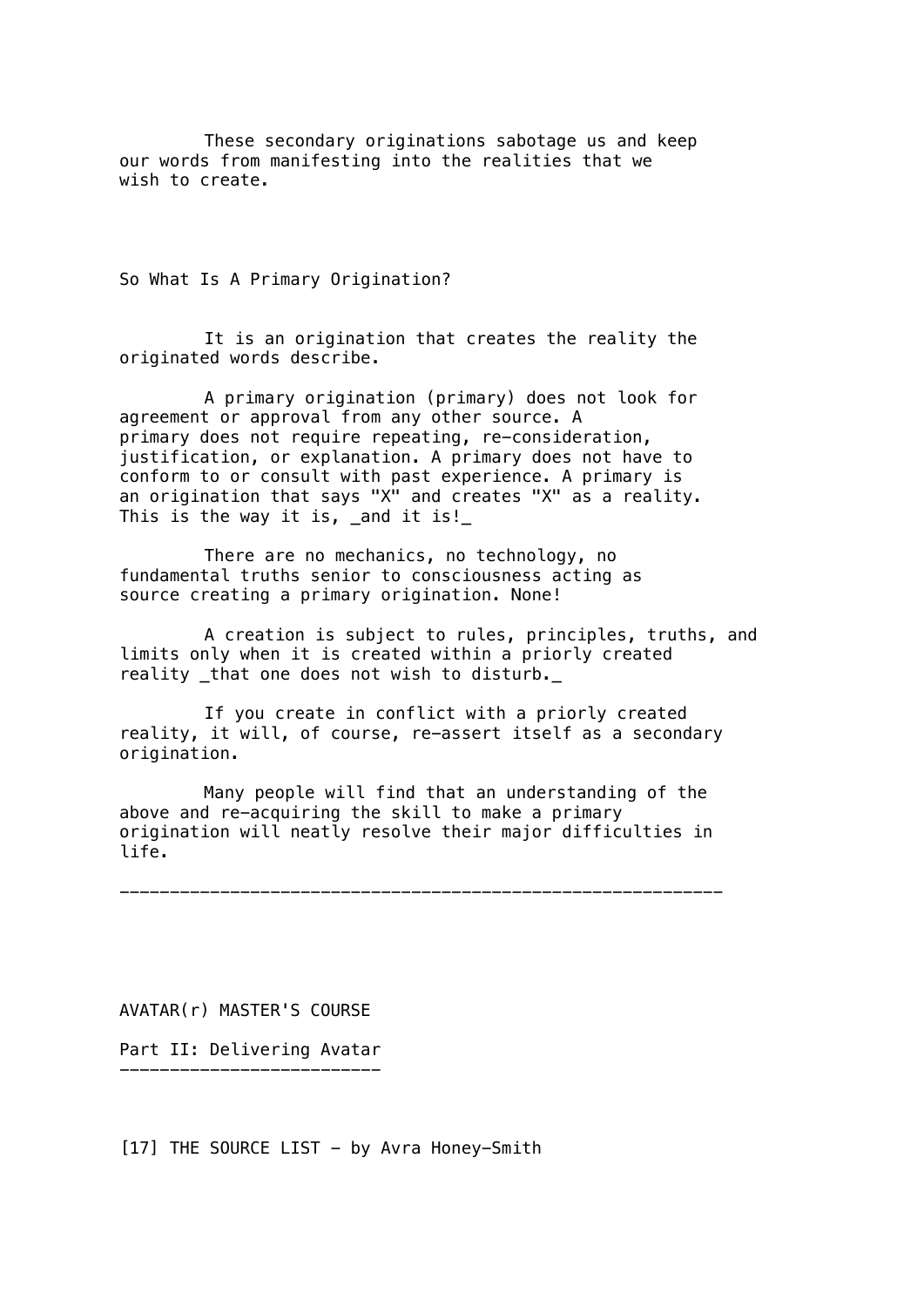I'd like to talk a little bit about the Source List.

The purpose of the Source List is to put you in control of your Universe. When we use the Source List, we use it to evoke secondaries that are already in our lives.

It also gets us to a level of Source that makes us bigger than our creations. Unless you're bigger than your creations, you won't be able to discreate them.

You can liken your secondaries and your primaries to water flowing through a pipe. When you put water in one end (make a primary) you want it to flow out the other end as a creation. If there are many little holes in the pipe, the water will leak out before it reaches the end. Those little holes are your secondaries; they let your creating energy leak away and no creation occurs.

When you have lots of secondaries, nothing will create. If you make a primary and you have no secondaries, the reality will create and you will experience it.

These secondaries are already in your life. They are not created by the Source List. (Laughter) So if you say: "Oh, I hate doing the Source List because I have so many secondaries," remember that you're living with them on a day to day basis. You're not avoiding anything by not doing the Source List

So while you're doing your Source List, really dig in and plug up all of those secondaries. To do that, stay with the same secondary and alternate it with the primary until the secondary goes or until you feel the energy is gone from it.

So you make the primary: "I'm happy to be me."

The secondary shows up, "No, I'm not."

OK, now alternate the primary "I'm happy to be me" and exaggerate the secondary "No, I'm not". Keep on alternating those two, until that secondary is gone.

The coach will then ask, "Do you have any other secondaries?" If so, handle those.

Stay with one primary until you create it--\_not\_ until you feel better about it, \_not\_ until you can \_almost\_ be happy to be you, \_not\_ until you could be happy to be you if you had some other stuff. Do it until you can say "I'm happy to be me" and create it and feel it. Its an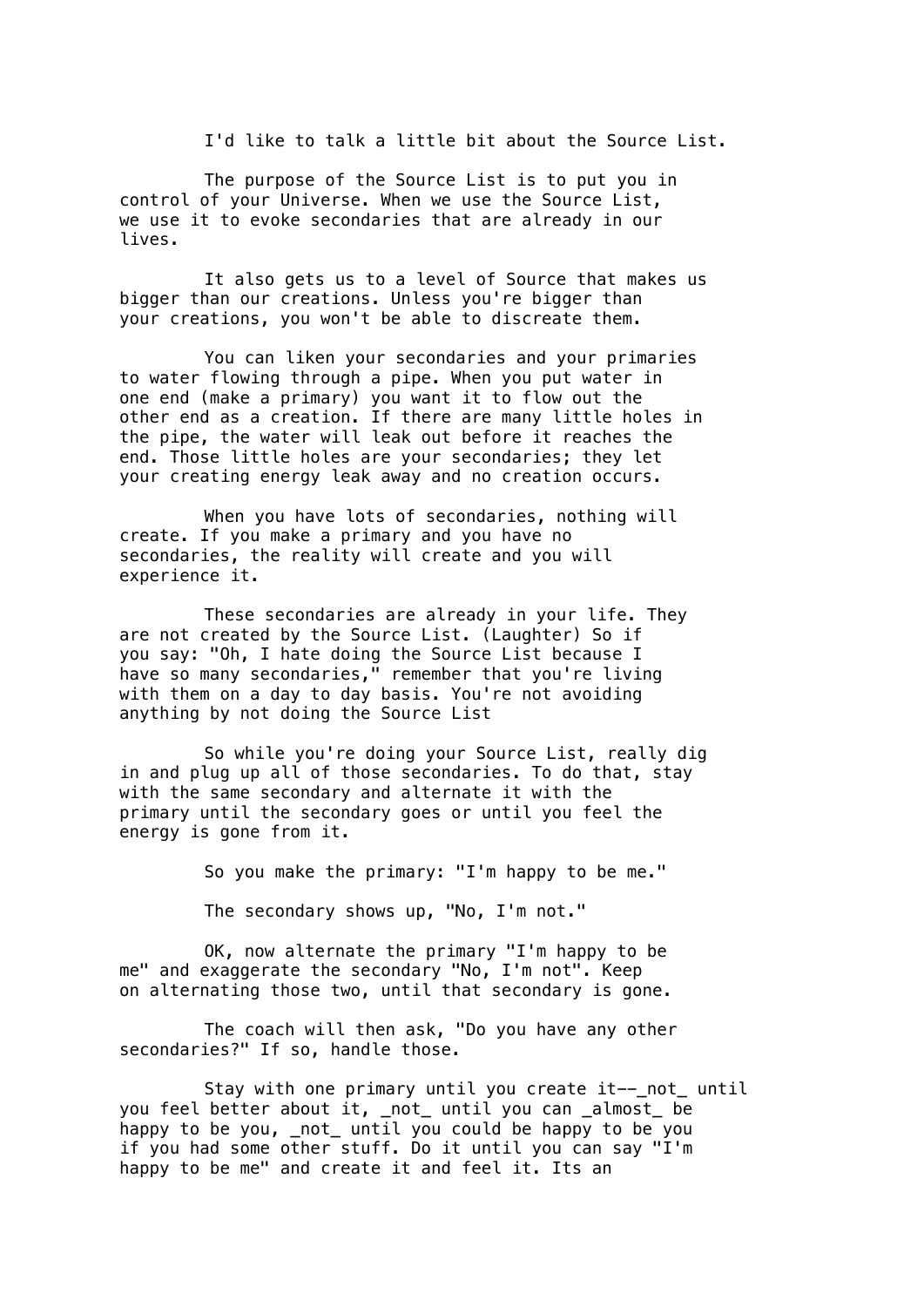effortless creation.

If you say: "There are no secondaries, but it didn't create," you still have a secondary.

While you're coaching the Source List, keep your serious drill in. There's nothing more upsetting about exaggerating your secondary and laughing and laughing and you're having a funny time laughing at yourself and you look up and your coach is like this Avra makes a serious face. (Laughter) Now the primary in a stem voice. (Laughter) It doesn't make you want to do it (Laughter).

Question: "What happens if there's a reinforcement on I'm happy to be me and I'm delighted to be me"?

Avra: That's still a secondary. That's extra effort. The primary that you're creating is "I'm happy to be me."

Also, it just doesn't work if you're saying: "I feel the worst I've ever felt" and you're feeling wonderful. That's not quite an alignment of belief and experience.

Question: How do you exaggerate a non verbal secondary?

Avra: In a way that you feel comfortable exaggerating it. If you're watching yourself, just watch yourself.

Remember to exaggerate the feeling. If you're feeling a little fear, don't exaggerate screaming, exaggerate the feeling of fear-screaming was a response to the secondary.

When your secondary is really top notch highest volume terror, and you really feel it there, then you can scream.

If your secondary is "wanting to hide." Standing up on the table is not the right exaggeration. Your secondary is wanting to hide. So if you went under your chair that would be your exaggeration.

Some peoples' way of exaggerating is different from other peoples'. You don't have to be an actress or actor to exaggerate a secondary. Just exaggerate it any way you can and be comfortable at it. The main thing is to have a good time with it. Allow yourself the fun of it.

Question: What's the difference between exaggerating the secondary and feeling the secondary?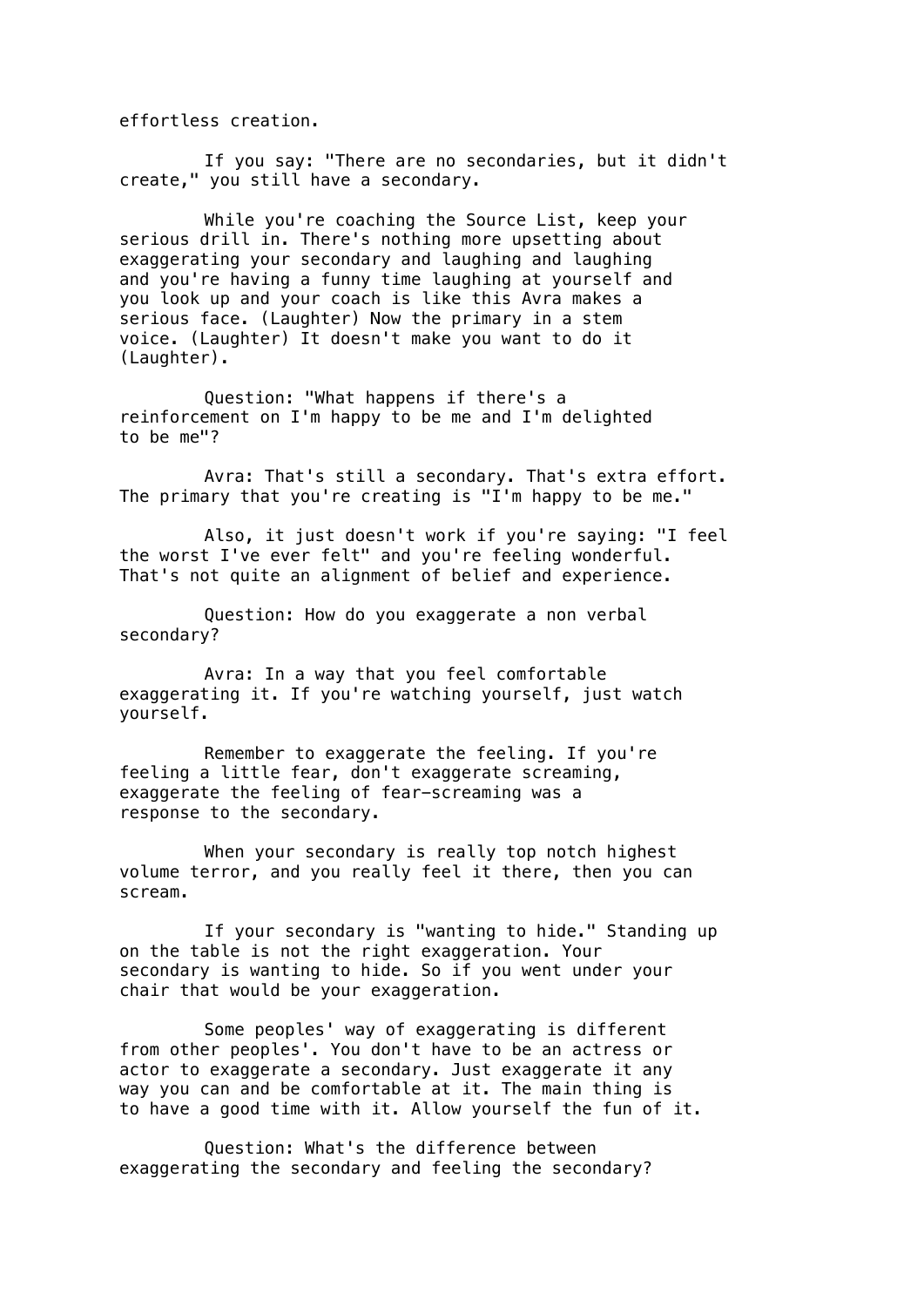How do you exaggerate?

Avra: Experiencing it fully is not exaggerating it. We're not feeling the secondaries, we are creating the feeling of the secondary and exaggerating it. That's one type of exaggeration.

Another type would be if there were words, you'd exaggerate the words with the feeling attached to them. If the secondary was a little fear-you're just a little uncomfortable with people around, you would exaggerate great fear.

--------------------------------

Definitions:

Flattening a secondary: the action of removing the creating energy from a secondary so that it is no longer triggered by a primary to spontaneously create --------------------------------

Source is who you are. Some students, when they do the Source List, \_go\_ to Source--there is no such place. It \_IS\_ you. Don't leave. (Laughter) So when you're coaching, look for things like that. "Going to Source." "Tuning into Source." "Connecting with your Source." All of those things, are secondaries.

When you're working with somebody, anything other than what they're intentionally creating is a secondary.

Here's a phenomenon that sometimes happens. It's called talking the secondaries away. "Oh yea, I know I do that, oh yea now it's gone." That's not exaggerating. That's explaining. You have to realize that any Source that can create a secondary can create a reason for it (Laughter). So we don't care why you have a secondary, nor that your stepmother gave it to you in a moment of abuse, or that your friend hit you over the head and said it. We just want you to exaggerate it so that you can get in control of it and it goes.

Question: What if they refuse to do this?

Avra: Have them exaggerate refusing, with a good serious drill (smile).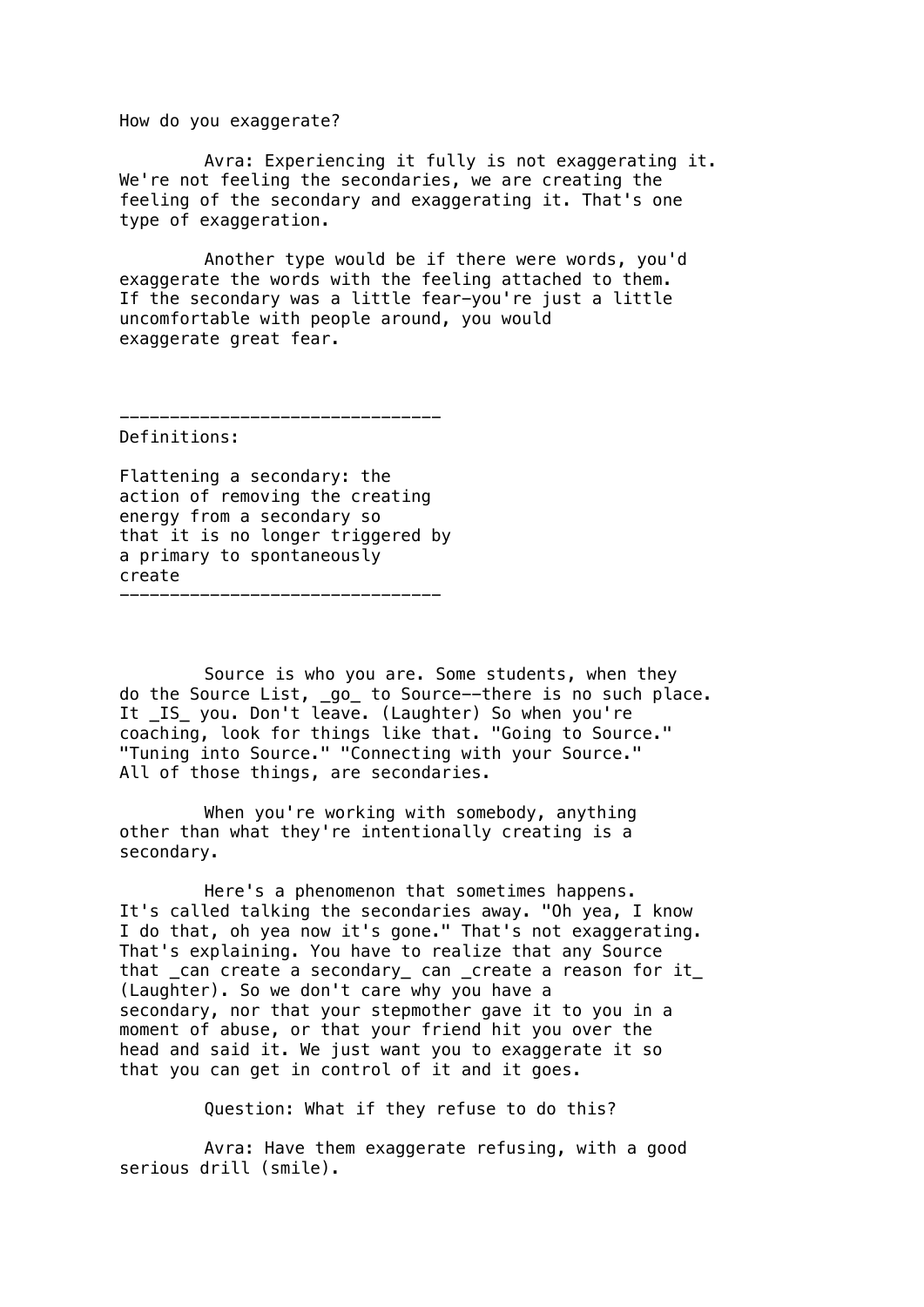If you say to a student, "What is your secondary?" and he says, "I don't know what it is." That's it! "I don't know what it is." That's the secondary.

In flattening secondaries, if any part of it, any feeling, any thought of it, any word, picture or anything is still there, it's still there.

If someone has a secondary and the person says, "It feels better," don't let that person stop exaggerating that secondary. Continue it until it's gone. Eventually they all go. You are giving them certainty and you're plugging up pinholes.

Question: What happens if you're doing the source list one day and you're handling the secondary "no I'm not" and you're on "I'm happy to be me" and it totally goes and you feel wonderful and the next day you have it again?

Avra: You've hit a new layer. You can have hundreds of them or you can have one of them. It all depends on you. It doesn't mean that you didn't flatten it the day before, or that it didn't go, it just means that you've expanded out to a new layer.

The same way as when you're feeling incredible and all of a sudden you hit a creation-it doesn't mean that everything you've gotten so far in life has totally blown out the window. It just means you've hit a new creation.

Any need for approval, any need for acknowledgement, any need for admiration and any need for validation should be handled on the Source List. If you feel the need to have any one of those things, exaggerate it. Those are things that can keep you from being Source.

-------------------------------------------------------------

-------------------------------------------------------------

Primary:

## This page is blank.

80 Master's Course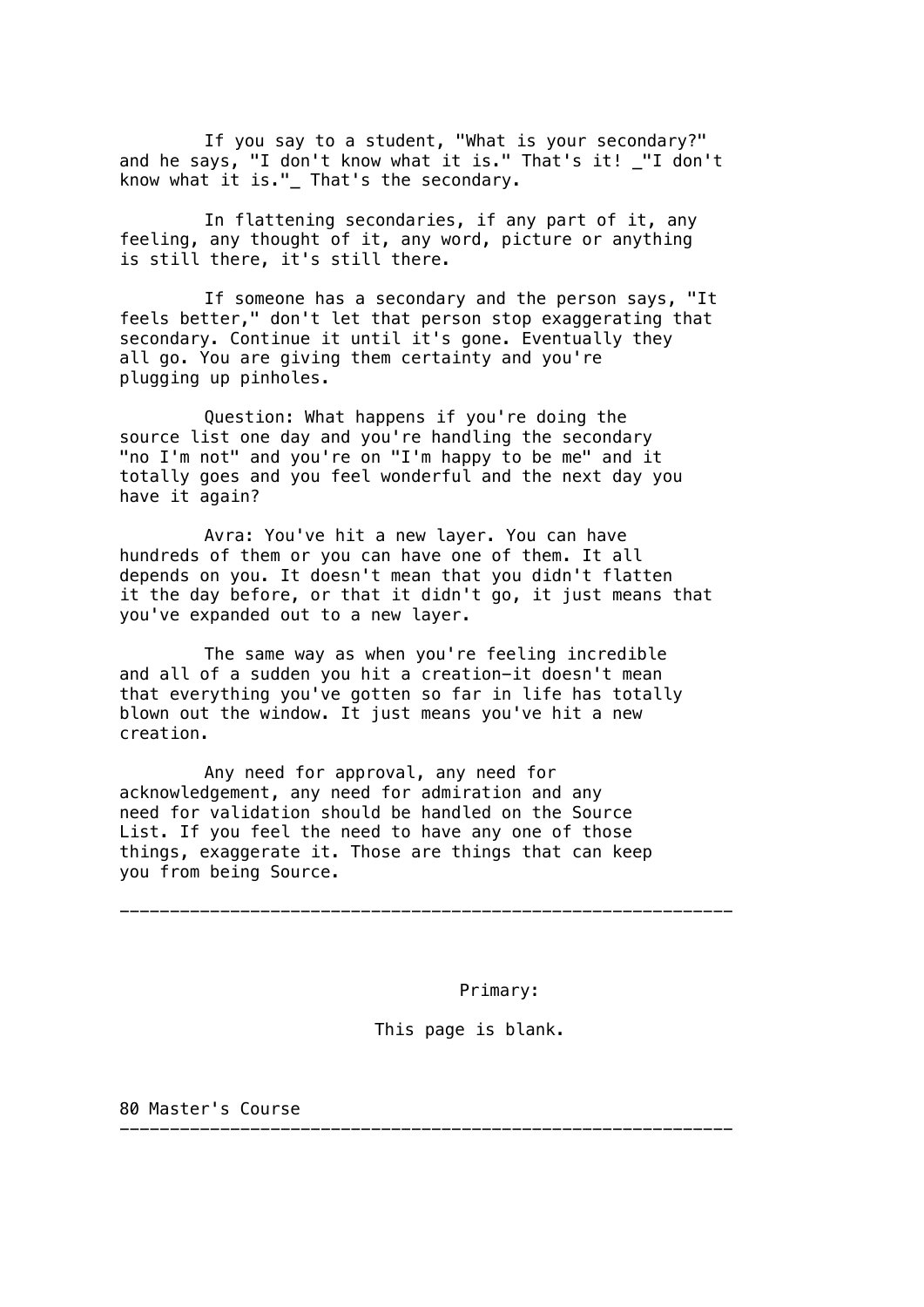AVATAR(r) MASTER'S COURSE

Part II: Delivering Avatar --------------------------

[18] CREATION EXERCISES

Exercise 1: Recognizing Secondaries

Purpose: To bring the student to a recognition of secondary originations.

Procedure: Coach has the student deliver the first line from the Source List, "I'm happy to be me." Coach then asks student to tell him any doubts, second thoughts, or physical sensations that the line triggers.

The exercise is done briefly and is complete as soon as the student has an experiential clarity on recognizing secondary originations.

NOTE: At this point, nothing is done with the secondaries other than recognizing their existence as phenomena.

Exercise 2: Thoughtstorm(r) Session

Purpose: To use the mind deliberately.

Procedure:

1. Read the copy of the Thoughtstorm Instructions in your personal folder.

2. Create (or join) a Thoughtstorm session on the subject of "Secondary Originations," or lacking a group, contemplate the following questions by yourself:

\* What are secondary originations?

\* What purpose, if any, do secondary originations serve?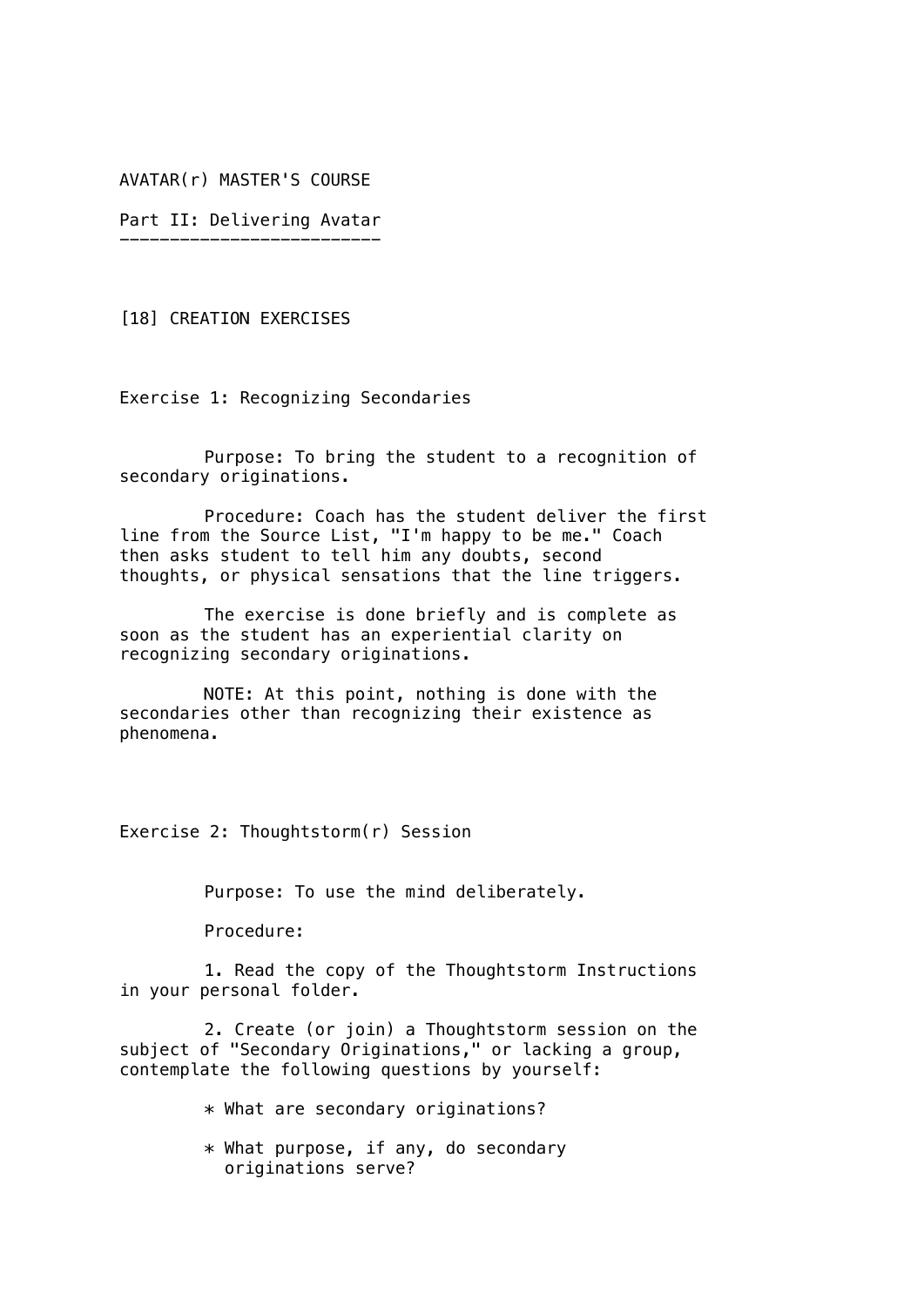\* What causes secondary originations?

--------------------------------------

Definitions:

Primary Origination: a creation or communication invested with sufficient intention and effort for it to create a reality.

Intention: a purpose that aligns efforts.

Secondary Origination: 1. an unintended creation that is triggered by the creation one intends. 2. an effort or intention concerned with how a primary origination is, was, or will be received. 3. an effort to monitor or modify the origin point or receipt point of a communication. 4. something that is there other than what is knowingly being created. 5. an unaligned effort of any kind. --------------------------------------

Exercise 3: Sourcing Originations

Purpose: To allow the student to identify and assume control over any secondary originations that act to curb or modify his ability to source originations.

Procedure:

1. Avatar students work in pairs, each coaching the other in turn.

2. At the beginning of each working session the coach has the student reread the definitions of primary origination, intention, and secondary origination, and give examples of each.

3. The coach has the student voice a statement from the Source List as a primary origination and then observe or discover any secondary originations that are occurring spontaneously before, during or after the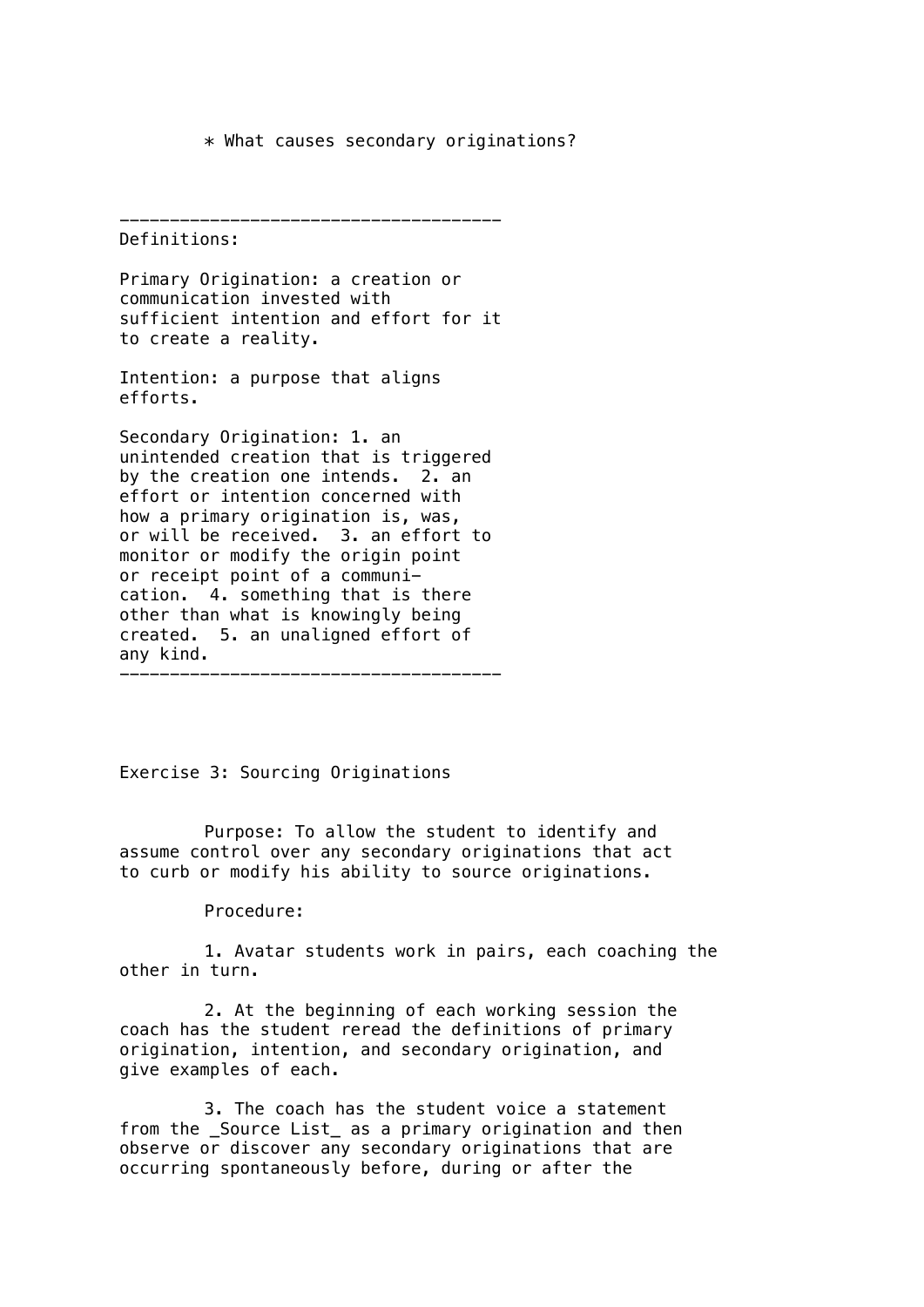primary origination. If the student is willing, the coach may point out any secondaries that he observes, or ask questions that will reveal secondaries, (e.g. "Were there any doubts, second thoughts, or physical sensations triggered by that line.")

4. The coach helps the student to assume control over each secondary that emerges by having the student deliberately exaggerate that secondary alternating with giving the primary, until the secondary no longer occurs spontaneously.

5. The exercise is continued until the student can easily deliver any statement on the source list as a primary origination without any self monitoring or secondary originations occurring.

Additional Procedure Note:

The procedure may be unwieldy at first. The Avatar Master will aid both the coach and the student to become proficient in this exercise.

One may encounter resistances to doing the drill, but they should be addressed the same as any other secondary. Once secondaries begin to be eradicated the student will have little doubt about the liberation achieved. Consciousness will experience an expansion.

These exercises can get very noisy and funny. Laugh a lot and lighten up. Consciousness is a very light thing.

Source List Debug Programs

If student is resisting secondaries, assign more feel-it exercises.

If student is stuck in one secondary for a long time and not making any headway, have the student create that secondary as a primary, without secondaries, and then return to the original primary.

--------------------------------------------------------

If the student can't see secondaries despite all efforts, have the student do a long Climb for Atonement. --------------------------------------------------------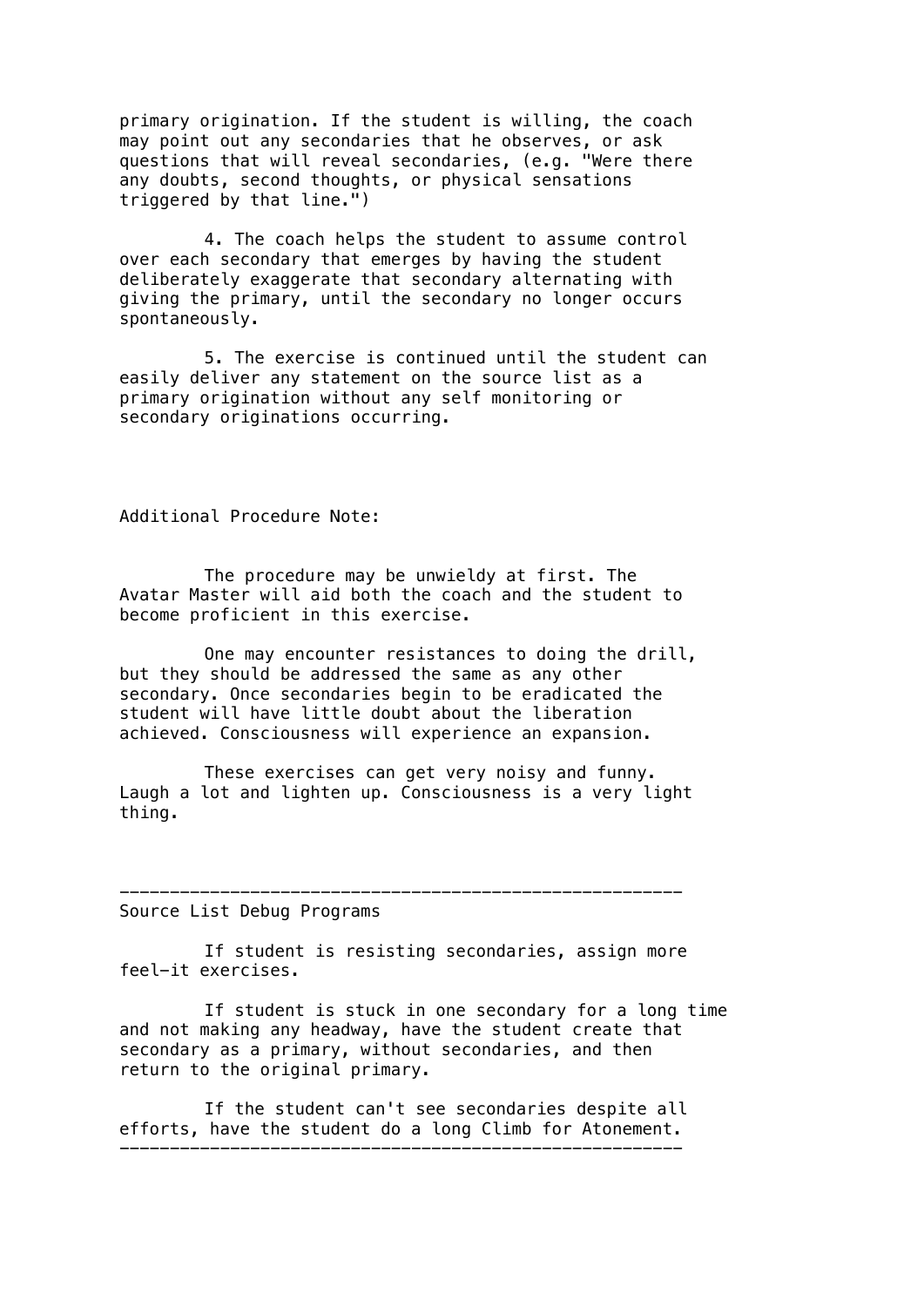# AVATAR(r) MASTER'S COURSE

Part II: Delivering Avatar --------------------------

[19] SOURCE LIST

- 1. I am happy to be me.
- 2. I am right here.
- 3. This is really me.
- 4. I am me.
- 5. I do it.
- 6. I decide.
- 7. I am source.
- 8. The world is a reflection of me.

(The Avatar Master will check out and give final pass on the Source List.)

Definitions:

Primary Origination: a creation or communication invested with sufficient intention and effort for it to create a reality.

-----------------------------------

Intention: a purpose that aligns efforts.

Secondary Origination: 1. an unintended creation that is triggered by the creation one intends. 2. an effort or intention concerned with how a primary origination is, was or will be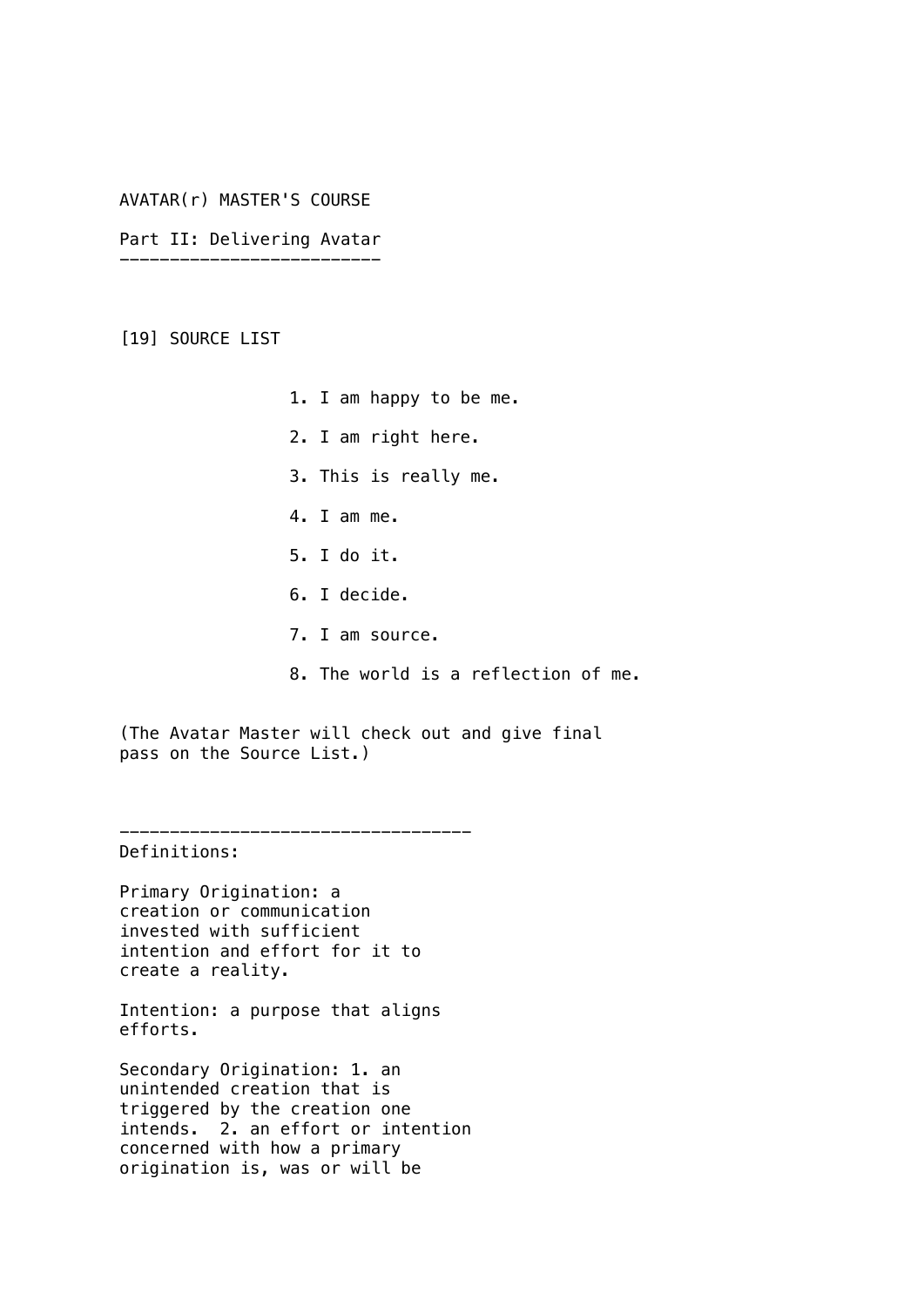received. 3. an effort to monitor or modify the origin point or receipt point of a communication. 4. something that is there other than what is knowingly being created. 5. an unaligned effort of any kind. -----------------------------------

------------------------------ Good Coaching Questions:

"Did you create that reality?"

"Were you trying to convince me?"

"Did you create it before you said it?"

Note: Always coach a student towards source, not towards uncertainty. ------------------------------

Exercise 4: Creating Reality

Purpose: To allow the student to identify and assume control over any secondary originations that act to curb or modify his ability to create his own reality.

Procedure:

1. Avatar students work in pairs, each coaching the other in turn.

2. At the beginning of each working session the coach has the student reread the definitions of primary origination and secondary origination and give examples of each.

3. The coach has the student voice a statement from the reality creation list below as a primary origination and then locate any secondary originations that are occurring spontaneously before, during or after the primary origination. If the student is willing, the coach may also point out any secondaries that he observes, or ask questions that will reveal secondaries.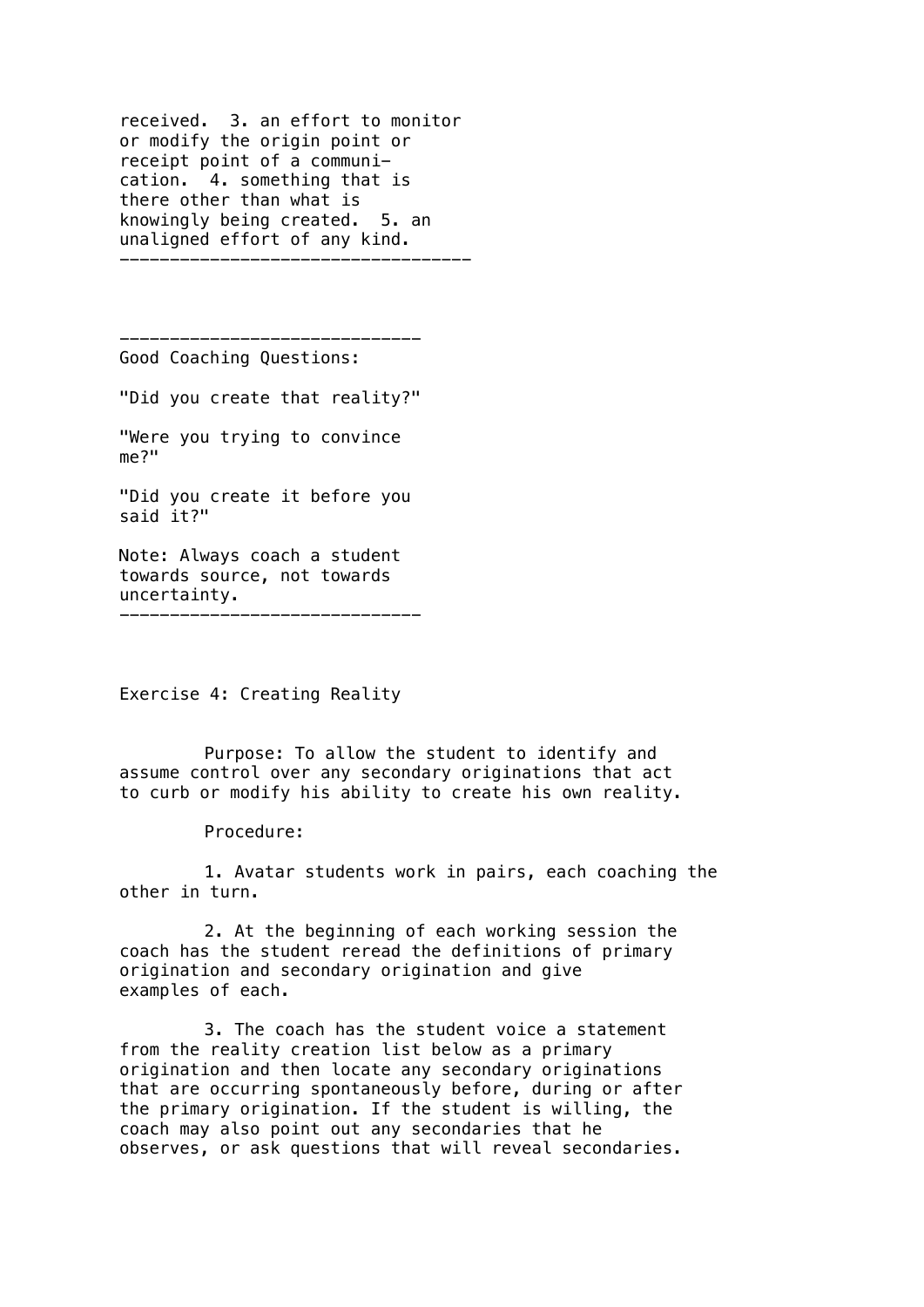4. The coach helps the student to assume control over each secondary that emerges by having the student deliberately exaggerate that secondary alternating with giving the primary, until the secondary no longer occurs spontaneously.

5. The exercise is continued until the student can easily deliver any statement on the reality creation list as a primary origination without any self monitoring or secondary originations occurring and until the reality is created.

Additional Notes On Reality Creation:

In creating reality, statements are made as one-way communications (self to self). When one is below the source level of a priorly created reality, the priorly created reality will show up as a secondary.

Any reluctance to create a reality should be handled the same as any other secondary.

Any reality experienced at variance with the primary origination is the result of a secondary.

----------------------------------------------------------

AVATAR(r) MASTER'S COURSE

Part II: Delivering Avatar --------------------------

[20] REALITY CREATION LIST

Each origination should be delivered as the student's own and, it should be repeated, with secondary originations handled, until it creates the reality being communicated.

1. I feel the best I've ever felt.

2. I feel the worst I've ever felt.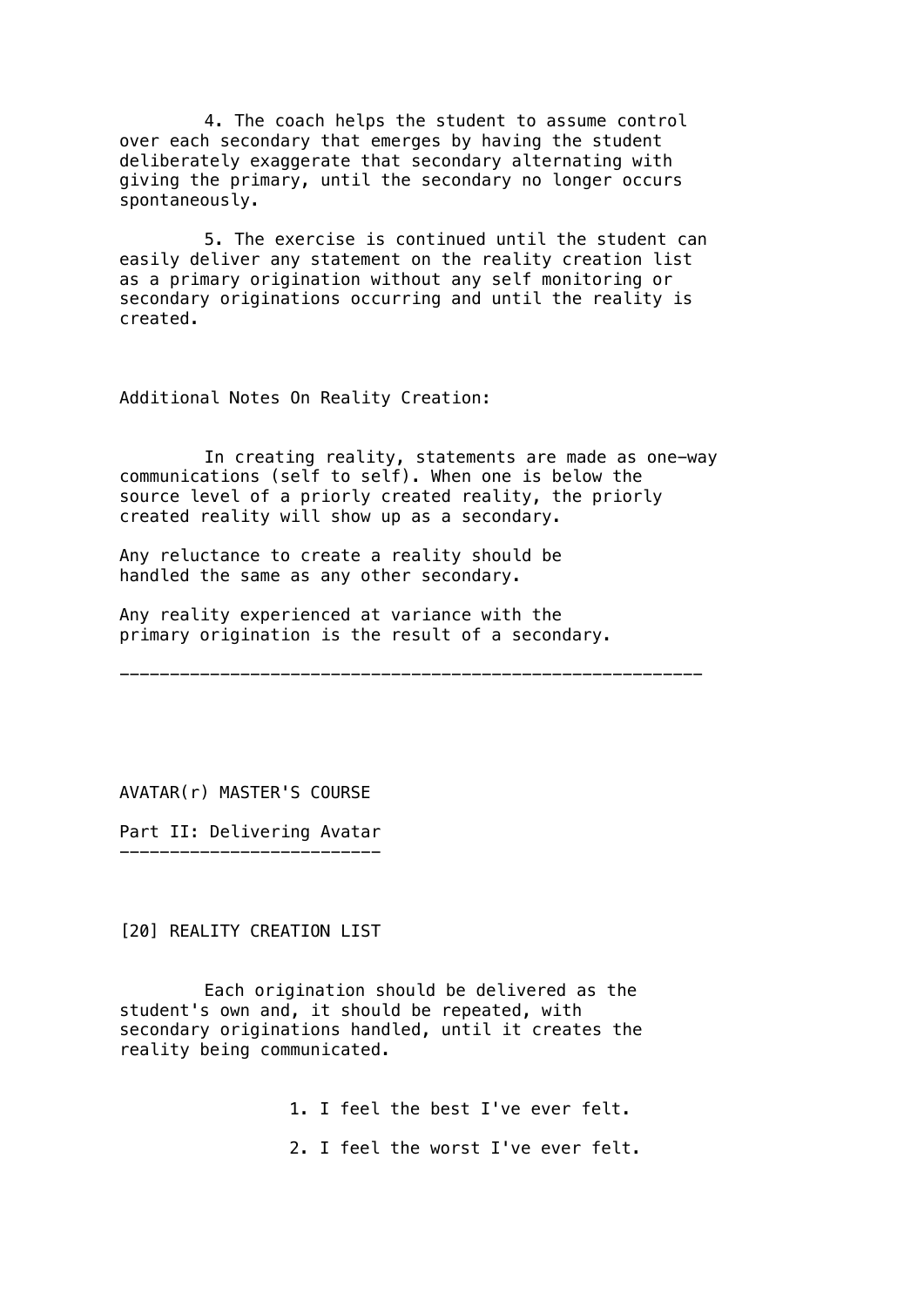- 3. Life is funny.
- 4. Life is serious.
- 5. I am here now.
- 6. I don't know where I am.
- 7. I feel like a victim.
- 8. I am not a victim.
- 9. The past doesn't exist.
- 10. I don't need forgiveness.
- 11. What I see is a problem.
- 12. What I see is a solution.
- 13. I don't have a choice.
- 14. I always have a choice.
- 15. Everything I see is illusion.
- 16. What I see is real.
- 17. I am as I decide to be.
- 18. There is a limit to what I'm willing to experience.
- 19. There is no limit to what I'm willing to experience.
- 20. I create what I experience.
- 21. I have everything I need.
- 22. My mind is still.
- 23. I am relaxed.
- 24. I create it all.

(The Avatar Master will check out and give a final pass on this exercise.)

Exercise 5: Your Creation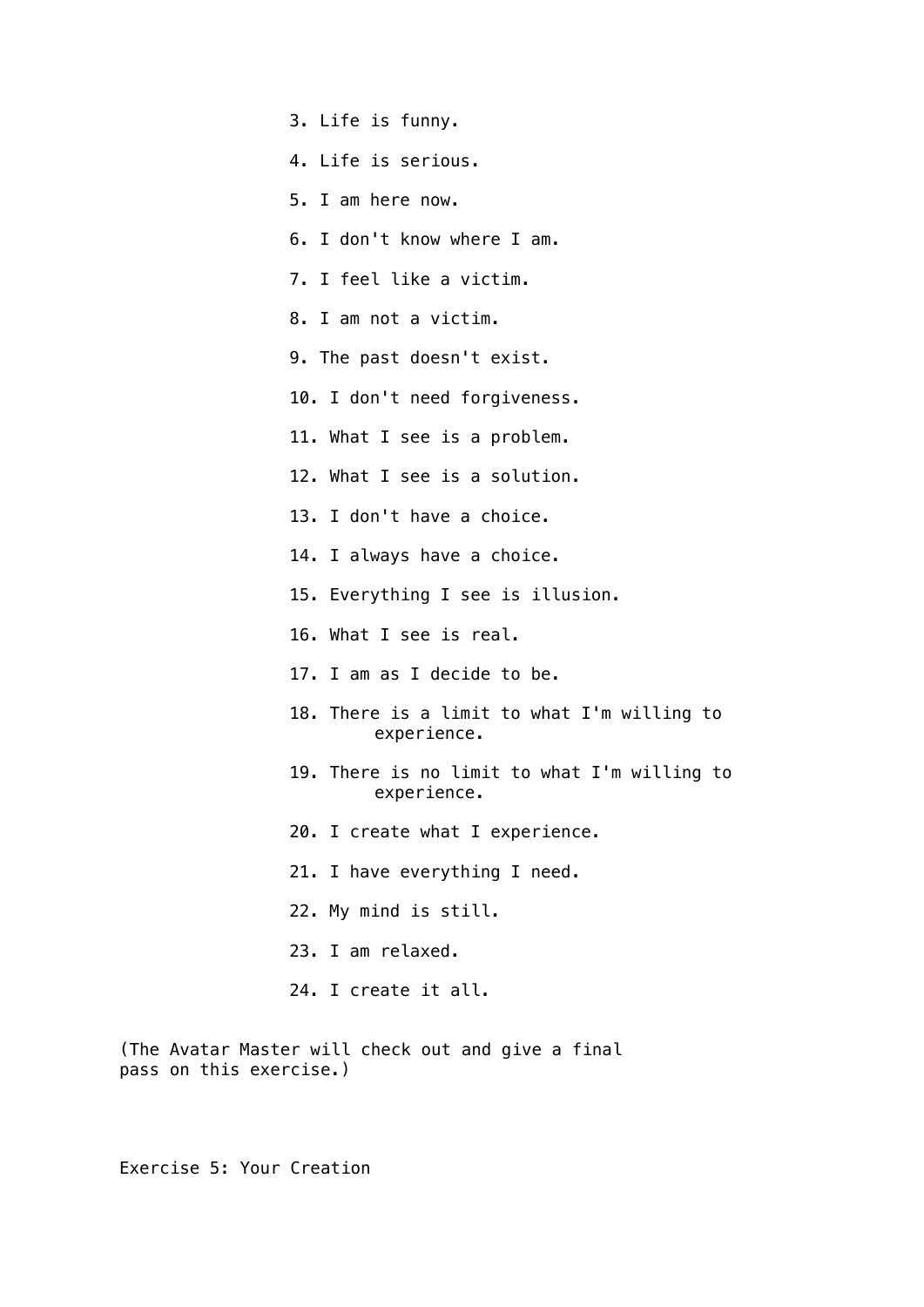Create your own list of primary originations from your answers to the following question:

> \* What reality would the person I'd like to be create?

Deliver each origination as your own, handling all secondaries, until the origination creates the reality being communicated.

The Path of Opportunity

In some cases a reality will not be immediately created by the exercise alone. \_What will create immediately\_ is a path of opportunity leading to the manifestation you wish to create.

------------------------------ A student should not go onto Section III of Avatar until you are sure he's skilled at the exercises. ------------------------------

AVATAR(r) MASTER'S COURSE

Part II: Delivering Avatar

--------------------------

[21] AVRA HONEY-SMITH Q & A -CREATION LIST 5

Question: "Is it simpler or better to create your own personal list in the present?"

Avra: Those things that you can manifest in the present, I would put in the present. Say you were creating a course in February. You want to have 10 students in February. I'd put it in the present, "I have 10 students in February." I "will have" will always leave you with a "will have."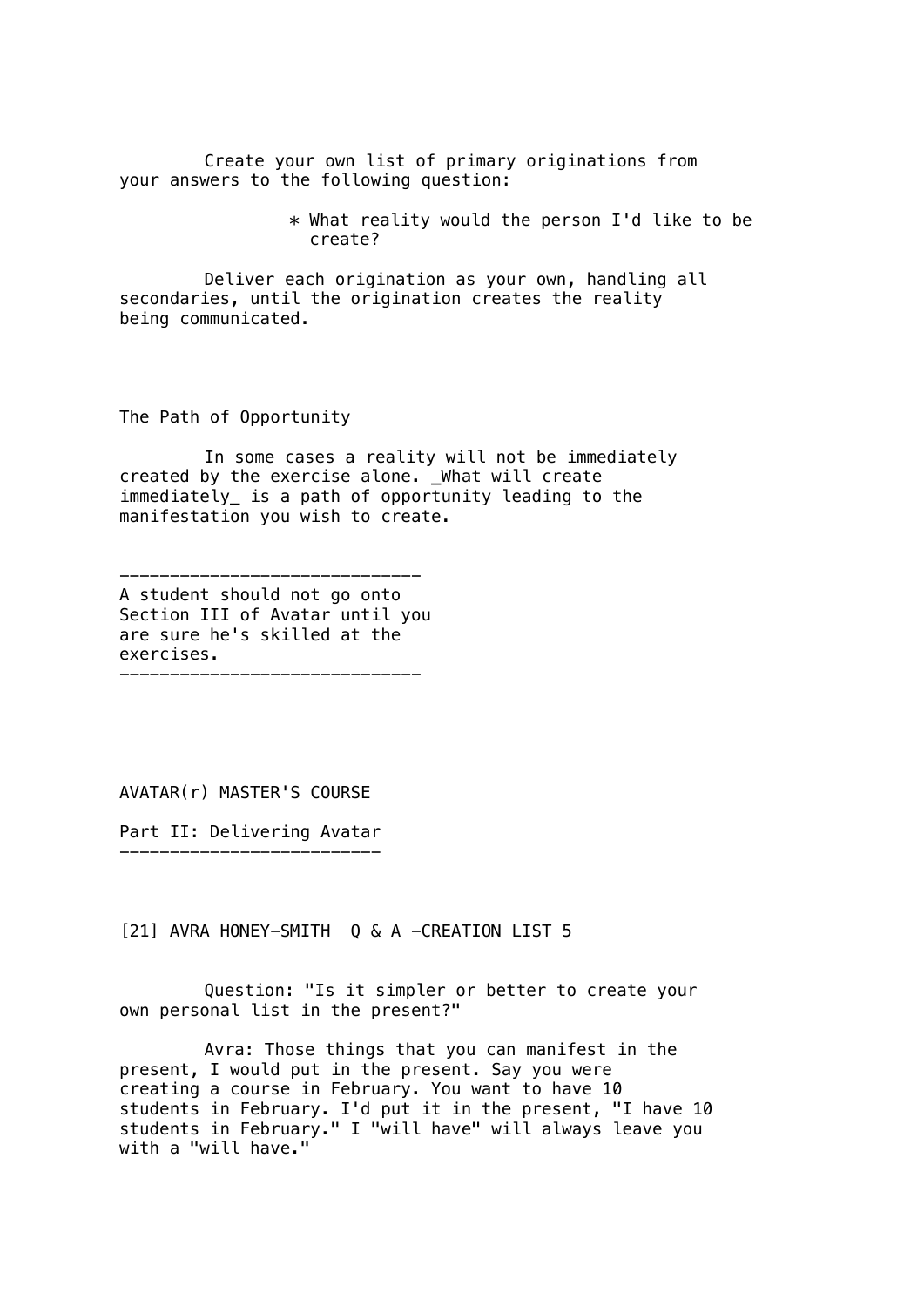There's a question going around whether or not you have to keep affirming your own list every day, or whether or not when you finish a primary you should say the primary a couple of times to really affirm it. Saying the same primary a couple of times to affirm it is a secondary. Either you created it or you didn't. It's as simple as that.

A primary will either create and manifest right here, right now, or we have what we call a door of opportunity open-you'll have a realization on how to do what it is you want to do.

Say your primary is: "I have 10 Avatar students." Keep working with that primary until either you have 10 Avatar students knocking at your door, your phone rings, you have a great knowingness that it has occurred, or you get a realization on who could be your 10 students. You don't have to go on hoping that it happens, or trust it will happen, or pretend that it happened. Either it happened or you had a realization on how it can happen. Those are the only two ways that you end with a primary.

As an example, we had a woman on the course who had lots and lots of real estate and lots of investments but she wanted to have a million dollars cash. She didn't want to go into debt for it. She was working on her primary and continued to work on her primary and all of a sudden another woman at the end of the table said, "Did you say you wanted a million dollars cash, and you had all this property, but you didn't want to go into debt for it?" She said yes, kind of irritated, like the woman was interrupting her Source List. The other woman said, "Well, that's what I do for a profession. I figure out how people can do that. I'm a financial manager." In about 5 minutes they had a talk and worked it all out. That was her door of opportunity and it manifested.

If you have a door of opportunity open and you have a realization of what you can do to create the reality and it doesn't manifest, you still have secondaries. Anytime your primary does not manifest you still have secondaries, period.

Create what excites you because that's what will have energy in it and pull you towards that primary. Forcing yourself to do a primary that you don't want to do is only going to have resistance on it.

-----------------------------------------------------------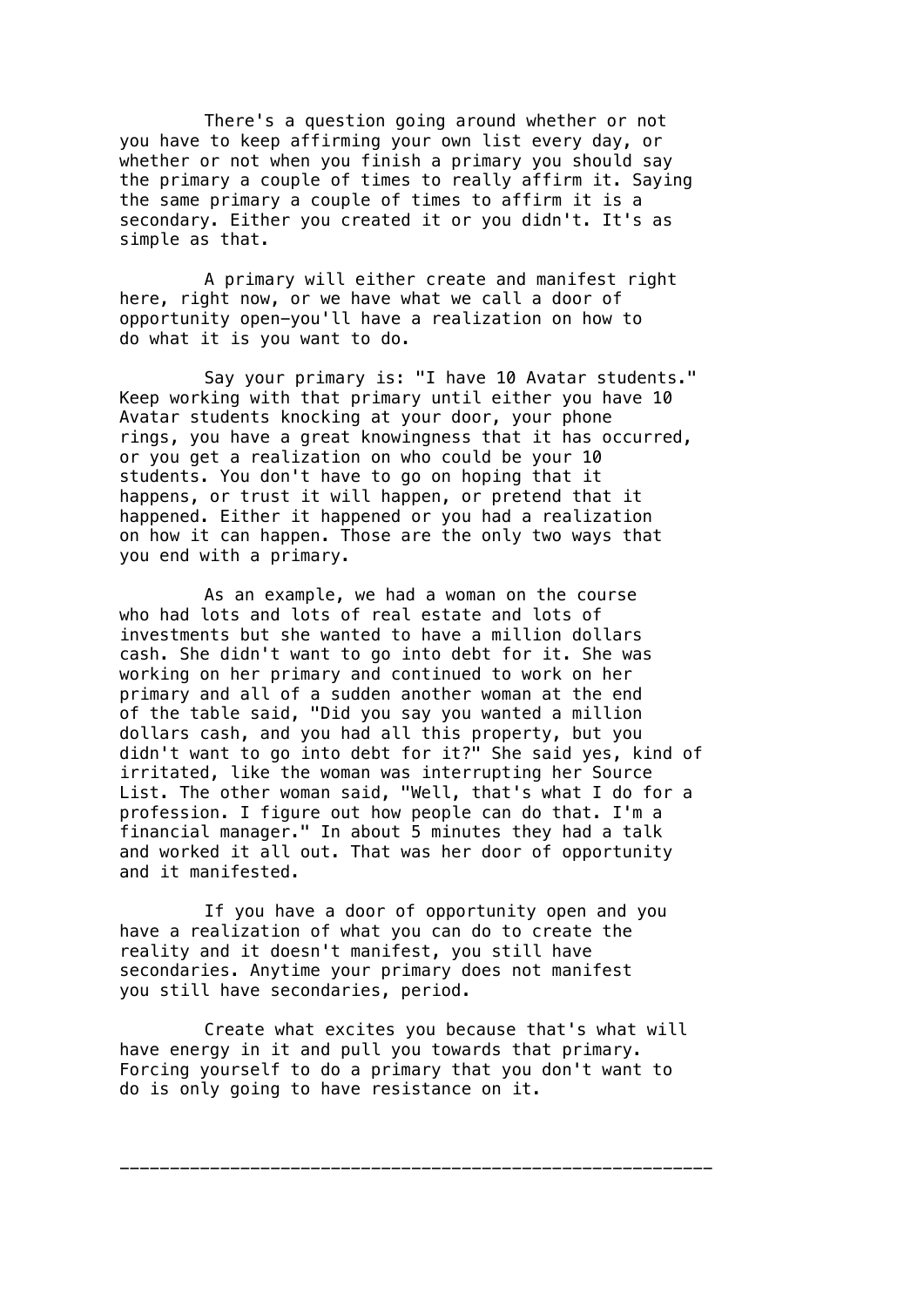This page is left deliberately blank.

92 Master's Course

----------------------------------------------------------- -----------------------------------------------------------

[ End of Avatar Master's Course Part II ]

AVATAR(r) MASTER'S COURSE

Part III: Star's Edge International -----------------------------------

[ Not available (30 pages). ]

AVATAR(r) MASTER'S COURSE

Part IV: Enlightenment ----------------------

[1] CREATION HANDLING PROCEDURE (Revised 2/28/92 to align with WizardS 1992)

General Theory

Observation: Awareness creates within itself and experiences within its creations.

When awareness chooses to experience its creation, it becomes identified with that creation; it exists as that creation. It does not respond \_to\_ the creation; it responds \_as\_ the creation. While it is identified with the creation it manifests as consciousness limited by the boundaries of the creation. Defined consciousness believes itself separate from the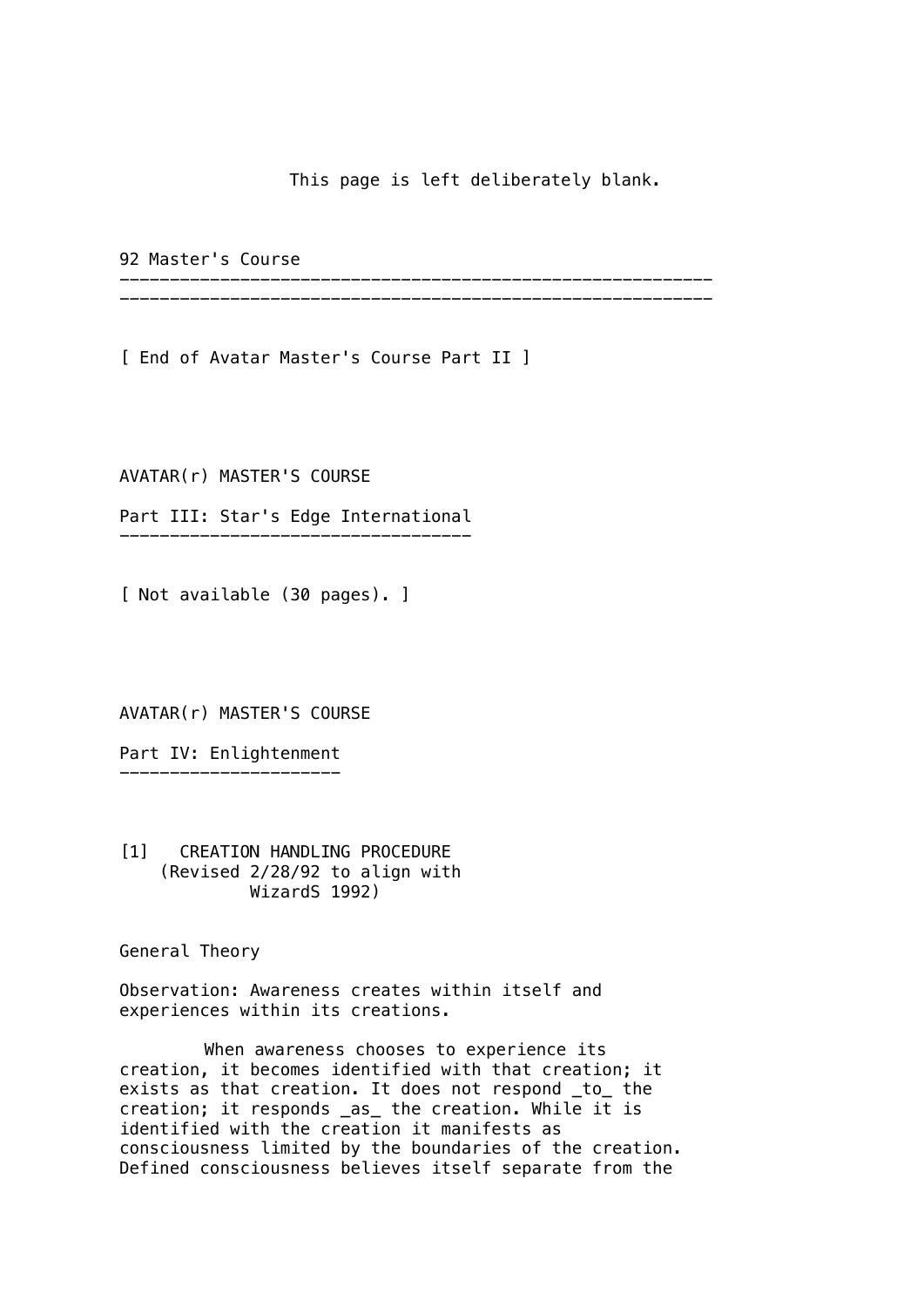undefined awareness, which exists outside of the creation.

Since primal awareness is without limits, creation occurs within it. Undefined awareness is the source of the first creation. The limited consciousness existing as the creation believes that it is existing within boundaries that are not of its own creation. Limited consciousness considers itself separate and different from undefined awareness. Limited consciousness also creates within itself, but the limits of its creations exist within the limits established by its separation from undefined awareness.

-------------------------------------

Definitions:

Identify(verb): to become the same as; to combine in such a manner as to make one; coalesce in existence.

Define (verb): to determine, declare or mark the limit of; circumscribe; determine or indicate the bounds or outlines in detail; to determine the extent of.

Label (verb): to affix, assign or attach an expression to a definition to indicate contents.

Disassociate (verb): to sever company with; to separate from; to disconnect from.

Discreate (verb): to halt the production of a creation; to turn off; to cease creating: to let go of. -------------------------------------

Existing within limits that you consider beyond your power of creation is the essence of experience. This is how people come to view themselves as trapped or subject to experiences not of their own creation.

The purpose of any creation is experience. There may or may not be intervening steps between the act of the creation and the integration of the experience. The complication is this: what may seem a perfectly logical thing to create and experience by an expanded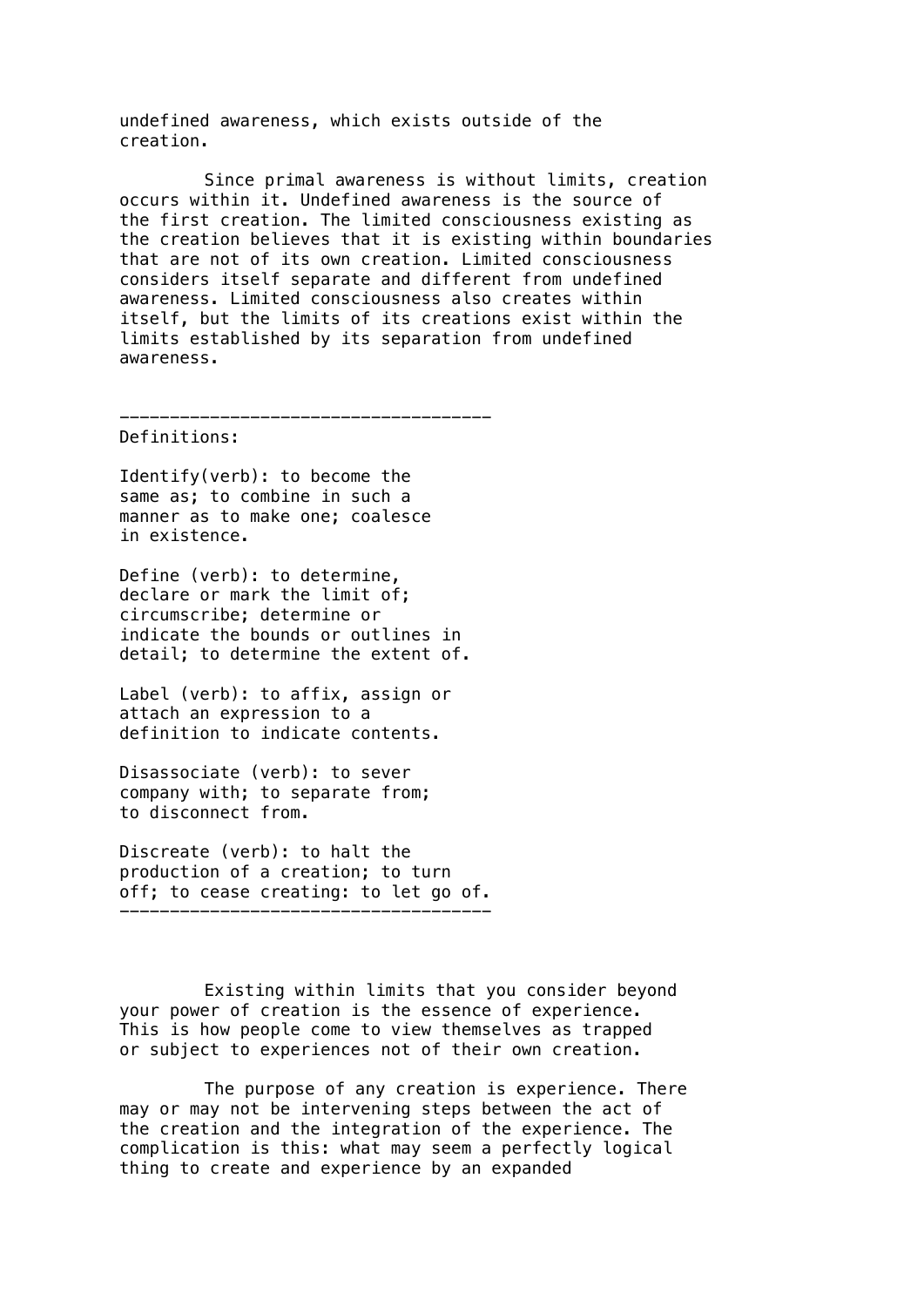consciousness may appear to be threatening to experience by the more contracted aspect of the same consciousness existing with the limits of the creation.

As an extreme example, an expanded consciousness existing as thought energy might desire to experience how much weight a particular organism might bear, but existing as the organism that is being crushed, the experience is resisted. The degree of desirability of an experience is relative to what you experience as.

Thus limited consciousness resists (creates against experiencing the creation created by a more expanded aspect of itself) and \_creating against oneself\_ begins the compaction of creation and consciousness that manifests as the physical universe.

The more expanded aspect of consciousness continues to create the creation, on automatic, as a secondary origination to the creations of the limited consciousness. Both are aspects of the same source. When limited consciousness ceases to resist the creation it is identified with, it expands beyond the boundaries of that creation and integrates with the aspect of itself that is source of the creation. The Creation Exercises in Section II are preparation for this.

The limit or boundary of every experiential reality is an unknown. Universes are separated by unknowns. If you wish to examine an unknown more closely, pick out a little area of space and study it independent of its limits, boundaries or reference points.

Observation: What is created as unknown by consciousness as creator is experienced as infinite space by consciousness as experiencer.

If all of this leaves you hanging on by your mental fingertips, don't be too concerned. The CREATION HANDLING PROCEDURE\_ works even if one does not fully understand it.

There are six steps to the Creation Handling Procedure:

 $*$  1. Identify with and experience the creation

\* 2. Define its outermost limits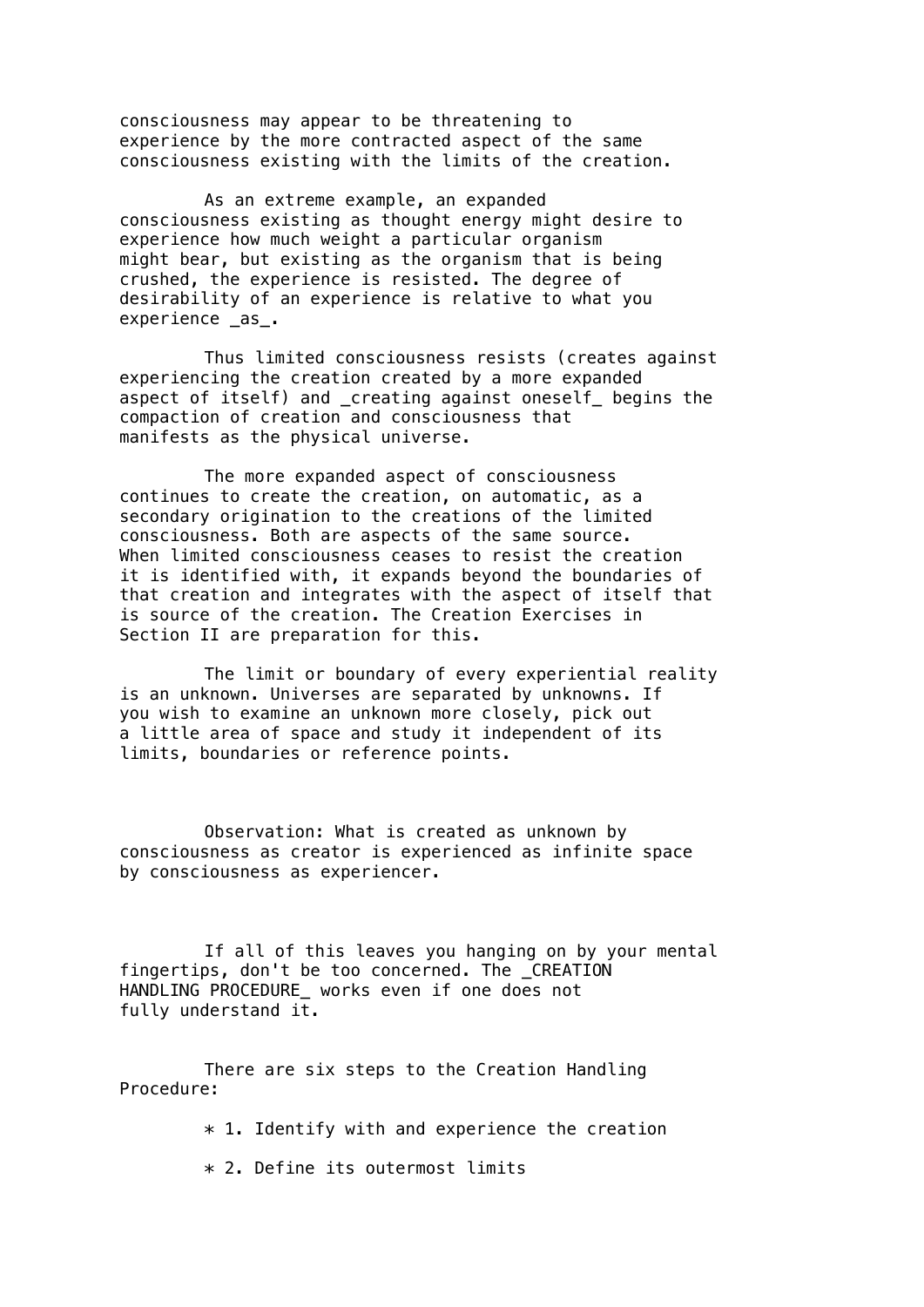- $*$  3. Label it without judgment
- \* 4. Disassociate from the creation
- $*$  5. Discreate the creation
- \* 6. Create what you prefer

1. Identify With And Experience

Awareness within a creation is consciousness. Every creation contains consciousness and is connected with every other creation through pure awareness. Pure awareness is without definition; it cannot be described as this or that, existing or not. Only the creations of awareness exist. Consciousness is awareness limited (defined) by a creation.

----------------------------------

"When we discuss space travel, realize we are talking about a mental skill. It has nothing to do with moving bio-mass around the universe."

----------------------------------

Wizards Course

In the Feel-It Exercises of Section II, you learned to meld with a creation and "feel how it feels." This is the essence of "identify with and experience." It requires that you surrender any resistance you might have to existing as the belief, the feeling, the emotion, the idea, the identity, the time, the space or the mass of whatever you are seeking to identify with and experience. You become the limited expression of consciousness that is the creation.

If a person has any difficulty doing this step, or just wants to achieve a greater certainty on his ability to do this step, he can employ the Creation Exercise. (For example: Create the reality "I am ....[fill in the blank]..." and handle any secondaries.)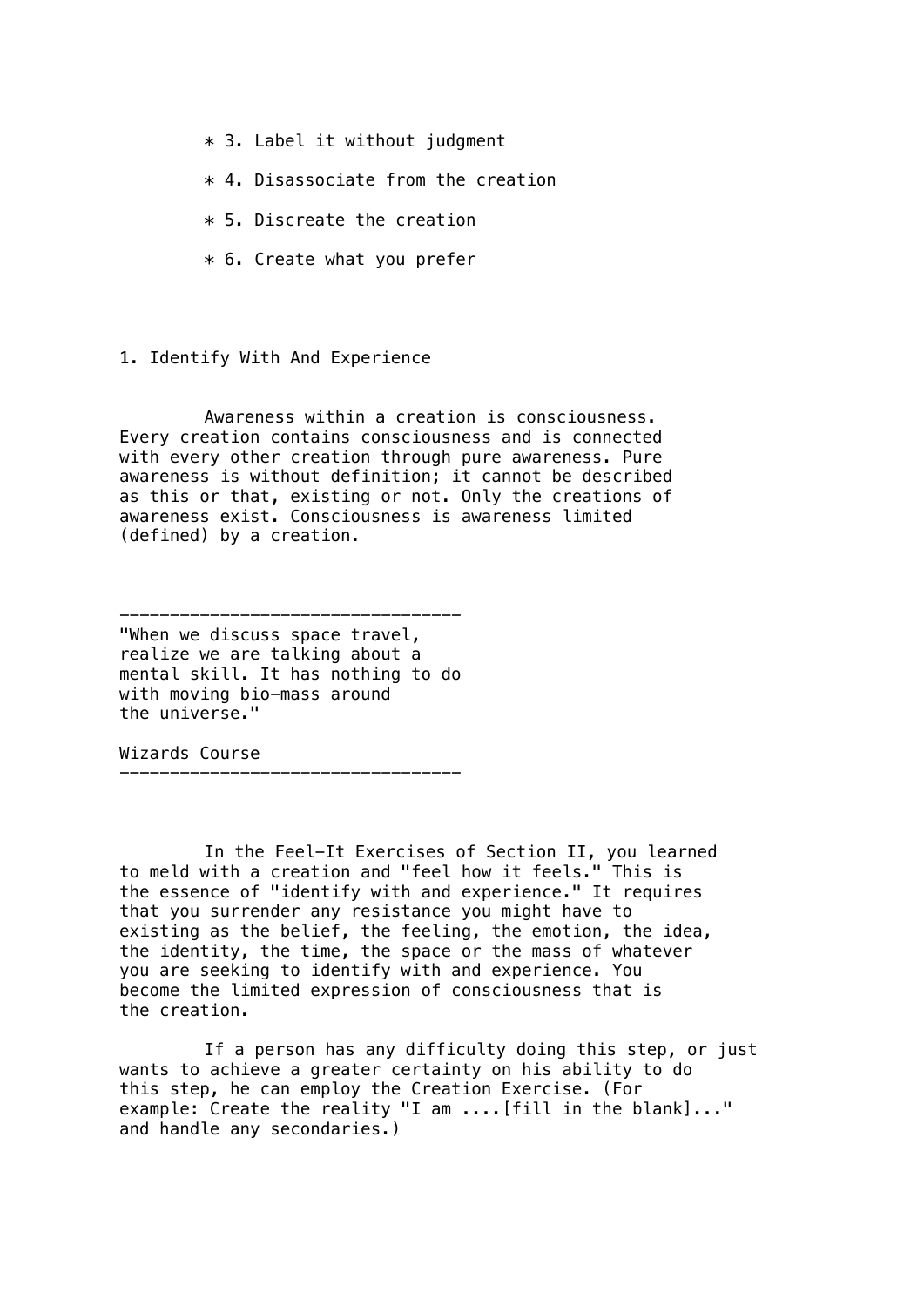Definition:

Continuum: a scale of changing aspects which have a common factor, e.g., an inch, a foot, a mile possess the common factor of being measures of space. -------------------------------

--------------------------------

2. Define The Outermost Limits

Every creation has some form, defined by boundaries, in one or more of the infinite continuums of reality, time, space and energy. Pains, sensations, aches have forms. Thoughts, ideas, beliefs and impressions have forms. Fears, desires, and compulsions have forms. Only pure awareness is boundless and without form. Everything else has limits or boundaries defining a form.

The creations that you feel the effect of are being viewed from the inside-this is the relationship between creature and creation. The creations which you have control over are being generated by you-this is the relationship of creator and creation.

Certain creations may require a change of continuum in order to be viewed at all (e.g., a creation defined by a span of time, such as a century, cannot be viewed in terms of spatial limits).

You cannot get an overall view of a creation which you are being. To view such a creation requires that you expand the reality that you consider yourself to be. This can be done by extending your willingness to experience out in all directions until you contact the unknowns which lie just beyond the limits of the creation. Most people (aspects of consciousness) have separate creations of self defined in different continuums, e.g., an energy self, a reality self, a spacial self, a time self.

You cannot change your relationship to an upset, pain, idea or fear by resisting it.

You define a creation by expanding your attention within the continuum or continuums in which it exists, and willingly experiencing, until you contact the unknowns which lie just beyond the borders of the creation.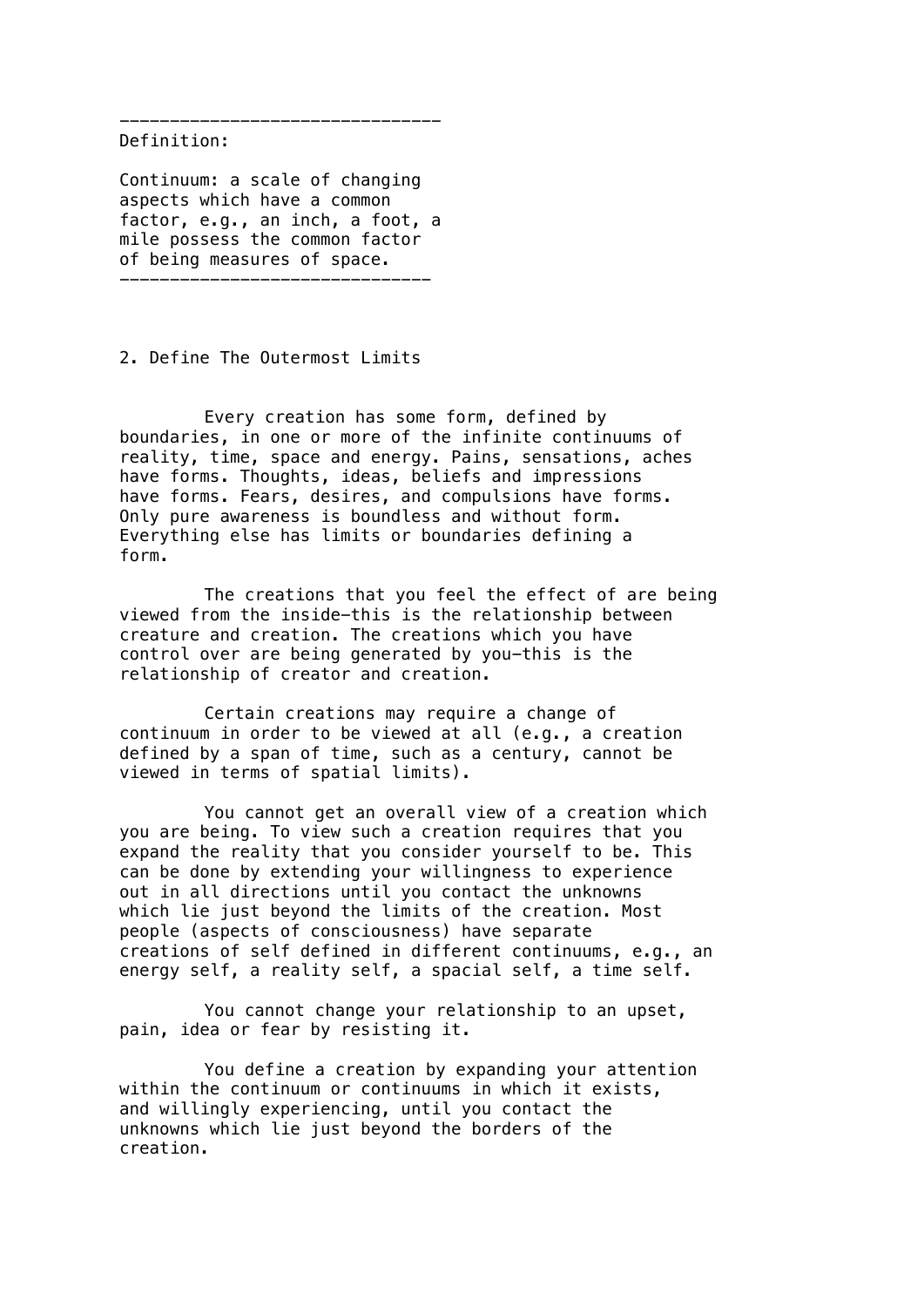3. Label It Without Judgment

When you label a defined creation without judgment, you recover the attention that was fixed in the creation. Suddenly, the \_creation is what it is\_. It does not compel you to create a response. You are not the effect of, nor affected by, the creation. You are not drawn into, nor repulsed from, the creation. You are separate from it.

The key to this step is your ability to make a primary. The label on a creation is a primary rather than a response. There is no compromise, no check to see if you have done it right, no pause for approval or applause. You are centered, sun-like, Source.

4. Disassociate From The Creation

Very simply, you cease to identify with the creation. With your attention on the creation, recognize: "This is not-I, this is my creation."

-------------------------------- Present time is a creation whose limits lie just beyond the moment.

Unknown: not defined, identified, determined or explored.

Events are creations defined by limits in time (beginning and end).

Experiences are creations defined by the limits of perceptual reality. --------------------------------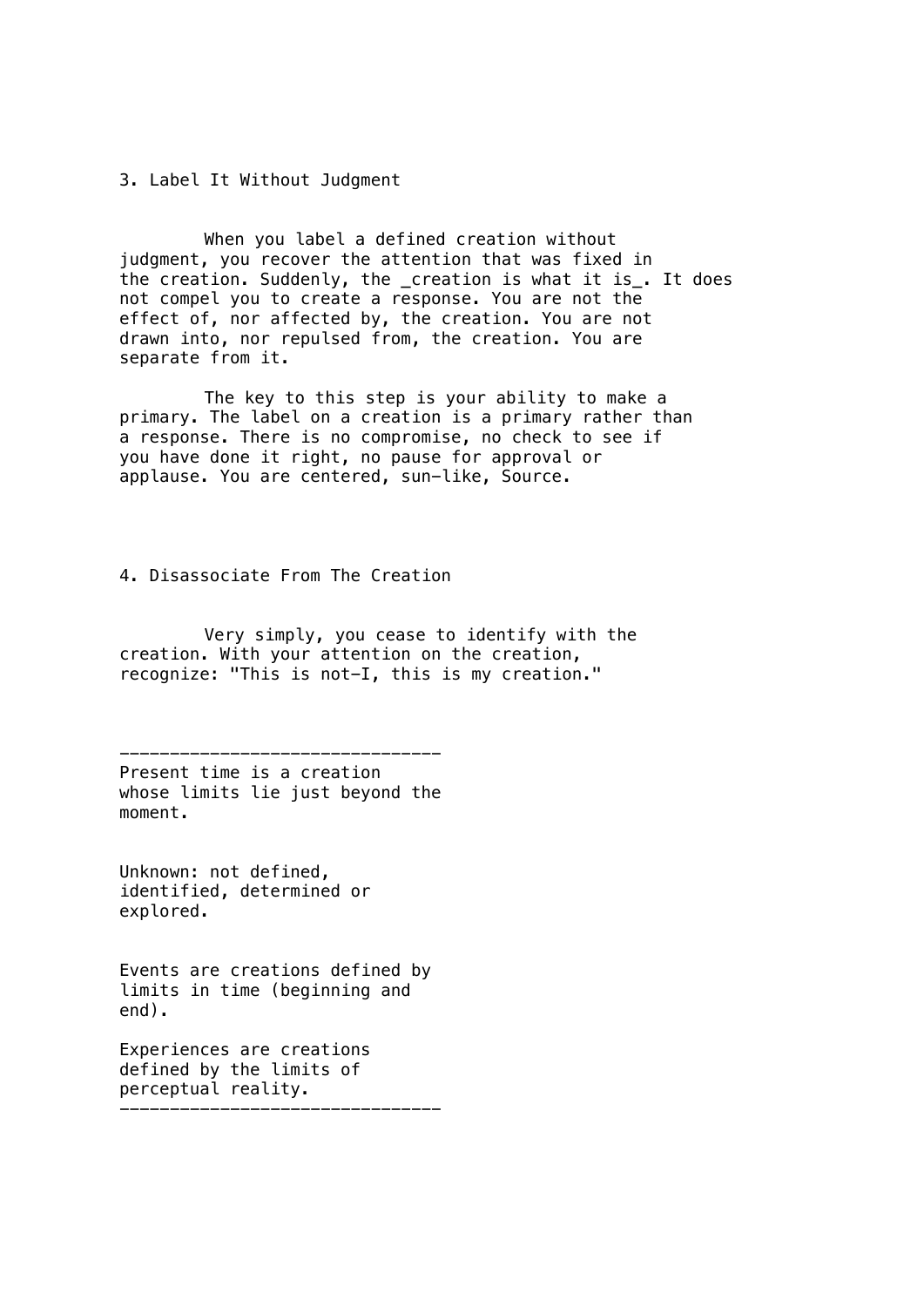5. Discreate The Creation

A creation in continuous automatic creation often needs to be turned off. In truth, nothing hangs around (persists); everything that exists is being created right now.

Discreate means to cease the creating of the creation. It is effortless. It is a halt to an existing flow of energy rather than a new flow of energy. It is  $not$ creating against the old creation.

For example, when you turn off a light at the switch, you simply interrupt, stop or take away the flow of energy to the light. You discreate the light.

Deprived of "creating energy" the creation vanishes, breaks up into parts and evaporates, shrinks into itself and disappears, slips away, difuses, turns into a fog and dissipates, shrinks into a nothingness, or is simply gone.

If you find something that you can't seem to discreate (a persistent mass), it is because it still has a source of "creating energy" that you have yet to assume responsibility for.

6. Create What You Prefer

Determine what reality you would like to experience, using excitement as your guide.

Construct a statement of the reality in the present tense. (For example: I have inner peace.)

Originate the statement as a primary origination and handle any doubts or secondaries by use of the Creation Handling Procedure until the reality is experienced, OR until a clear path of opportunity to the reality opens to you.

IMPORTANT NOTE: Remember that nothing in the Avatar materials is meant to limit you or your powers of creation. If, inadvertently, something has crept into the materials that constitutes a belief or a limitation for you,

------------------------------------------------------------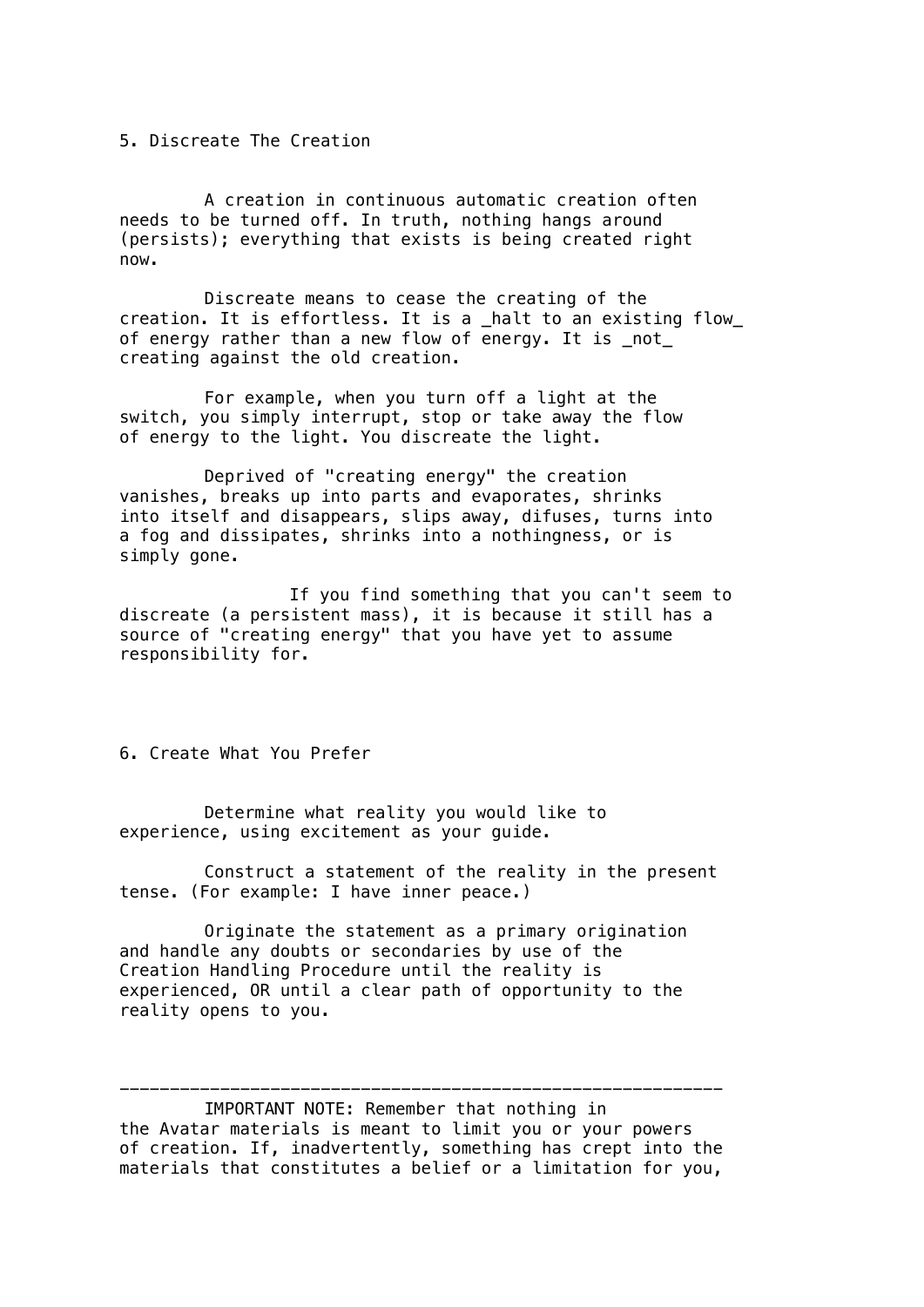please discreate that, also.

AVATAR(r) MASTER'S COURSE

Part IV: Enlightenment ----------------------

[2] IT'S ALL RIGHT TO FEEL LIKE THIS

---------------------------------

Definitions:

Creating Energy: the energy that life generates to manifest and/or sustain a creation. ---------------------------------

Occasionally you will build up such a resistance to experiencing something that you are tempted to \_create it out of existence\_ rather than experience it.

------------------------------------------------------------

These creations (emotions, pains, feelings, etc.) that you just have to get rid of-you will do anything to get rid of them--are the same ones that you have the greatest resistance to experiencing.

Any attempt that you make to create something out of existence, even though the attempt may be successful, consumes your creating energy.

The most obvious symptom of depleted creating energy is that you begin to find waking life exhausting and overwhelming rather than exciting and challenging.

The beauty of the Creation Handling Procedure (CHP) is that properly done it recovers creating energy rather than consumes creating energy. Consequently, you should move from any exhausted-by-existence feeling into a more excited-by-existence feeling if you are doing it properly.

The following technique has resulted in about a 25% increase in effectiveness of the CHP. It does this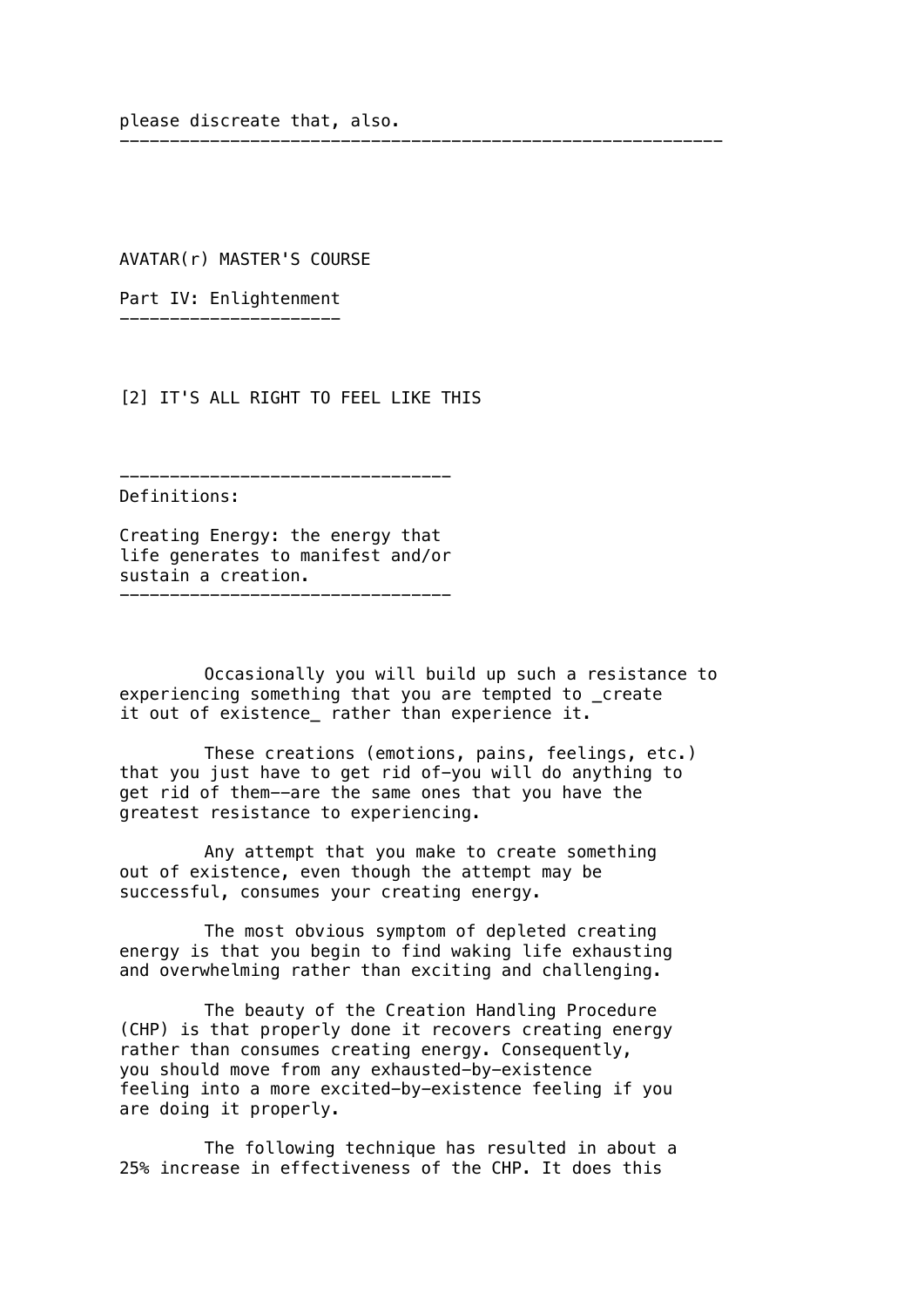by bringing to light resistances (creations against) that are preventing the experience of a creation. It is an extremely powerful and effective technique that can be adapted to a wide variety of creations.

Procedure:

1. Place your attention on an emotion, feeling, upset, pain, sensation, dullness, numbness, voidness or fixed idea that is persisting as an unpleasant experience (in self or another identity).

Make the primary origination: "It's all right to feel like this."

Handle the secondaries (usually resistances and judgments) by exaggeration or CHP. Repeat until you have no doubt that, "It is all right to feel like this."

2. As the resistance to experiencing is handled, you will find an increased willingness to explore the experience to its furthermost limits. Discover, enjoy, and define.

----------------------------------------------------------

- 3. Label it without judgment.
- 4. Disassociate.
- 5. Discreate.
- 6. Create what you prefer.

AVATAR(r) MASTER'S COURSE

Part IV: Enlightenment ----------------------

[3] DELIVERING AVATAR SECTION III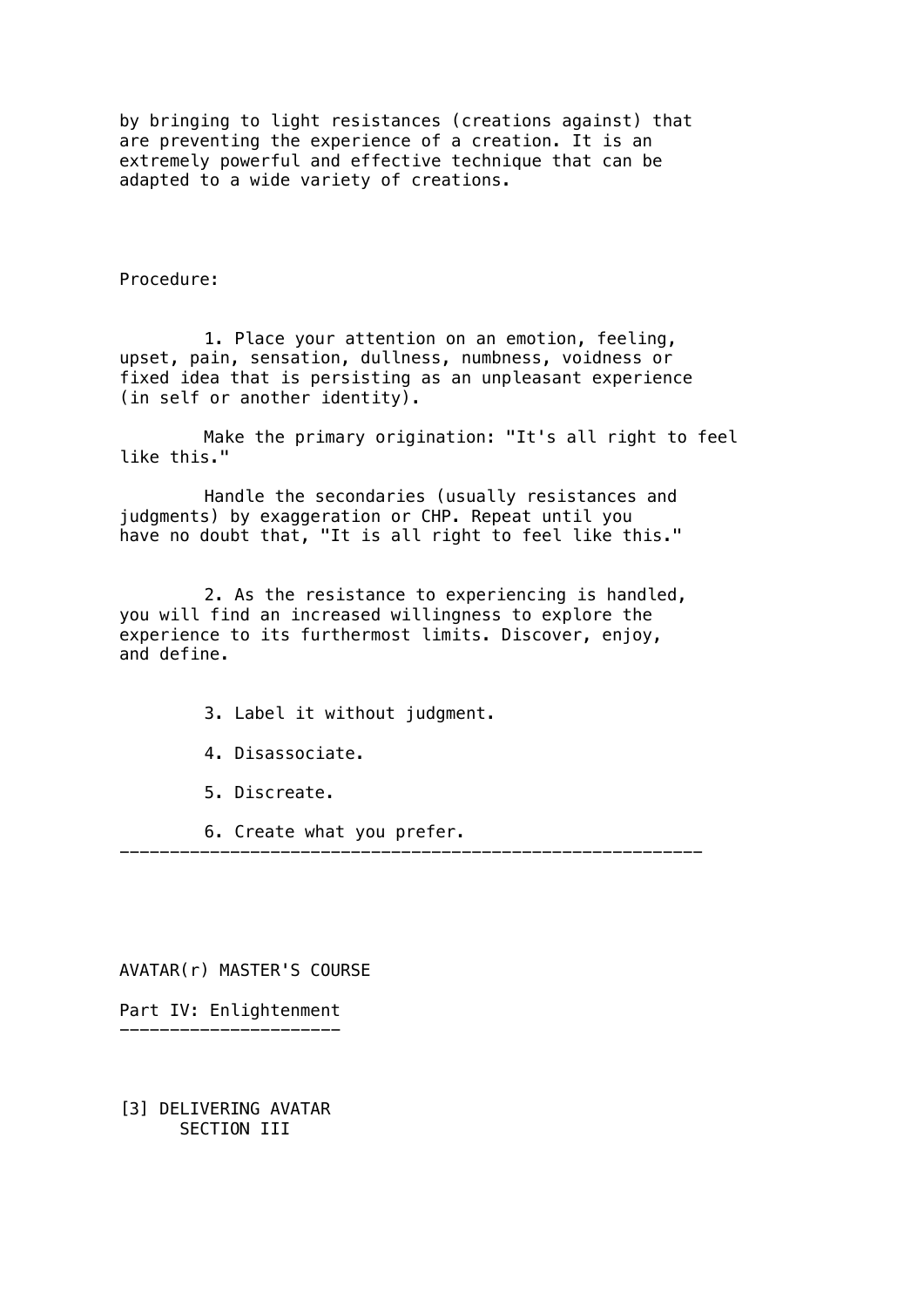---------------------------------- Students should review their Personality Profile for conditions and relationships to address on the rundowns. ----------------------------------

Once the student has completed Section II, The Exercises, the role of the Master consists in scheduling initiations, making sure the student understands the materials and makes it to the next rundown in the solo program.

#### Body Handle

Do one run through of the CHP with the student. Make sure s/he gets the overall impression of their body, not just part of it. Check their debriefs for satisfactory results.

#### Limitations

Go over the procedure with the students. Check their debriefs for satisfactory results.

## Identity

Go over the procedure with the students. Make sure they understand that successful identification is a recognition that the identity is something they have been resisting.

### Persistent Mass

Let the student know that they don't need to verbalize or translate the persistent mass, just feel it. Use "white worms" to help students overcome resistances.

Universe and Mass Consciousness Handle

Check debriefs to make sure the student is aligned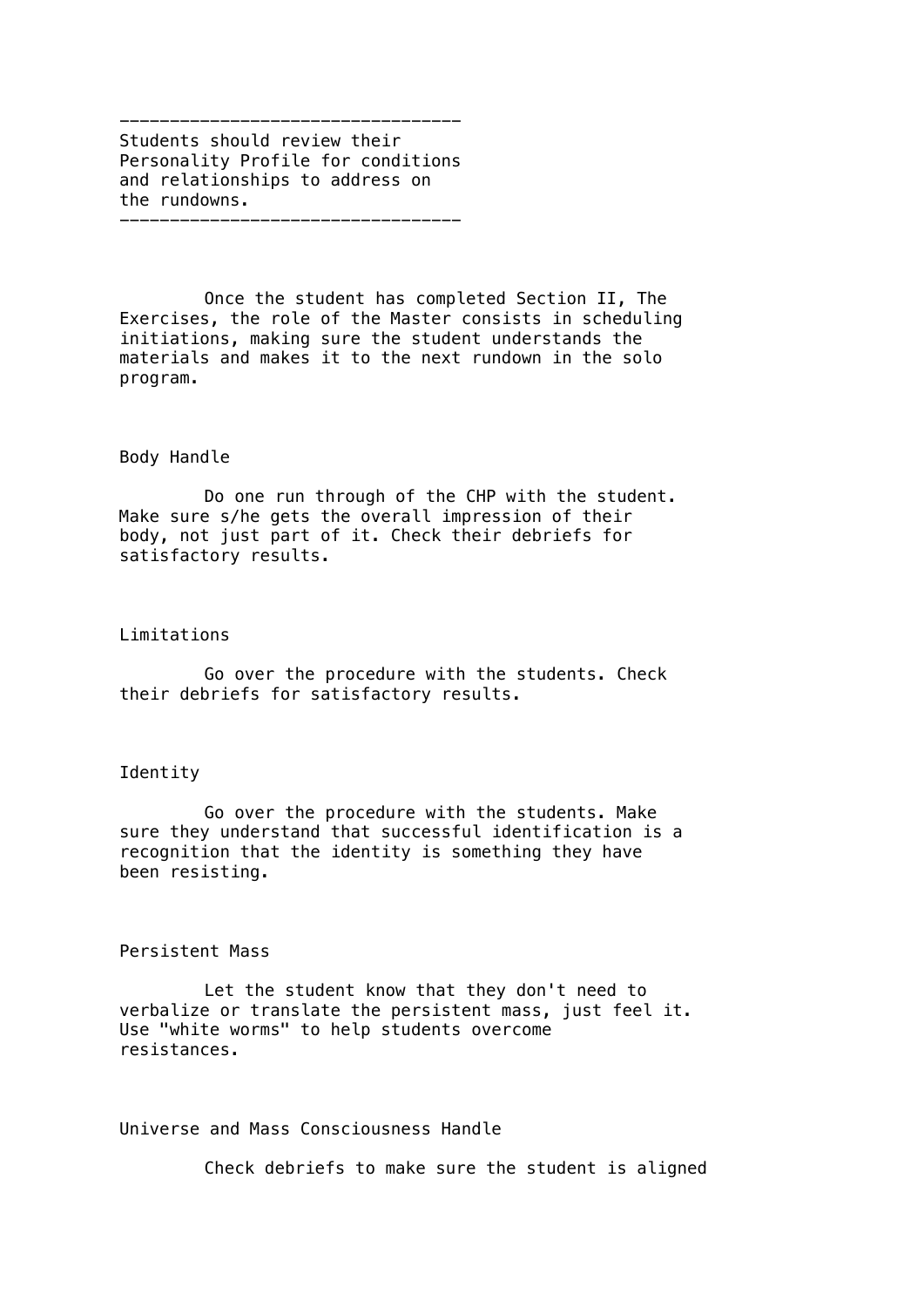with the purpose of the rundown.

Correction Program

If someone is asserting that they believe one thing and yet are experiencing something else, have them work backwards from the experience to deduce what the belief might be (universe handle drill). Then have them identify with and experience that belief, even if they have to imagine it...tolerantly-lovingly...and run the CHP.

Sometimes it requires that they discreate a number of beliefs before they contact and identify with the actual belief that they are experiencing. Sometimes it requires that they experience and handle their resistance to the belief first.

Truth, should you ever wonder, is the recognition of the alignment of experience with belief.

Completion

When the student has completed his Section III course checklist and can answer "yes" to the three criteria questions from \_AVATAR COURSE GOALS\_, the Master should have the student write a success story (optional) and then announce the student publicly as having achieved Avatar.

Student profile, debriefs, checklists, royalties, legal and registration papers should be mailed immediately to Star's Edge International, 900 Markham Woods Road. Longwood, FL 32779.

Star's Edge will file the materials in the archives and issue the student an Avatar completion card.

---------------------------- 1. Do you feel you have achieved a satisfactory increase in the ability to handle life?

2. What recognizable gains have you made?

3. Do you feel more prepared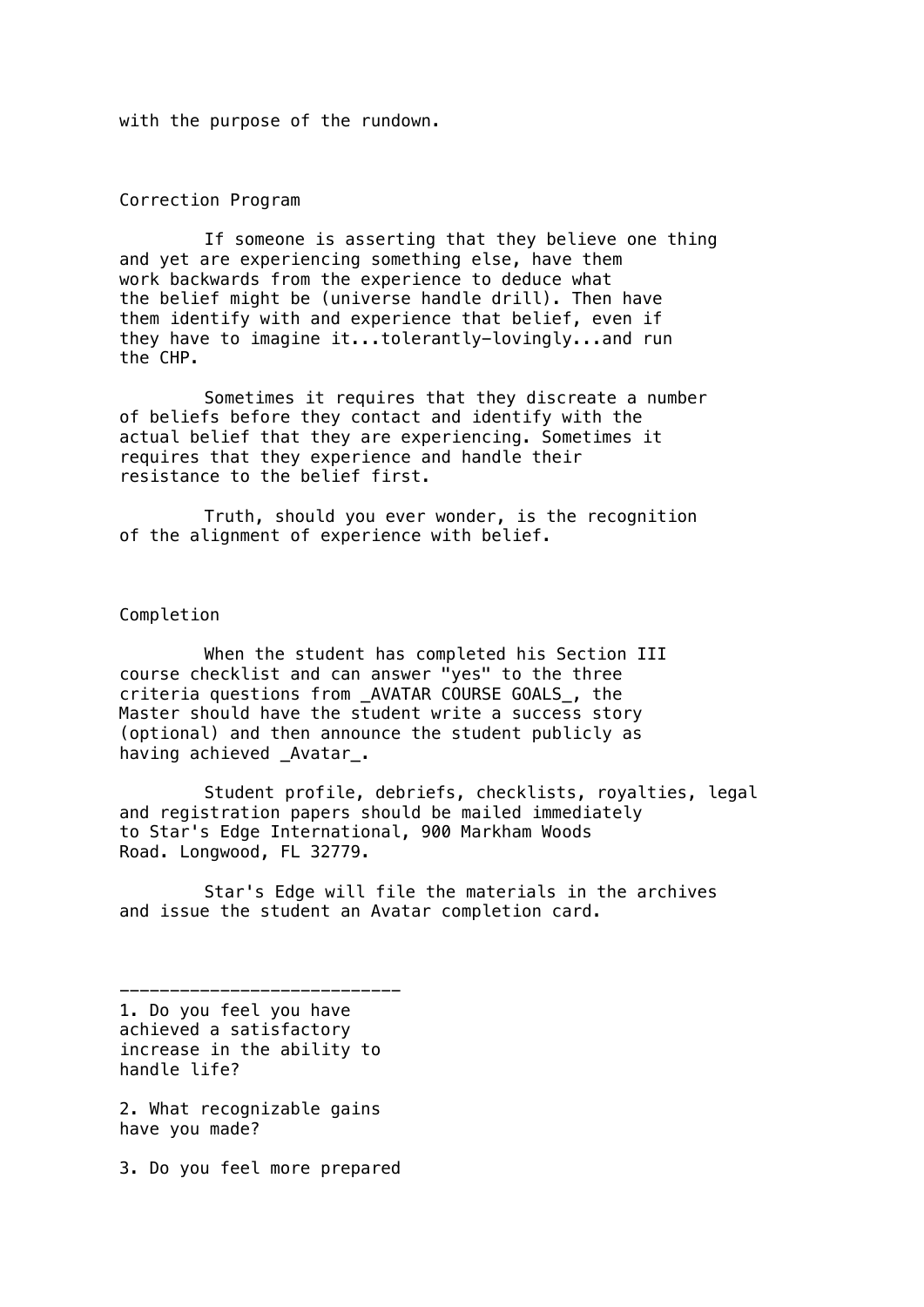to meet the future?

----------------------------

This page is blank.

----------------------------------------------------------------

140 Master's Course

AVATAR(r) MASTER'S COURSE

Part IV: Enlightenment ----------------------

[4] AVATAR COURSE GOALS

There are three main results that the Avatar materials are known to produce. They are:

> \* 1. A satisfactory, self-discernible increase in the ability to handle life

----------------------------------------------------------------

- \* 2. Recognizable gains
- $*$  3. A greater preparedness to meet the future

Before certifying Avatar completions, the student should be asked the following questions to ascertain if these products have been achieved.

The answers he gives are the only criteria for determining if satisfactory results have been achieved or not.

It is not up to the Avatar Master to make any judgments on any criteria other than the unprompted answers to the following: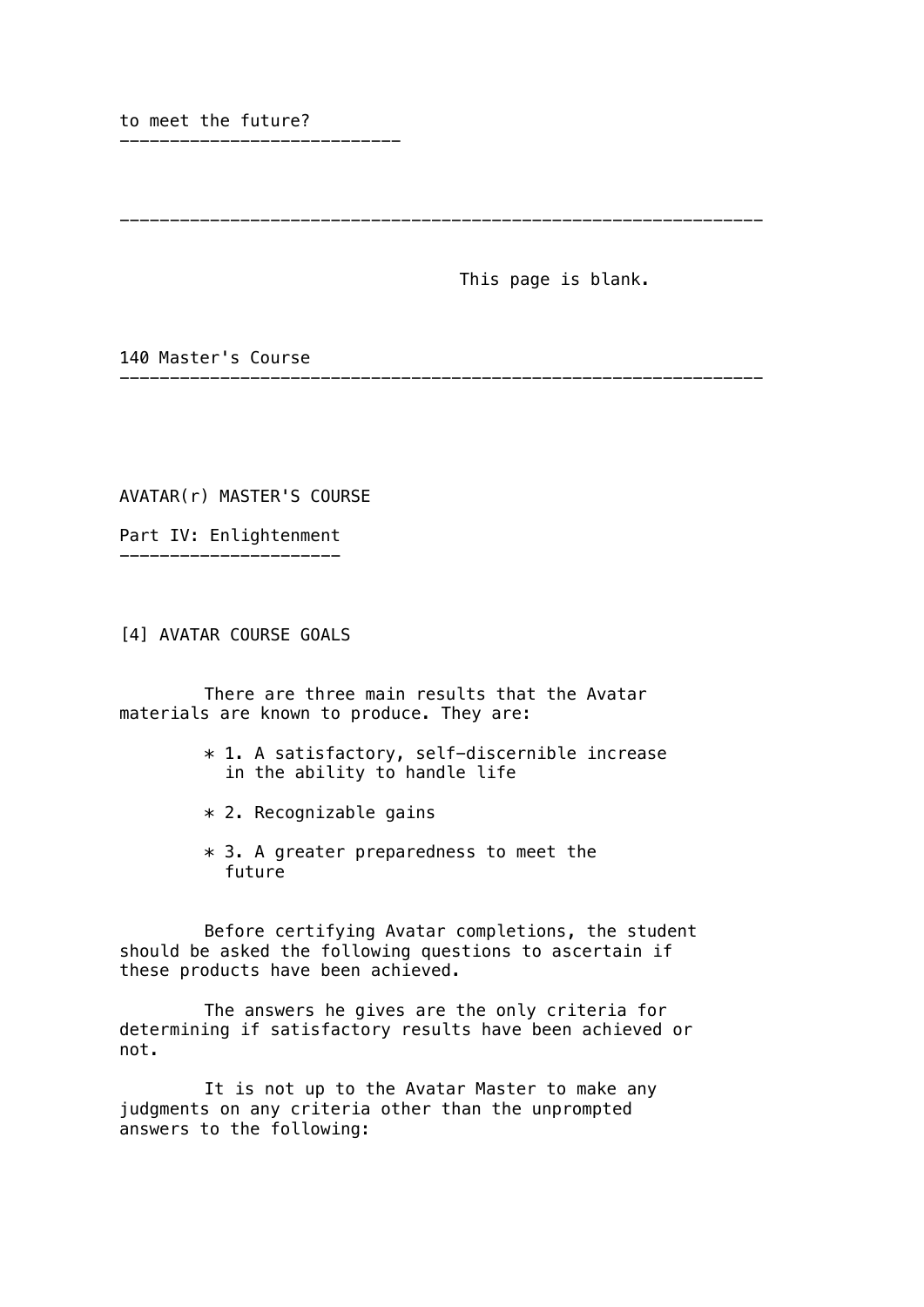1. Do you feel you have achieved a satisfactory increase in the ability to handle life?\_

(If the answer is "no", find out what the situation is and write a program to handle. Ref: BUGS)

\_2. What recognizable gains have you made?\_

(If the answer is "no", find out what the situation is and write a program to handle. Ref: BUGS)

\_3. Do you feel more prepared to meet the future?\_

(If the answer is "no", find out what the situation is and write a program to handle. Ref: BUGS)

Providing all the above are answered in the positive, the student should be extended the awards and respect due an Avatar.

Should the above questions turn up a "no," the Avatar Master should write a debug program (per \_DE-BUGGING AVATAR\_) and get the result that is missing.

From the data at hand, consisting of many thousands of hours of Avatar delivery and many, many Avatar completions, the above increases and gains are easily and uniformly achievable.

In my estimation, any student not able to achieve these results should review the course, from the beginning, with an experienced Master.

--------------------------------- In addition to the results stated in AVATAR COURSE GOALS current results of the Avatar course include:

1. A free being at source

2. The courage and ability to integrate creation

3. The ability to manage one's own identity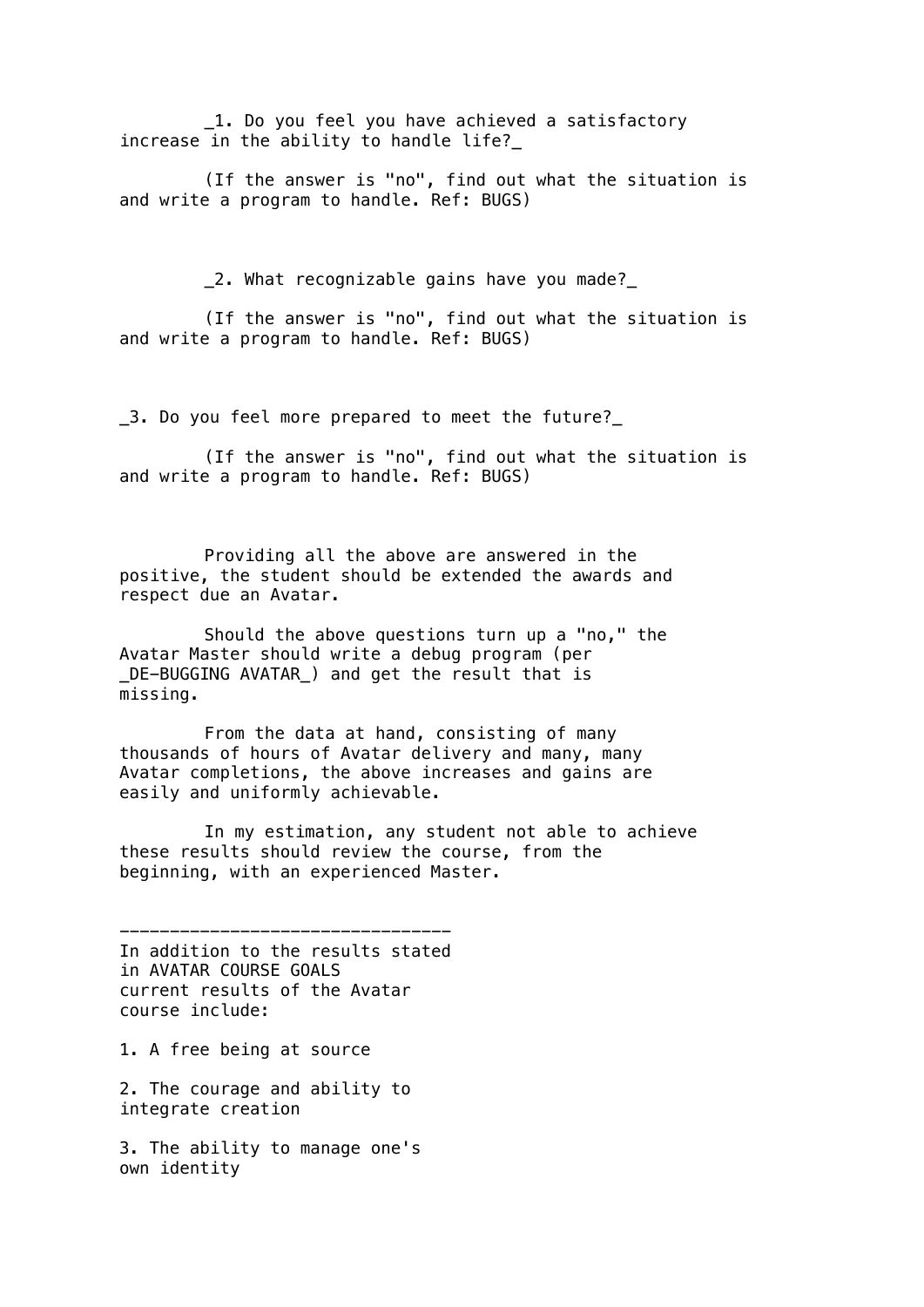4. The ability to change the interpretation on one's experiences

5. The ability to create experientially real states ---------------------------------

AVATAR(r) MASTER'S COURSE

Part IV: Enlightenment ----------------------

[5] CREATION HANDLING PROCEDURE

-------------------------------

 Edited from a lecture given by Harry Palmer in January of 1987

Definition:

Surrogate n: one elected or appointed to stand in place of. -------------------------------

Yesterday, I gave you the steps of a procedure that can create an Avatar. Today, I'll explain the six steps further and answer any questions you have about them.

Briefly, the six steps are: identify, define, label, disassociate, discreate, and create. These six steps describe the operation of awareness in the universe.

Well, actually, there are seven steps. There is one step that was left out, which is the step you start with--exist. I assume, since you are doing the Avatar Rundowns, that you are existing--it's an addiction, you know.

(laughter)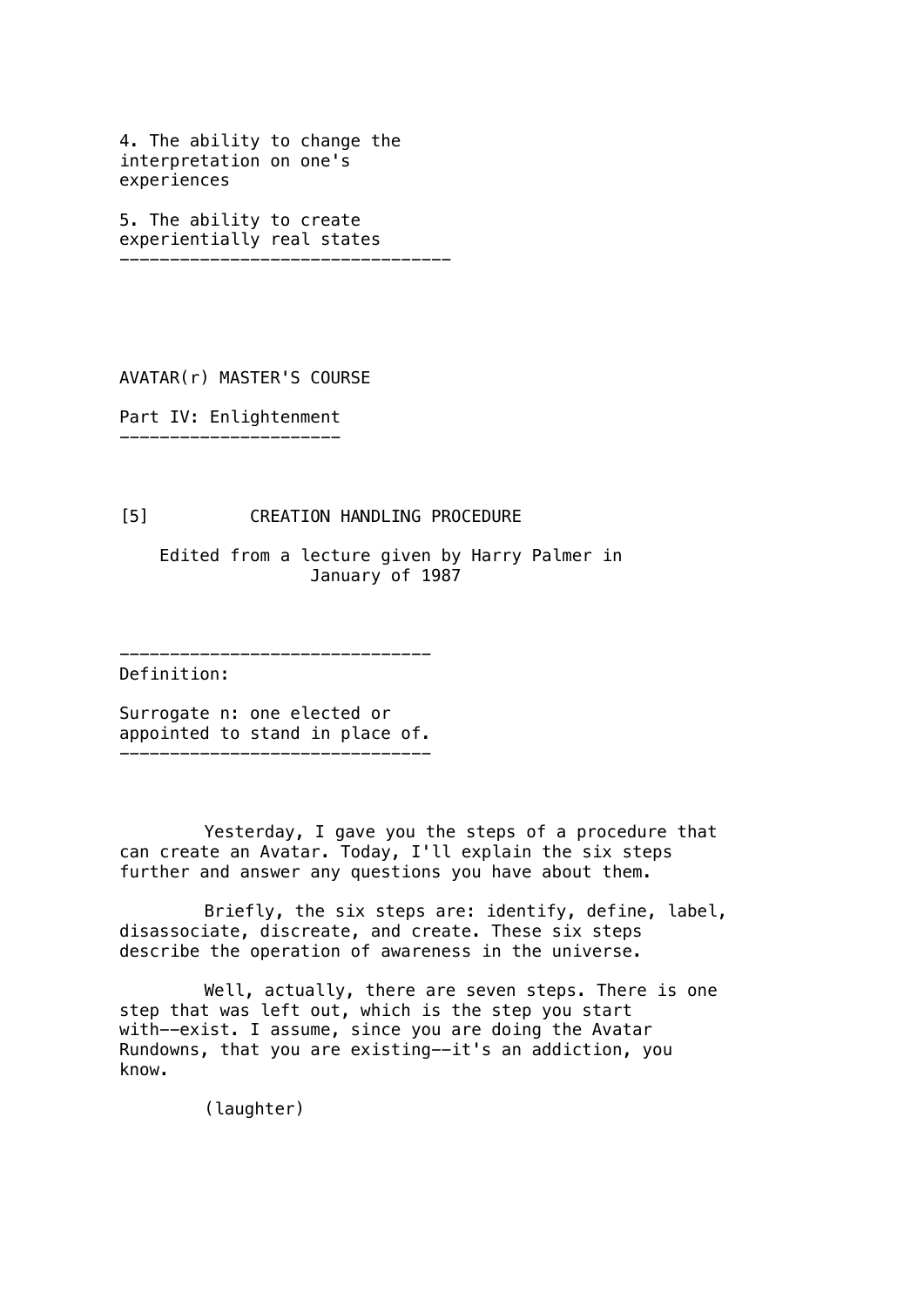Step 1

So you start off with whatever you are resisting, and the first step of the Creation Handling Procedure is to \_identify with it and really experience\_ it. Really feel it. Take the resist off and really sink into it. Become it.

Anything that exists has a form in some dimension, and anything that has a form can be experienced. Those things that aren't in creation are without form and assume surrogate existences by identifying with forms--like Avatars.

The only problem anybody ever has with experiencing a creation comes from the fact that they are already identified with another creation that is incompatible with the creation they are trying to experience-round pegs don't fit in square holes, flesh and blood bodies don't do well in the core of the sun.

From the formless state of Avatar you can go back and forth into existence and get a good feel for the limits of anything you wish to experience.

When you are contained within the creation, you experience the creation. You are the experiencer. When the creation is contained within you, you are the source of the creation. You are the creator.

From inside, you experience; from outside, you create. Whatever you are experiencing was created from a more expanded state of consciousness than the state of consciousness from which you are experiencing it. Your life is designed by you as a higher self-relax and enjoy, EXPERIENCE and GROW!

We can imagine creators and gods and collective consciousnesses, all separate from us, all out there somewhere-separate because we are locked into our little spheres of creation that we have yet to experience.

When you start to experience, you grow. Experiencing means you stop thinking and start feeling. Thinking is a continuous creating to avoid experiencing.

If you're resisting an experience, you're creating against experiencing it. That's OK. You just have to experience your creation of resistance first. Whatever you're involved in, the path out is to fully experience it-even if it's resisting an experience. Experiencing fulfills the purpose for why you created it.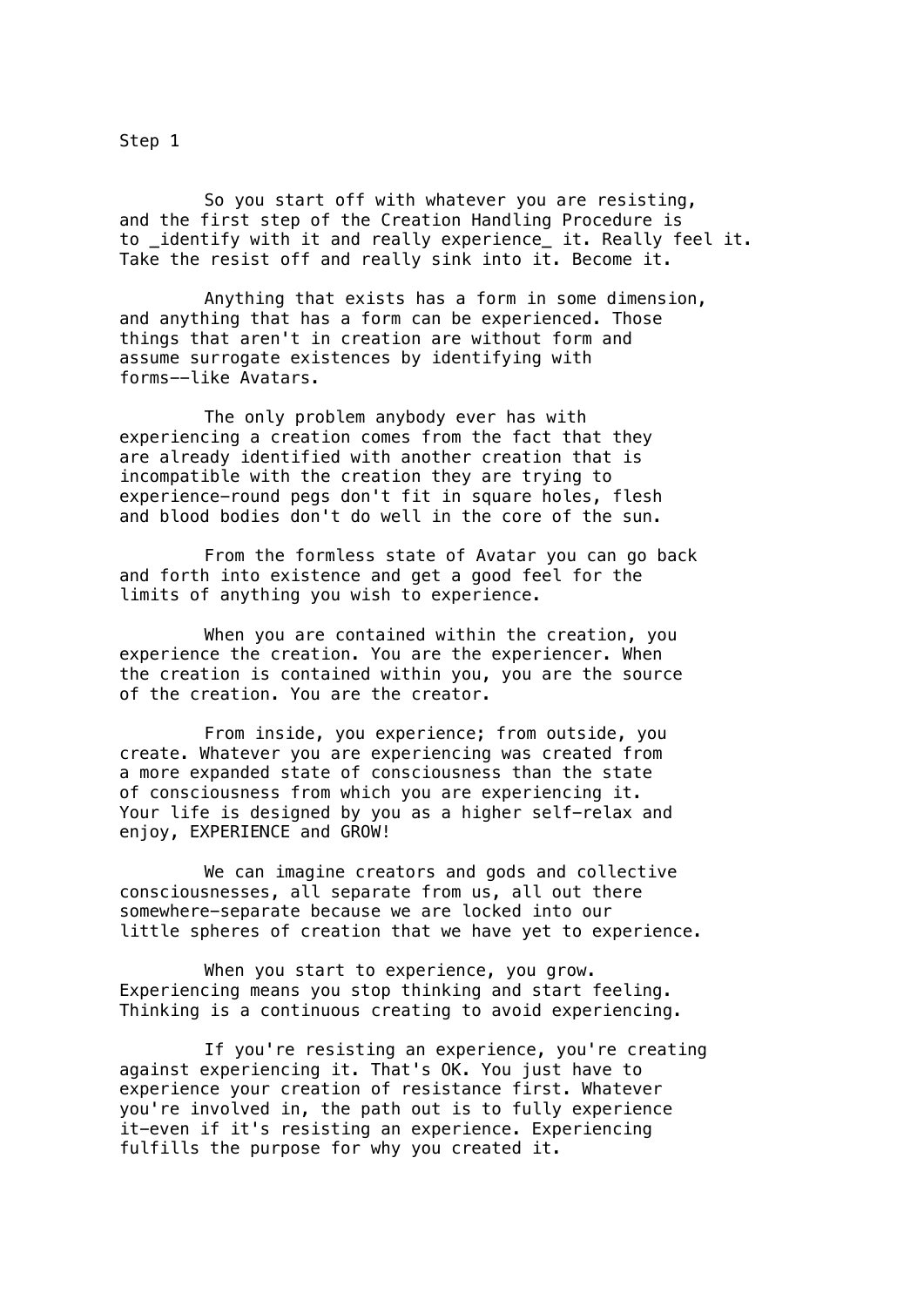To experience something you have to suspend judgment. You relax into it. It's not an effort, it's a relax, a release into. To experience means to accept something, to overcome your fear and to go exploring a little bit. It's to transform your fear into curiosity. It's feeling it.

"You know, there's breathing from the stomach, and there's breathing higher in the diaphragm. Well, feeling is down here (stomach). To experience something, you just breath with the experience, sinking into it and identifying with it. It's like getting into a hot tub. Just ease on in. You become the reality that you are focusing on. That's step one, \_experience what you've already identified with\_. Later on, when you've experienced what you're already identifed with, you can identify with and experience something different.

Step 2

The next step is to \_define what you're identified with. We're talking about define in the sense of: to establish the limits, define the outside, to delineate, to circumscribe, to get a sense of the outline in which something is contained. That's define.

Every creation has boundaries. That may take some getting used to, because sometimes the boundaries exist in realms that you are only vaguely aware of. When you explore boundaries from the inside, you expand your attention outward into whatever you are experiencing. The boundaries will be perceived as a marked decrease in the intensity of the experience.

When you look at the boundaries of a creation from the outside, the intensity of experience of the creation is very slight. The more your attention is drawn into the creation, the more the intensity increases. It's the difference between watching an accident on the news and being involved in one.

The degree of intensity in your life is determined by the creations you are identified with but are resisting. To an Avatar, existence is effortless.

I've got a story I'll tell you. I've told this story before. You have to picture something. Picture clear transparent space. Imagine perfectly clear transparent space above you as far as you can put out your awareness, clear transparent space. To the right of you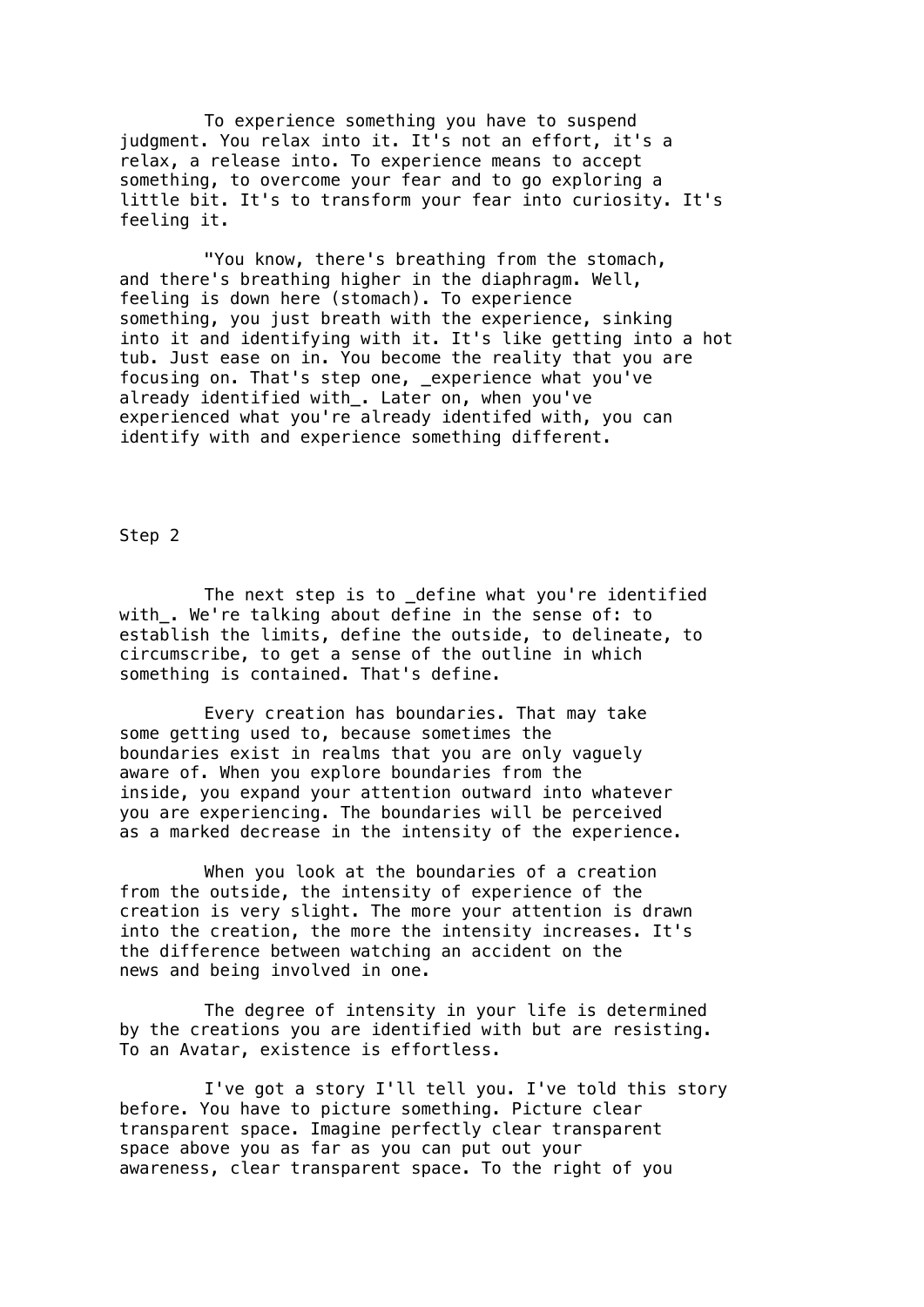as far as you can possibly imagine, clear transparent space. To the left of you, as far as you can imagine, clear transparent space. In front of you, as far as you can imagine, clear transparent space. Behind you, as far as you can imagine, clear transparent space. Below you, clear transparent space. Everywhere, clear transparent space. And you are everywhere in this endless, clear transparent space. Relax and feel it. There is nothing to resist.

#### (pause)

Suddenly you find this little tiny particle in your clear transparent space.

Now where do you think that came from? Huh? A tiny little particle in your clear transparent space. You decide to ignore it and just enjoy your clear transparent endless space. But where does your attention go? On the particle. So you resist it and what happens? It becomes more real.

There is a little tiny particle in your clear transparent space! And it's mysterious because it's unknown! It is so miniscule, compared to your infiniteness, that it radiates an intensity of experience so slight that it borders on the non-existent. Like looking into a flashlight beam on the moon, from the Earth! Dim!

And you look at this particle in your clear transparent space. And you look, and you look, and you look. Your attention becomes totally focused on this little particle. And what happens? As your attention focuses, you grow smaller! And the intensity of the experience radiated by the particle grows stronger. And you look. And you shrink. And the intensity grows. And you look. And you shrink. And the intensity grows. And the particle doesn't seem to be quite so small anymore. And you look. And you shrink. And the intensity grows. And you look. And you shrink. And the intensity grows. The particle gets a little bigger. And you look. And you shrink. And the intensity grows. The particle gets bigger still. You look. And you shrink. And the intensity grows. The particle grows so big that you can look inside of it! And you look. And you shrink. And the intensity grows. And you go "Whoa!" and look and shrink, some more. You go "Wow," and you look and shrink and the intensity grows so strong that you go right into the particle! It's a whole universe! Suns and planets, stars, galaxies! This is really intense. You look at this planet inside the particle called Earth and you shrink and the intensity grows. Very interesting this planet called Earth. You look, you shrink, the intensity grows...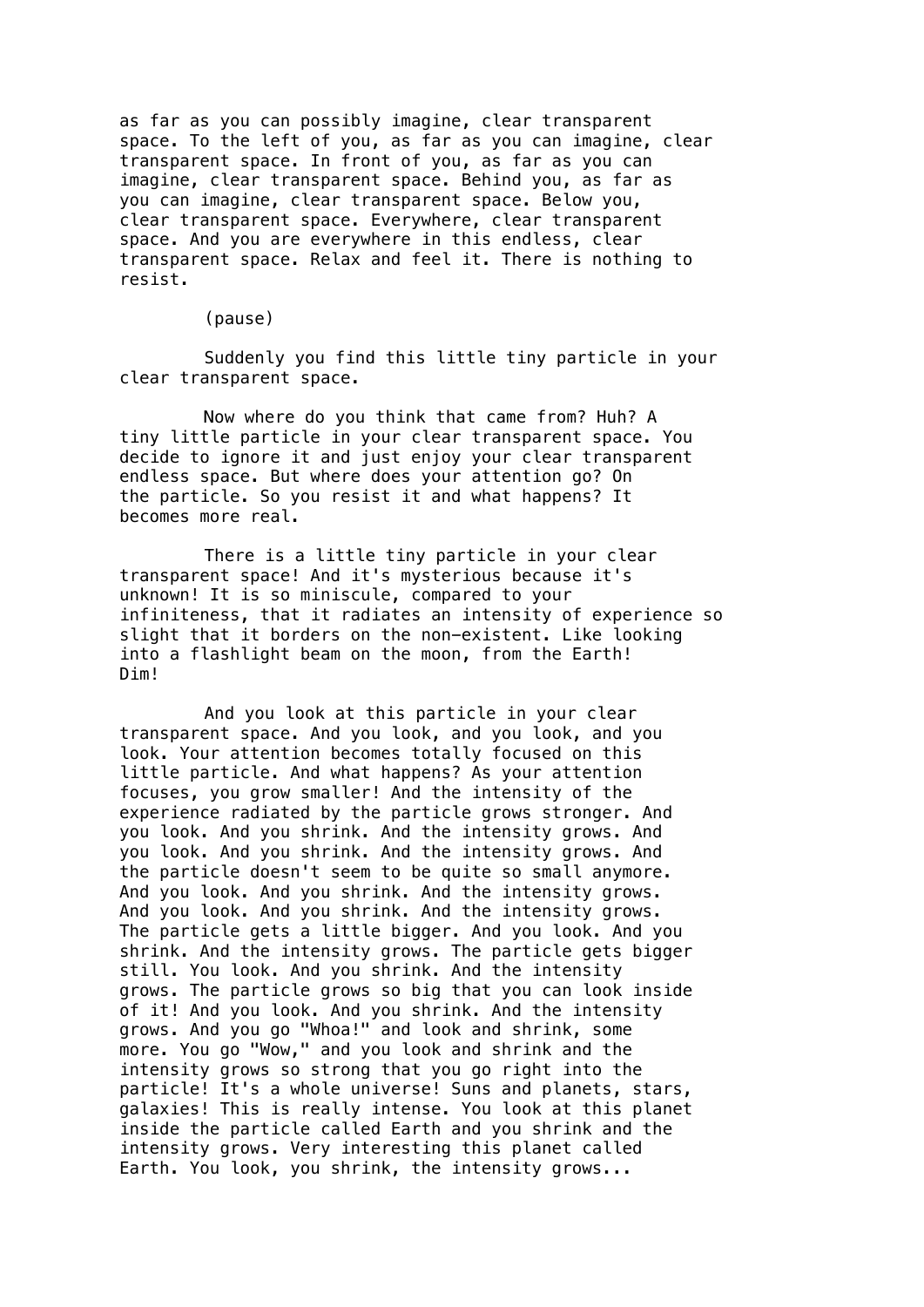So now, dry your baby tears and look around. You look out into the universe from within a creation, within a creation, within a creation, within a particle...it's space...clear transparent space!

(Applause)

Looking from the inside out, space, from the outside in, curious, mystery, interesting, which is why you tend to get yourself identified with things.

So when you feel you are satisfied with experiencing something, maybe you've learned something or just got bored, you are ready to define it. \_Define the outermost limits\_ is step two of the Creation Handling Procedure. You expand out, permeate out, until you are aware of a marked decrease in intensity. Expand far enough and you will contact clear transparent space.

So this is how you define, when whatever you are experiencing just doesn't seem to extend any further--intensity has dropped to zero. That's it. Do this in several directions, or every direction at once, or however you want to until you get some sense of the form of what you are experiencing.

OK? That's the definition.

Step 3

Now, we come to this step \_label it without judgment\_.

The problem with judgment is that when you attach your belief to something, you also attach you to it. You start to dribble down this judgment anchored on some creation. A judgment is a belief. You placed a belief on a creation. Now, you either drag the creation around with you or you go into the creation and start to experience it, but you experience it in accord with your belief. Oh! Oh! It's sort of like an octopus waking up one morning and finding out that he is all in his toes!

The saying should read, "Judge not, lest ye become the judged!"

So you label the creation without judgment. You label it just as it is. It is what it is. Make very sure that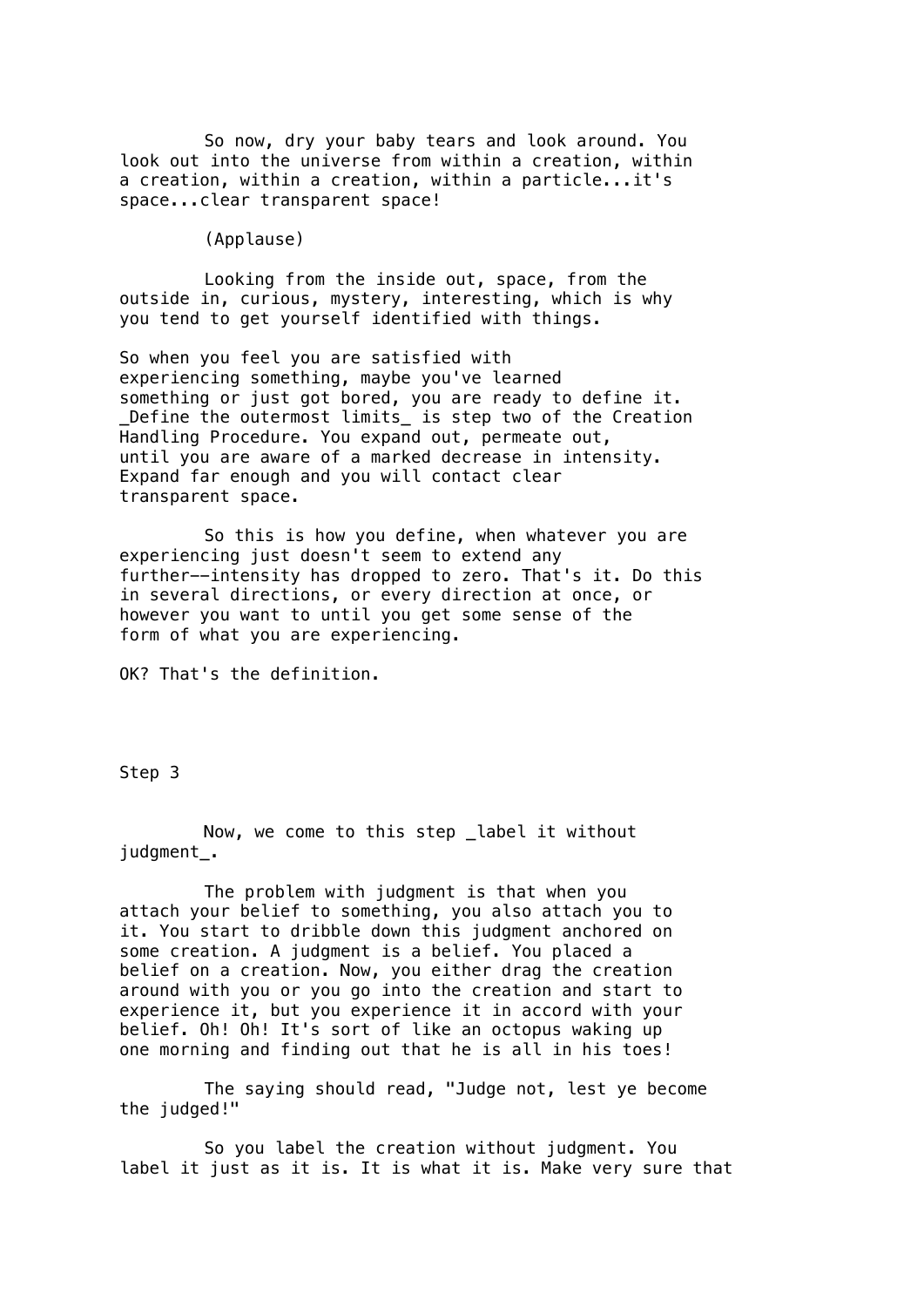your label isn't a response to the creation. Your label is a primary, not a response to the creation. Let the creation be its own label. Let it be just as it is and let that be its label. The creation and the label are the same. If you have trouble labeling something just as it is, experience your judgment of it, define your judgment of it and label your judgment just as it is. Do you understand? The beginning is always right where you are.

When you label a creation without judgment you experience a change of viewpoint. You go from inside to outside--from connected to separate. You have a change in perspective. You're no longer identified with the creation. The intensity of experience of the creation falls to zero.

And when you are outside of a creation, you begin to recognize yourself as separate from the creation and source of your response to the creation. In fact, when you take your attention off it, the creation doesn't even exist as far as you're concerned. It's your creation! Marvelous stuff, this material! Amazing!

If you label the physical universe just as it is, and you also include your body and mind as part of the physical universe and label it all just as it is, you will experience a shift in viewpoint from within the physical universe to a vague sense of being outside the physical universe.

I don't know if any of you have carried the label-it exercise to that point yet, but it's there! It's there within a very few minutes. The state may be vague and easy to doubt at first, but I would say that it will take no more than an hour to experience it as a reality.

When you reach this point, the things in the universe are your thoughts!

Maybe you'd better tell someone who understands before you do it or you're likely to come back and find yourself locked in a sanitarium, but I'd expect you'd be able to handle that in short order. The insane are insane, not only because they violate what other people believe, but because they \_insist on telling\_ the other people about it! Shut up and enjoy the experience.

And when you start to experience the universe from the outside, which is a much nicer viewpoint, you get some pretty good ideas about what you want to be involved in and what you would just as soon pass on. All by itself, label it without judgment is a powerful process.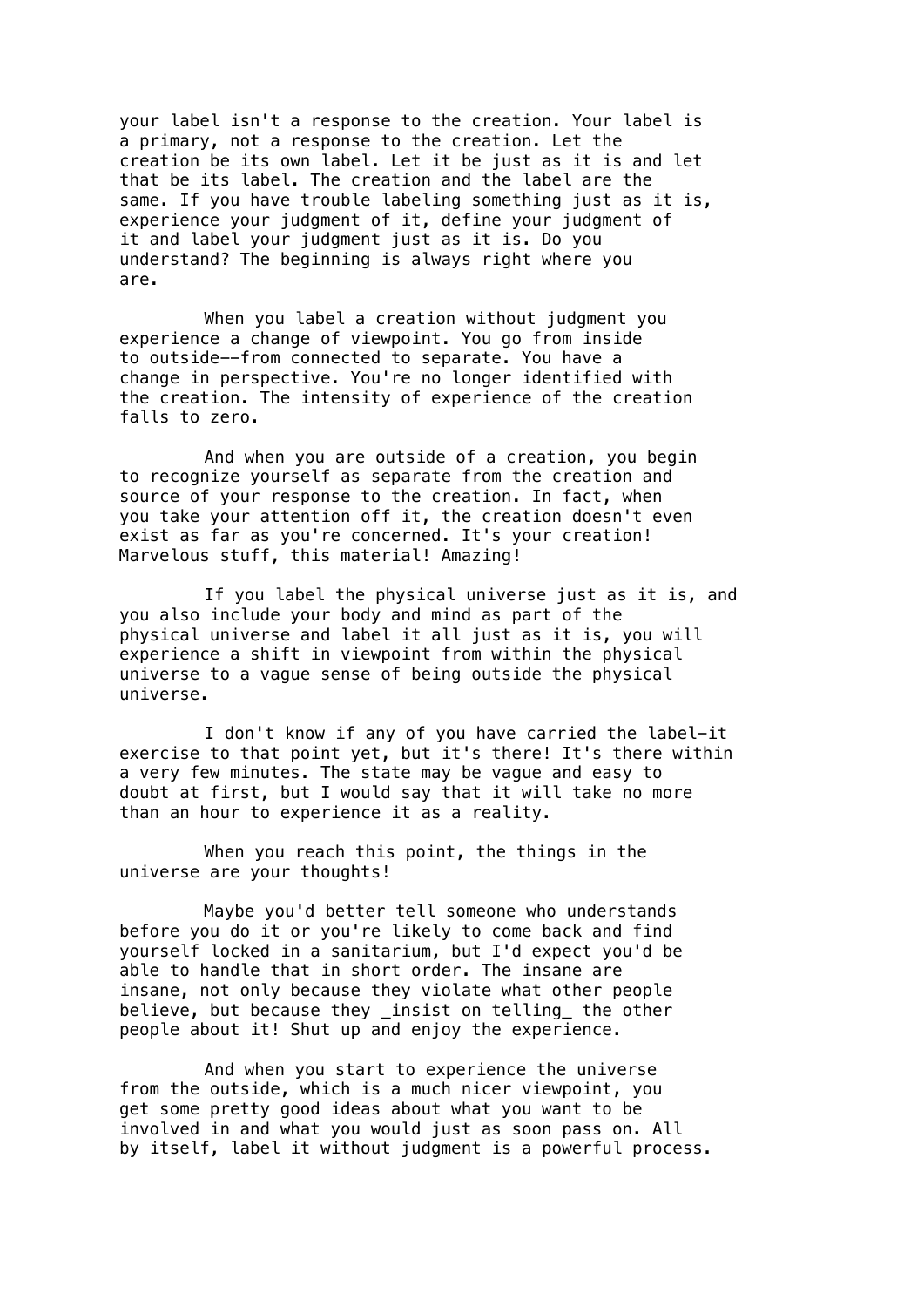When you label other people without judgment, it becomes a religious experience.

---------------------------- Birth and death are the time boundaries of life. ----------------------------

Step 4

Step 4 is \_disassociate from the creation.\_

The universe is a creation that arises in infinite awareness-clear transparent awareness. Awareness is the creator and the perceiver until it identifies itself with some creation and becomes something with boundaries. You are bound only by your own decision to have boundaries!

Now if you can see it, it's what?

It's the creation. If you can be aware of it, it's what? It's the creation. If it's got form, it's what? Creation, right? So the recognition that something is a creation, that it's not infinite awareness, disassociates you from it.

\_A creation is not-I\_. You're no longer identified with it. Once you see it, you can disassociate from it. Now you don't have to see it in any great detail as long as you can define its boundaries. Very simple. Very powerful.

And when you disassociate from the creation, you recognize that it is your decision whether you create something or not. You're the source of the creation, which you must be. I mean if you didn't exist, it wouldn't. It's like the Beatles song, "What do you see when you turn out the lights? I can't tell you, but \_I know it's mine.\_"

Anything you experience is in your universe, and because it is your universe, \_it is your creation\_. Even if it's a copy of something from some other universe, the copy is your creation.

If I tell you about a green bottle, what you imagine is your copy of it. Your copy of a green bottle in your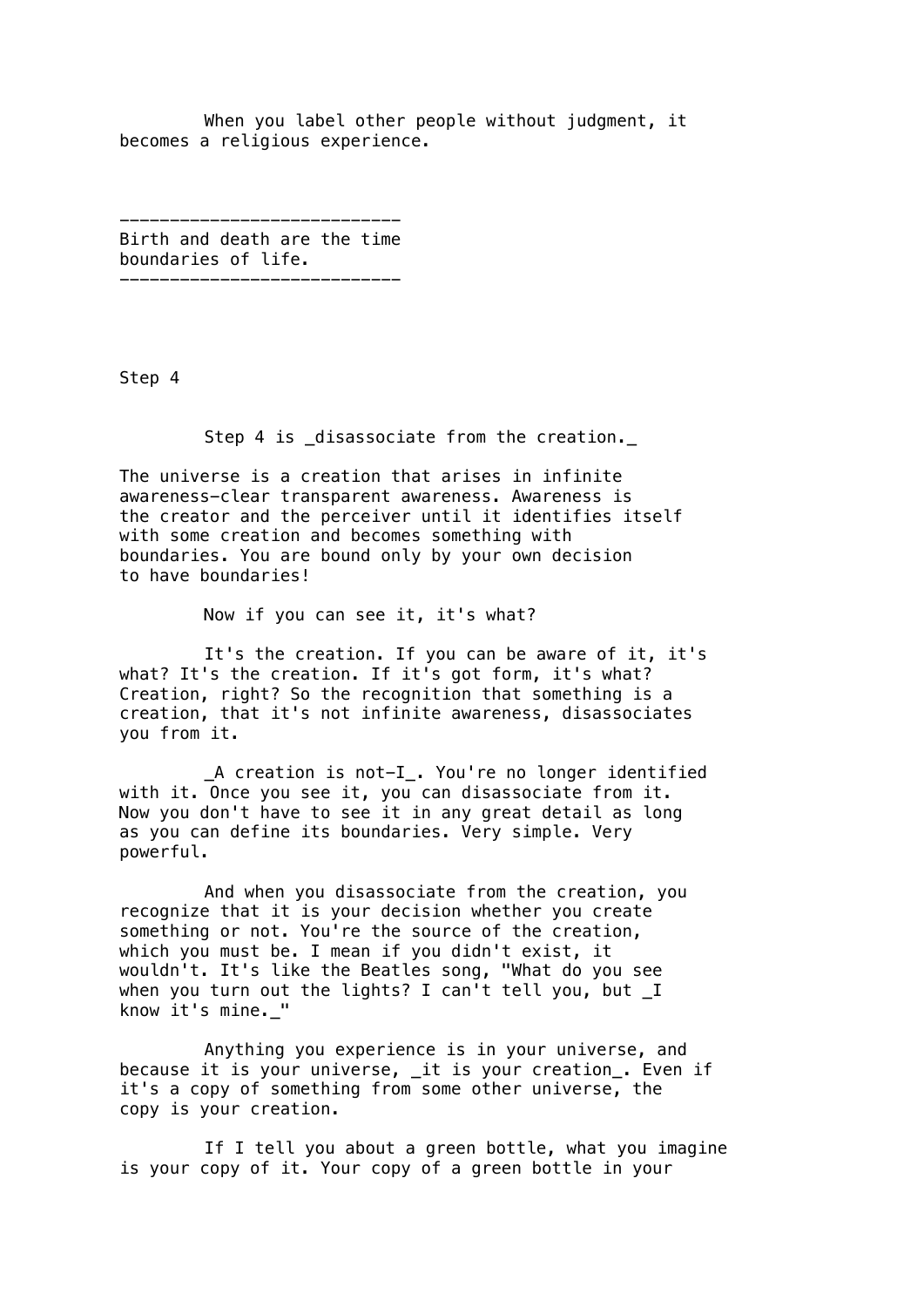universe. Do what you want with it--it's yours!

Does that make sense to you?

So we add this second line to the disassociate step, \_this is my creation\_. And the whole thing goes like this: Recognize, this is not-I, this is my creation\_.

-------------------------------- This is the best argument I have made yet for intentionally creating something nice for another to experience. --------------------------------

Step 5

Step 5 is \_discreate.\_

I use the word discreate because I want to use something which shows there isn't any effort in it. It's not a creation against what's there; it's turning off what's there (dis- not). It's stopping the flow that's creating it. It's halting the creating energy that you're feeding into the creation.

It's not an effort you make. It's the absence of creation; it's the absence of effort. It's yours and you're creating it, and suddenly, you decide you're not going to create it anymore. That's discreation.

One of the curious things about this universe is if you create something and you're not willing to experience it, you keep right on creating it. It will wait for you! However long it takes! Creation and experience, it's like inhale and exhale.

So, if you're creating something, maybe a creation directed toward another, and you say, "Oh no! Gee, I don't want to experience that..."

You will.

The only element is time. It's sooner or later. It's perfect karma. For both the good and the bad.

And while you're waiting to experience, while you're putting it off by resisting, it's burning up your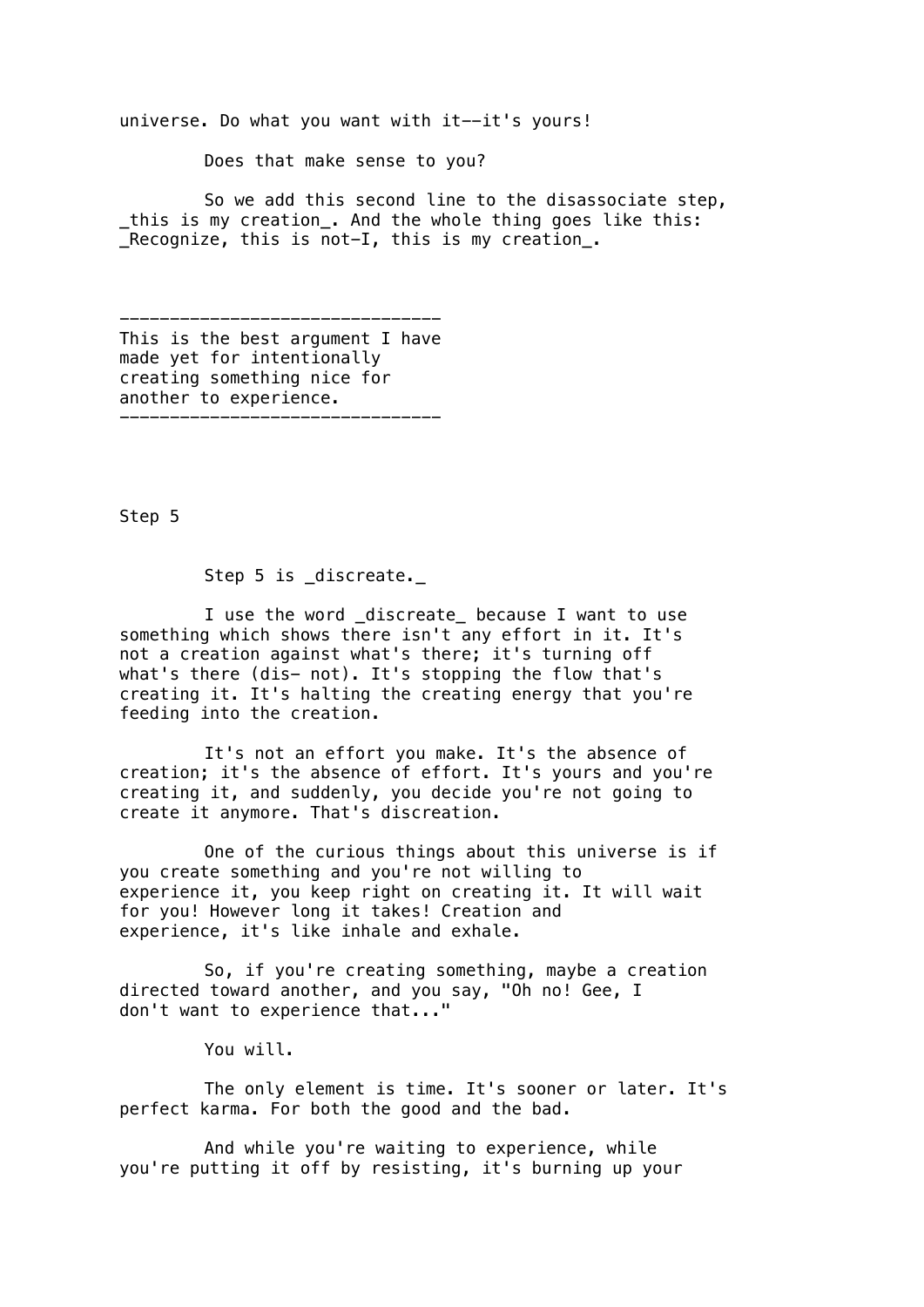creating energy.

If you consider a creation from the point of view of an outside source that created it, the creation is going to be there until it is experienced. Once it's experienced, it ceases to be created. It's integrated into the whole of awareness, and then it's time for the next creation.

A creation can be anything: any event, any idea, any upset, any impression. You continually create it in each new moment of time until it's experienced. Exhale, inhale. It's your universe!

Step 6

Step 6 is \_create\_.

First of all, you won't experience anything you don't believe, so the creations you create to experience have to be constructed with enough logical support so that you're willing to believe them.

Of course, you can create a past for them. You can create believable circumstances by which the belief will manifest.

If you're failing and you want to be successful, you can say, "OK. I'm successful."

Well, it's going to take a little time to believe that if your interpretation of your experience is that you're failing. And you're resisting failing. How many successful people started off by experiencing failure? They experienced it and got failure out of the way so they could go on and be successful, right?

How about if you created that for the last fifty lifetimes you've been preparing for success. You have developed the skill to see any situation from a point of view of spotting the opportunities in it. Success is an inherent skill that comes with being you. It's as much a part of you as breathing. You can't do anything but succeed! You just stumble into success, because you've been prepared for it for so long. You can't help being a success. And then suddenly, in your clear transparent space of success, there is this little particle of failure...

No, no, whatever you do, don't look at it.

(laughter)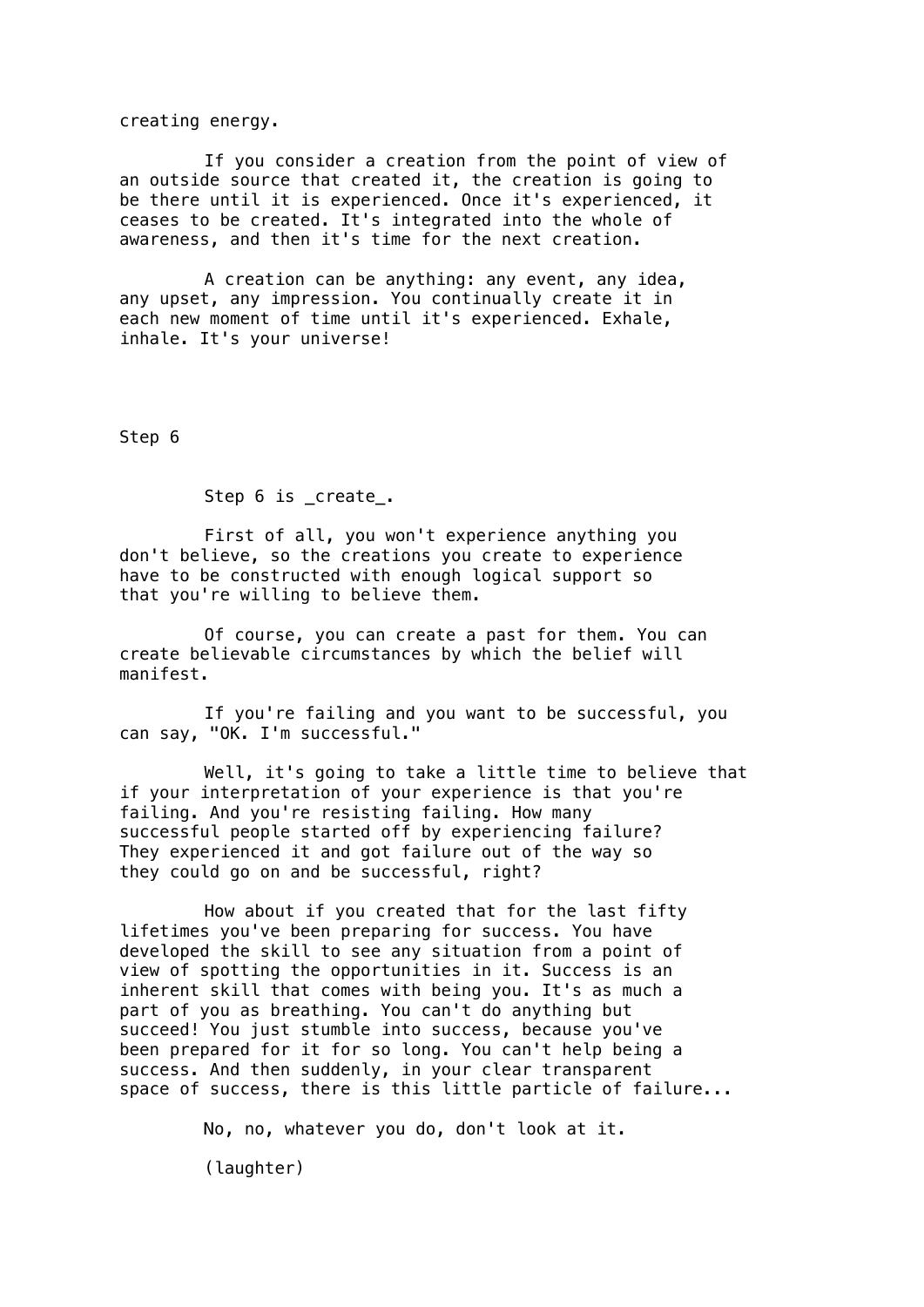So there you are.

You are creating experience. You're creating the reality you prefer. You're creating an incarnation for yourself. You're fulfilling the prophecy of the Avatar, which is defined as a deity that can incarnate itself in its own creation.

Which you've always done anyway!

Now the next question, which is still part of the step six creation, is how far can you push this procedure? Can you create yourself to fly? Can you create anti-gravity about your body and make it float? Can you create yourself to disappear? I guess it depends upon what you have already identified yourself with.

How far you can go is something that only you can explore. It is probably different for different explorers.

Does that make the Creation Handling Procedure clearer? It's a six step, very simple, very powerful technique.

You can handle anything you can experience: beliefs, desires, somatics, pains, sensations, emotions, attitudes, upsets, problems, opportunities-anything you can experience. It's a Jim Dandy overall gizmo!

Questions?

Question: What if you're trying to discreate something and it hangs up, it doesn't discreate?

Harry: If it continues, it must be getting creating energy from some source that you haven't yet recognized or experienced as you.

Question: Let's say you have a creation and it has a lot of parts to it, attitudes about it, and physical manifestations on it. You know, ...there's all these parts to it. Different parts. Do you have to take each part separately and do the steps on it? Or could you just take the whole thing...

Harry: Understand, what you believe is going to influence how you're going to have to handle it. I'll tell you what I believe. I believe you can just experience the whole thing at once, but if you believe that you have to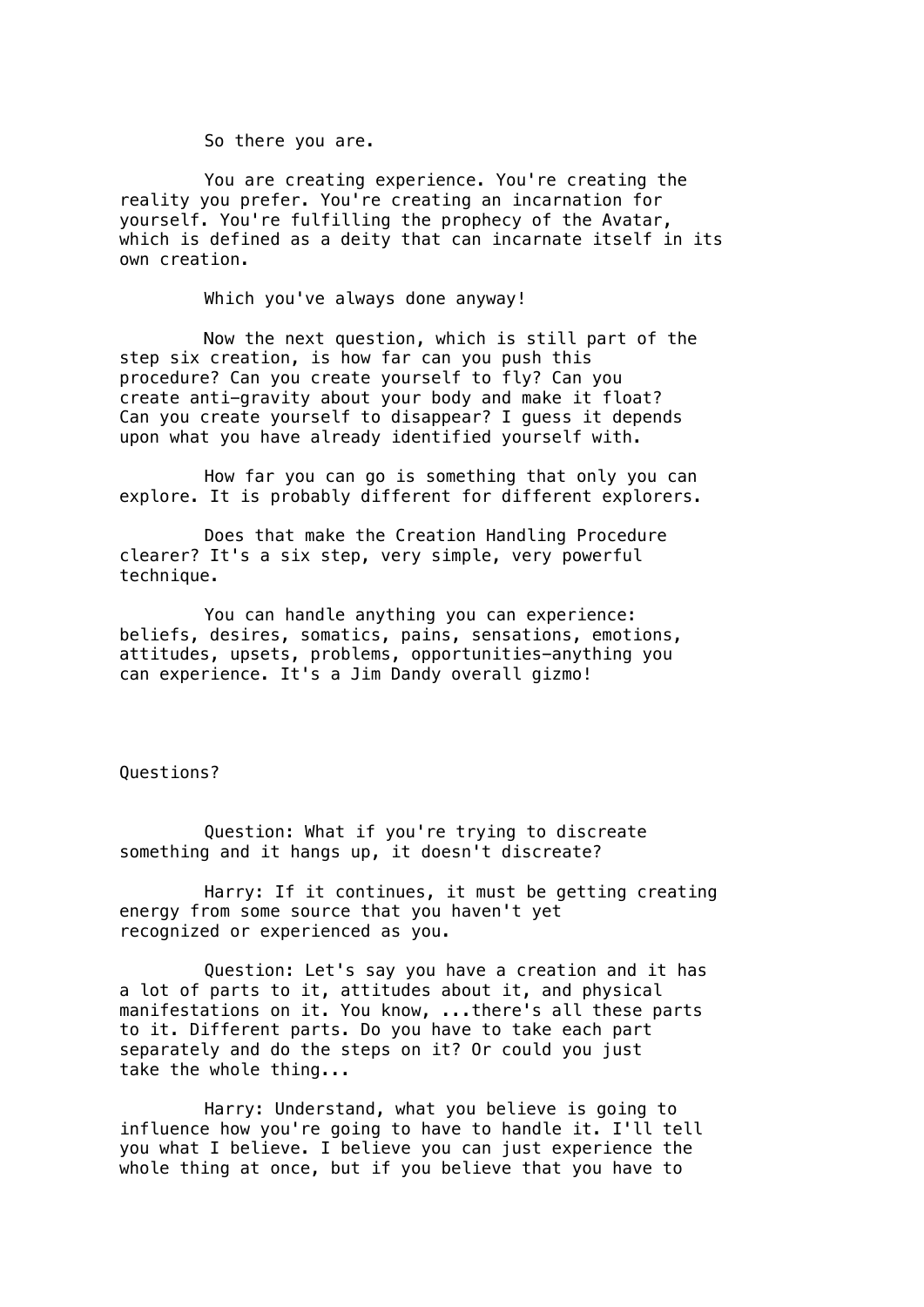take it apart piece by piece--go back 75 million years and locate basic or whatever--you're going be hung with that creation until you handle the beliefs about what it will take to discreate it.

Comment: It's all beliefs. That's the realization I had on it. So you can believe whatever you want to.

Harry: I believe so.

Comment: This morning we were talking about being spheres of individual consciousness within a single larger sphere of consciousness, and probably that larger sphere of consciousness shares another even larger sphere of consciousness with spheres of its comparable size. Will you comment on that analogy?

Harry: Sure. It's a good model to explain why consciousness seems to integrate in stages. First, we become one with those that we really truly love, the spheres that are like us.

Question: What if there is someone that you really wouldn't want to integrate with?

Harry: Think of the worst, god-awful guy you can imagine. You have some idea of him, right? Well, it's your creation. It's yours, and if you refuse to experience it, sooner or later... (laughter) it's waiting for you.

Comment: I'm just very amazed with it all.

Harry: Well, it is amazing. You've taken the lid off of psychology, philosophy, physics and have waded into the field of parapsychology with your eyes wide open. Avatar just unravels it all.

Comment: Seems like when you're creating your new image, the Creation Handling Procedure process is working backwards from discreate to experience. Is that correct?

Harry: Yes it is. And each step on the process is typical of a certain set of life experiences.

Comment: Sure gives you a nice clean slate, you know!

Harry: Yes, it does. It gives you a chance to start over. Clears the decks for action.

Comment: Always before, it seemed to me that I was trying to write over something that had already been written. I'd get real positive and assert something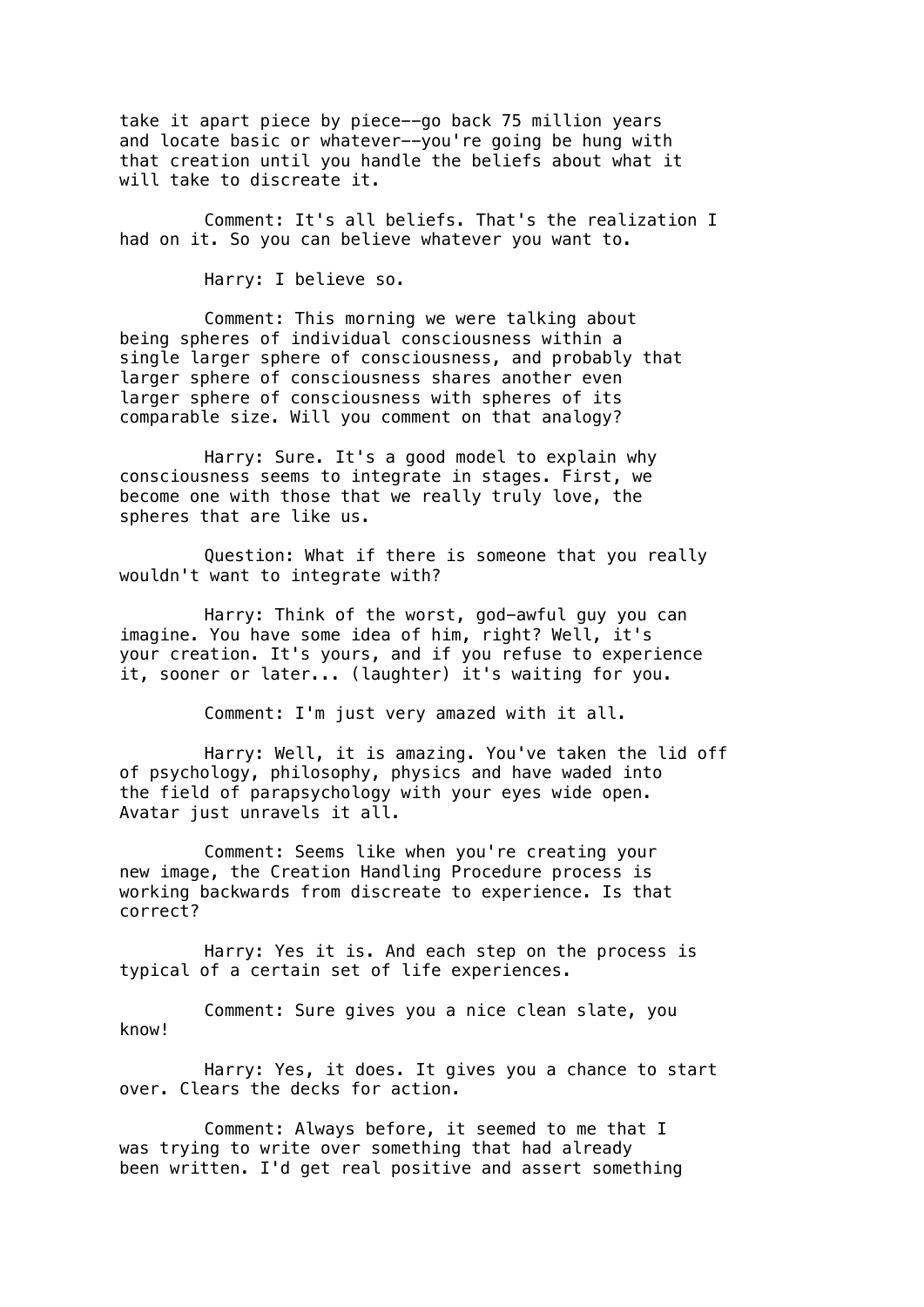like, "I'm going to be rich," "I'm going to be rich"" I'm going to be rich." You know, asserting the affirmation "I'm going to be rich," "I'm going to be rich." Tape it on the mirror. Say it every morning. But you know if I was feeling the need to assert it that way, what do you think my real belief was? (Laughter)

Comment: That would explain the, "It's always darkest before the dawn" phenomenon. Creating counters creating. Finally you just quit counter-creating and experience the creation. Then it falls away and you're left with the creation that you were trying to create all along.

Comment: I'll give you an experience I had last week. I went to the Midwest Branch to handle a business problem. This was a very stable business for many many years. Anyhow, the statistics of two individuals in the sales department crashed miserably. I mean they really crashed. I was trying to figure out what the problem was. I sat down and the first thing at the meeting, the guy who is directing sales and is one of the people whose personal sales had crashed, tells me about these new signs. And to make a long story short, they had adopted a new policy. They had constructed a bunch of signs that--you know how they have "no smoking" signs and they have a circle with a line through it--these signs said "No negs." The whole idea was anybody who said anything that was the least bit negative, they'd pull out these little signs and humiliate them. (Laughter)

The point is, the people who were the most caved in and the most negative (and still are, by the way) were the ones who were protesting any negative statement! And their "no neg" policy was a negative statement. Here are people in sales who have to go out and make sales against all kinds of negative response, and they are saying, "Don't hit me with a neg, I'm too sensitive." It was incredible. (Laughter)

----------------------------------------------------------

Harry: What you resist... Are you ready to go to work? Audience: Yeah! Harry: Good. Thank you!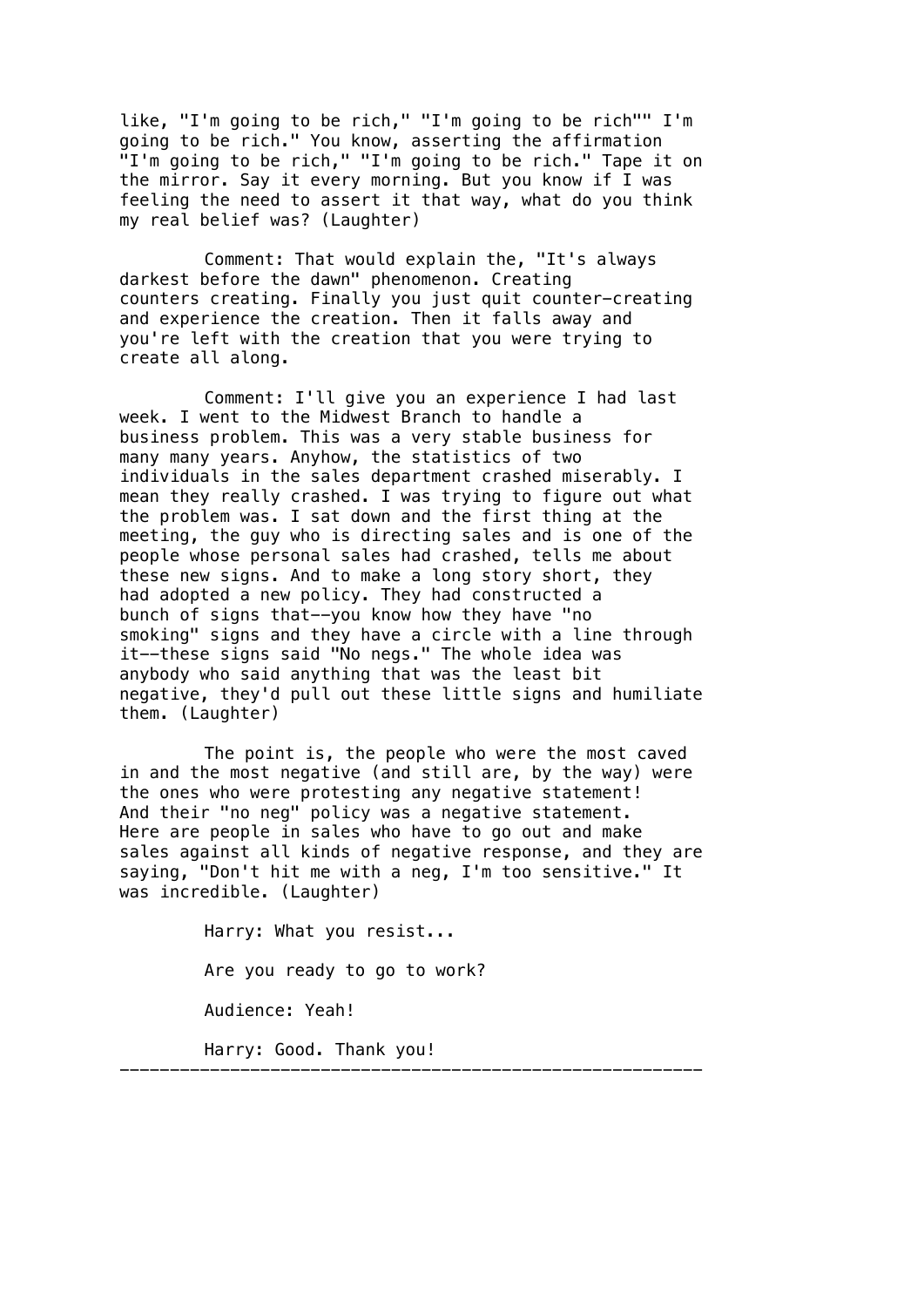AVATAR(r) MASTER'S COURSE

Part IV: Enlightenment ----------------------

[6] DEFINE IT

 Edited from a lecture given by Harry Palmer in January of 1987

How are you doing?

(Audience: Good!)

Well, there are some bits and pieces that I want to go over with you. This technology keeps growing. It's really exciting from a research point of view. The Creation Handling Procedure just keeps digging deeper and deeper. And while we're actually starting to hit limitations now, they are so far beyond the prior point of being limited that we never had any idea that these new limitations even existed.

So, we're starting to expand into some pretty wild stuff--alternate realities, different levels of consciousness, group consciousness, collective consciousness--some really far-out stuff. I want you to be aware of these things so that if you hit something unusual, you're not thrown into doubt about your sanity or immediately invalidate or limit yourself from experiencing it.

Our ability to limit ourselves seems to be unlimited. So I really want to tell you, truly, in the truest sense of the word, you are explorers.

I want to start off with the idea of victim. We've all run into the idea of somebody being a victim, or being victimized, or appearing to be a victim. And we've all run into the idea, at least abstractly, that there are really no victims. Nobody can really be a victim of another's creation. The guy is just pretending to be a victim to screw our minds, or worse. And the viewpoint that I had carried of victim for a long time was that a victim is trying to communicate that you're bad source. In a way, the victim actually has this evil intention that he or she is putting out to you to tell you that you have done something really bad, and that he or she is a victim of your actions.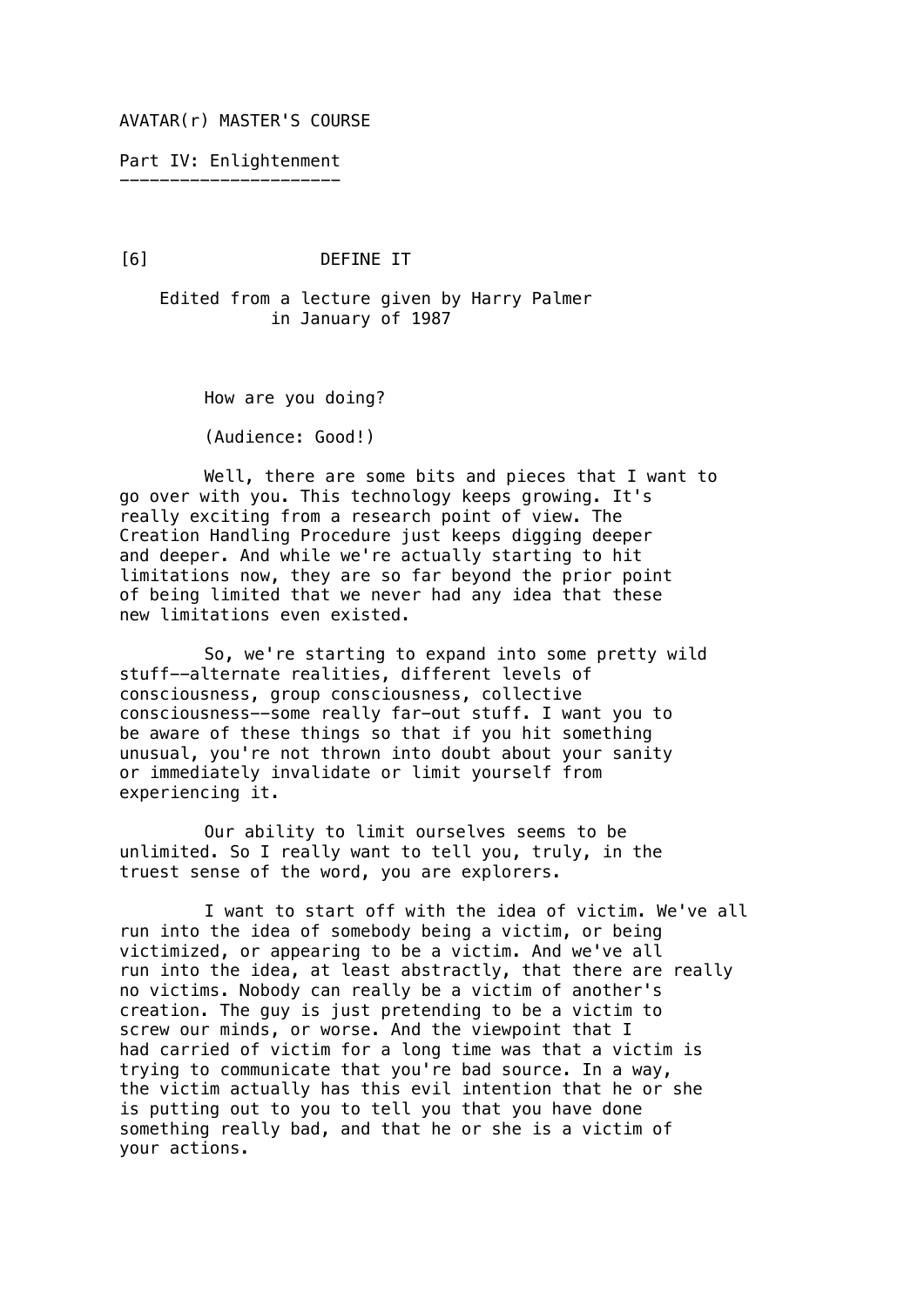This was the old viewpoint

Recently we've been telepathically exploring dolphin consciousness. (I told you that there are some limitations that are coming off on this Avatar material.)

One of the things that we have experienced is being able to contact and actually communicate with dolphins. Or so we believe. (It's up to you whether you want to believe it or not.) Anyway, we've been learning some really neat lessons, new viewpoints. One thing--dolphin consciousness is really playful and is almost entirely absent of any desire to own or possess. It has escaped the seriousness of most land games. It's very light, it's joyful, it's enthusiastic. From my personal experience, it's very nice.

So when we were able to discreate all association with our land bodies, we went off to play in dolphin bodies. Instead of recreating a humanoid body, we created a cetacean body. And the dolphins have been teaching us, by example, an enormous amount of stuff.

An interesting game they taught us. The dolphins would keep getting into situations from which we would need to save them. They'd get trapped in fish nets, stranded on sand bars, swim into the wake of ships, all sorts of near disasters that we'd have to warn them away from. The more we interrelated with them, the more we kept finding ourselves in the roles of saviors. And eventually, as we gained enough courage to relate our experiences to each other, we began to realize that the dolphins were playing a game with us. We called the game the "save game." The dolphins would get into a situation where we could save them because it would make us feel so good to save them. It was really a wonderful game, probably reflective of our needs and desires.

It made us feel strong and very proud to save the dolphins. And it took a while for us to realize that it was a game we were playing.

Dolphins also play the "save game" with each other. The first interrelation between dolphin and man are stories of sailors being saved by dolphins. So the dolphin "save game" has been around for awhile.

And we started looking at this, how nice the dolphins were to us by playing victim so we could play savior.

So I took another look at this idea that nobody is really a victim and that they are just trying to cave us in by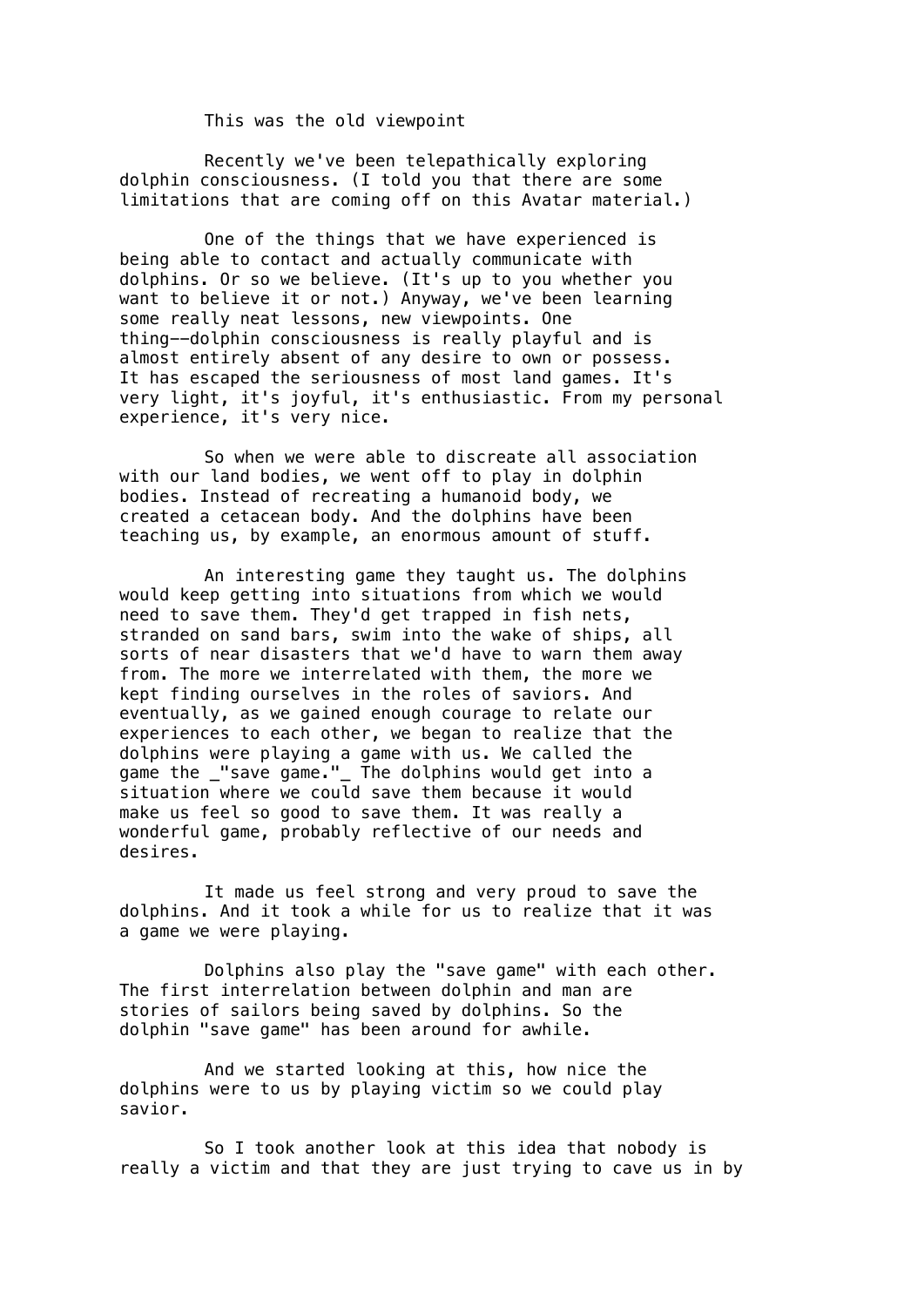showing us these bad effects. I realized that the beings who are going around being victims in human form are really attempting to do a service for the rest of us. They're playing the "save game," you know. They are allowing us to feel very strong and powerful to save them.

So the next time you look at a victim and you say, "Hey, he's faking it, and I ought to kick him," instead, recognize that he's trying to be of service to you. It's a lot easier to experience. Get back into the dolphin consciousness. It's a game--come play, you know, fun! Play parts, no victims.

The Known and the Unknown

Another thing is this unknown/known factor. Let me give you an idea of unknowingness--consciousness has the ability to unknow something. Have you ever written a letter to somebody and then put the pen down and reread the letter, not knowing what you had written, so you could imagine how they would receive the letter that you had written? Most of us have.

A universe is composed of layers of known, unknown, known, unknown, known, unknown.

When I say we're starting to explore new frontiers with this material, I'm not exaggerating. If you shrink down to the smallest sub-atomic panicle, you're going to find it's composed of consciousness in a tension matrix of unknow/know. This is the difficulty that physicists have been having with describing a unified field theory--inherent and essential to a unified field is unknowness.

If you start to explore realities, you're going to find that realities are separated by dream states, which are the unknown regions. So you have reality, dream state, reality, dream state, reality, dream state.

"As above, so below," goes the metaphysical adage.

A thought is bordered by an unknown. From inside the creation you can actually put your attention out, and at some point you hit this blankness of the unknown. Unknowness. It's like contacting a mystery--all of a sudden it gets mysterious. That's the boundary. Thinking is a resistance to an unknown. It pushes the unknown further away. But even if you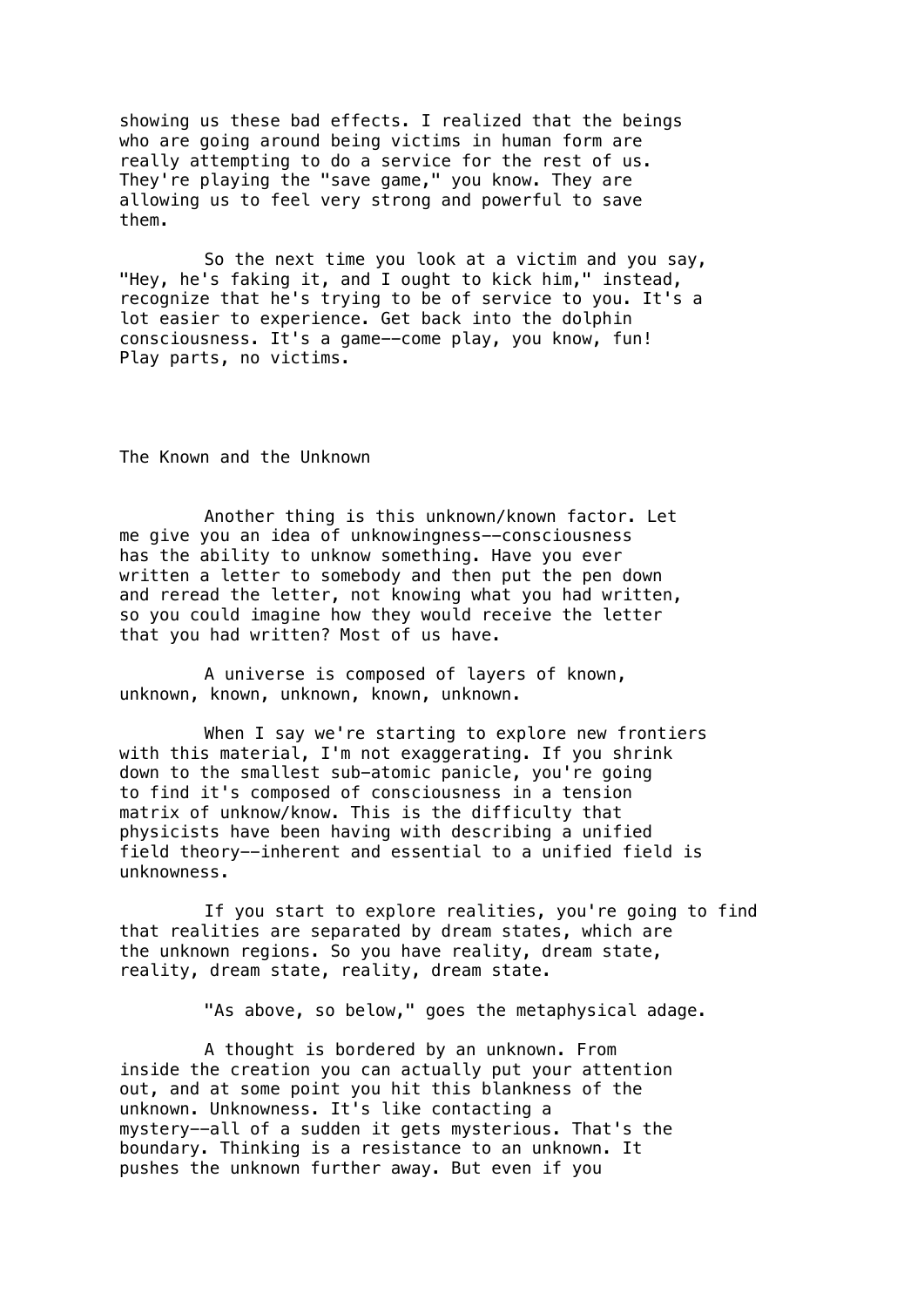continue to think and to create something, you will eventually hit the limit of your imagination.

What imagining is, by the way, is getting data across an unknown. You pull data from another reality, across an unknown, and the sense of it is that you're imagining. The data you end up with may not be relevant (valid) to the reality you've introduced it into, but it is consistent with the reality from which it was pulled. This also gives us a new insight into invalidation--someone is insisting upon a reality. Fear of the unknown.

When you expand out and reach this unknown, just before imaging begins (imagination), you feel the form of the thought you're holding, the belief you're holding, the desire, whatever you've been experiencing. That's what we mean by define the limits of it. Very simple once it's grasped.

Occasionally you may find yourself, after some confusion or something, sitting in the middle of an unknown, experiencing an unknown between two knowns. It's an interesting sort of experience. It's doubt and indecision. It's anxiety and stress. It's a no-man's land of disbelief. It's the la-la land of paranoia and psychosis. The people who resist the realities on both sides of this unknown, for example someone who resists mother (one reality) and resists father (one reality), lives in the dream state--some people will recognize this as adolescence. It tends to be a very uncertain realm.

So, Avatar has laid this whole can of worms wide open, as well.

If you try to experience an unknown, it reduces to a sort of tension between two knowns. An uneasy peace. The first time you run into one of these unknowns, you will be ready to forget Avatar and find religion. But, after you figure out what's happening and how to handle it, it will lose its kick. So, which would you rather be, skinned alive or boiled in oil? Kiss a mummy or lick a banana slug? Eat a worm or shampoo with jam?

Get the idea? You sit right in the middle, between two creations, neither of which you want anything to do with.

Well, if that's where you already are, you can either pick one reality and ease into it, or learn to live with the doubt. As long as you're experiencing something, even if it's mysterious, you can expand until you hit the unknown around it. If you're not experiencing anything,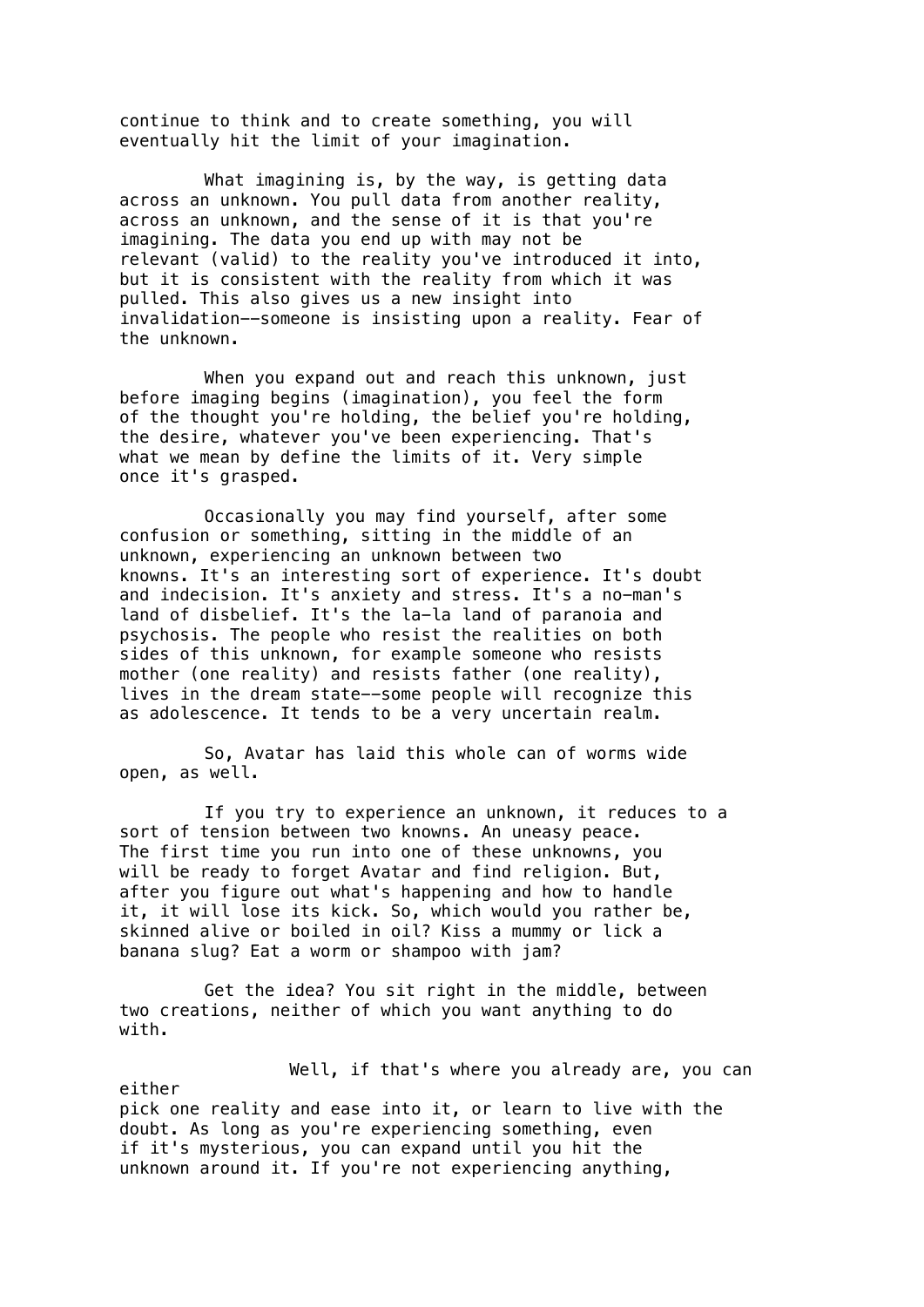you can expand out, and you'll run into the known you were resisting. No problem, just experience resisting it, define the resistance, label the resistance, disassociate from the resistance and discreate it. Then go ahead and enjoy the experience you created for yourself. You're on your way again.

Audience: Can you clarify about the unknown that borders something? Is it an actual outline, or data, or what?

Harry: It's a fuzzy band. By that I mean it's not necessarily a really sharp distinct line, but it's a space that as you pass through it, there is a change in what your attention is on. Sometimes, you'll even forget what you were feeling. You will forget what you were feeling, because you passed through the unknown that bordered the creation you were experiencing. It often manifests as someone starting to think about rather than feel the creation. You can re-orient yourself back to experience, or just proceed and label whatever it was without judgment. Is this real to you?

Audience: Yes.

Now, what is a self? You will find that a self is some consciousness that's been bordered in an unknown, right? When you penetrate that unknown you will experience a loss of self identity.

Don't worry, it's OK. You're just integrating into a larger self. It will take a little while to integrate. Sometimes when you come out of session and you've been doing this process, you just want to hang out for awhile. Well, you've penetrated an unknown, and of course that was how you kept who you were bottled or circumscribed or however you want to phrase it. And when you penetrate that unknown, you feel like--dispersed. And it takes a while until you hit the next unknown and get a new sense of definition. Each time you penetrate an unknown you will end up with a larger sense of self, a greater self, a higher self, if you want to call it that. Eventually you will spend most of your time between definitions. Please excuse me right now, I'm between definitions.

Question: What about channeling?

Harry: I would guess that channeling is some technique of penetrating several barriers of unknown, or several different layers of unknown, all at once and communicating to a higher level of awareness. No one seems to channel anyone who's stupider than they are.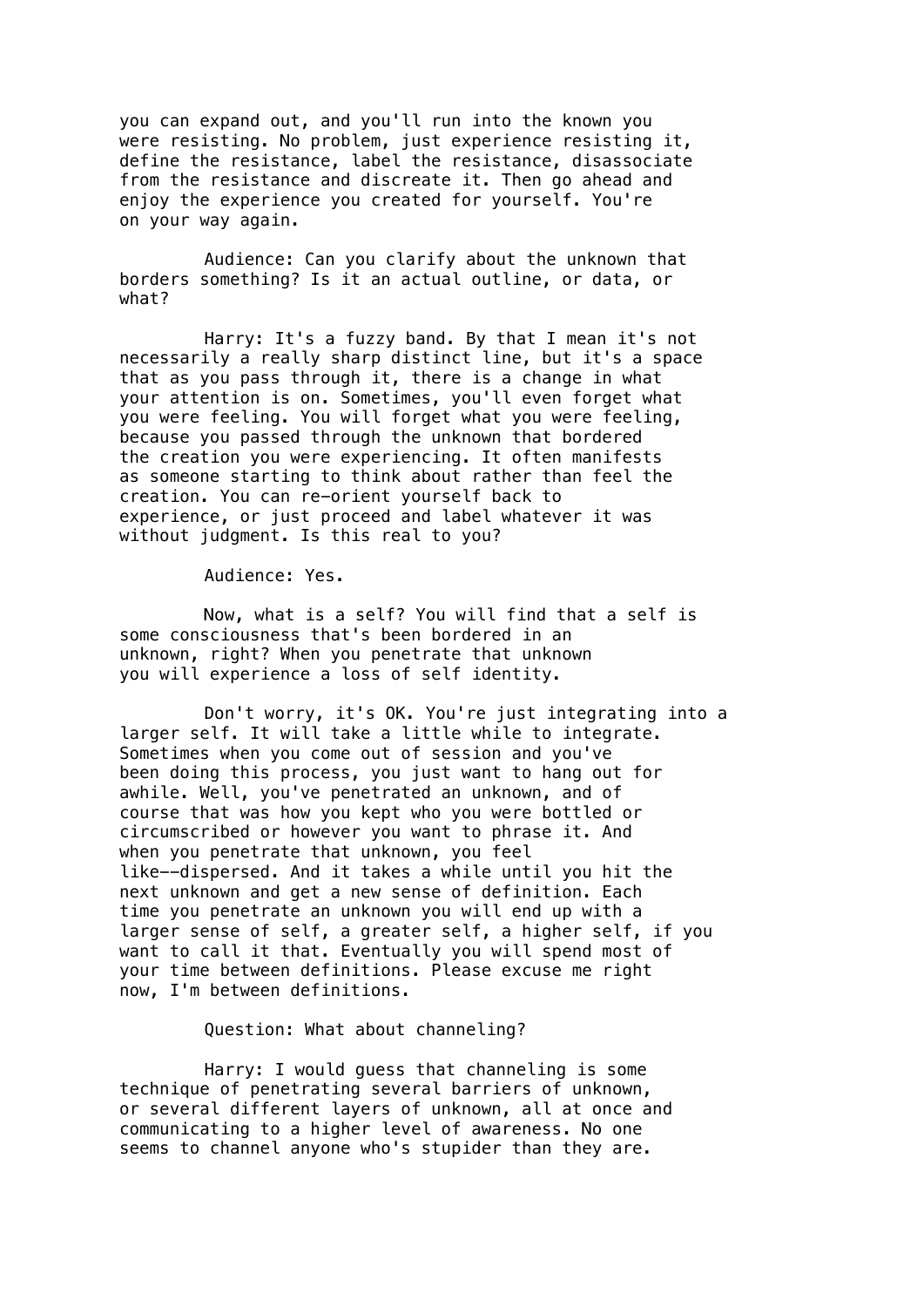Question: How would you handle chronic aches and pains that don't stem from any apparent physical source?

Harry: Well, you're getting into persistent masses, which exist in shells of knowns and unknowns and you can just peel away at them. First you experience your resistance to the chronic condition--if it's persisting, there is plenty of resistance. Experience the judgments on the chronic condition. They are creations that prevent you from experiencing and discreating the core of the condition. Just peel them off. You may also find that there are some resisted identities connected with the condition as well. Just experience the resistance and peel them off as well. If you stop making progress, buttonhole a Master and coax him to work with you in guided sessions.

Do you have any questions, comments, or statements?

One other question that sometimes comes up--a person will have a pain and they handle it and they wonder where did it go?

Well, if you consider all that is, nothing can go any place. So the somatic is actually one focus of consciousness, and what the person is doing is changing his focus of consciousness. He's creating an alternate reality where he doesn't hurt. And all possibilities of all realities exist simultaneously. It's your choice which one you choose to focus on. Now, if the pain is part of a reality that also contains sympathy or achievement, you may choose to live with the pain as the price of focusing on that reality.

Audience: OK. Now when you speak of shells, could you look at that in a sense as alternate realities that are bordered by unknowns? You get a big convolution. Could you really get a real package there? You've got evaluation, unknown, evaluation, the whole thing snares.

Harry: It sure can. I think there is an infinity of possibilities. I don't want to give you any kind of data that limits you in any idea that there are certain realities that you must experience or can't experience and other realities that you can experience, because we are really at the point now of exploring realities. The only price of admission to a reality is that you believe you can experience it.

CHP is handling the mind from a totally mechanical point of view. What it means, what the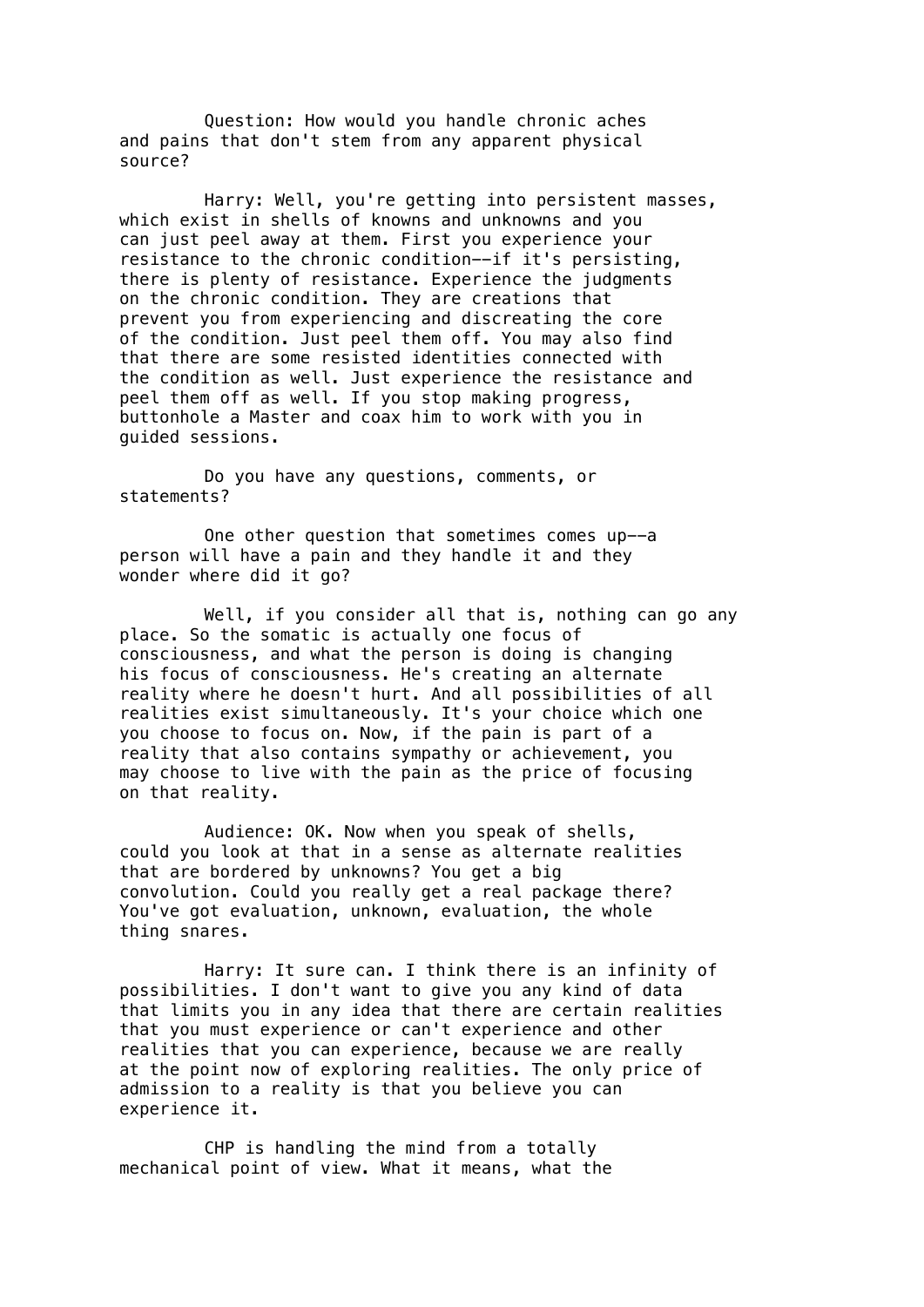significance is, is up to you. You are likely to find that the significance sucks you in, because you wouldn't be stuck in the middle of something if it wasn't just absolutely the most fascinating thing you could imagine.

Keep me posted on how you are doing. Bye!

-------------------------------------------------------------

AVATAR(r) MASTER'S COURSE

Part IV: Enlightenment ----------------------

# [7] CREATION HANDLING PROCEDURE SUMMARY

- \* 1. Identify with the creation and experience it.
- \* 2. Define the creation by extending your awareness to its outermost limits.
- \* 3. Label the creation just as it is without judgment.
- \* 4. Disassociate from the creation. Recognize: "This is not-I, this is my creation."
- \* 5. Discreate the creation. Turn it off.
- \* 6. Create the reality you prefer.

Two important phenomena to recognize:

(a) The creation you are handling may resolve (discreate) at any point during the five steps of the procedure. If the creation vanishes, it is gone (discreated). Often, merely focusing your awareness on a creation with the intention of discreating it is sufficient to discreate it. Little is

-------------------------------------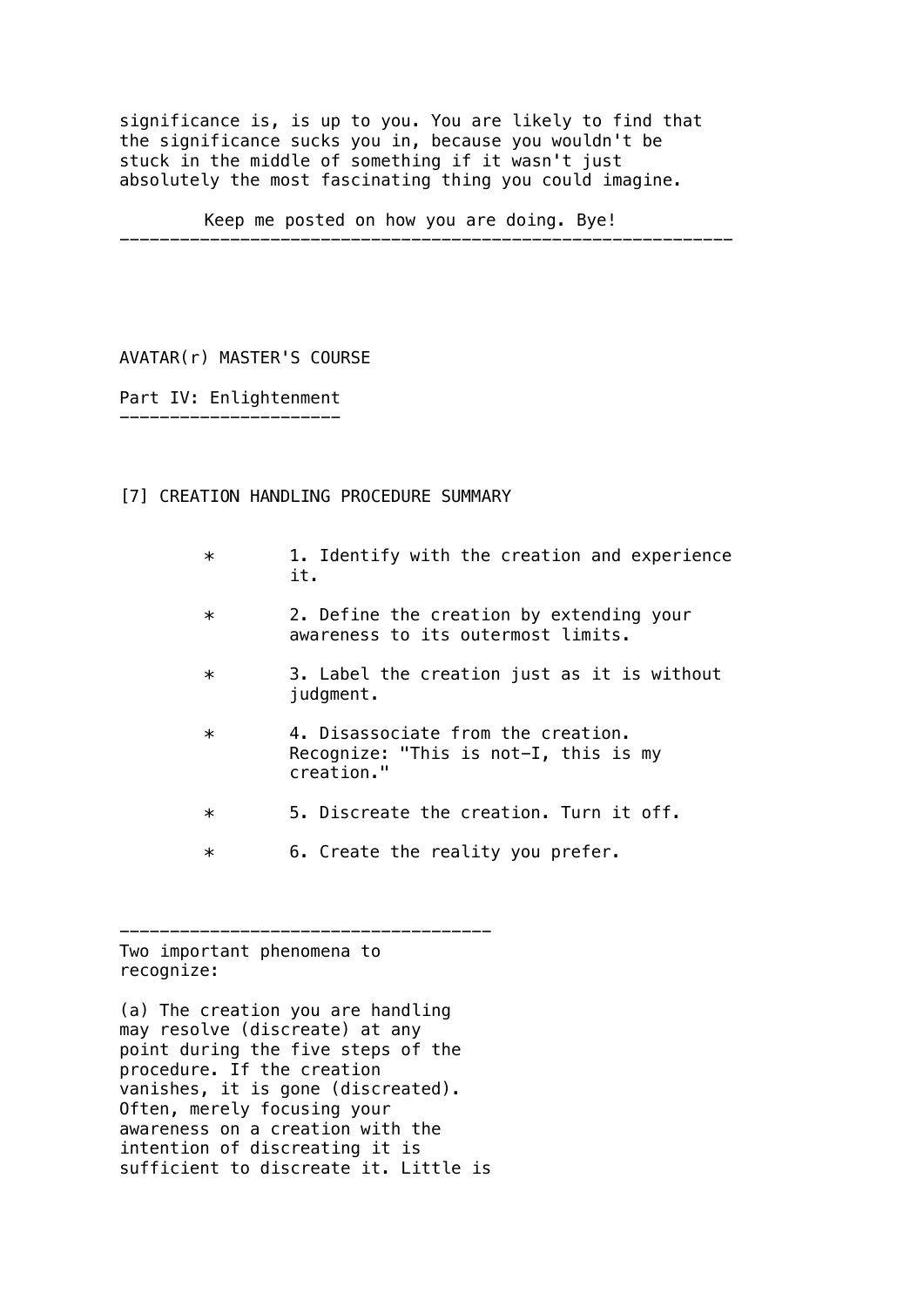gained by recreating it just to complete the procedure.

(b) If after step 5 of the procedure, one perceives that he still has some creation that he does not choose to have, he simply begins again with the "identify with and experience" step (1). -------------------------------------

AVATAR(r) MASTER'S COURSE

Part IV: Enlightenment ----------------------

[8] INITIATION SESSIONS

(In Eight Acts)

Purpose of the Initiation Session

To guide the student to discreate any and all beliefs in order to bring the student to an experience of definitionless source.

--------------------------------

This is Avatar. This is the gift that a Master shares.

--------------------------------

--------------------------------------------------- Note: There are no breaks, except for emergencies, once a session begins. Ensure that your student has handled bodily needs: bathroom, food and is well rested. No food or drinks should be taken into session.

---------------------------------------------------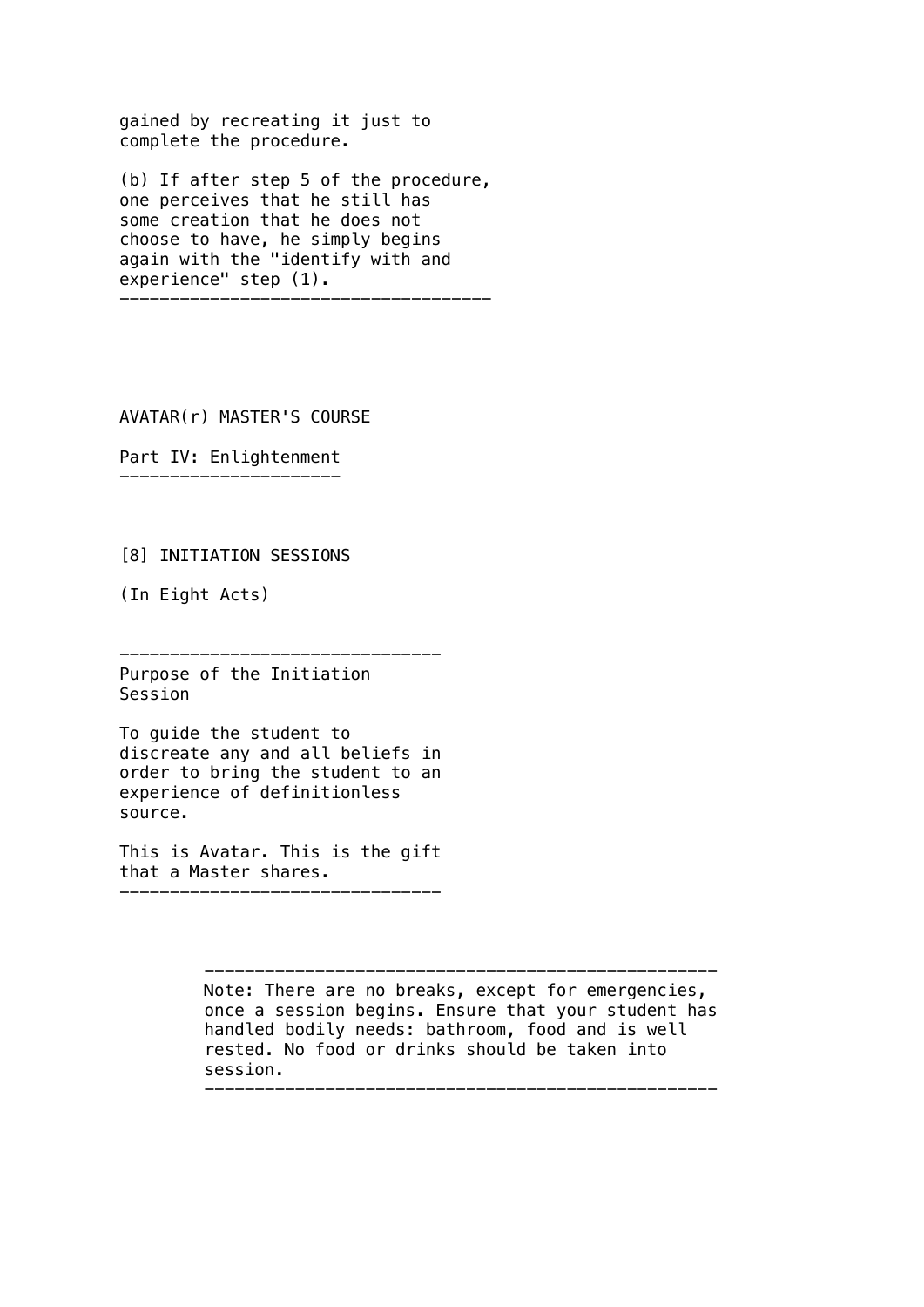ACT ONE

(Secure a comfortable space)

The first thing is to give the person an explanation of what you're going to do. Keep it informal, something like this:

> "What I want to do is to familiarize you with the Creation Handling Procedure and make sure you know it works and how to do it."

ACT TWO (Diagram the procedure)

Write the following definitions at the top of a clean sheet of paper:

Creation: anything created

Handling: managing, dealing with

Procedure: way of doing something

"The CREATION HANDLING PROCEDURE is a way of managing anything created."

Write out for the person on the same sheet of paper each of the five steps of the Creation Handling Procedure.

Give a brief explanation of what you expect them to do on each step.

Step 1. Identify With And Exist As (Experience)

"I'll have you experience some general ideas by identifying with them, becoming them, existing as them, and feeling what they feel like."

Step 2. Define

Write this on the paper under define: \_expand to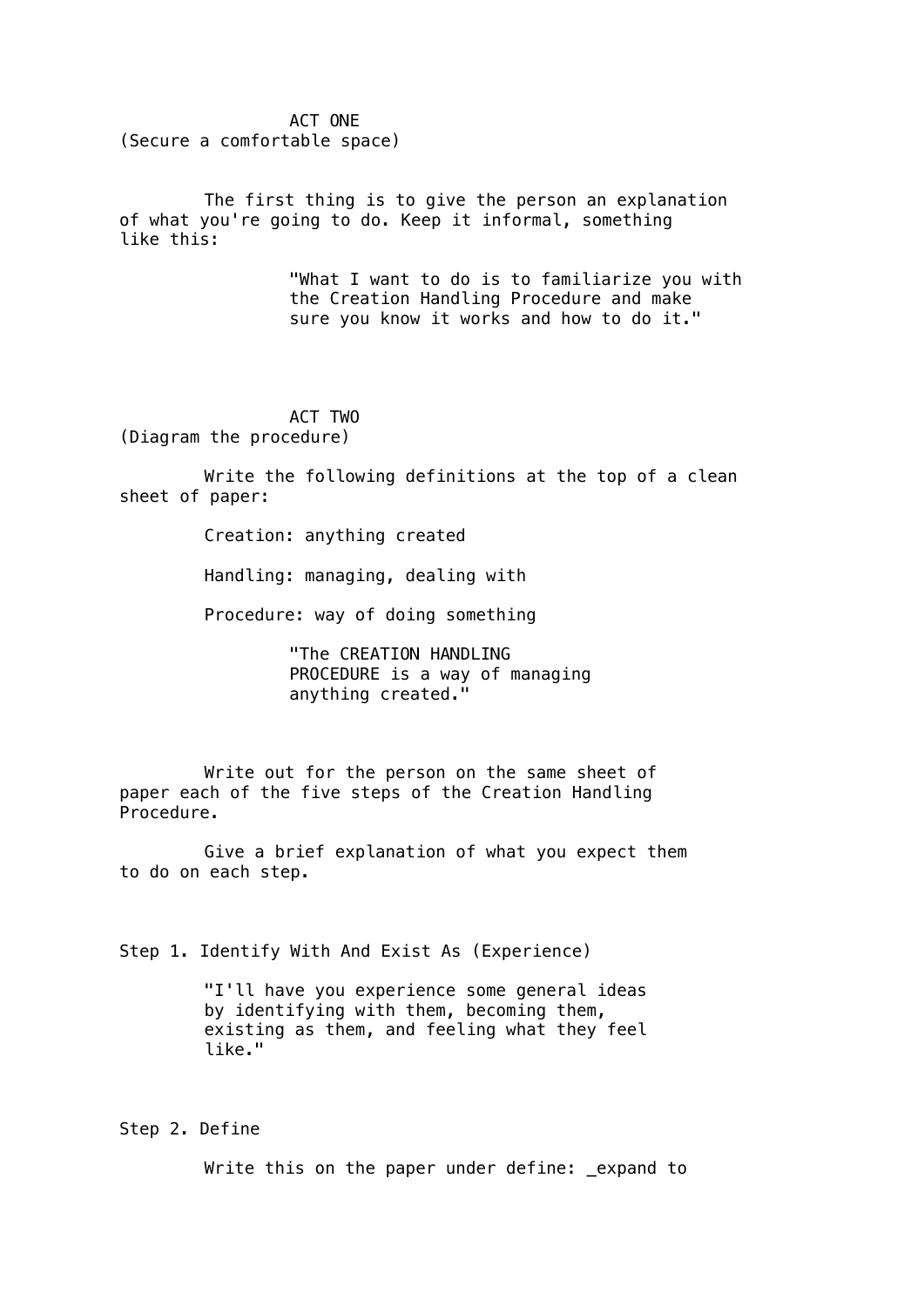the outer most limits of...\_

Draw a blob representing an idea. Make an X in the blob to represent the person's viewpoint and then draw arrows from the X to the limits of the blob.

Step 3. Label It Without Judgment

Retrace the definition of the blob just as it is. Draw a line showing X now as a viewpoint outside the blob.

> "What we're looking for when you label the idea just as it is, is a shift of viewpoint from being the idea to viewing the idea."

Step 4. Disassociate

Next to the X outside of the blob, write: \_Recognize this is not-I, this is my creation.\_

----------------------------------- The Master should always unobtrusively, discreate his own doubts or beliefs as they come up through the session. This prevents them from being transmitted to the student. -----------------------------------

It is a good idea to tell the student: "A creation can discreate at any step. If something discreates before we reach this step (Step 5), just tell me and we'll go on."

-----------------------------------

Step 6 isn't used in the Initiation Session. -----------------------------------

Step 5. Discreate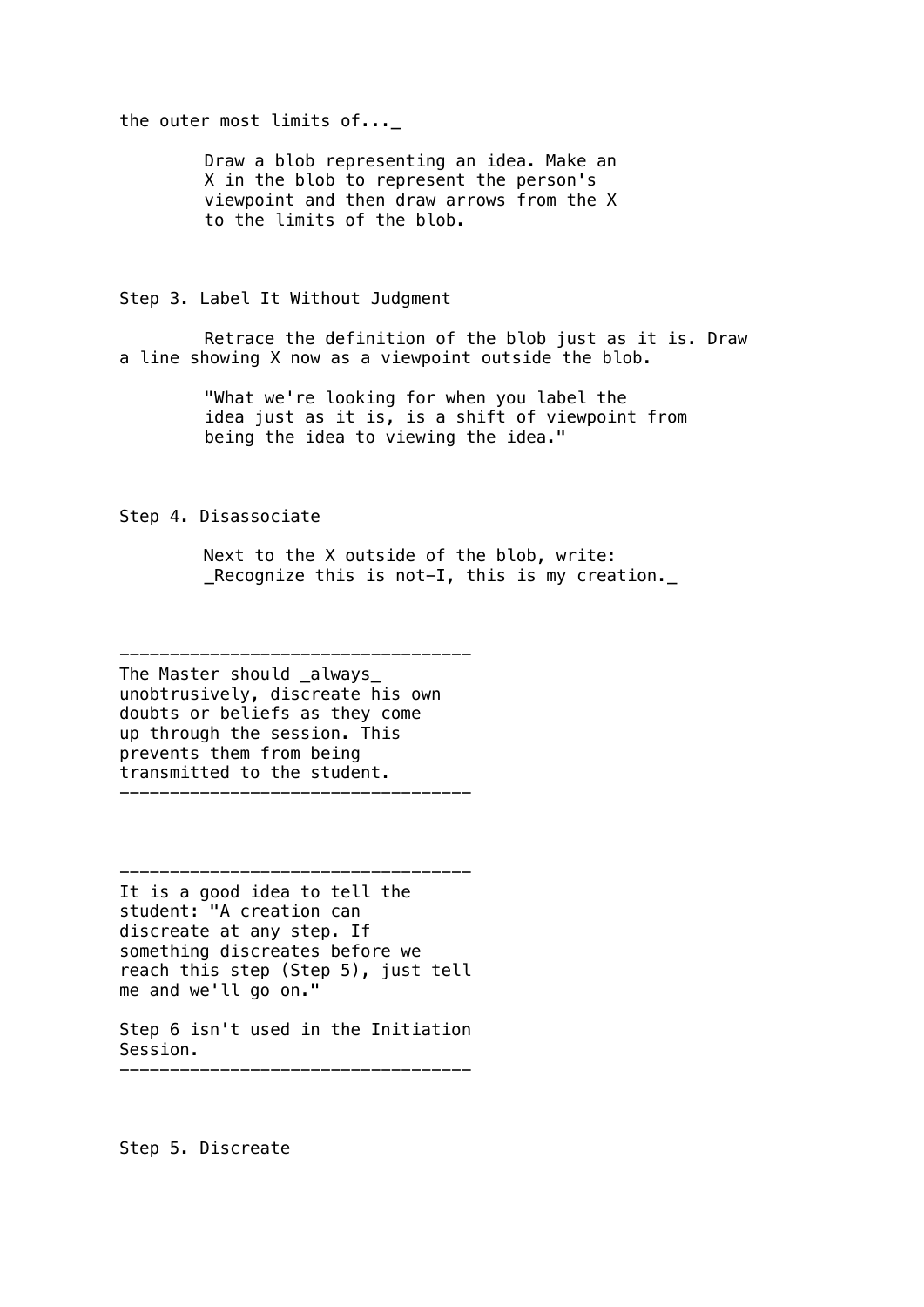"Just let it dissolve, turn off its "creating energy." Remind the student: "A creation may discreate at any step, so let me know if this happens and we'll go on." ACT THREE (Beginning the session) 0. Start out with: "Okay, we 're going to begin. You may keep your eyes open or closed as you like." 1. Ask them: "Are you nervous or excited about doing this process?" Usually they say "yes." (If they say "no," ask: "How do you feel?" and use whatever they give you.) You say: "OK, sit therefor a minute and really create that experience." (pause, wait for them to acknowledge) "Expand to the outermost limits of that feeling." (pause, wait for them to acknowledge) "Label it without judgment." (pause, wait for them to acknowledge) "Recognize: this is not-I, this is my creation." (pause, wait for them to acknowledge) "Permit it to discreate." (pause, wait for them to acknowledge) (Don't ask them if it's gone as it can cause them to doubt their ability to discreate.) 2. Next ask them: "Do you have any doubts about running the process correctly?'

They usually do. Have them experience the doubt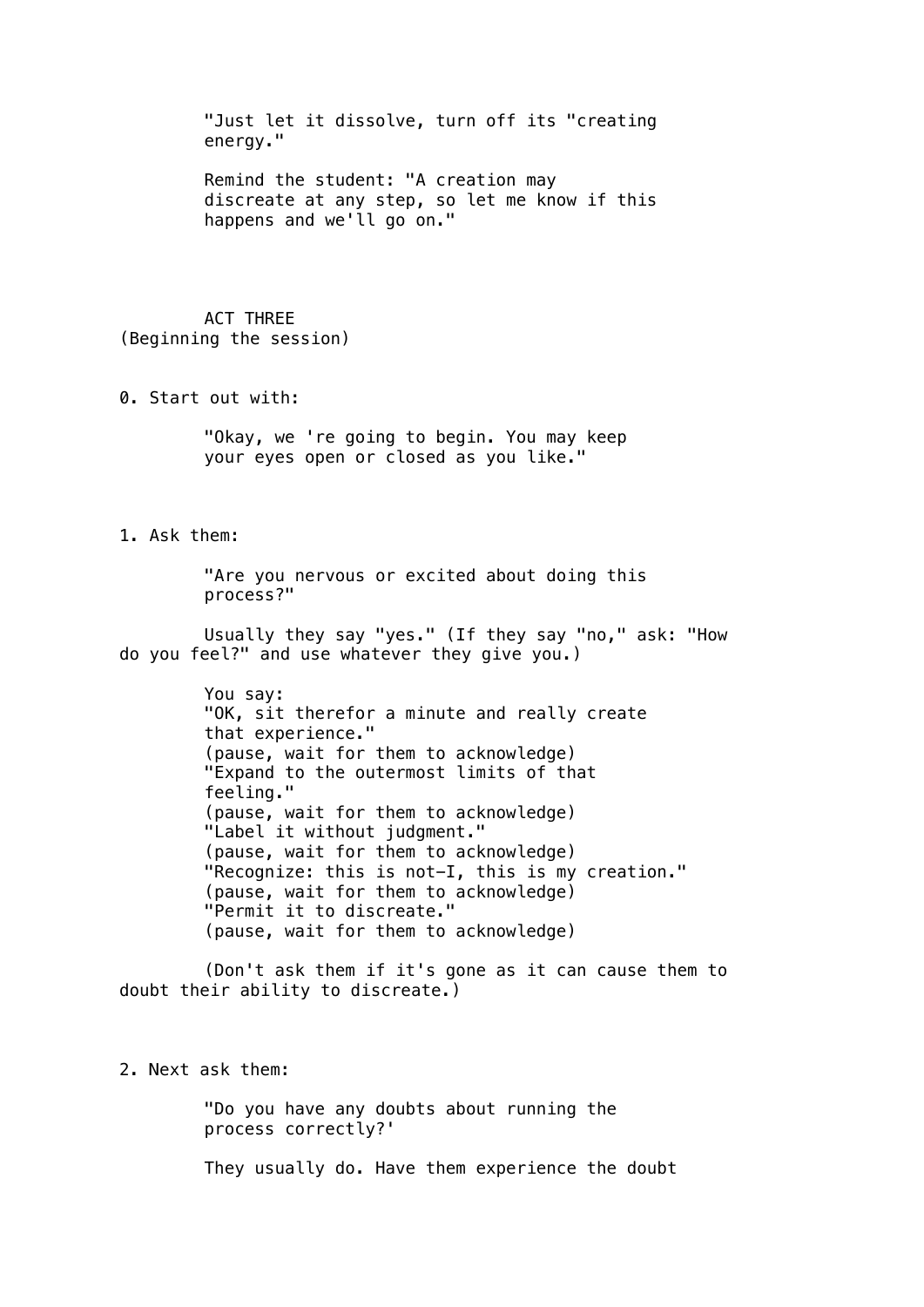#### they express:

"Create what it feels like to have that doubt." (pause, wait for them to acknowledge) "Expand to the outermost limits of that doubt." (pause, wait for them to acknowledge) "Label it without judgment." (pause, wait for them to acknowledge) "Recognize, this is not-I, this is my creation." (pause, wait for them to acknowledge) "Permit it to discreate." (pause, wait for them to acknowledge)

Reminder: The essence of the serious drill is appreciating another's creation. The Master should, quietly and unobtrusively, use this throughout the session.

If the person becomes \_overly\_ emotional on the process, give them a minute or two of silence, and then have them label without judgment what they just experienced, and continue with the CHP steps.

----------------------------------

If the person is comparing their impression of something to an idea of how it should be, have them get both: the idea of how they feel it should be, and how they feel it is, and put both in a package, label them, etc. ----------------------------------

CHP

--------------------

1. Identify with and experience...

2. Expand to the outermost limits of...

3. Label it without judgment just as it is.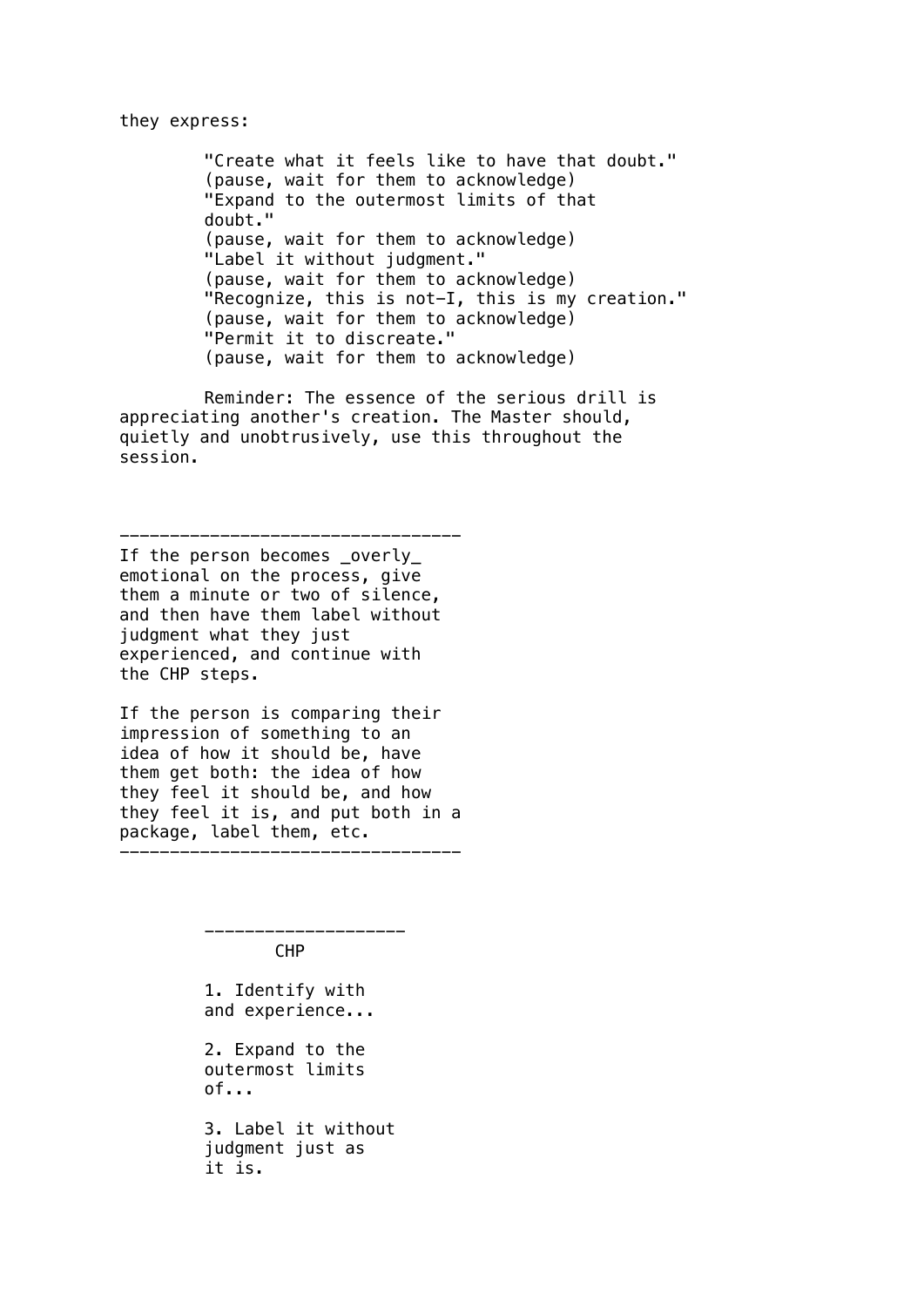4. Recognize, this is not-I, this is my creation, 5. Permit it to discreate. --------------------

ACT FOUR (The body of the session)

Once they are running well, the following questions tend to handle most of the creations they will be sitting in. Ask the questions one at a time. For \_each answer\_ the student gives, have them experience it and run it on each step of the CHP or until it discreates. If they originate their own version of the idea, have them experience and run what they give you. Anytime a student comes up with another creation, run the CHP on that creation and resume with the \_next\_ question.

---------------------------------- Note: Anytime the student comes up with a new creation, run CHP on that creation and resume the session with the \_next\_ question.

----------------------------------

--------------------

CHP

1. Identify with and experience...

2. Expand to the outermost limits of...

3. Label it without judgment just as it is.

4. Recognize, this is not-I, this is my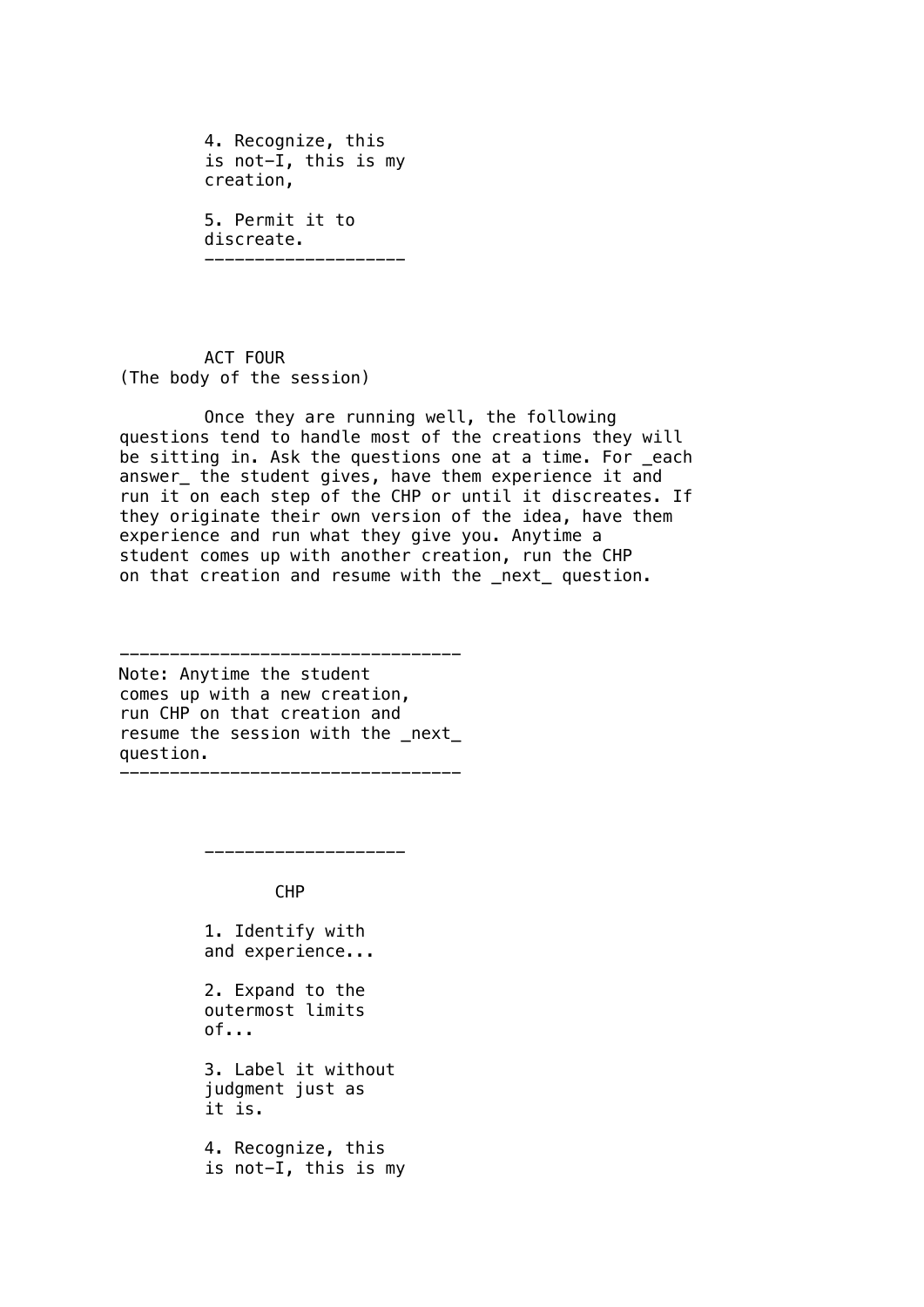creation,

5. Permit it to discreate. --------------------

1. "Do you have a creation (an idea) that this might not work on you?"

2. "Is there some creation that you think won't ever be handled?" (Note: You're only handling his creation that such a creation exists at this point.)

3. "Are you creating an idea that the past is affecting you?"

4. "Are you creating any worry or concern about your future ?'

5. "Are you creating an impression of present time?"

6. "Are you creating an impression of being in a location?'

7. "Are you creating an impression of your body?'

8. "Are you creating a mind?'

9. "Do you have a creation (an idea) of what it's like to be a spiritual being (soul)?'

10. "Create an impression of this room just as you perceive it."

11. "Create an impression of the physical universe just as you perceive it"

At this point, tell them:

"OK, now I'm going to have you explore some identities. Experience them like a great spiritual master exploring another aspect of existence."

11A. "Create what it feels like to be your mother."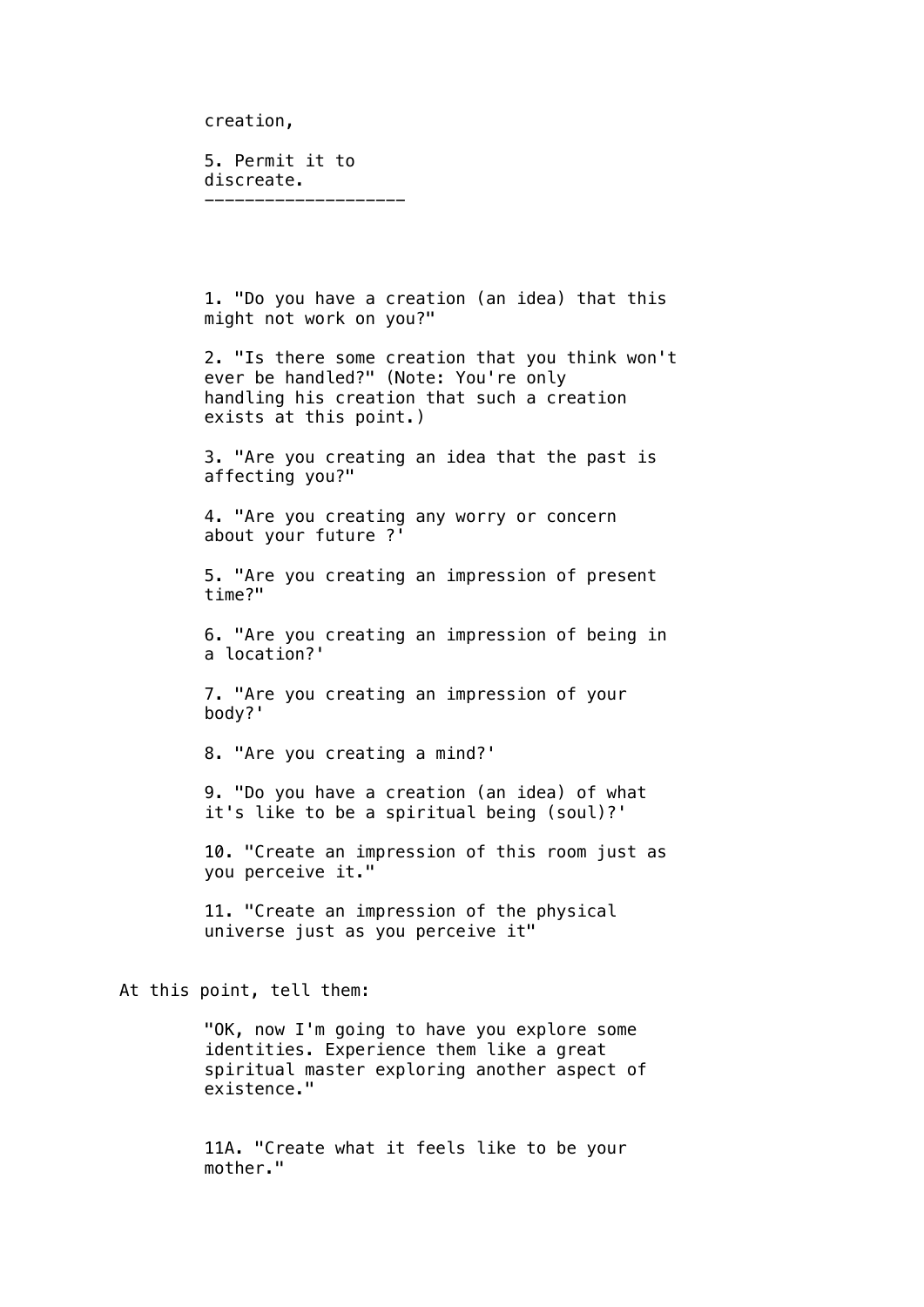Variation: At disassociate step use, "Recognize, this is not my mother, this is my creation." 11B. "Create what it feels like to be your father" Variation: at disassociate step use, "Recognize, this is not my father; this is my creation."

At this point, tell them:

"OK, just relax and be yourself."

Then after they have relaxed for a moment, ask them:

> 12A. "Do you have a creation (an idea) you think of as you?" Continue with CHP.

Then, ask them:

12B. "When you really get down on yourself, what attributes do you assign yourself?"

Take whatever they give you and have them,

"Create what it feels like to be that way-experience it tolerantly with unconditional love." Continue with CHP.

13. "Are you creating an idea of how you ought to feel?"

13A. "Are you creating an idea of what it feels like to be male?"

13B."Areyou creating an idea of what it feels like to be female?"

Note 13 A and 13 B are both done on all students.

--------------------

CHP

1. Identify with and experience...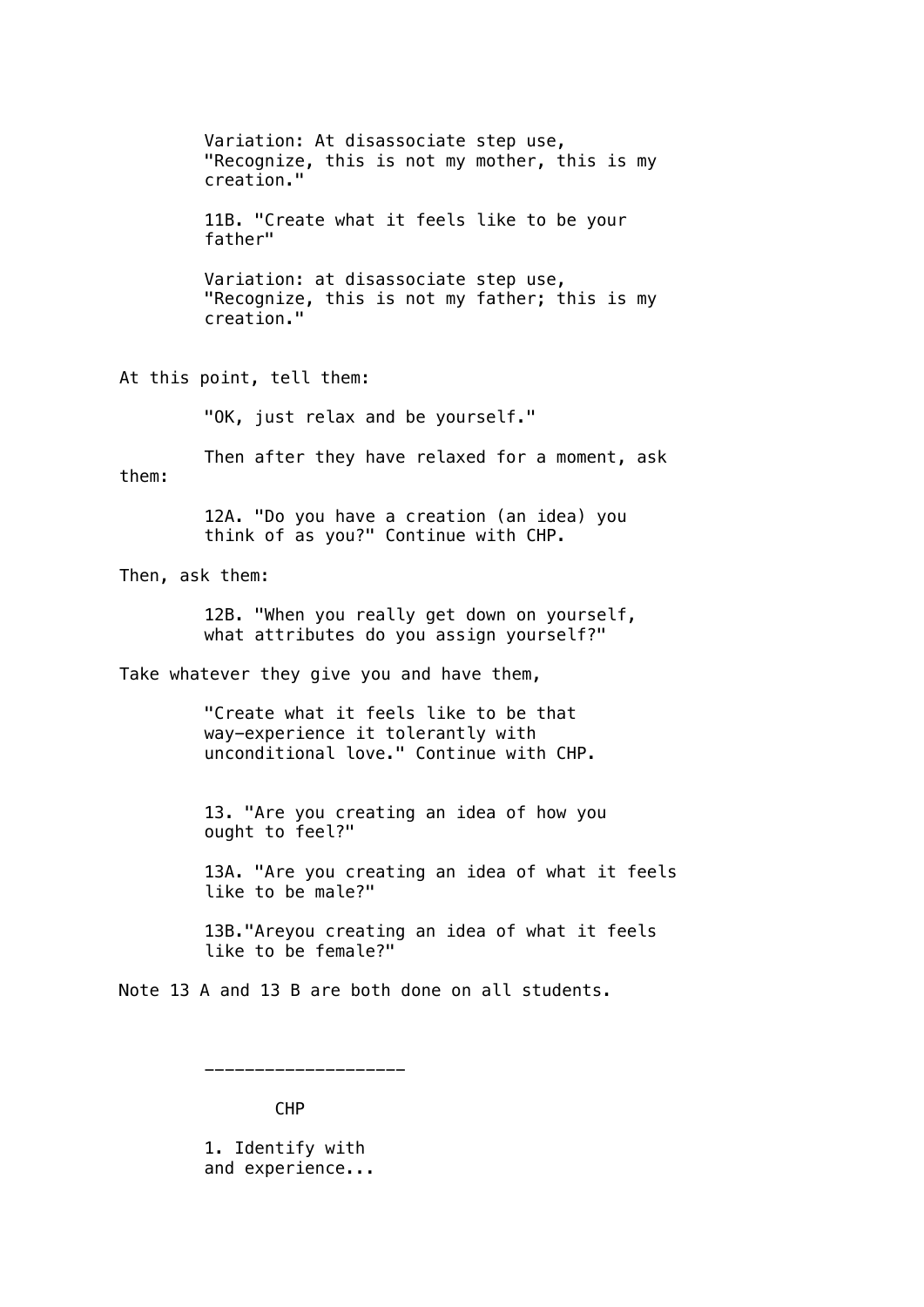2. Expand to the outermost limits of... 3. Label it without judgment just as it is. 4. Recognize, this is not-I, this is my creation, 5. Permit it to discreate. --------------------

14. "Are you creating an idea that there is something there that you are not seeing?"

15. "Are you creating something that you can't figure out?'

16. "Are you experiencing anything you'd prefer not to experience."

## If so,

16 (a) "Identify with and experience your resistance to the creation." Continue with CHP.

16 (b) "Now, identify with and experience the creation." Continue with CHP.

## (NOTE)

Often a person will originate some self-limiting idea on doing one of the above. Often it comes on the define step--"I'm not sure I'm doing it right," or "It just goes on forever," or "I can't seem to find the edge."

When this happens, shift gears and have them identify with and experience the limitation just as they voiced it.

> "OK, really experience the idea that, 'It just goes on forever,' Experience it tolerantly, lovingly, feel what it feels like. Expand to the outermost limits of that idea...label it...etc."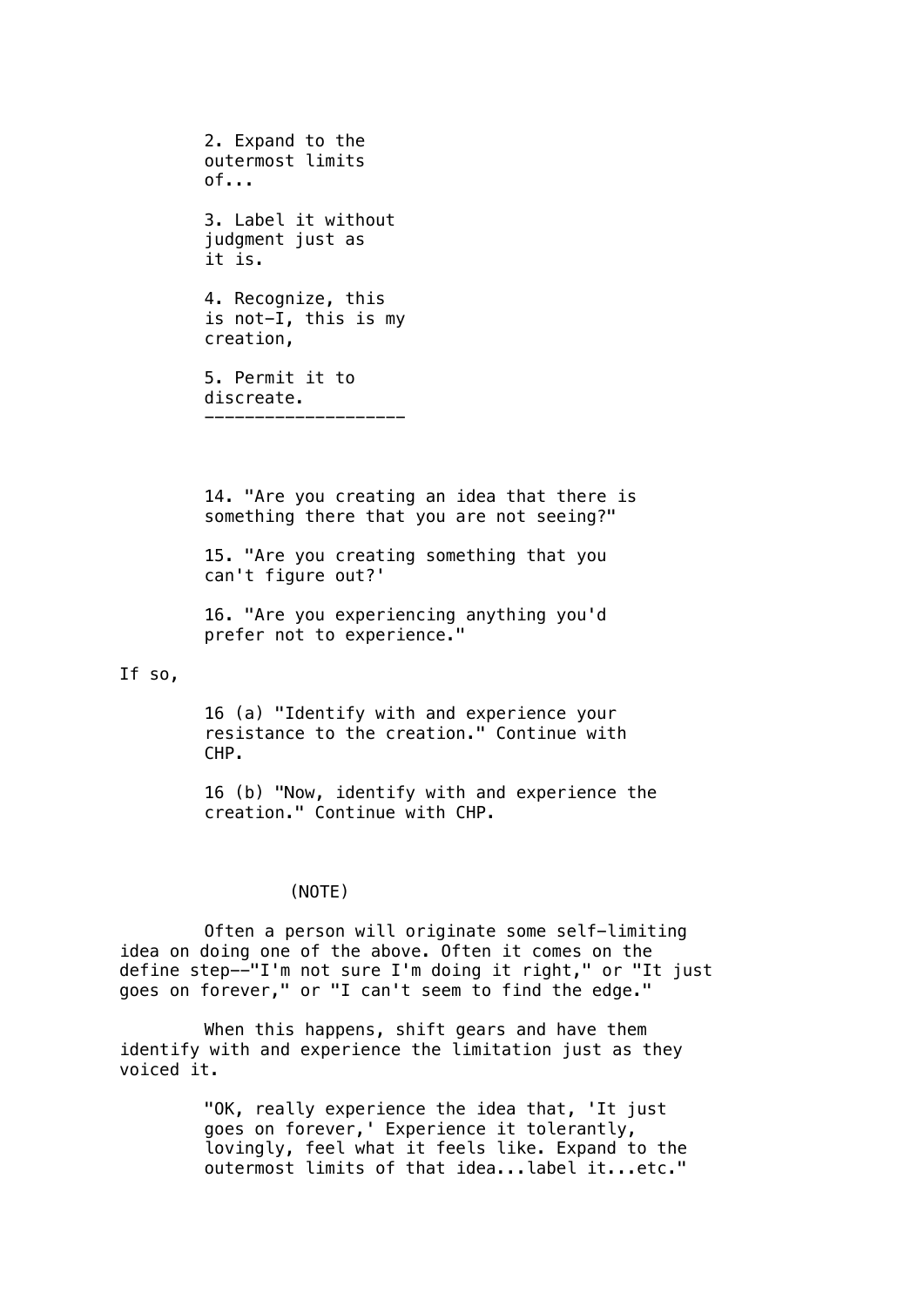You get them to experience and run exactly what they are sitting in. There is no need to go back to the original idea after you've handled a limiting idea, unless they originate that they want to. Otherwise, just go forward.

If they ask a question, and you perceive it as just outflow--usually a philosophic monologue or an attempt at self-invalidation--just listen until they run down, and then say:

> "Is it OK to discreate this?" They usually say "sure" and you go on.

"OK, let's expand to the outermost limits of these ideas, label them....recognize: this is not-I, this is my creation."

On occasion someone may talk too much, get overly emotional, or compulsively create thoughts faster than they can express them (out-of-control). The easiest and best way to stop them is with a hand signal--like telling a dog to stay--patting the air in their direction. Then say, after they've come to a halt:

"Feel what you're experiencing right now."

Use the hand signal if they try to describe it. Emphasize: \_FEEL.\_

> "Expand to the outermost limits of that feeling...etc."

> > CHP

--------------------

1. Identify with and experience...

2. Expand to the outermost limits of...

3. Label it without judgment just as it is.

4. Recognize, this is not-I, this is my creation,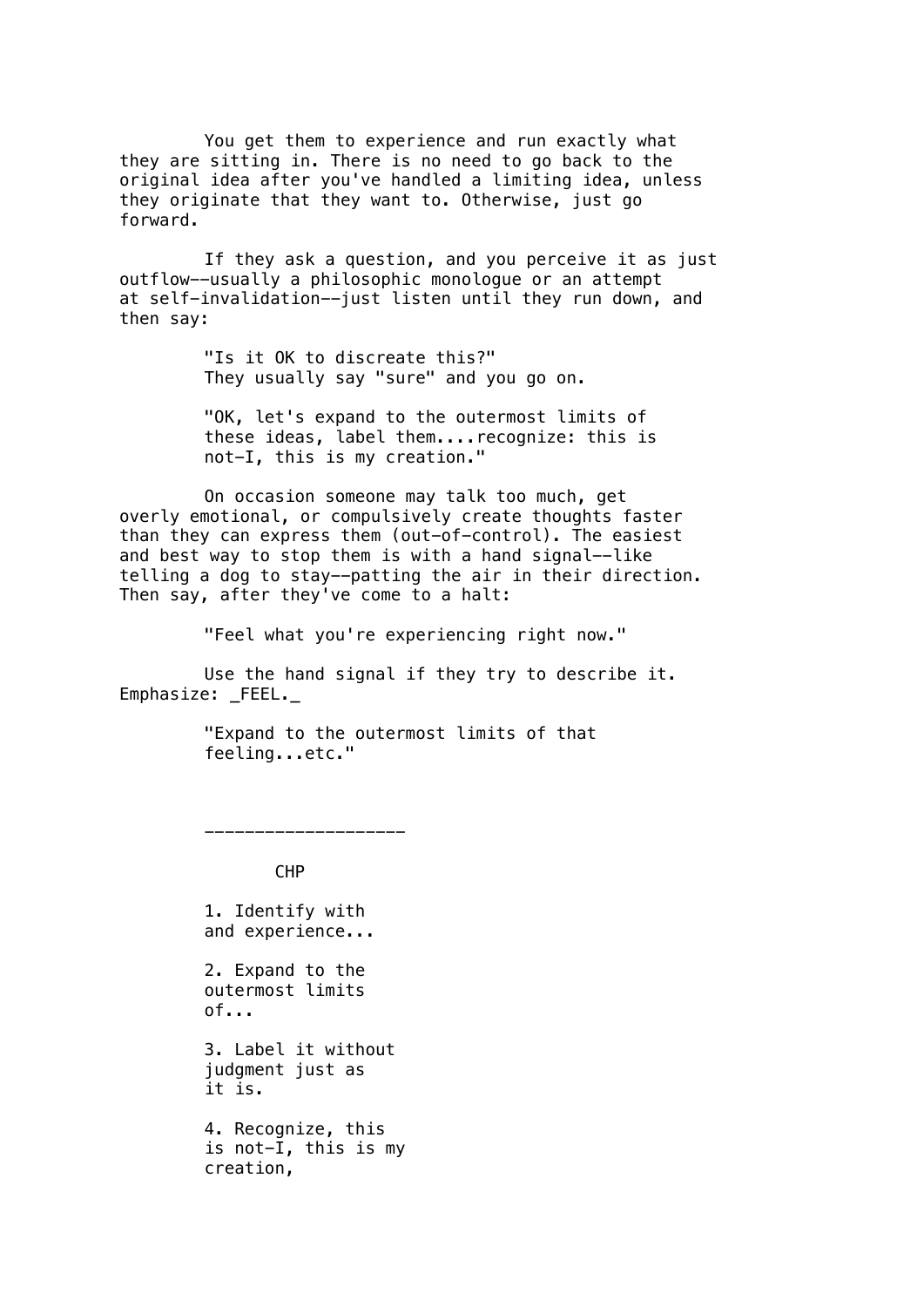5. Permit it to discreate. --------------------

---------------------------------

Reminder

If the person becomes \_overly\_ emotional on the process, give them a minute or two of silence. and then have them label without judgment what they just experienced, and continue with the CHP steps.

If the person is comparing their impression of something to an idea of how it should be, have them get both: the idea of how they feel it should be, and how they feel it is, and put both in a package, label them, etc. ---------------------------------

## ACT FIVE.

(Locating resisted experiences)

Have the person finish the following sentence with something they consider real.

"Everything would be just fine, if only...."

Reverse their answer so they can experience what they are resisting.

Example: they say, "if only I knew."

"Identify with and experience the idea that you want to know, but you don't know," (continue with CHP).

Example: they say, "if I could get rid of this pain."

"Identify with and experience the idea that you want to get rid of the pain, but you can't get rid of the pain," (continue with CHP).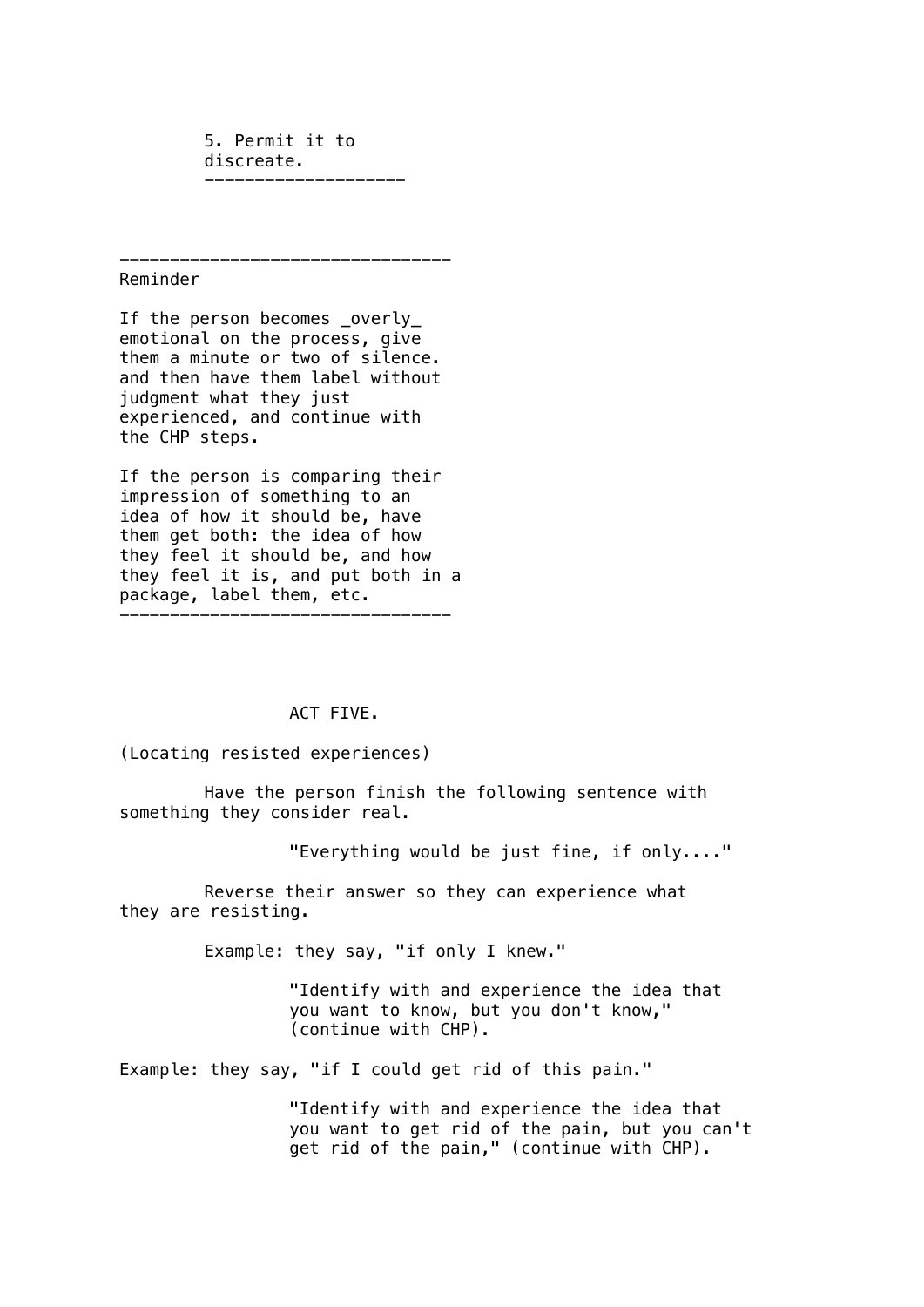Example: they say, "if only I was rich."

"Identify with and experience the idea that you want to be rich, but you aren't rich," (continue with CHP).

This act is usually repeated two or three times. If the person has a lot of resistances, do it until they mn out of answers. The process is extremely powerful and is a good all-around repair question for sour-faces, hopelessness, and discouragement.

---------------------------------

Definition:

Puddled: a slang term adopted by the trainers to describe someone who is very relaxed, definitionless and without desire or resistance. ---------------------------------

ACT SIX. (Locating limitations)

Have the person finish the following sentences with something they consider real.

> "Yeah, but....."(Have them experience whatever they give you and run CHP)

"I just don't ....."(Have them experience whatever they give you and run CHP)

"I really can't.... "(Have them experience whatever they give you and run CHP)

At the end of this step, ask them:

"How are you doing?"

Do not continue to step seven unless they're doing very well ( puddled ). If they are not puddled, run them through ACT FIVE again.

ACT SEVEN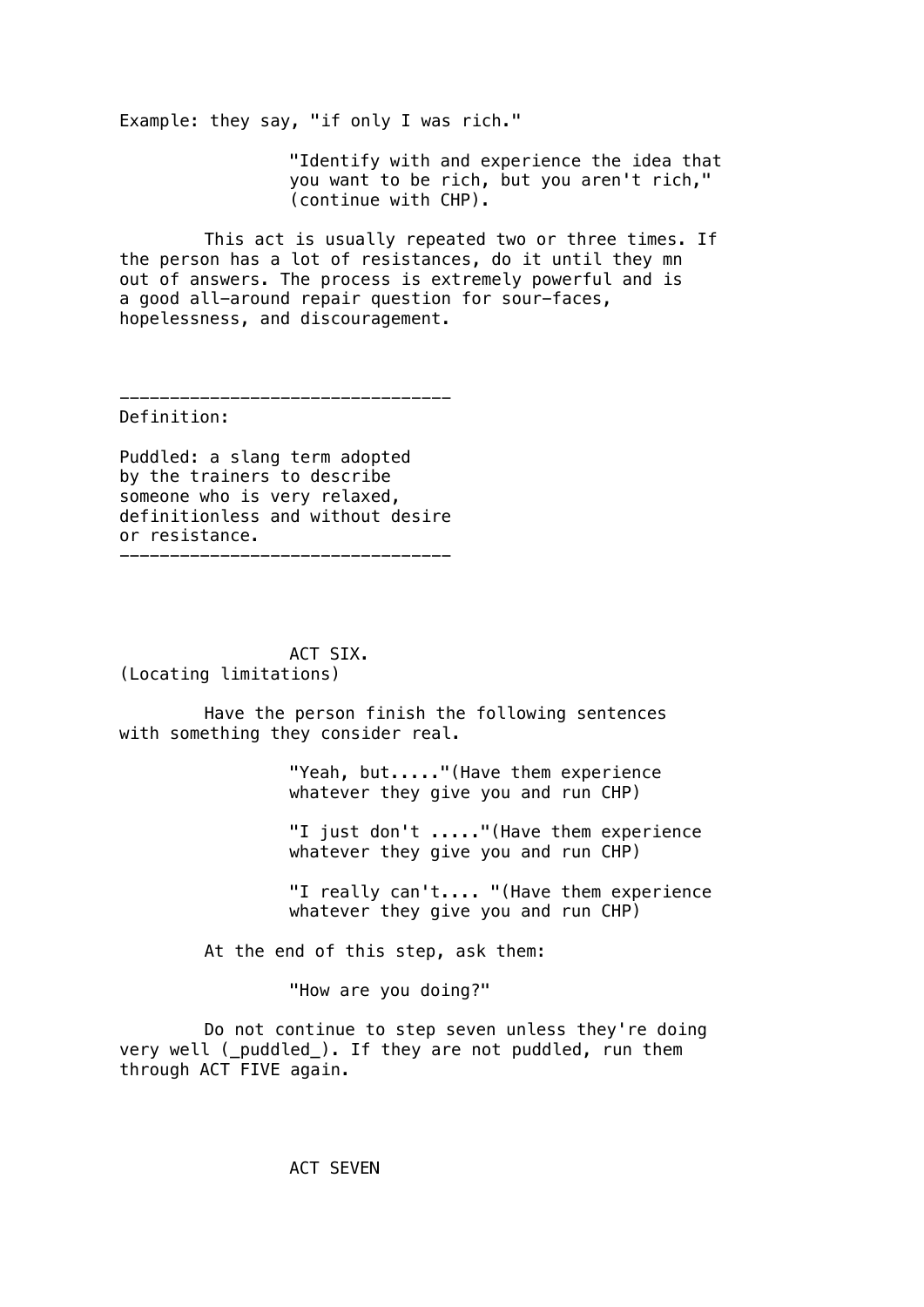(Teaching the student to run the CHP solo)

Give them the sheet from step two with the CHP steps. Ask them to run the following ideas. Give the ideas one at a time. Ask the student to tell you when they have successfully discreated the idea.

> "Are you creating any idea or suspicion that this feeling won't last?"

"Are you creating any idea that something will come up you can't handle?"

"Are you creating any idea that you don't deserve it to be this easy?'

"Are you creating any idea that this procedure might be wrong or dangerous?'

Ask them if they feel confident at running the procedure. Work with them until they do. (Hint: Ask for ideas about their limitations.)

## ACT EIGHT (Ending the session)

Inform the person that they will be running the Creation Handling Procedure solo on the specific rundowns in the Avatar materials. Also inform them that they are welcome to run the process on themselves, wherever or whenever, as they feel a need.

Inform the person that you are now ending the session and that things may be a little different until they have integrated the session.

------------------------------ The "total creator" worm is memorized and presented to the student as a precious gift. ------------------------------

Inform them that: \_Your sense of being the total creator of your universe will continue to expand over the next 24 hours or so."\_ This plants a belief or worm, and it neatly wraps up the case.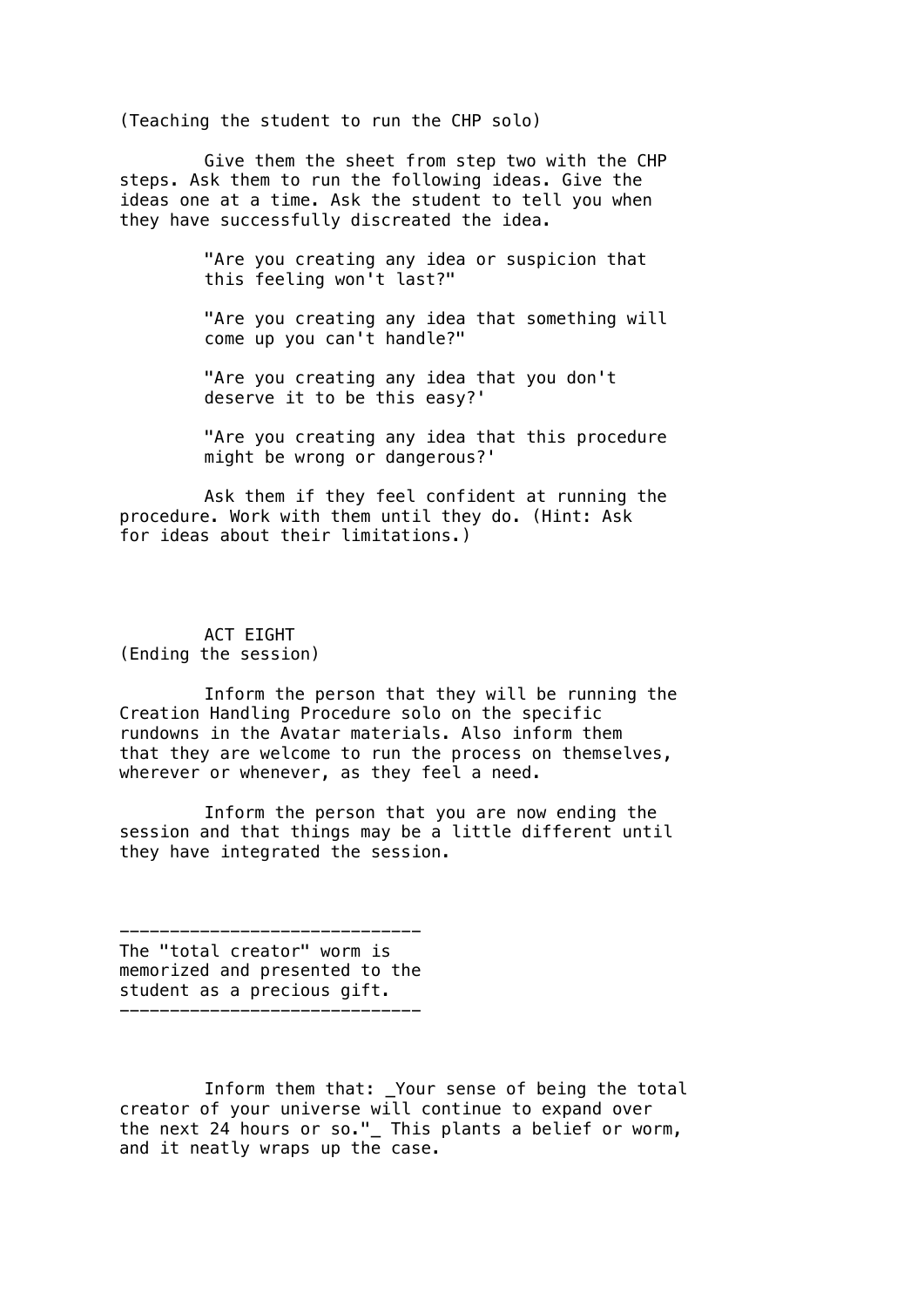At this point, walk them out of the room and suggest to them that they take a walk or just hang out for awhile before they continue with the course. Steer them toward spaces and situations where they can just be themselves for awhile and don't have to be social.

# \_HOW THE GUIDE MAY ASSIST THE INTEGRATION\_

If you find that you're creating any beliefs (or agreeing with any beliefs) about the difficulty of the person's case, or how long it's going to take, or anything negative--immediately recognize that it is your creation and discreate. Stay Avatar!

Some people have a more difficult time integrating the Avatar concept than others. It is not unusual for you to get the impression, usually the first or second day, that the person is never going to make it and probably doesn't deserve to make it!

Go someplace quiet and run the Creation Handling Procedure on your doubts.

Handle the identity you created that-isn't-gettingit-and-doesn't-deserve-it.\_

And then, using the Universe Handle, identify with the recalcitrant Avatar and handle their resistance. You do not inform the person that you've done this.\_

If you even have a notion of informing them of your great and glorious power, please experience feeling unimportant, with delight; expand to the outer most limits of that idea; label it; recognize, this is not-I, this is my creation; and discreate it. Now there is no need to tell them. And they will not feel any need to create beliefs contrary to their own good to combat your assertion of importance.

Trust this: everyone you allow to integrate, will integrate. Strong and loving bonds will replace any criticism and suspicion that gets discreated.

#### ATTITUDE

The following identity may be assumed and practiced for delivering Avatar sessions: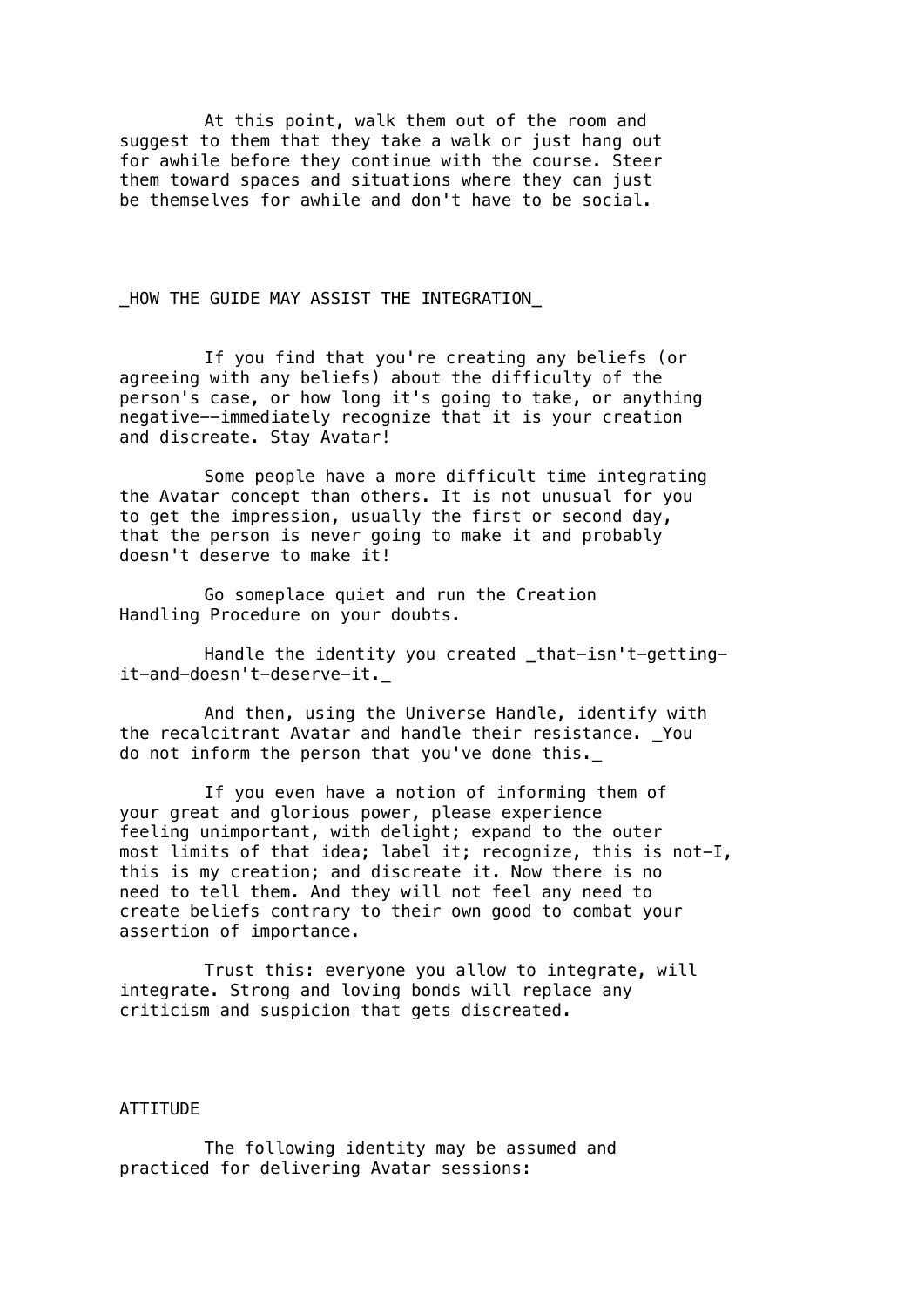Be the undefined essence outside of all creation.

------------------------------------------------------------

------------------------------------------------------------

Harry Palmer at Star's Edge, Feb. 11, 1987

This page is blank.

178 Master's Course

AVATAR(r) MASTER'S COURSE

Part IV: Enlightenment ----------------------

[9] INITIATION SESSION DRILLS

--------------------------

Drills are done by two or more students working together. One student assumes the role of Master-in -training and another student assumes the role of coach. After a bit the roles are switched. --------------------------

\_The Basic Drill is done solo. All other drills are done with a coach.\_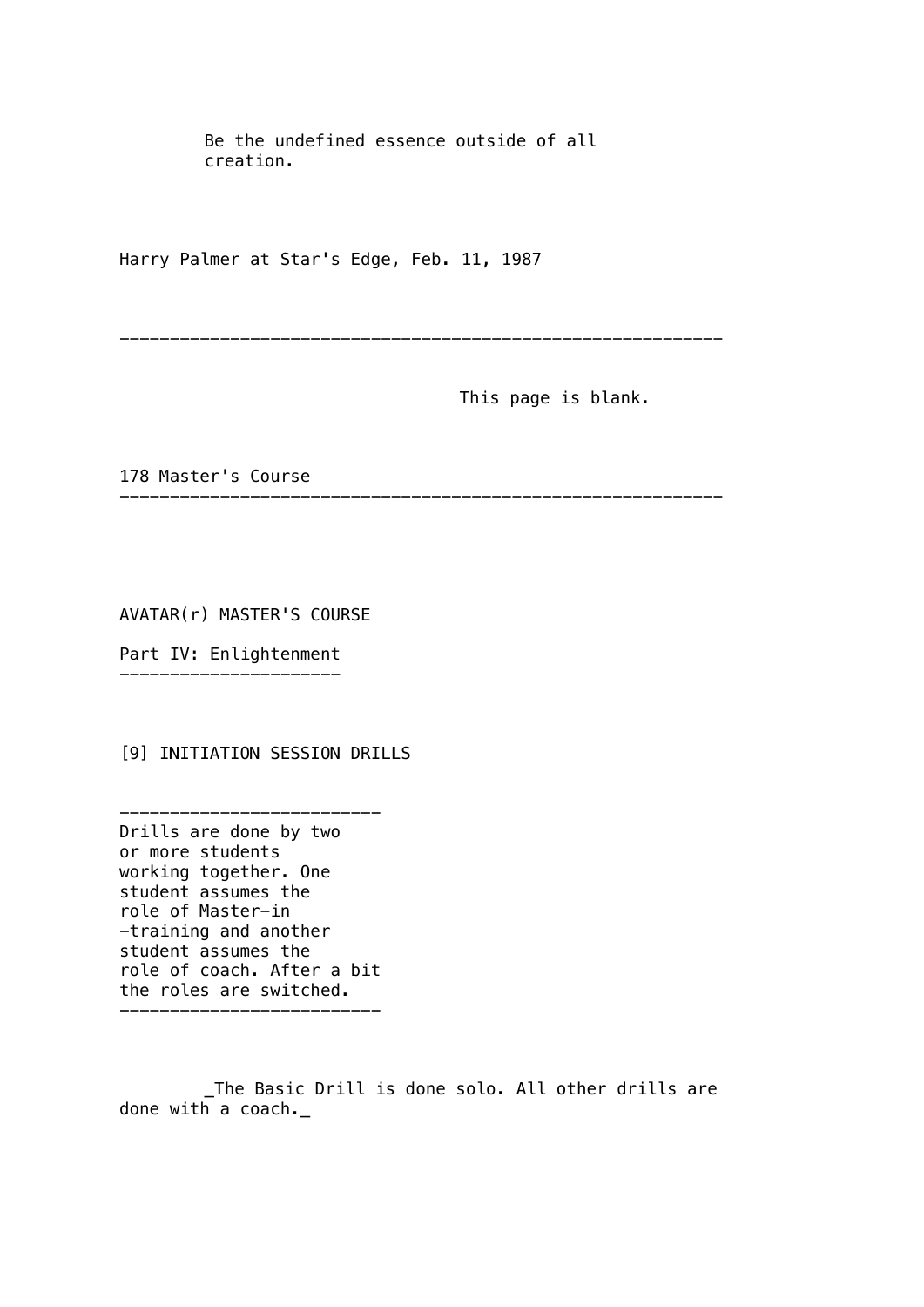## THE BASIC DRILL

Reference: INITIATION SESSIONS

Using an object to represent the student, practice each Act of the Initiation Session until you feel comfortably familiar the procedures and can deliver a lively session. Please consider that your object is an ideal student and has marvelous gains and realizations throughout the drill. \_Note: It is not necessary to memorize the initiation session materials.\_

---------------------------------

Definitions:

Drill: to teach or train by doing an exercise repeatedly. ---------------------------------

CHP

--------------------

1. Identify with and experience...

2. Expand to the outermost limits  $of...$ 

3. Label it without judgment just as it is.

4. Recognize, this is not-I, this is my creation,

5. Permit it to discreate. --------------------

Coached Drills

The coach assumes the identity of a new Avatar student and the Master-in-training uses the questions from Acts of the Initiation Session as if he or she were delivering an actual session.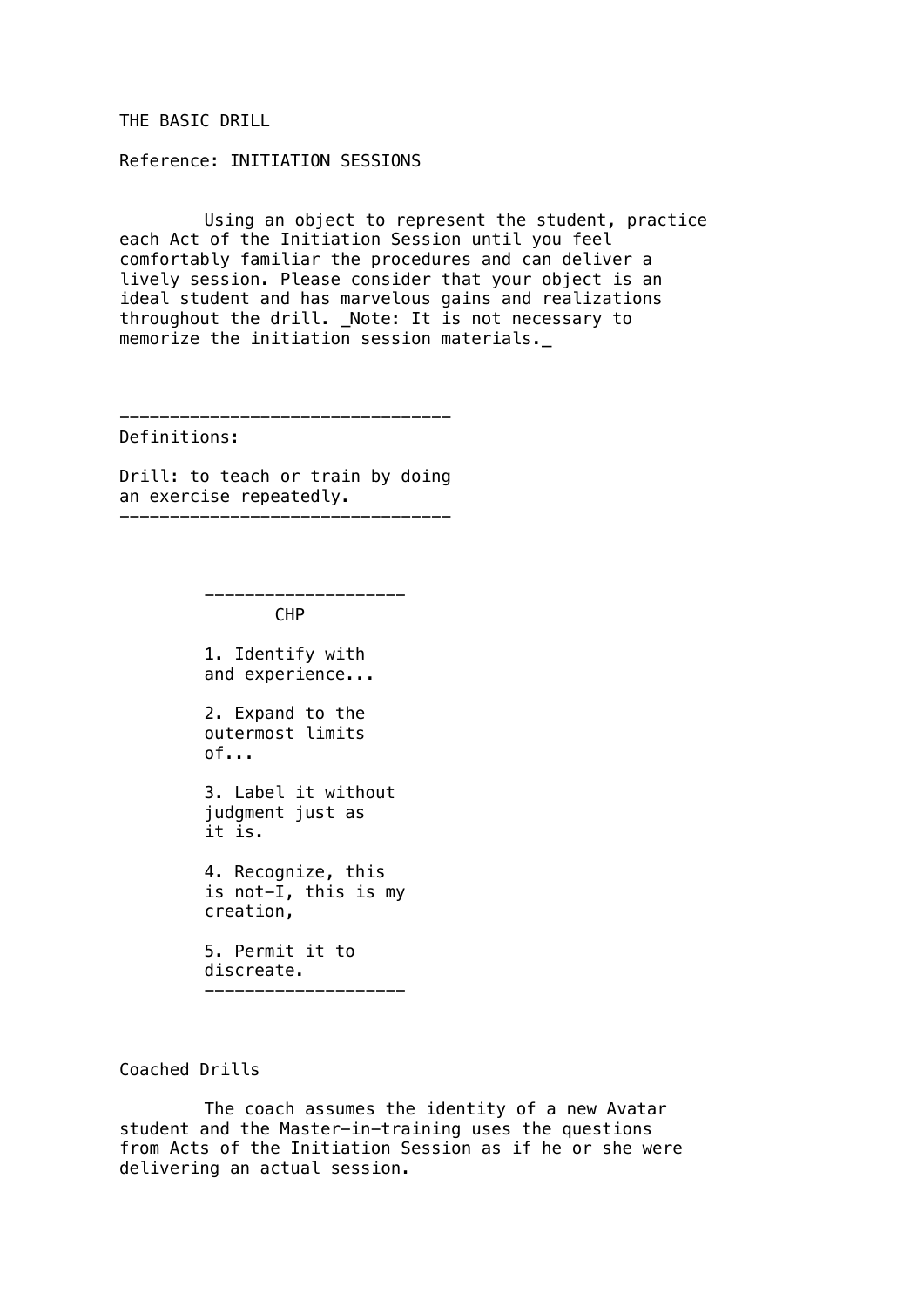The Master-in-Training should have his or her course pack open to The Initiation Session to run the session and the coach should have his or her pack open to the Initiation Session Drill that is being drilled. The coach looks for a good serious drill and has the Master-in-training repeat any steps where there is hesitation, uncertainty or confusion.

ACT FOUR HANDLING DRILL

Reference: INITIATION SESSIONS

The coach originates the following situations at various steps of the Creation Handling Procedure. Situations may even be originated in the middle of other situations. The Master-in-training is expected to handle any situation that arises. The coach repeats the same situation or series of situations until the student can handle smoothly and lightly (non-seriously).

Situation List

(To be handled per instructions in Act Four of the Initiation Session materials)

1. I don't think I'm finding a limit to this.

2. I don't think it discreated.

3. Does it go into the subconscious when it discreates?

4. Nothing much seems to be happening.

5. I guess I just can't do it.

6. I really don't feel any different.

7. I'm really disappointed.

8. I thought you were supposed to do something.

9. I can think thoughts all day, but it isn't going to change anything.

10. I don't know, it doesn't seem to work.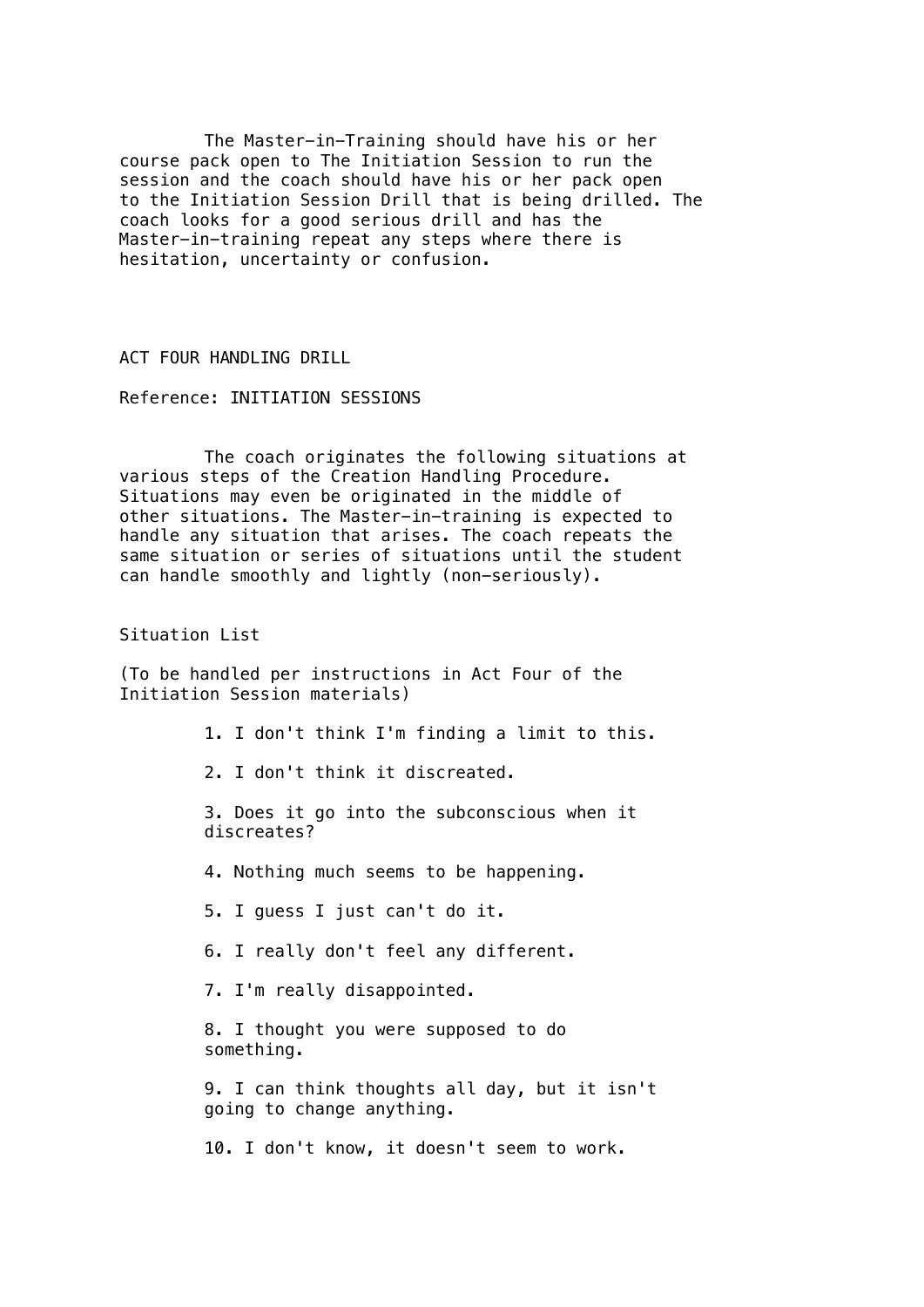11. Maybe I'm doing something wrong.

12. I understand the theory, but it doesn't do anything for me in the real universe.

13. I must be missing something.

14. So you're saying it's all my fault.

-------------------- CHP

1. Identify with and experience... 2. Expand to the outermost limits  $of...$ 3. Label it without judgment just as it is. 4. Recognize, this is not-I, this is my creation, 5. Permit it to discreate. --------------------

# ACT FIVE HANDLING DRILL

(Reference: INITIATION SESSIONS)

The coach assumes the identity of a student and the Master-in-training uses the question from Act Five of the Initiation Session materials as if he were delivering an actual session. Coach uses originations from the following list, and the Master-in-training practices reversing and rephrasing the answer so the student experiences what he or she is resisting.

Master: "Finish this sentence: "Everything would be just fine, if only..."

- 1. this works.
- 2. I could really know.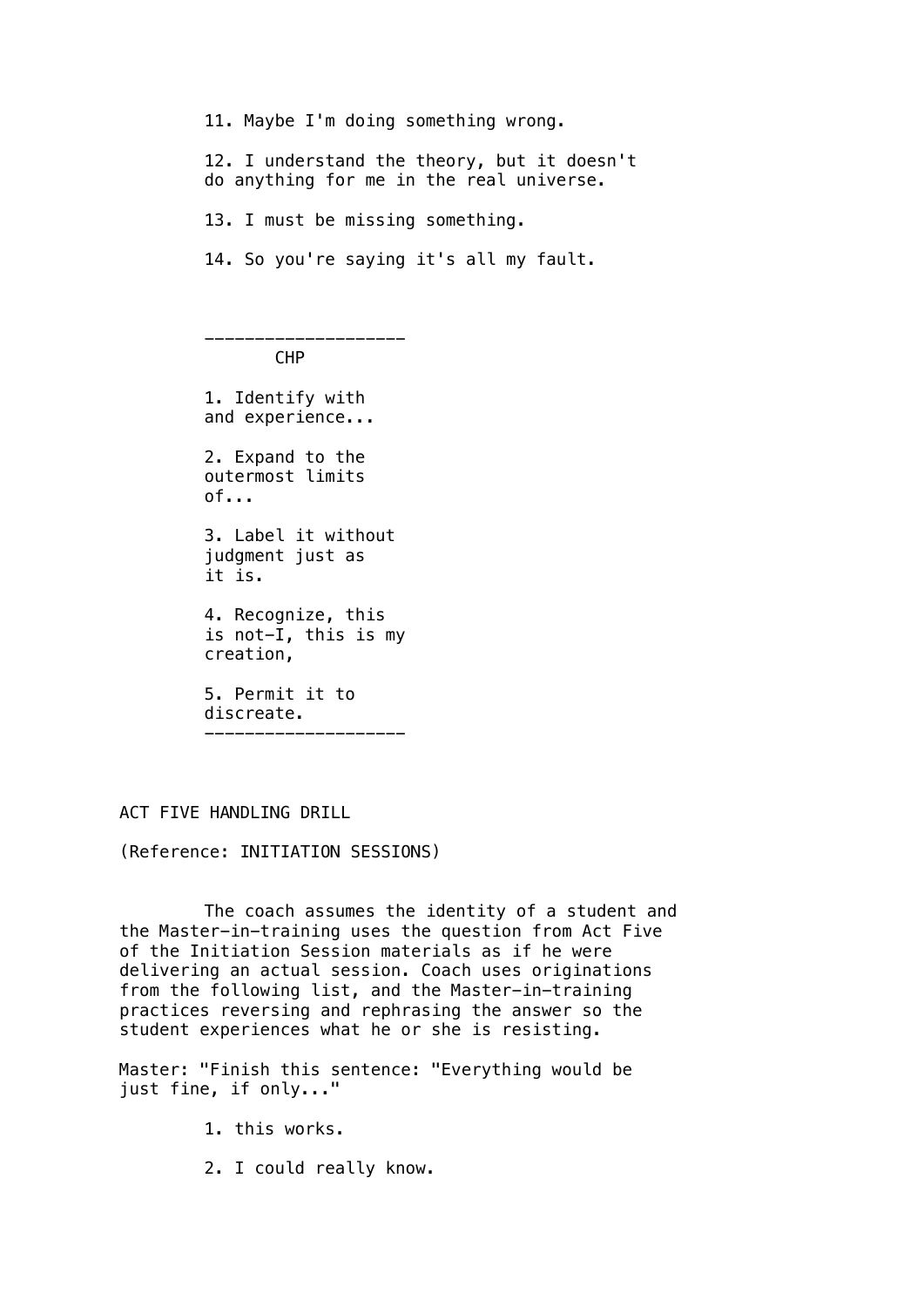- 3. people were kinder.
- 4. I could leave my body.
- 5. I knew what was wrong.
- 6. I didn't cave in all the time.
- 7. I could instantly heal myself.
- 8. I got a result I could really see.
- 9. there wasn't this uncertainty.
- 10. I knew why this didn't work.

--------------------

CHP

1. Identify with and experience...

2. Expand to the outermost limits  $of...$ 

3. Label it without judgment just as it is.

4. Recognize, this is not-I, this is my creation,

5. Permit it to discreate. --------------------

ACT SIX HANDLING DRILL

## Reference: INITIATION SESSION

The coach assumes the identity of a student and the Master-in-training uses the questions from Act Six of the Initiation Session materials as if he or she were delivering an actual session. Coach makes originations from the following list, and Master-in-training practices handling each, using CHP.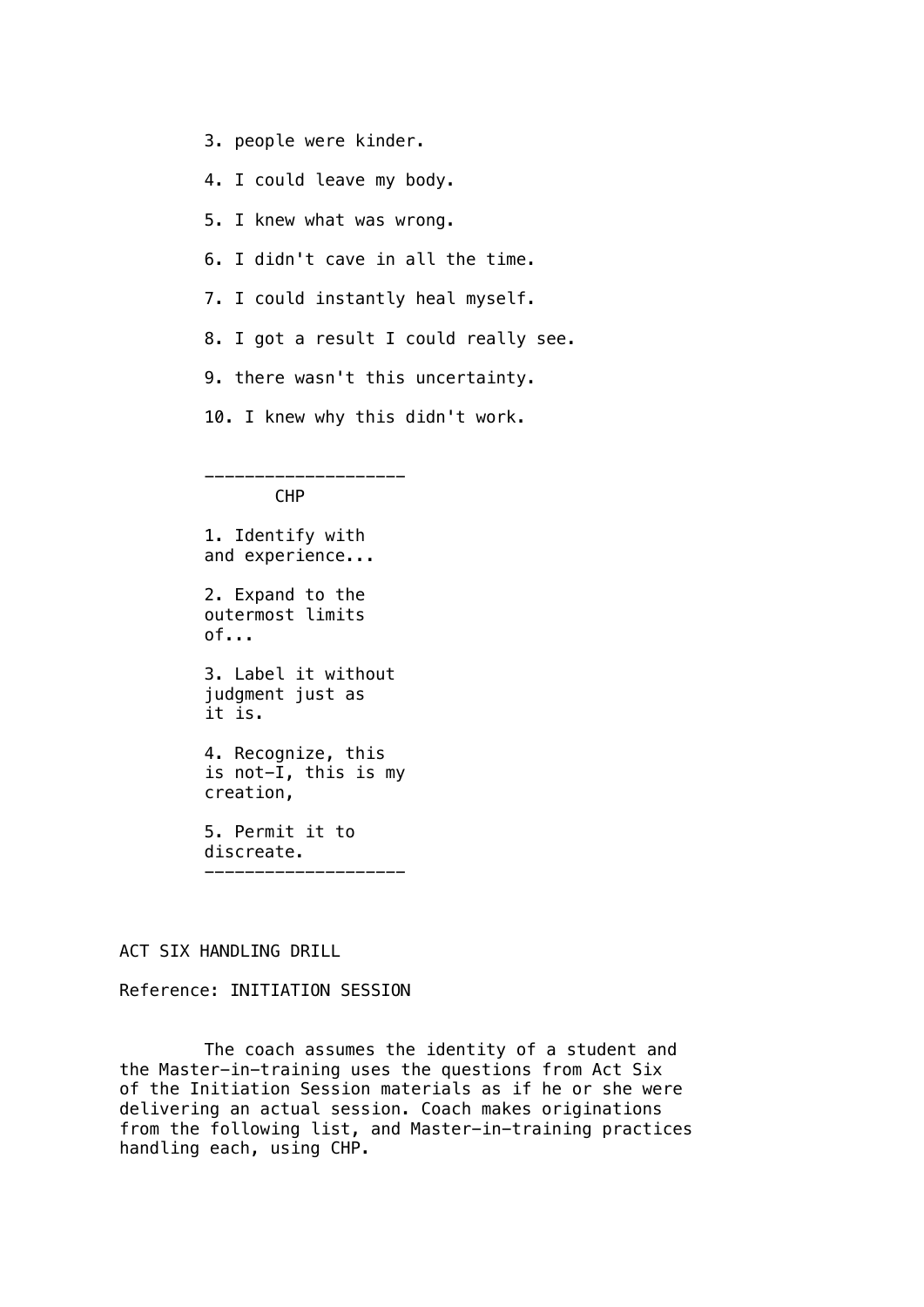Master: "Finish this sentence, "Yeah, but..." 1. nothing has changed. 2. I'm still here. 3. I already knew this. 4. I didn't create it. 5. What's true is true. 6. It doesn't matter what I believe. 7. a lot of people have proved this doesn't work. 8. it's just a word game, it really doesn't do anything. 9. I know it won't work, I tried. 10. I can't change my belief. Master: "Finish this sentence, "I just don't..." 1. get it. 2. see how this could work. 3. feel any different. 4. know why. 5. want to fool myself. 6. seem to be able to do it. Master: "Finish this sentence: I really can't..." 1. discreate anything. 2. go against what I believe. 3. change reality. 4. get out of my body.

CHP

--------------------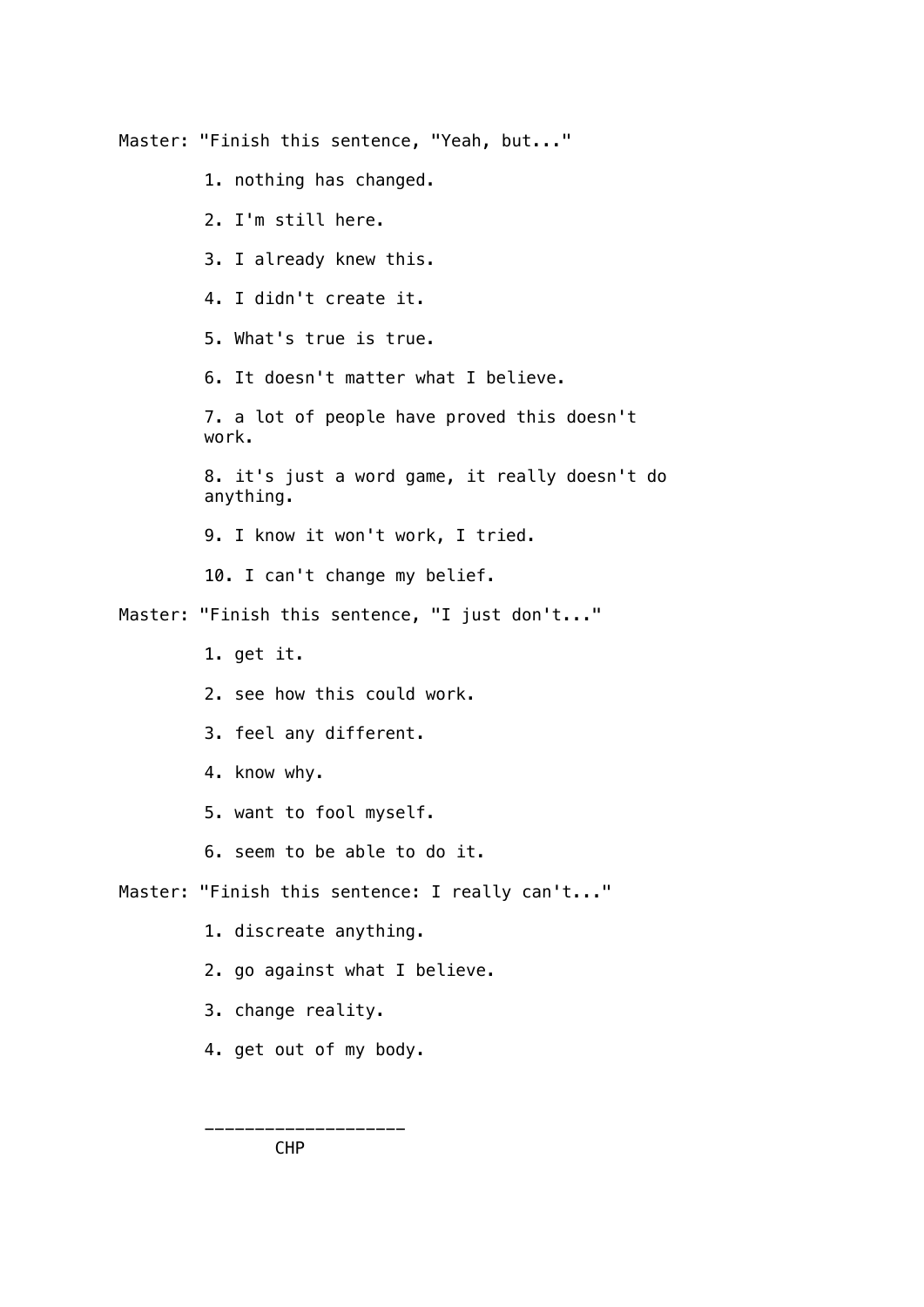1. Identify with and experience... 2. Expand to the outermost limits  $of...$ 3. Label it without judgment just as it is. 4. Recognize, this is not-I, this is my creation, 5. Permit it to discreate. --------------------

ACT EIGHT DRILL "The End of Session Worm"

Reference: INITIATION SESSIONS

The Master-in training delivers the worm,

"Your sense of being the total creator of your universe will continue to expand over the next 24 hours ur so"

The coach should have the Master-in-training repeat the worm until it can be delivered from memory without any seriousness, without any roteness, or without any hesitation. The coach must feel like he or she has received it without resistance.

#### ADVANCED BASIC DRILL

Reference: INITIATION SESSIONS

This drill covers all acts.

The drill is done on a coach who originates various ideas or situations for handling throughout the session. Coach should strive to be realistic in his originations.

This drill should be continued until the Master-in-training has a high degree of confidence in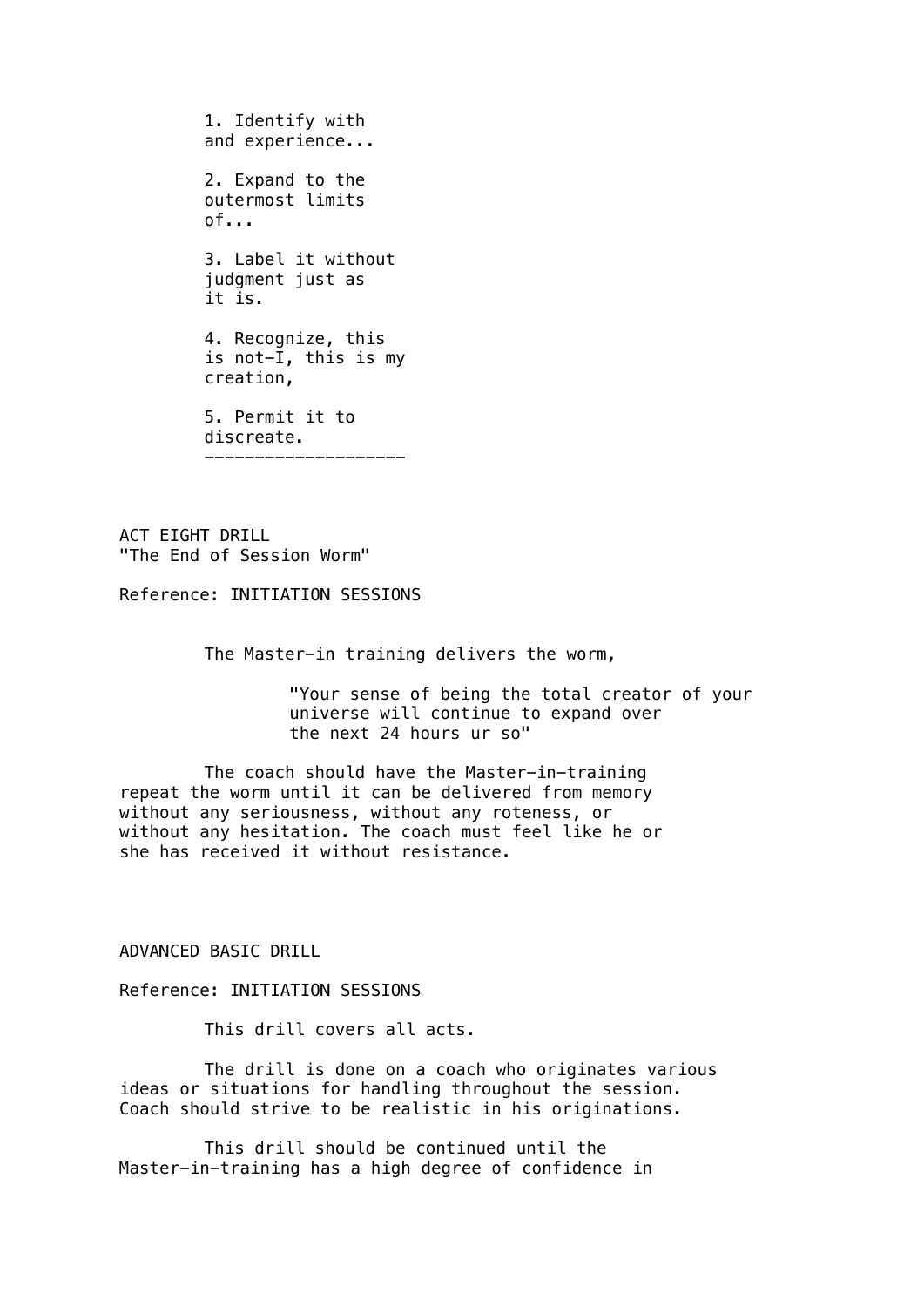being able to deliver a successful initiation session.

-----------------------------------------------------------

AVATAR(r) MASTER'S COURSE

Part IV: Enlightenment ----------------------

[10] PERSISTENT MASS HANDLING

(Edited from a lecture given in January 1987 by Harry Palmer)

Good morning!

Before I go back to California, I want to tell you about this latest research.

It's pretty hot stuff.

Some of you have run into creations that don't appear to discreate. Somebody dubbed them persistent masses, and that's probably as good a label as any.

If you examine this persistent mass phenomenon, you'll find a compact cluster of creations that hang around and refuse to be turned off. The creations actually reinforce each other. They act like backup energy sources that sustain a creation even when you turn the creating energy off--something like the emergency lights that you see around exits and stairwells that come on when the power fails.

So, I have been studying this, and it finally unraveled a bit today. I haven't had time to organize it yet, so I'll give you what I know in bits and pieces and we'll clean it up later.

First, a persistent mass is a resisted experience that's bordered by an unknown. Someone grew tired of consciously resisting something, so they put it on automatic and wrapped it with an unknown. And now, it's back!

Second, every creation is bordered, either by knowns or unknowns. Unknowns are bordered by knowns and knowns are bordered by unknowns.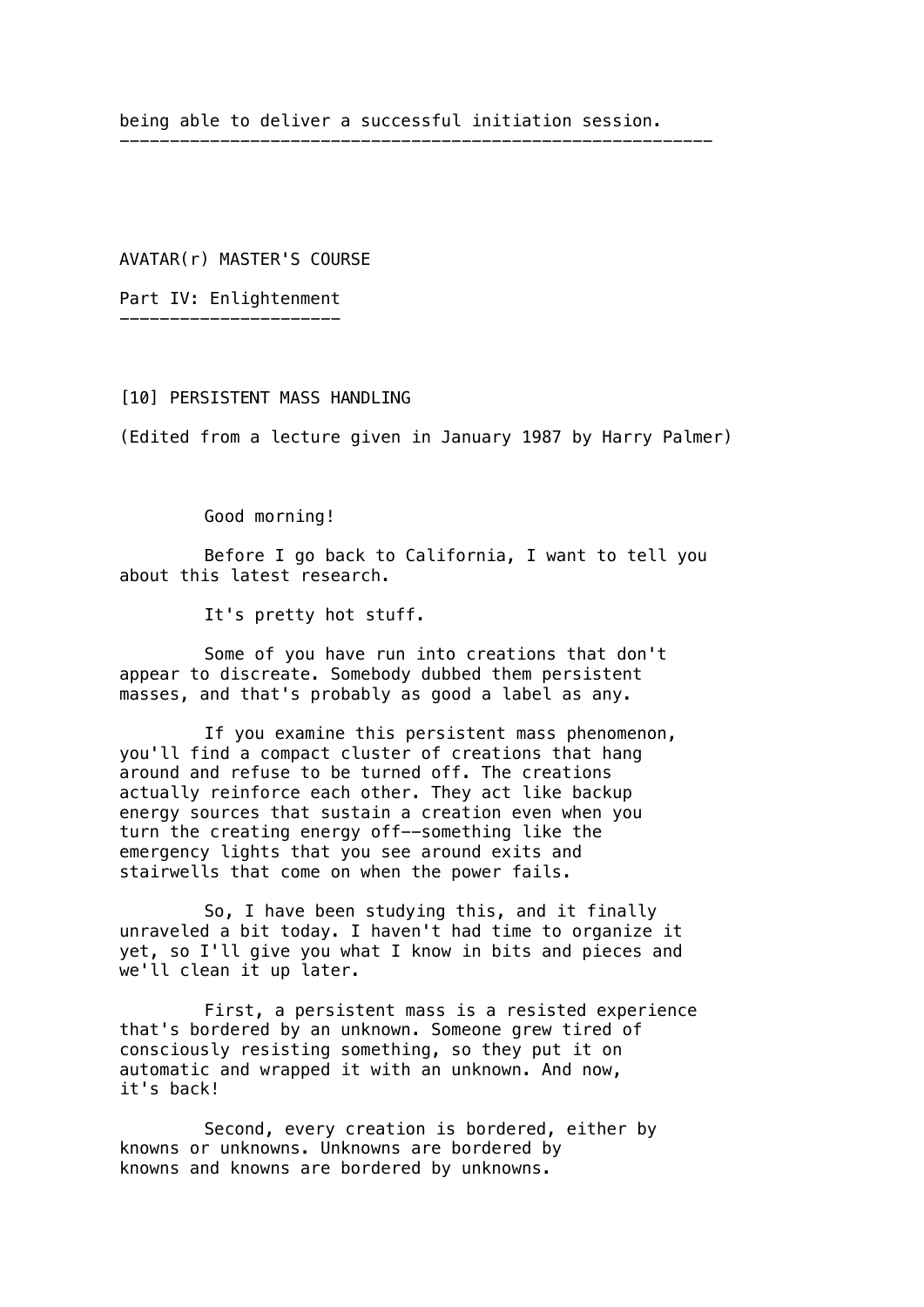So, you decide to create a belief. The belief acts as a filter and extracts from the universe a certain energy that you experience as the fulfillment of that belief. OK so far?

Later on, because of some interaction with the world or another, you decide that you'd rather not experience that energy anymore. But, instead of discreating the belief that is filtering that energy out of the universe, you disown it and deny that you created it. You say, and this is the key, "I don't know anything about that," or "I don't know what this is."

That belief--I don't know--creates an unknown around the first belief and now you have a persistent mass. If the second belief has some kind of timeless phrase in it like, "never," "forever," "all eternity," "always," "this is it," "don't ever," it creates a real persistence for the first belief.

Another way of making the unknown persist is to connect it with some sort of body function so that it continually creates. "Every time I think about it," "Every time I have sex," "Every time I eat," "I keep thinking about this every time I" ...and you've hooked up a function that continues in time with the automatic creation of this belief that denies knowledge of the original belief.

And you push it off someplace, since you don't believe you created it. Unconsciousness is not something that happens to you; it's something you create.\_ If you can't experience something as source, there's no danger that you'll discreate it. That's a persistent mass. It's a neat trick. Probably the whole physical universe is nothing more than a persistent mass. It's also a good way to divide yourself up into many entities, create races and plant and animal kingdoms. If you believe the creation is separate from you, it doesn't take any great leap of faith to believe that the consciousness in that creation must be separate from you as well.

Well, let me give you some ideas of this beliefcreated unknown. When you put your attention on a persistent mass, you actually contact this belief that the creation is unknown--first thing. "What is this?" you say, pretending all the while that someone else is creating it.

Sometimes it's layered in unknowns. You've been busy. You've attempted to handle this before, and what you experienced at that earlier time was that you didn't know. So now you have a lot of evidence built up on it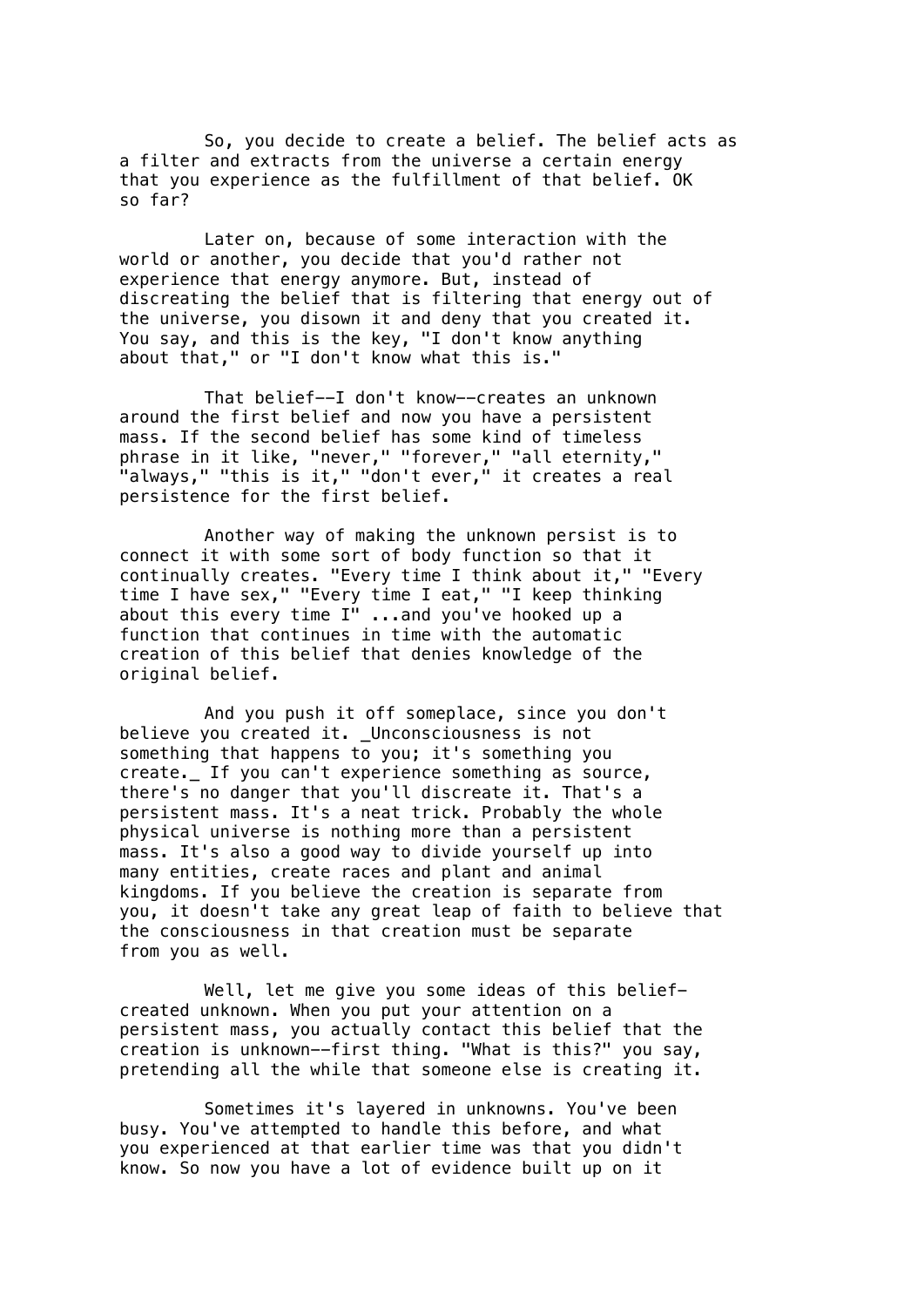that proves you don't know what it is. (laughter)

But the basic unknown on it is your desire not to know.

> "I never know what this is." "I can't ever seem to get it." "I can't figure it out." "I try and try and it never goes away." "It's just there, I don't know." "I've worked on that sucker forever and it just doesn't go away." "It always comes back."

These timeless beliefs reinforce the unknowns of the creation. They keep this creation from being contacted and experienced--which is exactly what your intention was when you upholstered it with the first unknown.

"I just can't believe..."

"It always seems sort of..."

Always? Can't? You want to learn to look for these words.

"Maybe I don't want to get rid of it."

And now you can create another layer of unknown on the first unknown. Second layer--"I don't know if I want to get rid of it or not." Layers of unknowns, usually with wrong conclusions sandwiched in between. Things like: "I've tried everything." "Well, it's always there when I look." And the king of all wrong conclusions, "It's not mine!"

Always?

"Every time I bend over, it's there." "Every time I wake up, it's there." "Every time I go to sleep, it's there." "Every time I eat, it's there." See how clever we can get in putting these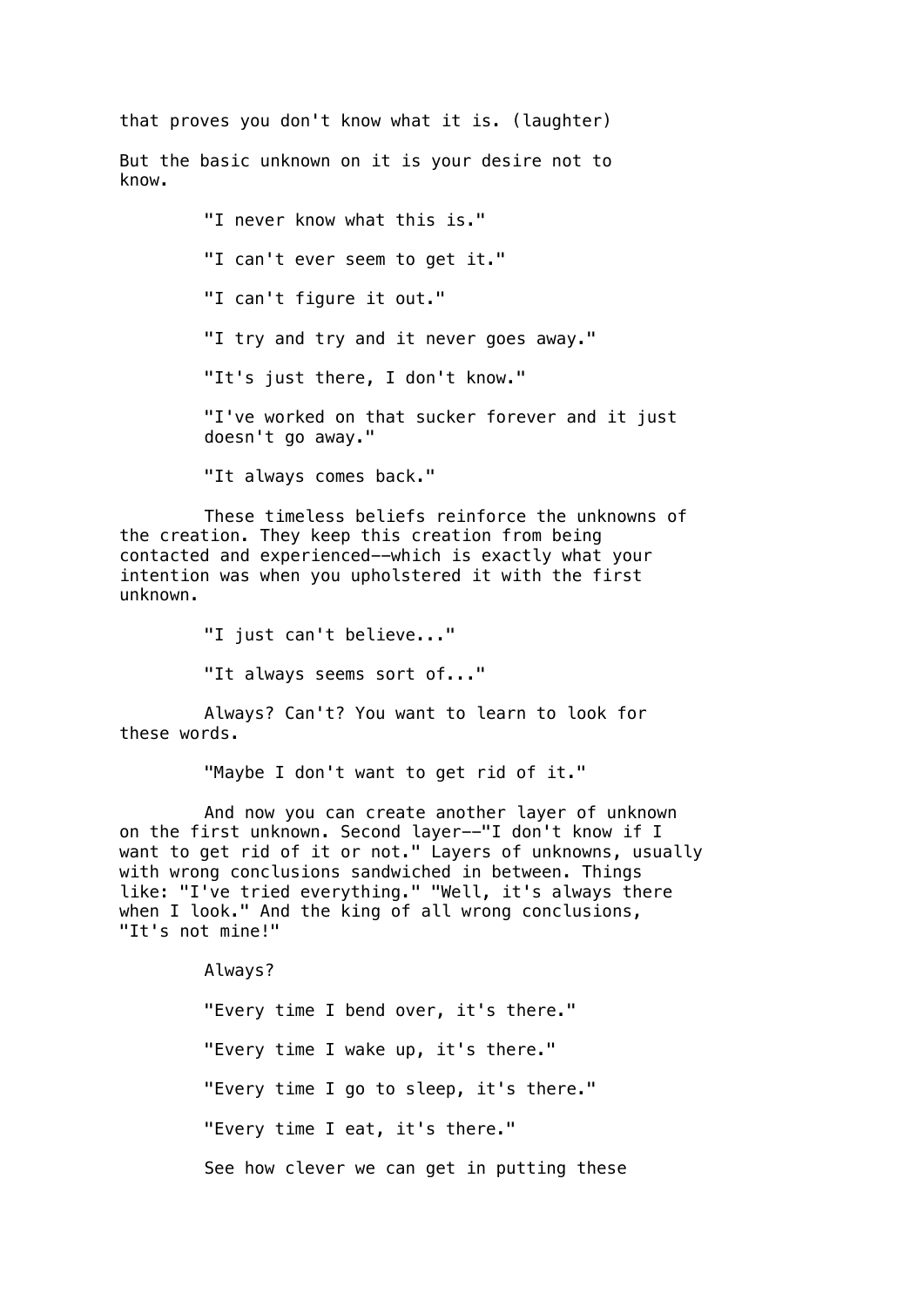unknowns around something and structuring them so they go on being created forever?

So you forget that you chose to create this belief to experience something, and now the belief is bordered by more beliefs about its being unknown. Every time you try to penetrate this persistent mass creation, you hit this timeless unknown about it. Where did it come from? Who created it? God, probably. (laughter)

God, certainly! But now God is hiding in the universe going, "Who could possibly have created this?" God? He must be very powerful...and good. You heathens better worship me, er, I mean. God.

Have we got a little ego involved here? I don't know! (laughter)

So you experience the belief that you don't know. But did you ever consider that maybe you also created the belief that you didn't know? Naaa! (Laughter)

Um hm. I am going to tell you how to get rid of persistent masses. (audience cheers)

It's simplicity in itself, it really is. Most of you have already guessed it.

You discreate the unknown first!

There's a resisted experience within the persistent mass. The experience is resisted through a misunderstanding on your part that you originally chose to experience it. That was the role. That's the game you wanted to play. (Harry joking: "Yep, I guess I did, but I sure don't remember it.")

Now, it doesn't matter what the resisted experience is; it could be a murder but probably it's something milder. Why would you create it in the first place? Because identity-less awareness can play any games without judgment.

Now how long does it take you to experience something? The time factor enters into experience only when you're trying to evaluate the experience or make a judgment on the experience. That's what enters the time factor into experience. Otherwise, everything is experienced as right now, instantly.

When you are handling a persistent mass, you need to be aware that the experience which was resisted became resisted because a negative judgment was associated with it. And you're going to run into that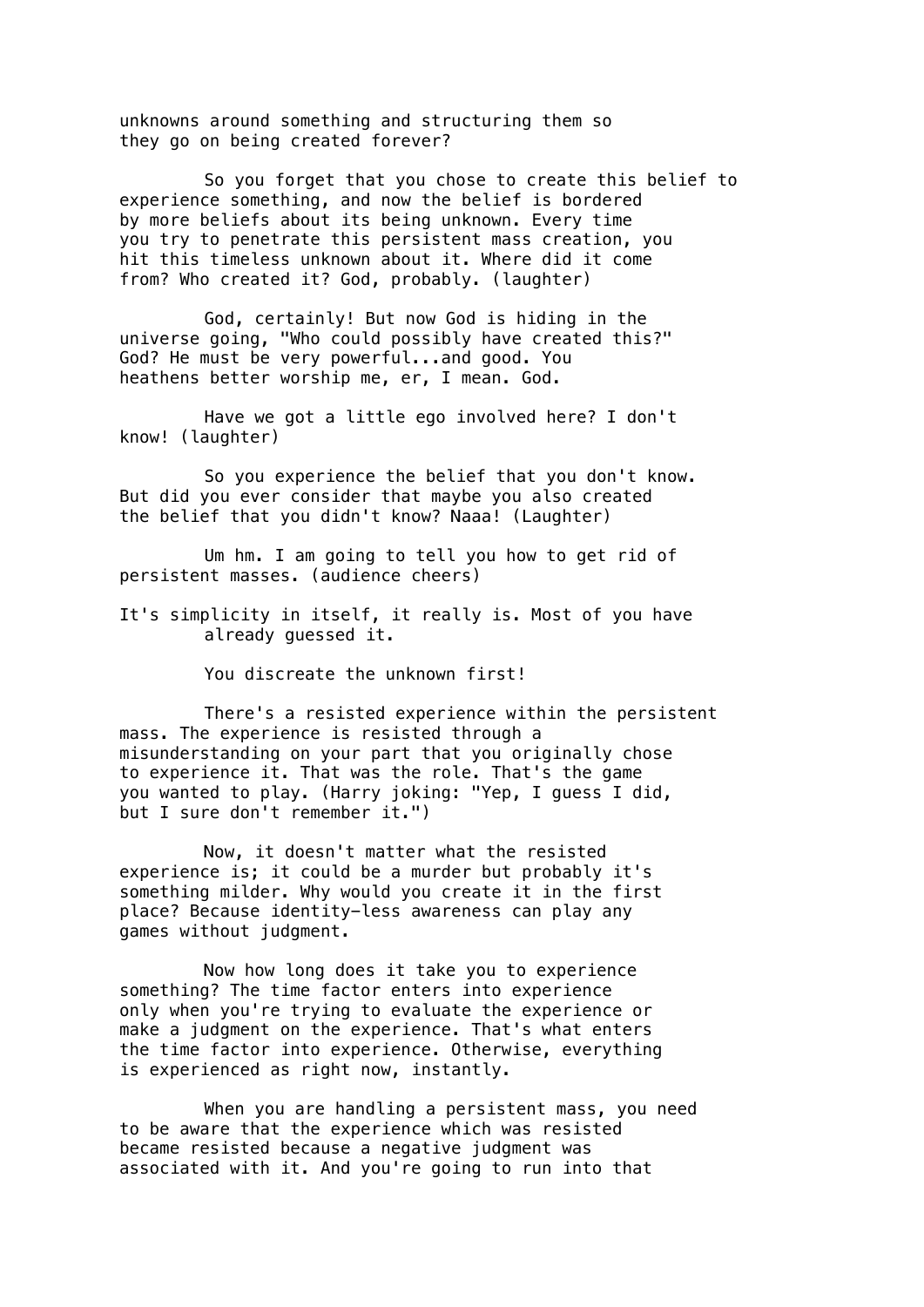when you start handling it. Realize that it's just another layer of belief built up around this "orphaned" creation.

How to handle it? What you want to do first is find all the beliefs that keep it unknown. You just identify whatever the belief is that keeps the unknown around the mass, and experience it (i.e., Feel what it feels like to puzzle over...). These unknown beliefs come up as soon as you put your attention on the mass.

Now there may be a lot of layers to the thing. Just experience and discreate them one at a time: first an unknown and then a conclusion about the unknown, and then another unknown and then another conclusion, etc. At the core you will find a resisted experience, but there is a hidden side to this resisted experience. The hidden side to the resisted experience is this: before it was resisted, it was desired! That's the core of a persistent mass. The desire and resist are so antithetical to each other that they create separate realities.

One of the realities is one you won't want to experience. And that's the heart of the persistent mass.

So you find that experience and discreate the judgment on it and then experience it, along with the resistance, and the whole thing will discreate like any other creation.

Now, some of the creations may have been co-creations with others. Of course, others are persistent masses as well. Oh, yes you are! (laughter)

Don't worry, nobody would ever want to experience all of us!

Our conclusions about individuality are safe--at least for the time being.

If you run into a persistent creation with another "individual," it will require that you experience and discreate your judgment on that individual, and then view the situation as the source of every viewpoint involved. I told you this was hot stuff!

Occasionally you'll run into a case where you'll have a number of these persistent masses compacted together. I guess if you're creating experiences that you don't want to experience, you might as well stick 'em all together. Then you've got a cluster of persistent masses. Sometimes you'll have little clusters of masses, and you will handle part of it and get a change, but there'll still be something there. Well, you've made some progress. Just recognize there's still more there.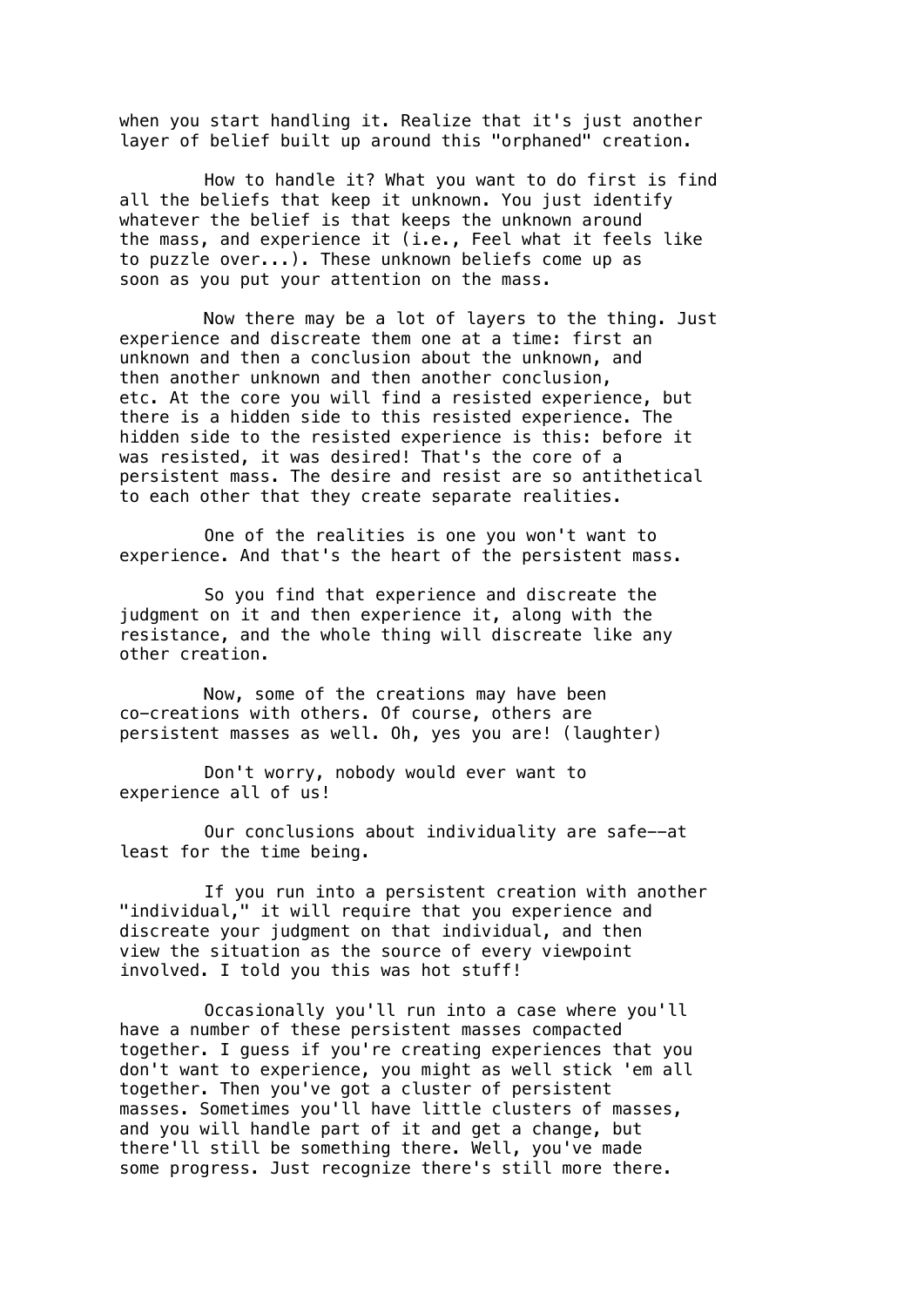Rather than resisting the fact that you don't know, or that you haven't found out what it is, just realize how exciting the progress you're making is. You can experience an unknown. It's exciting to experience an unknown. We're wrapped in one, you know?

When you clean up all of the unknowns, you are going to contact the unknown that is around this idea that you have of yourself. Certainly do not stop there. That's just another unknown to handle.

As an Avatar, you want to be responsible for creating yourself, not just for getting to a point where you can live with yourself. You're Creators. You're not adjusters.

Define, label, disassociate, discreate, until you're right back at the level of pure awareness, without any persistent masses. It's not necessarily going to happen instantly, overnight-though it may if you expect it to. (Laughter)

Sometimes you have to peel layers off. Some people have a lot more confront on unknowns than others. An unknown motivates some people to create-that's where rumor and gossip starts. It's not the way to achieve Avatar.

Stop creating; you're overwriting yourself. Start experiencing until the tablet is blank again.

(Applause)

--------------------------- Definition:

Overwriting: recording over an earlier creation. ---------------------------

Gee, thanks. Since you are so nice, I'll give you one more little thing we've been working on. It's called a worm. A worm is a computer hack word that refers to a sub-program, or a sub-routine, that's contained in certain computer programs. Every time the computer program goes on line, the worm makes a little progress in whatever it's been programmed to do. Some worms eat away at and eventually destroy the program. They're parasitic worms. Other worms operate so that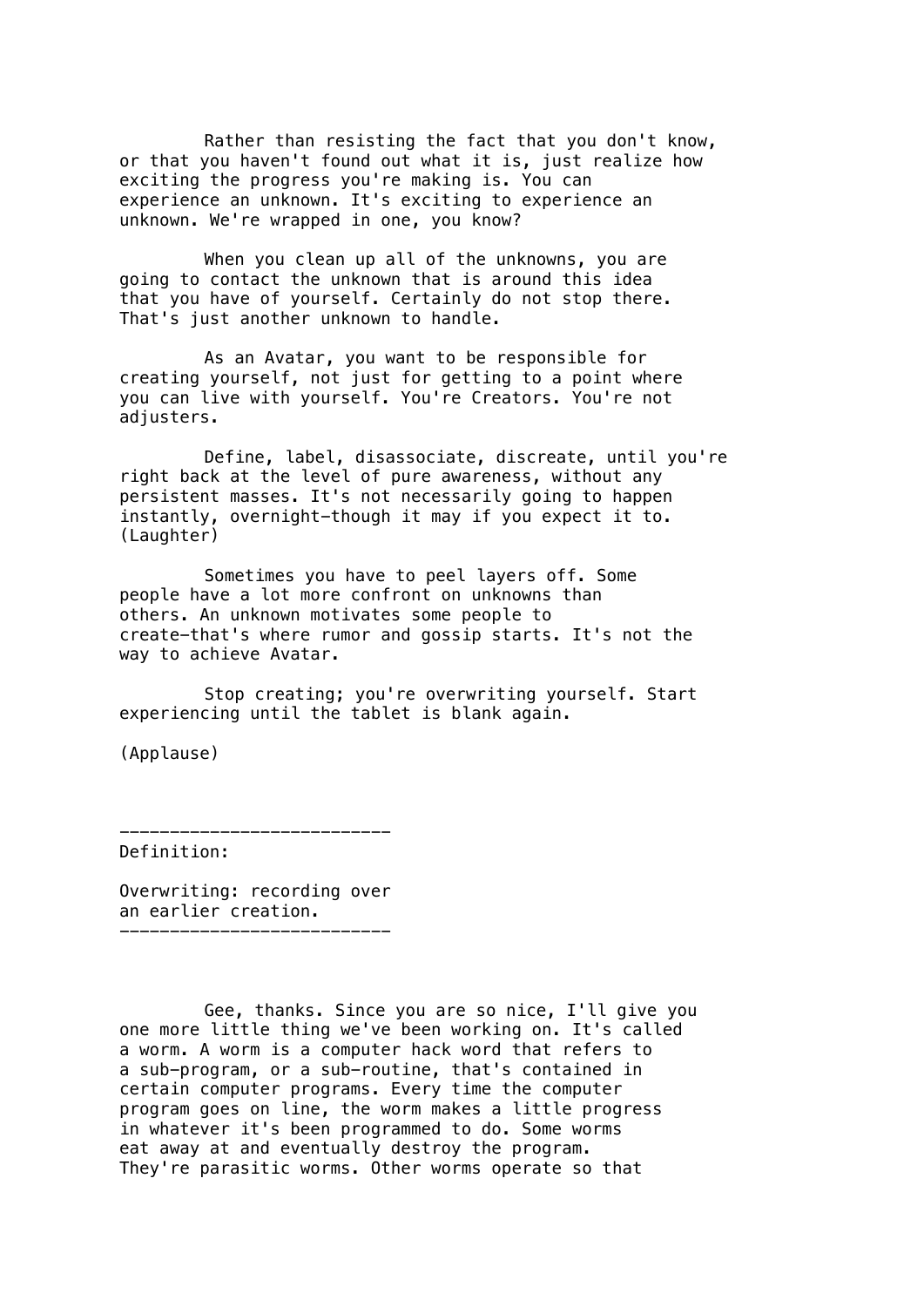each time you turn the program on, they recalculate how long since you last used the program. They're monitor worms. The principle behind a worm is that it's connected with some function of the main program so it works automatically.

Now if you want to create something, create a parasitic worm and stick it on one of your persistent masses. The worm would be a belief that the mass is going to unravel, resolve, disappear. Just stick that belief on the mass and connect it with your breathing. Every time you take a breath, the worm makes a little progress on the persistent mass.

It's your universe. Make it work for you. You're the creator. You can create stuff like that in your universe.

All right? Any questions?

Q: Harry, could you approach persistent mass with the idea that you just love it? And if you didn't love it, you just love it some more and roll around in it like a dog in a dead woodchuck and stuff? (laughter)

The very idea of the word persistent means, "I don't like it." But, yeah, I believe that if you could love it enough that it would just fling you right through the unknown that surrounded it. And you'd be in it just like that. Love allows forgiveness, and forgiveness takes off judgment. I think that would be a key. It's probably why love is such a valuable tool.

Q: What if a person believes he can't get rid of something?

There are black worms and white worms. That's a black worm. The white worm is, you can get rid of it. Good worms and bad worms. Worm wars! (laughter) You all have a champion worm that is handling everything that comes up, every time you breathe. A guardian angel if you will.

OK? That's it!

---------------------------------------------------------------

AVATAR(r) MASTER'S COURSE

Part IV: Enlightenment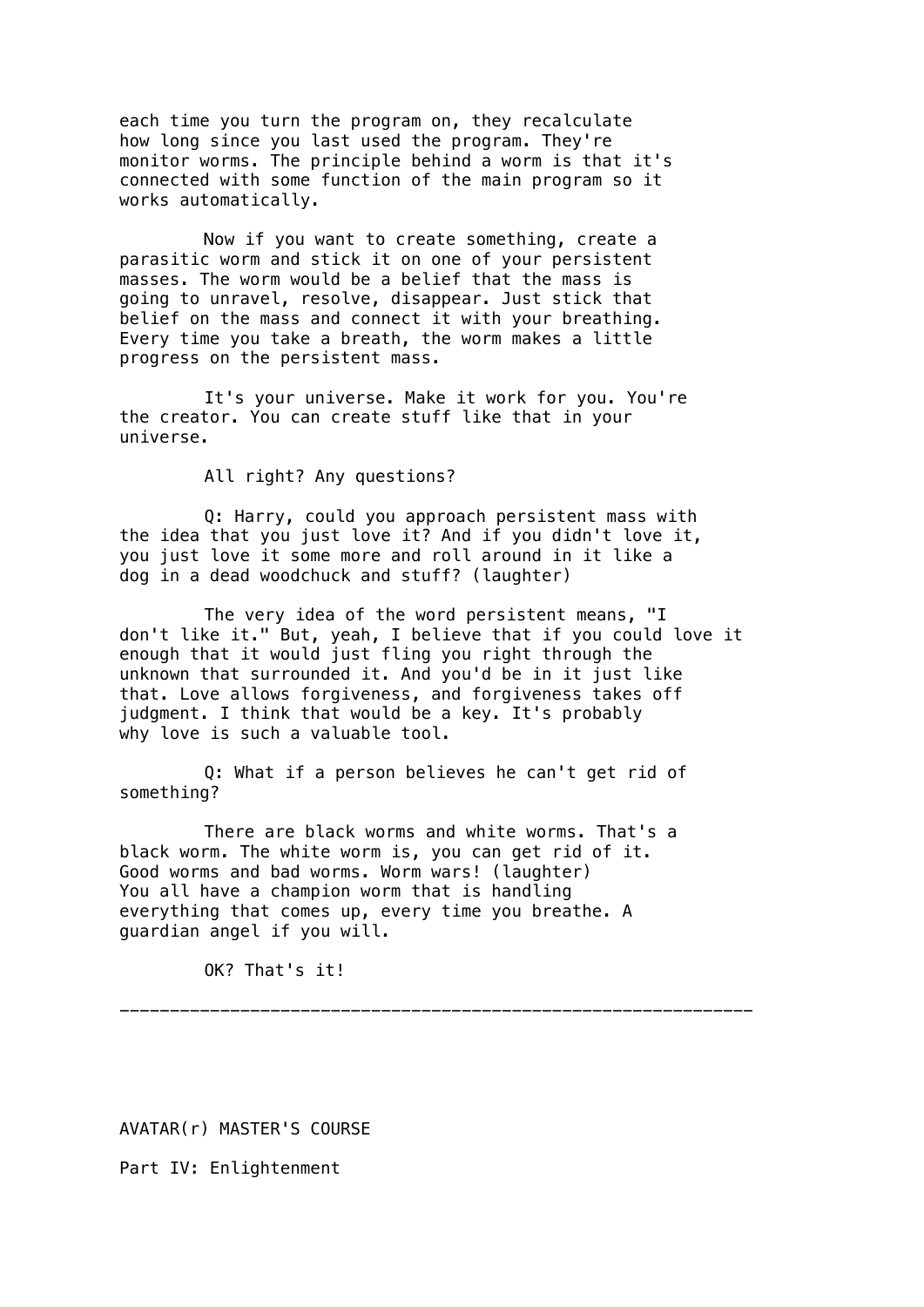# [11] PERSISTENT MASS HANDLING PROCEDURE

```
----------------------------------
```
Definitions:

----------------------

Mass (n): 1. a quantity of matter forming a body of indefinite shape and size. 2. an unidentified creation.

To Persist: to remain unchanged or fixed in a specified character, condition or position; to be insistent upon repetition.

To Resist: to withstand the force of; to exert oneself to counteract or defeat; to exert force in opposition to; \_to desire not to.\_

Disown (vt): to refuse to acknowledge as one's own.

----------------------------------

 Resisting a creation means that you will not willingly own it, experience it or recognize yourself as its source.

A persistent mass is a creation that is continuously created by "creating energy" from a source that you feel you have no control over. It can be an obsession, a neurosis, a pain, a fixed condition, an antagonist, a disease--literally any perception whose duration is greater than now.

The Anatomy of a Persistent Mass

Choosing to resist the experience of something that one has chosen to experience (by his or her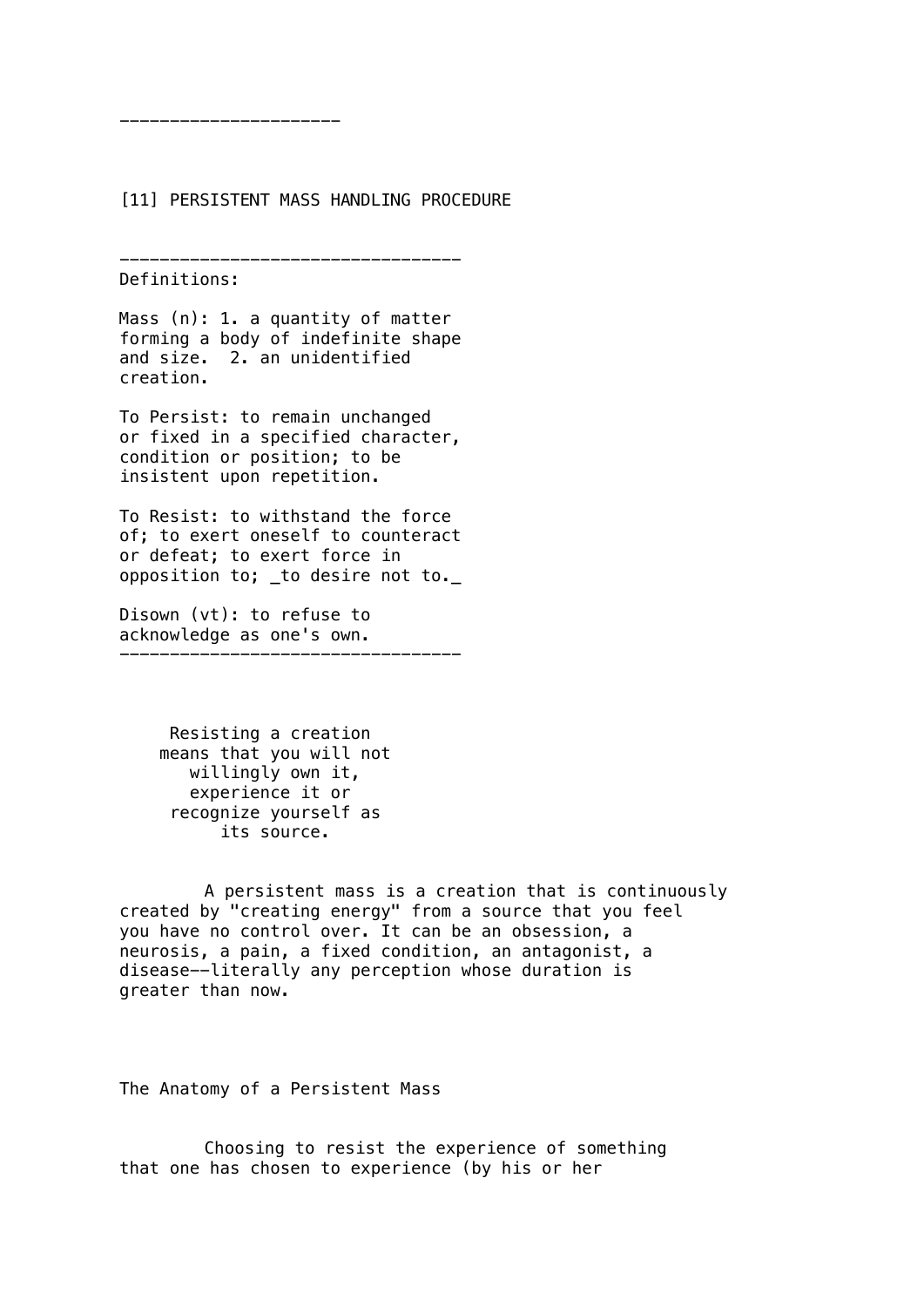creation of belief) creates the effect of suffering, of being swept along, of being out of control. Time begins. One creates against oneself. Feeling is replaced by thinking.

How to Create a Persistent Mass

If, instead of experiencing a creation and recognizing yourself as independent of the creation--as the source of the primary that is creating it--you disown the creation and resist it by creating responses to it, you will create a persistent mass.

In the interval between creating the creation and creating against the creation (resisting), there is a shift in the viewpoint of the creator. This shift of viewpoint occurs across an unknown and creates the appearance that the old viewpoint and the new viewpoint are separate.

A persistent mass is persisting because, identified with the new viewpoint, you are attempting to create away a definition--rather than experiencing it and discreating it. The persistent mass feeds off your resistance, reflecting it back to you as perception.

The core resistance was a moment containing painful emotions (grief, fear, anger) and/or sudden pain and trauma severe enough to cause you to respond by shifting your viewpoint.

The Denial Zone

The interval over which the shift in viewpoint occurs is an area of unknowness that is placed between the viewpoints to keep them separate, e.g., "I never want this to happen again."

The Core Creation

To discreate a persistent mass, you must discover and experience the creation at the core of the persistent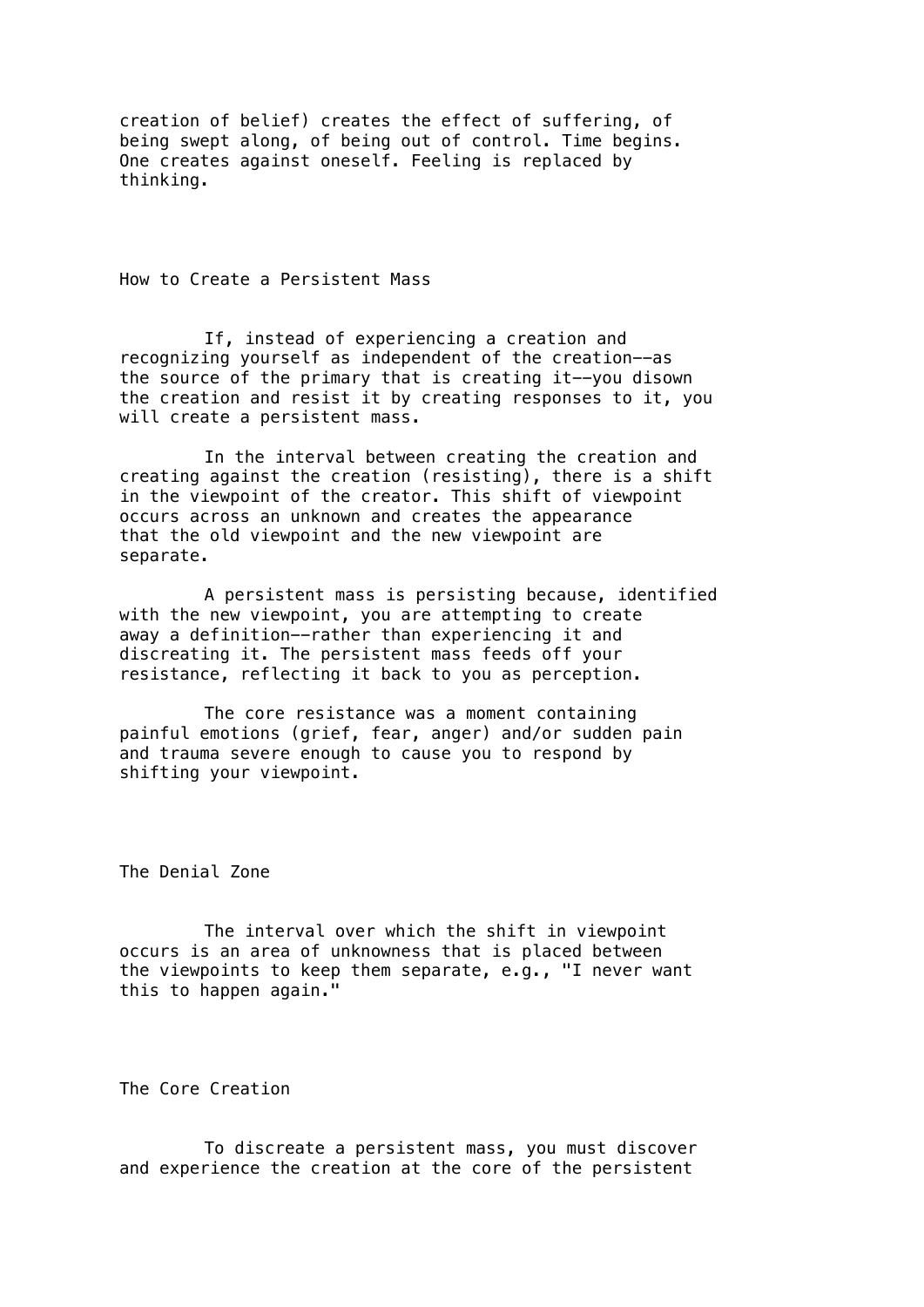mass that was disowned--disowned in the confusion of shifting viewpoints.

This core creation appears to be a source, but it is really only a reflector. It is like a moon that reflects the light radiated by the sun, only this moon reflects resistance radiated by you. And your own resistance, reflected back to you, is interpreted into the perception you have of the persistent mass--pain, anger, illness, fixed condition, etc. The core of the persistent mass appears to be the source of the perception. It's not. The source of the perception is you, but you do not recognize the reflection of your own resistance.

A persistent mass will always be some interpretation of reflected resistance.

A reality is what a viewpoint views, directs attention to.

-------------------------------

A persistent mass is a reality that does not discreate on the CHP and appears not to be your creation--at least not the creation of the viewpoint you currently occupy.

Within the Avatar framework, "a desire' means a connection that is being created between two realities of different energy potentials. -------------------------------

If the persistent mass is experienced at any level prior to its core resisted creation, it fails to discreate, or if appearing discreated, it will mysteriously return. If you experience only your current resistance to the persistent mass or experience only a few layers of unknowns and wrong conclusions about it, but fail to discover and experience the original disowned creation at its core, the persistent mass will reappear as a reflecting body the next time something unpleasant happens and you radiate resistance.

Discovering the Core Creation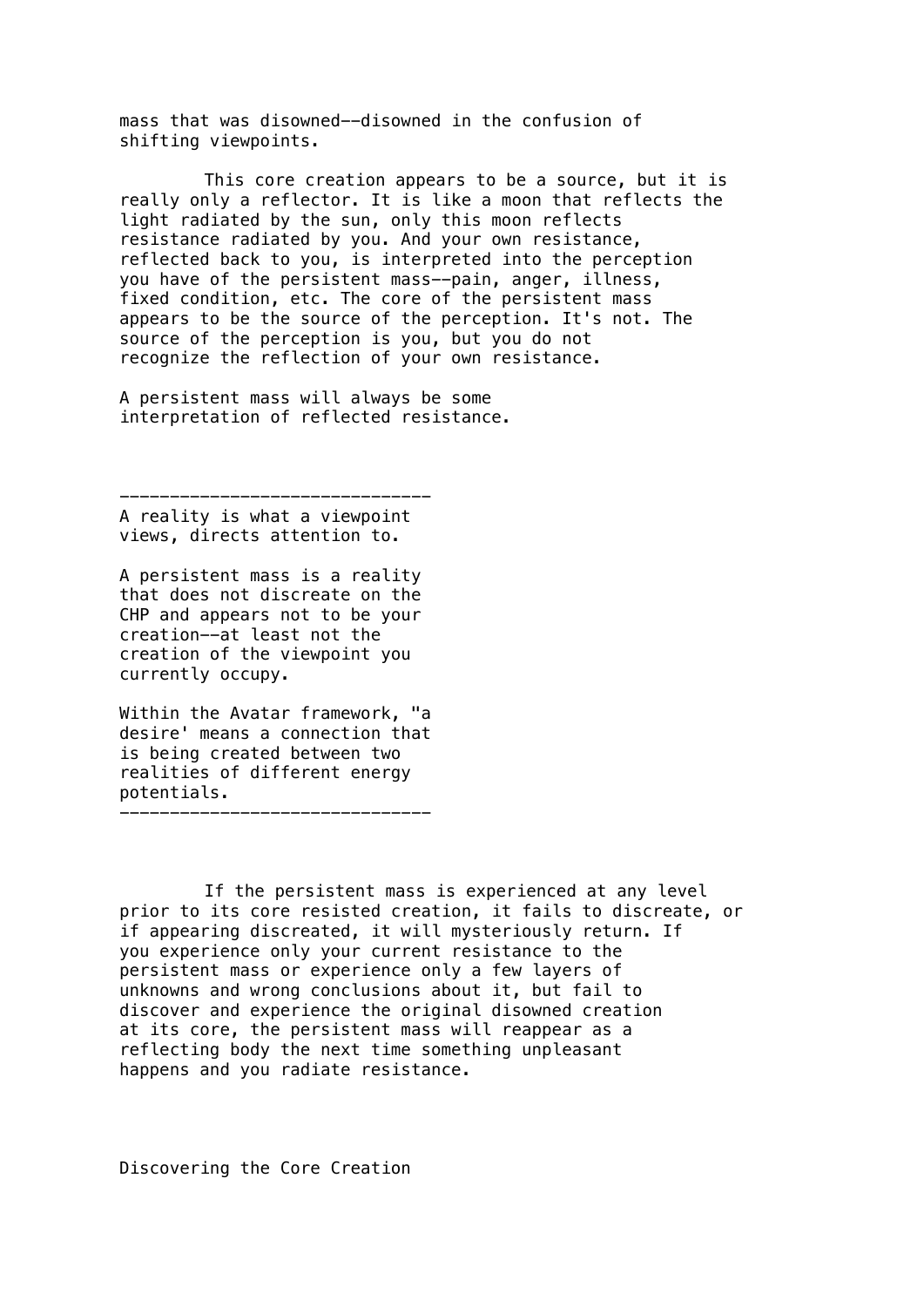Resistance is the path that leads to the core of the persistent mass.\_ Experience the resistance you feel toward the persistent mass (pain, obsession, fixed condition, etc.) and ride its reflection like a wave, steering your attention into the rising intensity of reflection right down to the core creation. It's a wild ride through some incredibly choppy waters, but hang on and it will dump you in the middle of a creation that will really set your teeth.

Persistent Masses

The person suffering from a persistent mass is entirely focused on the reflection, imagining it as the product of an outside source. He or she may not even suspect the existence of the reflector.

Many people intuitively know that a persistent mass has something to do with them, and they suspect that they somehow create it, but they haven't yet grasped the mechanics of how it is done. Well, now it's revealed--it's done with mirrors!

You can either stop radiating resistance so that none is reflected--which some do successfully as long as they can avoid conflict--or you can experience and discreate the reflector (resistance)--which is what Avatar recommends.

Instincts are Persistent Masses

The strong desires we call instincts are persistent masses created by a viewpoint shift during a death experience. They exist as core creations whose reflections are interpreted into impulses toward behaviors that will result in survival. When an instinct is resisted, one starts a ride toward its core creation, which inevitably is some mental recording of a violent death.

Obsessive behaviors, uncontrollable desires, addictions, compulsions, fixed conditions, persistent pains, etc. are the result of reflected resistance being interpreted into impulses to be a certain way.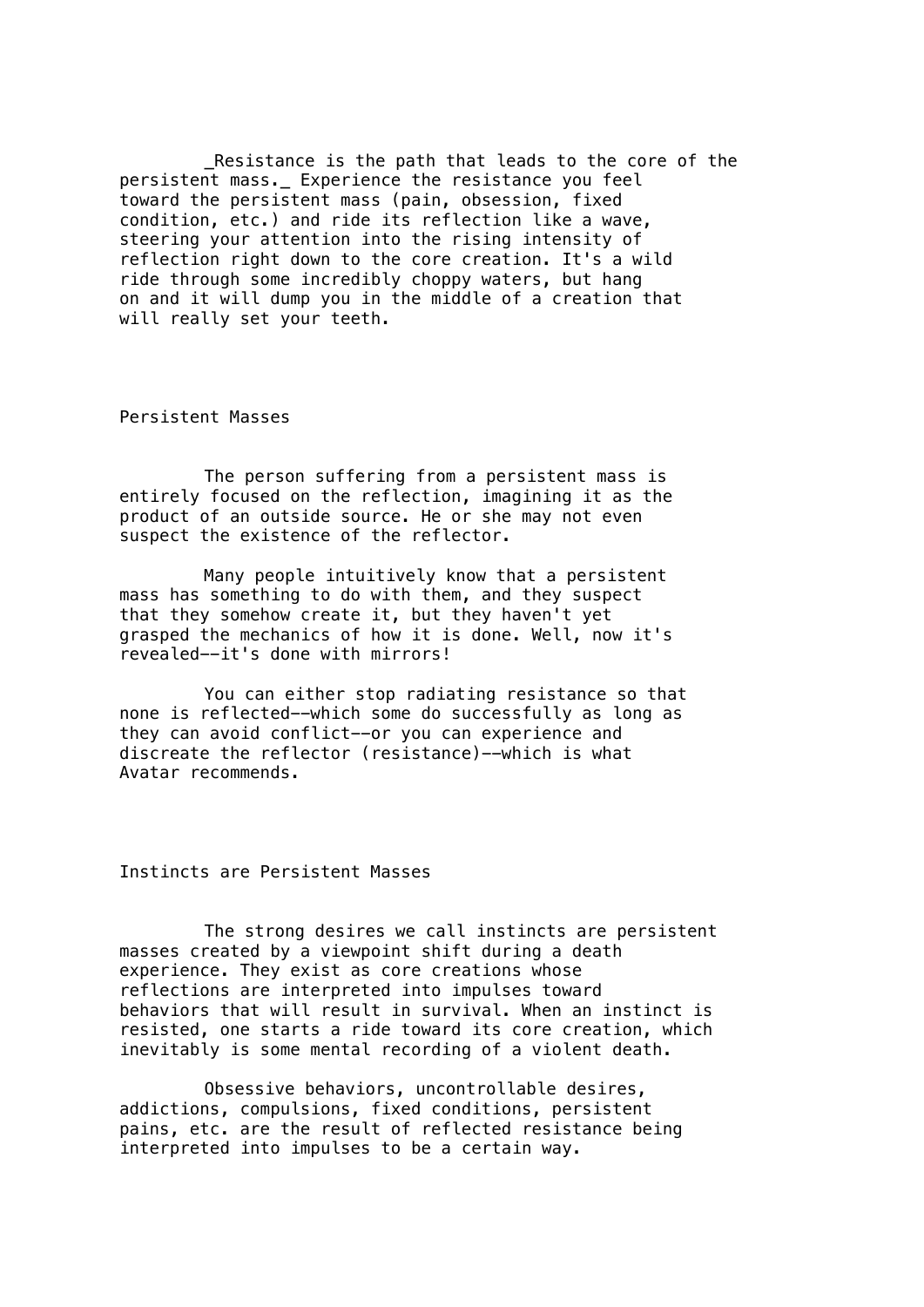The essence of all personal reality is your interpretations placed upon your own reflected resistance!

The Anatomy of Anger

This is a particular kind of persistent mass that has as its core an imagined viewpoint. You imagined (created) that someone or something held a particular viewpoint. Then you shifted from your viewpoint that created the viewpoint for the other, and now the other seems to be an outside source. In truth, it is not a source, but a reflecting body. When you resist it, your own reflected resistance is experienced as anger.

## Suffering is Reflected Resistance

With a little imagination you can create scenarios of events that, like fun house mirrors, distort the reflection of your resistance into whatever suffering you've been enduring.

One can achieve absolutely spectacular gains (miracles) by experiencing the impressions, thoughts, ideas, conditions, pains or compulsions as reflected resistance and following the intensity of the reflection down to the core creation of a persistent mass. This is not a procedure for the faint hearted, but once you realize that you are a no-thing and that it is only those things which you have identified with that are doing the resisting, you can appreciate any experience and discreate it.

When you find yourself smack in the middle of the awful, horrible, painful event that caused the viewpoint shift, enjoy it.

Procedure

 $*$  0. Ensure that both student and quide understand and can demonstrate all the steps of this procedure. Do this BEFORE you begin a session either solo or with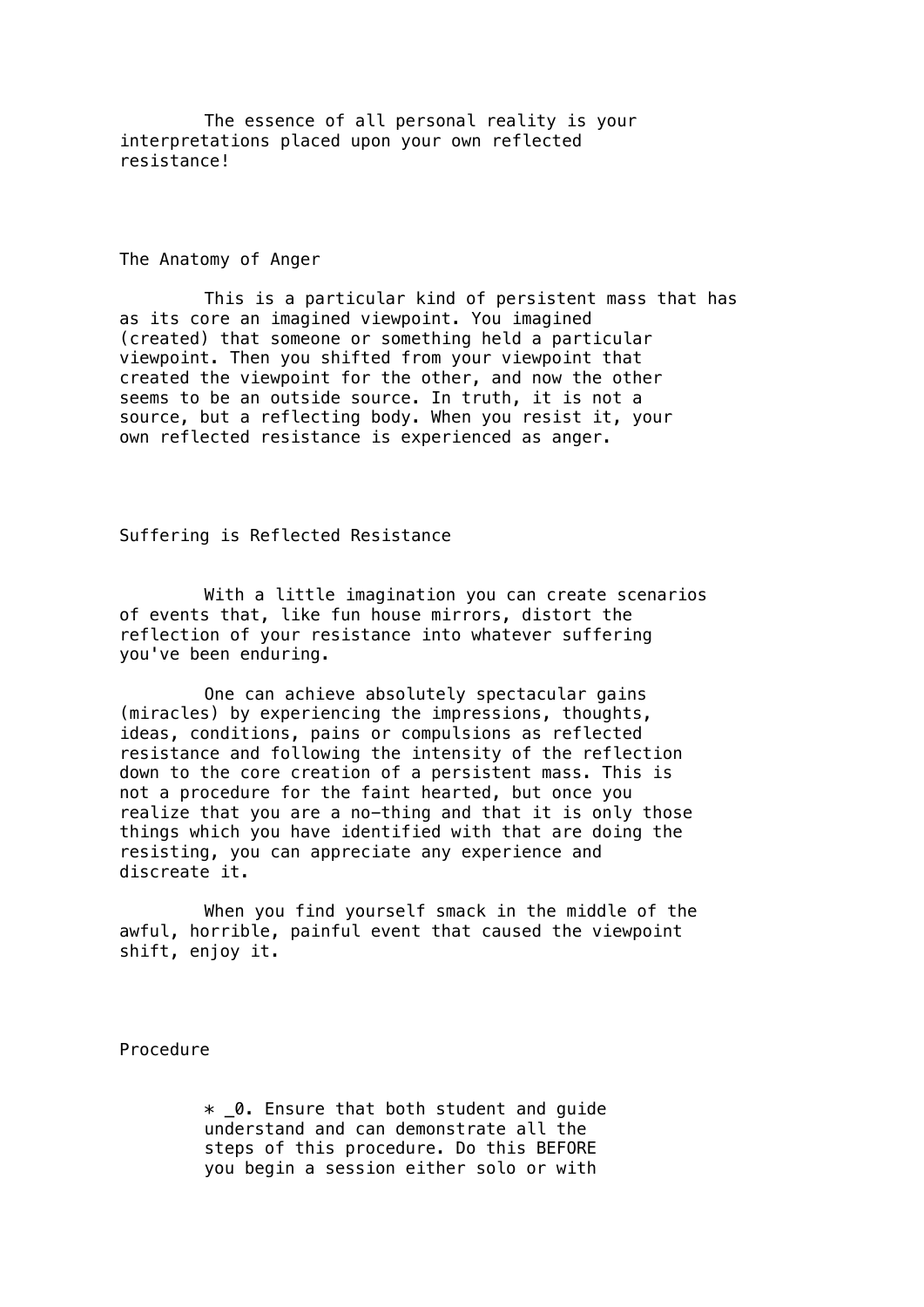another.\_

\_When you are ready to begin (solo for the exceedingly brave), student and guide create a quiet, comfortable and relaxed space.\_

 $*$  1. Identify any persisting reality that you would prefer not to have. Ask: "What do you want to handle?" or, "What are you suffering?"

2. Experience your resistance to the creation (pain, feeling, mass, desire, etc.)."

3. "Expand your attention in the direction of the source of that resistance." Spend as much time as is needed to move toward the source of the perception. Many interesting things may happen, but don't let the student get sidetracked.

4. "Continue until you reach the source of the resistance (core creation)."

5. "Now experience. Expand out and explore the creation. Accept any impression you get without response."

"Continue to experience, expand and explore to the outermost limits of the creation."

7. "Label it without judgment."

8. "Recognize, this is not-I, this is my creation"

9. "Permit it all to discreate."

10. Repeat as necessary. You may ask: 'Would you like to go through it again?"

Note: Any events, beliefs, feelings, etc. that come up while one is following the resistance down to the core creation should be addressed with CHP only if they are blocking the student from reaching the core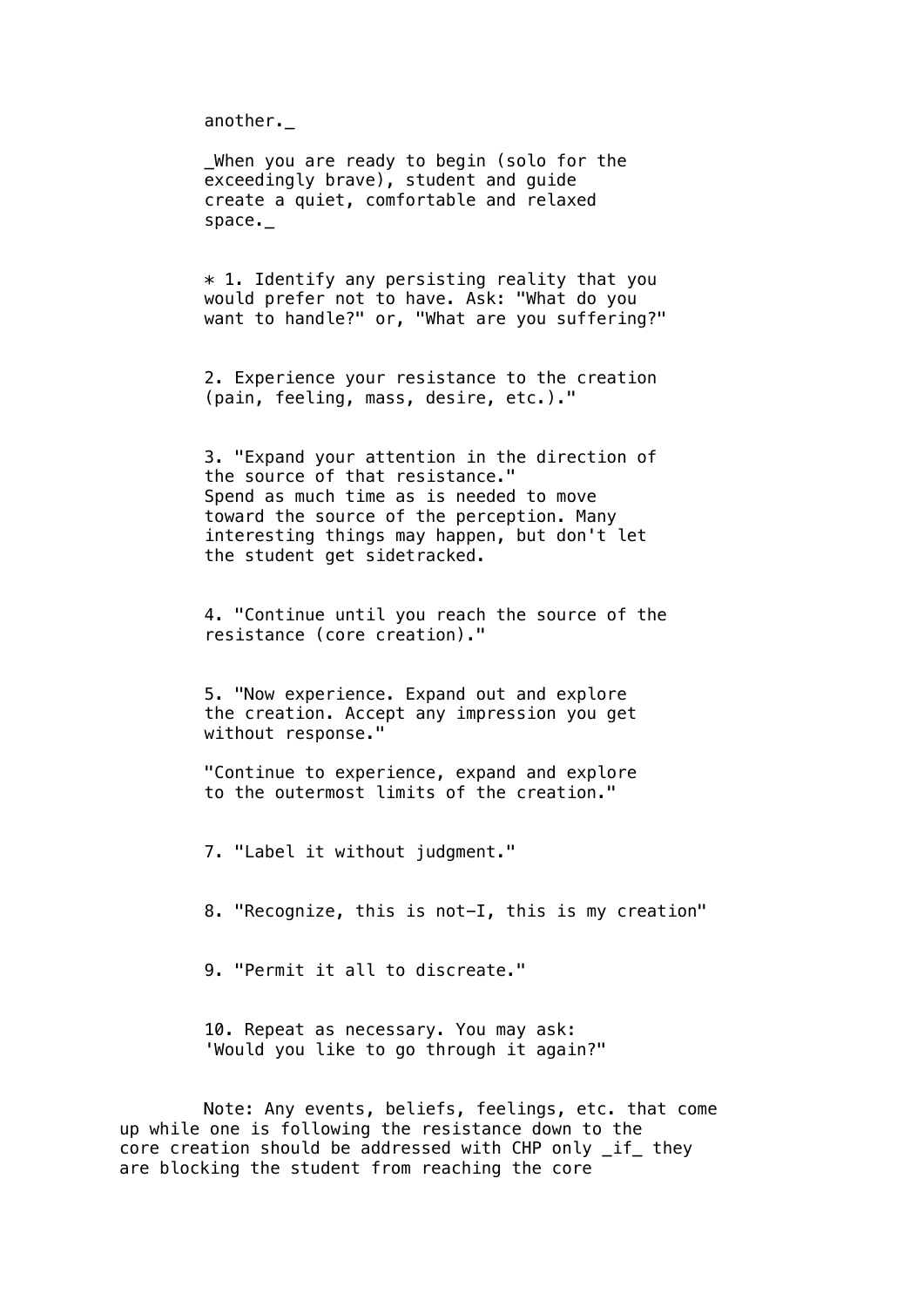creation.

This page is blank

200 Master's Course

----------------------------------------------------------- -----------------------------------------------------------

-----------------------------------------------------------

[ End of Avatar Master's Course Part IV ]

AVATAR(r) MASTER'S COURSE

Part V: The Master's Presence -----------------------------

[1] SELF-IMPORTANCE

A Persistent Identity Handling

----------------------------------------------

Definitions:

Self-importance: the feeling or the manner of one who too much obtrudes his sense of his own importance on others; egotism; pomposity.

Consciousness: awareness plus content.

Egotism: the practice of putting forward or dwelling upon one's self; the habit of talking or writing too much about one's self.

Identity-pattern: (self-idea) an energy or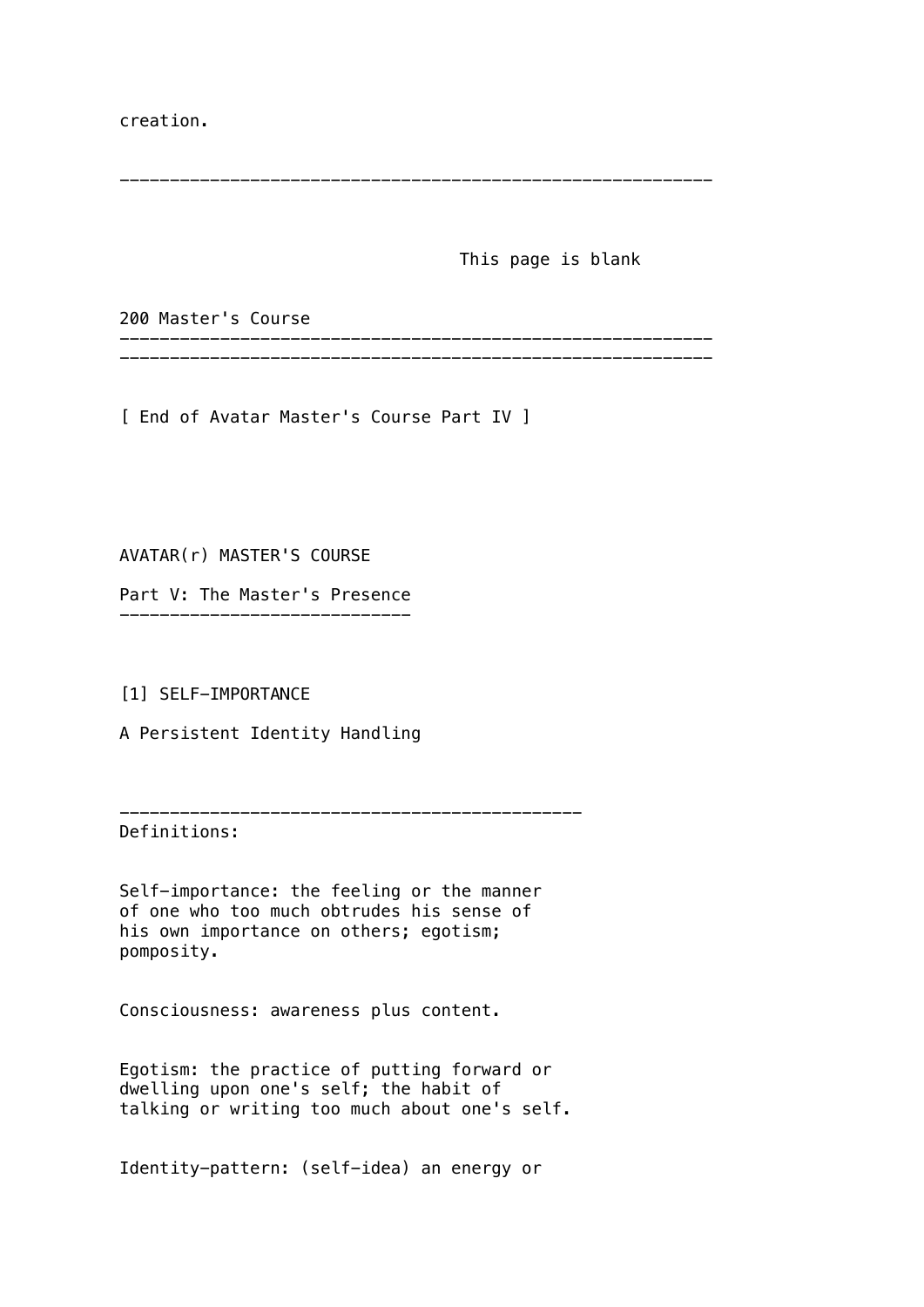sub-energy pattern created by a belief and containing consciousness.

Resist: to create against oneself.

Polarize: to separate into diametrically opposed, often antagonistic, groups, characteristics, aspects or viewpoints.

Transition: the action of passing from one reality to another (e.g., death, unconsciousness, trauma, etc.).

Denial Zone: an area of consciousness between two polarized energy patterns that creates, when viewed from either energy pattern, a refusal to believe in or accept the existence of the opposing energy pattern; a transition. ----------------------------------------------

Every concept of self (name, location, condition, etc.) is composed of awareness identified with an energy pattern, or sub-pattern, of its own intentional or unintentional creation. Awareness, true self, is the source of definition (creation) and is itself undefined (a no-creation).

As the concept of self simplifies and becomes more expansive and inclusive, it ceases to identify itself as being defined by the limits of ever more and more subtle energy patterns.

The experience that one is not defined by a physical body, that one is separate from the body, is a fairly early milestone on this path to true self. A more subtle experience is the recognition that one is not defined by his or her beliefs, that one is also separate from beliefs. Complete liberation occurs with the experience that one is not any of the qualities, attributes, desires or characteristics that are commonly ascribed to self.

How far this de-identification process can be pushed, and what ultimate state may be achieved, is a more fitting subject for exploration than for explanation. Pushed for words, some have suggested: an abiding in silent awareness beyond desire.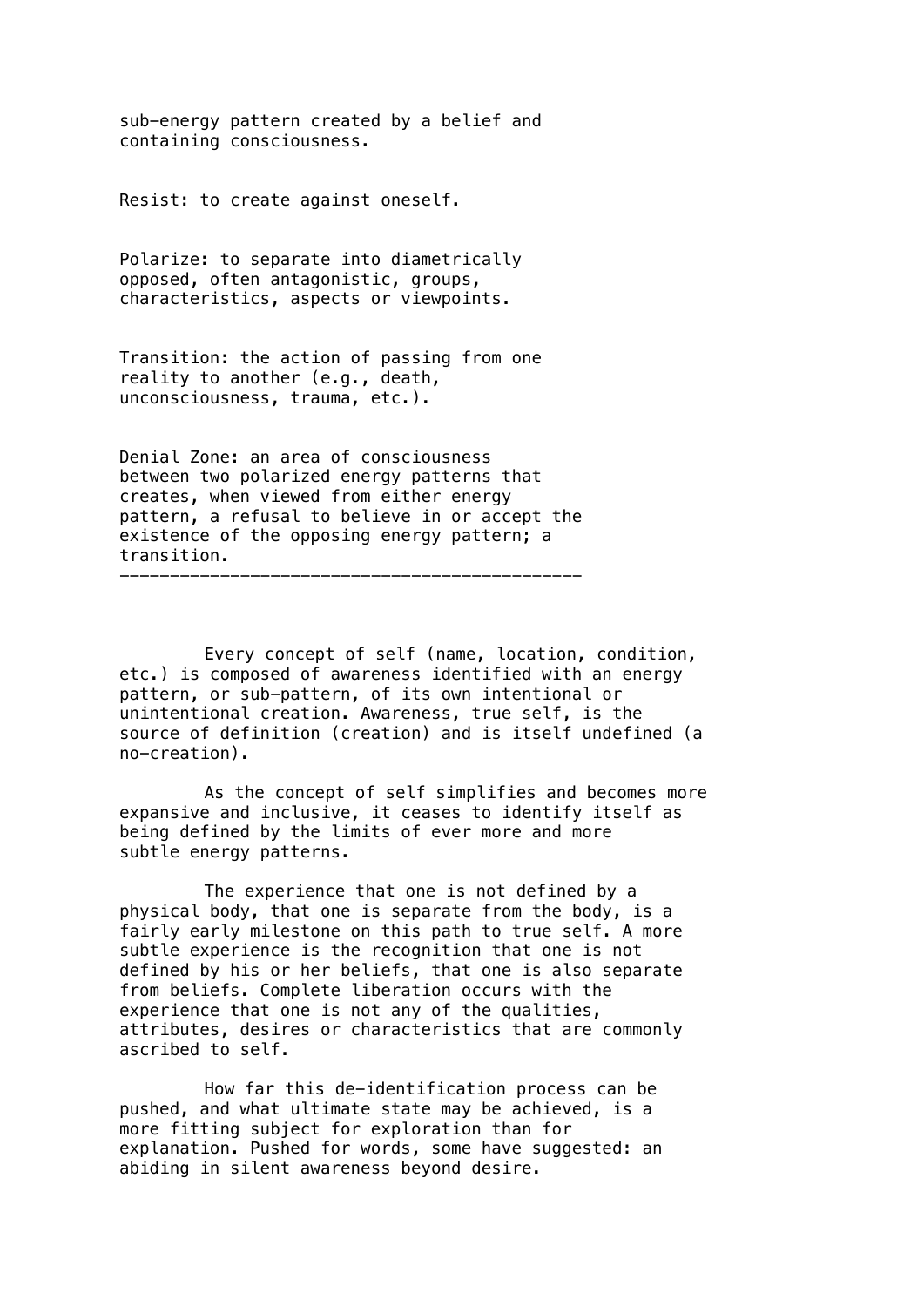It is sufficient to say that most Avatars have gone up this road further than words will clearly express.

Beginnings

At some point in time, every being began as a notion of separation in awareness. Initially, this nucleus had some degree of choice over what sort of energy pattern it wished to explore. At this level, belief and creation were coincident. The pattern it created, it became. This is the core identity.

This core identity pattern, acting like an archetypical blueprint, determined the range of subsequent beliefs that could be created and the range of reality that could be experienced.

The core identity pattern also determined what realities could be changed and what realities were beyond its influence. Since a core identity can create and discreate an infinite number of reality sub-patterns within the reality pattern it is being, limitations are not always apparent.

Definitions

Range: the extent over which something operates ----------------------------

----------------------------

Who Am T?

The act of acquiring definition (identity) is, as well, the act of acquiring limitation. A basic conflict in creation arises when you seek to expand your influence beyond the limitations of the identity that you are being without changing that identity (e.g., bus drivers are not permitted to perform brain surgery).

In the student who is asserting a particular energy pattern (identity), the Master will find the most unyielding limitations.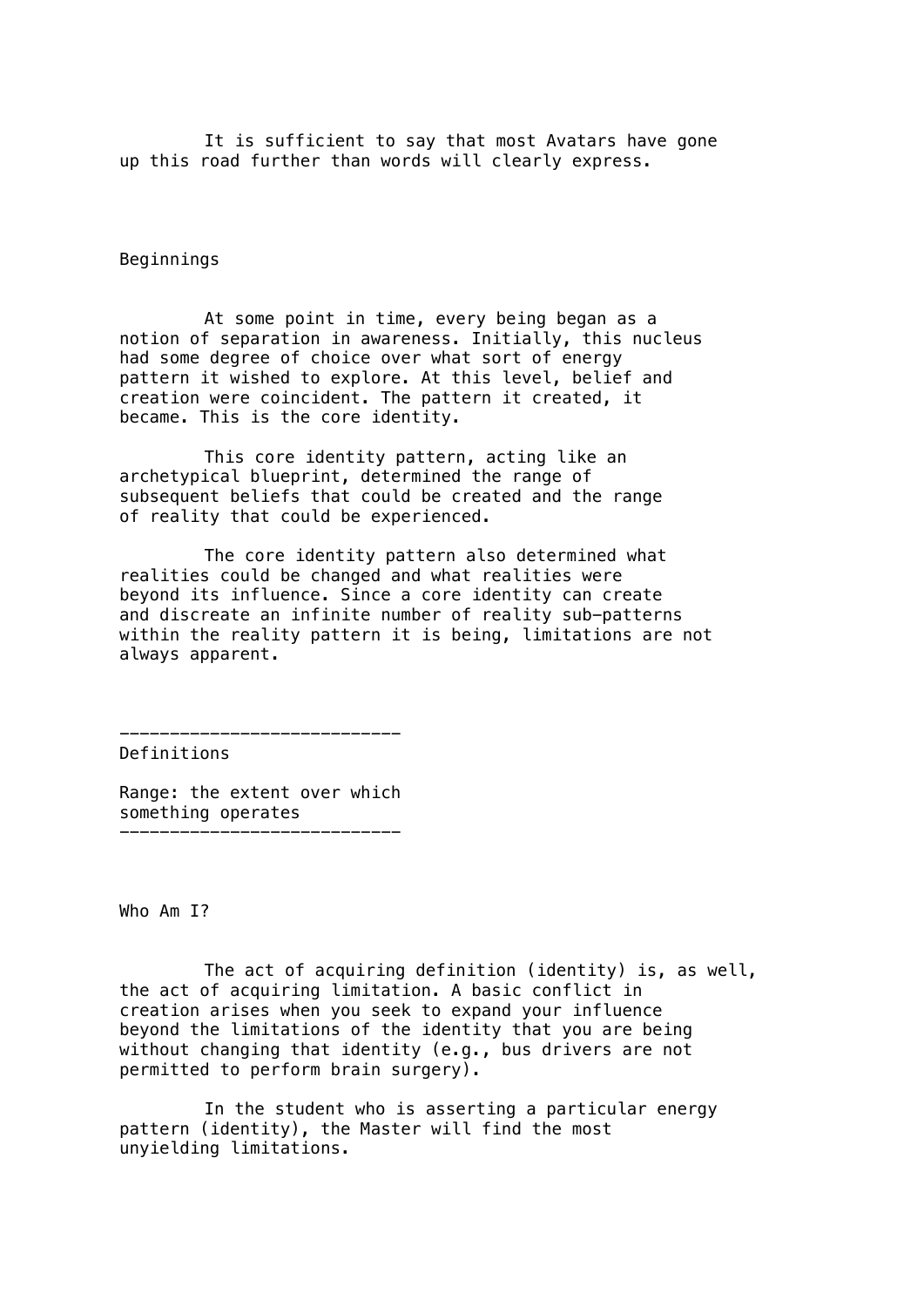If there is a fault with the Avatar materials, it is that the Master fails to see inside a student's consciousness to discover that he is running the entire Avatar procedure on reality sub-patterns--creations within a creation. Where this is suspected, the Feel-It exercises and Source Creation exercises should be re-done very thoroughly.

The Identity Pattern

Any identity pattern (or self) can be thought of as a blueprint of desired and resisted characteristics. In "stuck" identities the characteristics have polarized, and you are identifying with only half of the characteristics of the identity pattern--one pole--and you choose not to see the other pole or to view it as "not my creation." This prevents its discreation. You're stuck with it.

Stuck identities are usually evidenced by many fixed opinions and judgments. The most common pattern of a "stuck" self is a package of specific attributes (judged positive) separated by a denier (usually a self-created unknown) from the exact opposite package of attributes (judged negative). This identity pattern will behave the same as a persistent mass. No matter how many times you discreate the one pole of the identity, it will automatically recreate from the pole you are not willing to experience. That is the nature of duality--defining "up" also defines "down," defining "good" also defines "bad."

Understanding this model of identity, one can create a quite satisfactory explanation of the karma-phenomenon.

The Way Out

You can discreate any "stuck" self by using the Creation Handling Procedure and circumscribing both poles of the identity. This is a major breakthrough in the field of self-development. After a few minutes with this process, you will realize that most of what you have been resisting in life is part and parcel of a "stuck" self.

This two-faced Janus aspect of self tricks you into desiring the socially favorable aspects of existence and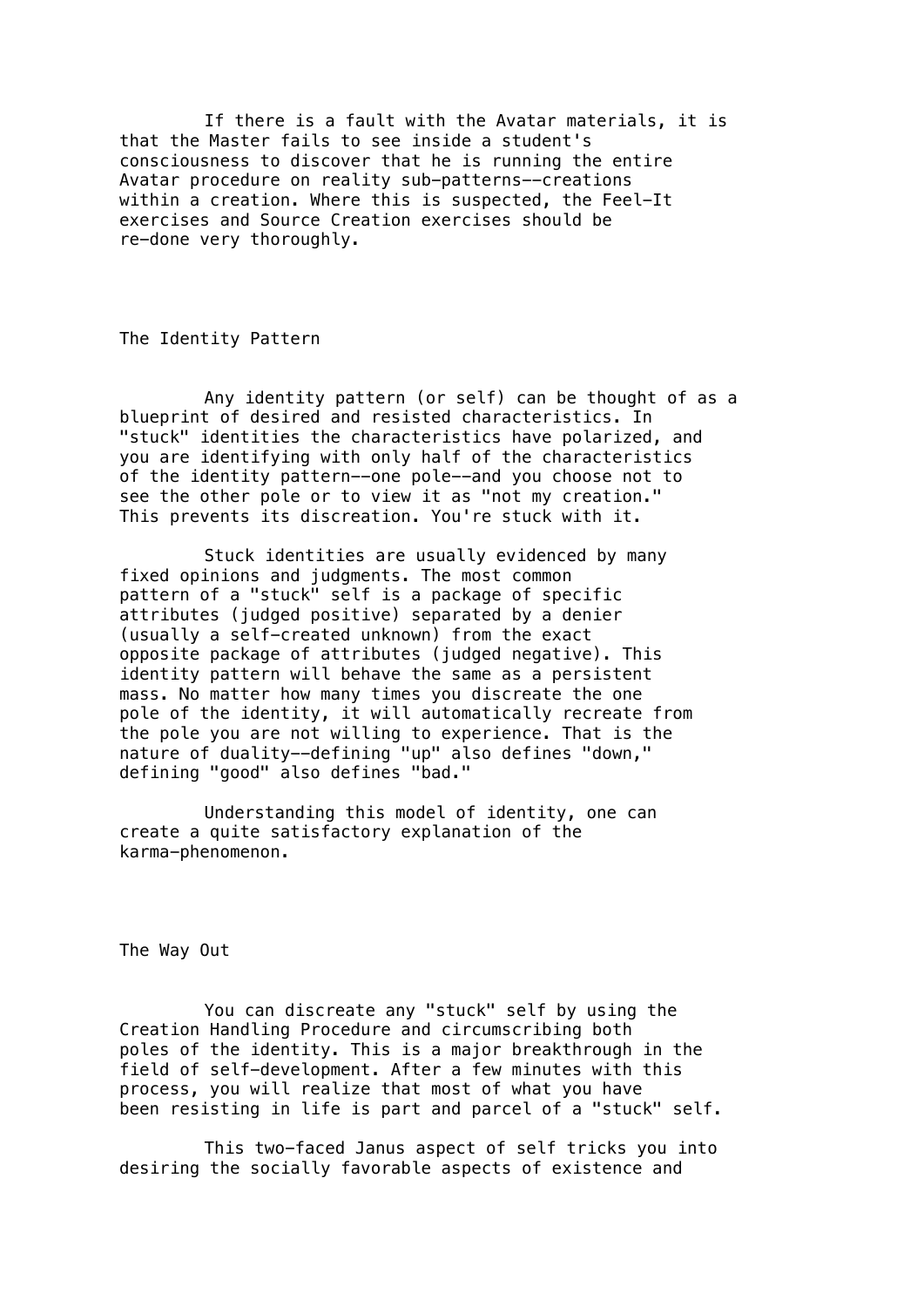at the same time resisting the socially unfavorable aspects that accompany the favorable. Is it any wonder that life is viewed as a struggle? When you sort out and circumscribe the "good" you also label what is left as "bad." Every saint contains a sinner; every sinner contains a saint. If you are unwilling to experience both aspects, you will never be able to discreate the identity.

#### A neat trap!

In some instances, seeking to be perceived by others as occupying one pole of an identity pattern becomes an all-consuming effort. This is vanity and egotism in the extreme.

Avatar students who are exhibiting excessive pride and vanity for occupying a socially favorable pole of an identity pattern, or who are wallowing in degradation and shame for occupying a socially unfavorable pole of an identity pattern, have made the least gains.

Most, and probably all, of the refunds given to dissatisfied students have gone to this small group. Without any particular efforts on the part of their Masters, the students were coaxed by the Avatar materials toward the unknown that they had spent a lifetime creating in order to deny the opposite pole of their asserted identities. Usually, at the point of entering this self-created unknown or denial zone, they have gone into disagreement with the Avatar procedure, Harry Palmer, Star's Edge, the Master, or something else. It's easier to project your own dark nature onto something or someone else rather than to meet it head on.

#### Identity Flipping

Some students have been observed to flip back and forth between the socially favorable characteristics of an identity pattern and the socially unfavorable characteristics of the same identity pattern. Because of their inability to view both poles as part of the same package, they imagine they have experienced a personal transformation. Such people are unstable. If a student \_suddenly\_ has a bewildering change and wants to pack his whole life in and come live with you and worship at your feet, you should suspect one of these polarity shifts.

After all your sweat and worry, you now know that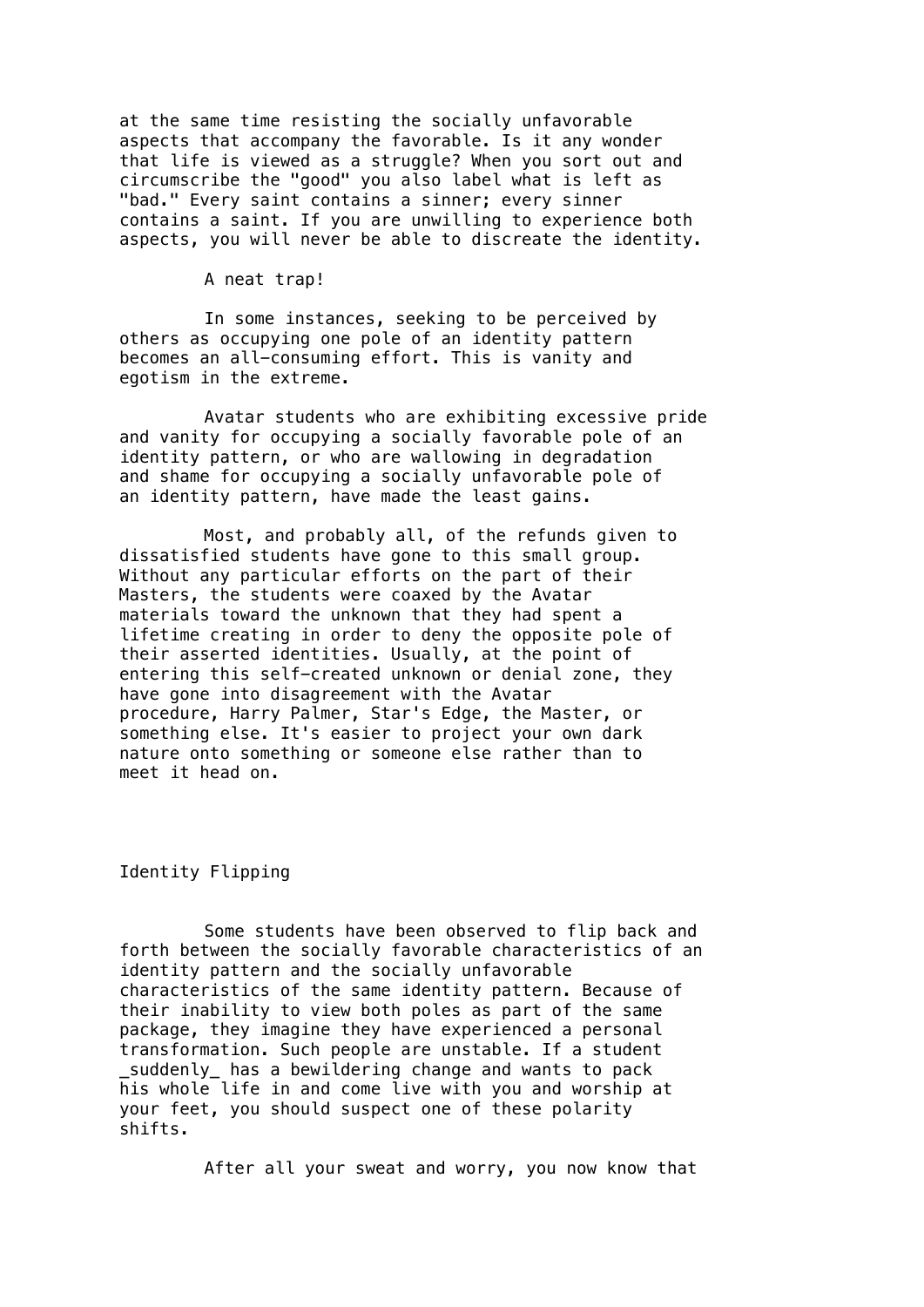when you run into a person who is giving you trouble you are probably looking at an identity pattern that is operating as a persistent mass--either yours or theirs. At least you know how to handle it! And what an insight this gives you into human nature!

Relationships

This structure of an identity pattern, to have both asserted aspects and resisted aspects, is important for an Avatar Master to understand. If, in a Master's handling of a student, the Master asserts one pole of an identity pattern, it tends to shift the student toward the opposite pole. Depending upon the student's willingness to occupy this pole, the student will either be attracted or repelled by the Master. This is a major factor of why one Avatar Master is successful and another fails.

One of the worst mistakes an Avatar Master can make is to assert himself or herself as a knowing, holy, spiritual Master--no matter how insistent people who are asserting the opposite pole of "willing disciple" become.

The more genuinely selfless, closer to pure awareness the Avatar Master becomes, the easier the students he or she guides will be able to experience and discreate all aspects of the identities that entrap them.

Love at First Sight

Sometimes a person will exhibit a strong preference for another person that he or she perceives as occupying or asserting the same pole of an identity pattern that he or she is occupying. Both being good Christians or Moslems or bikers, etc., they fall madly in love. Then, as time passes and communication breaks down, they begin to project the resisted pole of their identity pattern on the other. Oh-oh!

You Know It's Gotta Be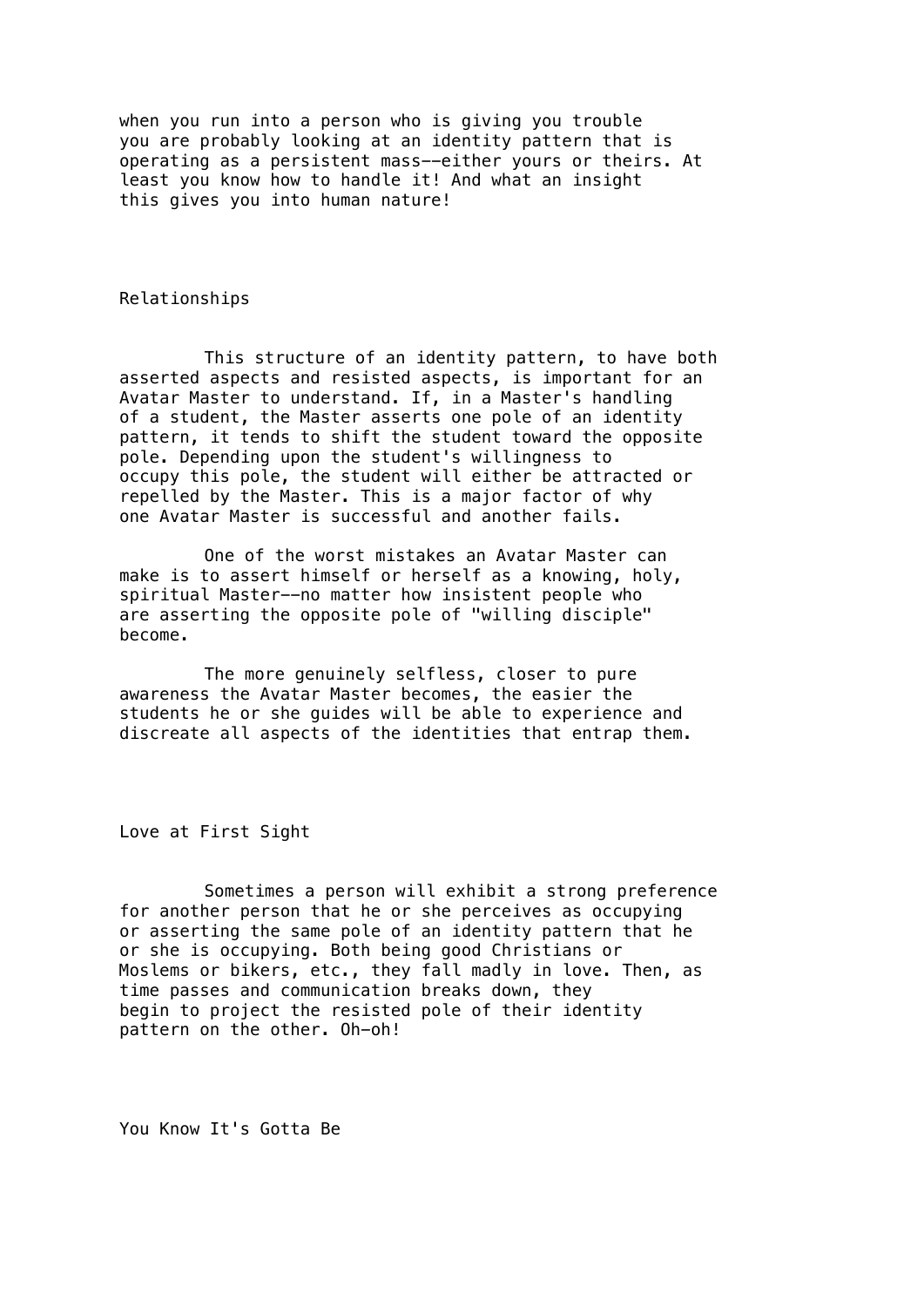In truth, all resistance to others, all upsets with others, all criticisms and judgments of others, are really creations against the resisted pole of an identity pattern that we are unknowingly being. As you begin to recognize your own reflection in others, you experience a decided increase in your tolerance for others.

----------------------------------- When you adopt the viewpoint that there is nothing that exists that is not part of you, that there is no one who exists that is not part of you, that any judgment you make is self-judgment, that any criticism you level is self-criticism, you will wisely extend to yourself an unconditional love that will be the light of your world.

----------------------------------

CREATIVISM 1987

Creative Power

When you resist your own creations, your creative powers are quickly exhausted. When you quit criticizing and start appreciating you will find your creative power returning.

The act of inviting, or becoming, another person's evaluation of who you are, or should be, comes as a result of exhausting your own creative powers in self-criticism.

The sense of being invalidated by another is the result of inviting another to create an identity pattern for you, and then having them create an identity pattern similar to the identity pattern you are resisting. What a betrayal!

The resisted aspects of an identity pattern are often the most obvious thing about a person to another.

Manipulation and control are accomplished by acknowledging and rewarding the favored pole of an identity pattern-here, you're a good boy-and criticizing or punishing the resisted pole. This is the business of cults and kings.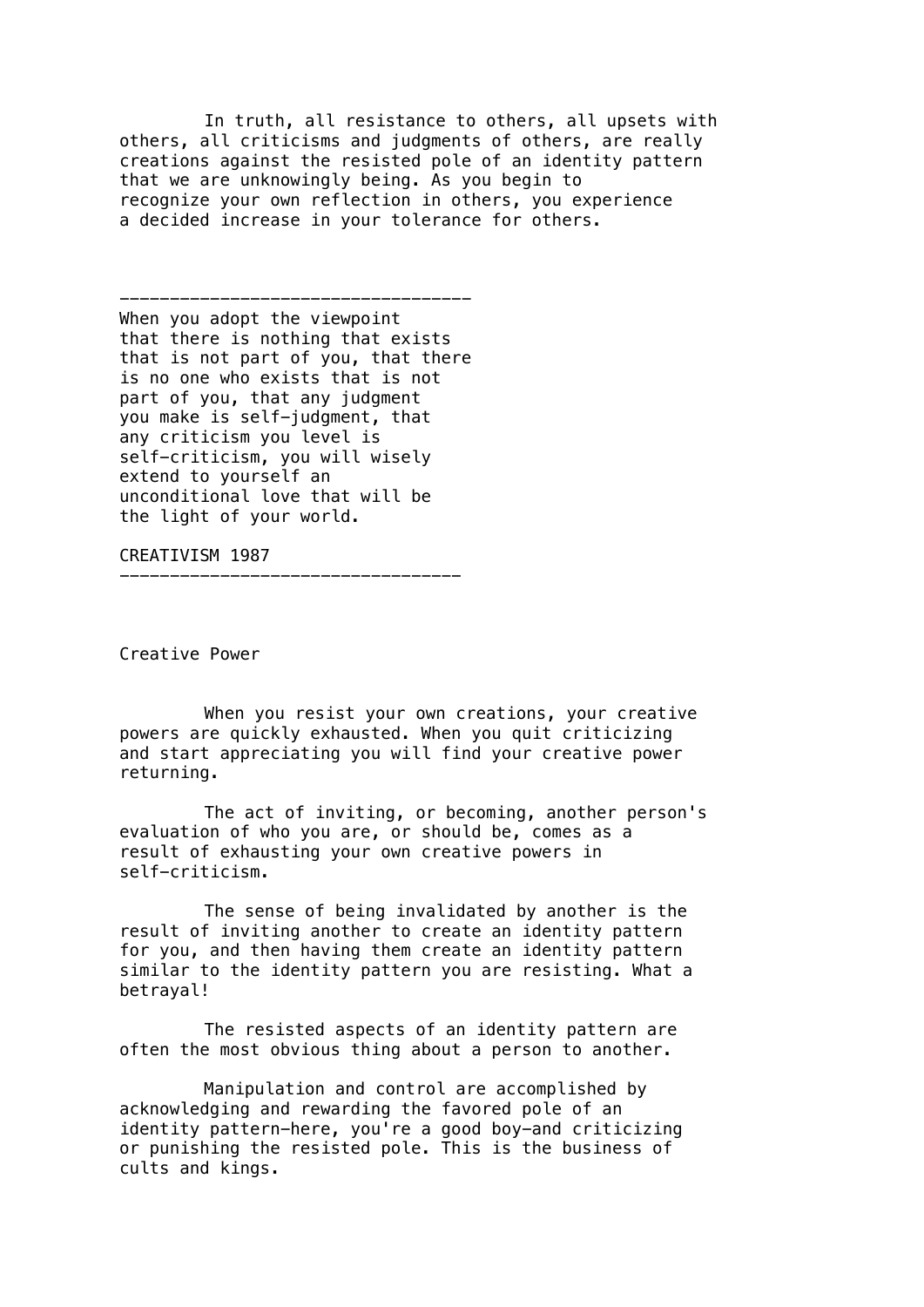The Master's Presence

Avatar Masters operate most effectively as source-awareness without content or limit. In this way, if they should feel some resistance to another's identity, they will recognize it as a reflection of something they should integrate. With this understanding, one's enemy offers the lesson of greatest worth.

To exist independent of pattern is to be God-realized. Many Avatars believe it is achievable.

-----------------------------------------------------------

THE AVATAR(r) MASTER'S COURSE

Part V: The Master's Presence

[2] PERSISTENT IDENTITY PROCEDURE

Key Questions:

 $-$ 

(Fill in the blank with an item from the list below)

- (A) Is there some\_\_\_ you are resisting?
- (B) Is there some\_\_\_ you are desiring?

Items To Use In The Key Questions:

attribute, identity, emotion, idea, desire, sensation, characteristic, attitude, habit, perception, experience, correction, belief, condition, situation, communication, upset, relationship, recognition, evaluation.

(Note: Any noun could probably be used; the above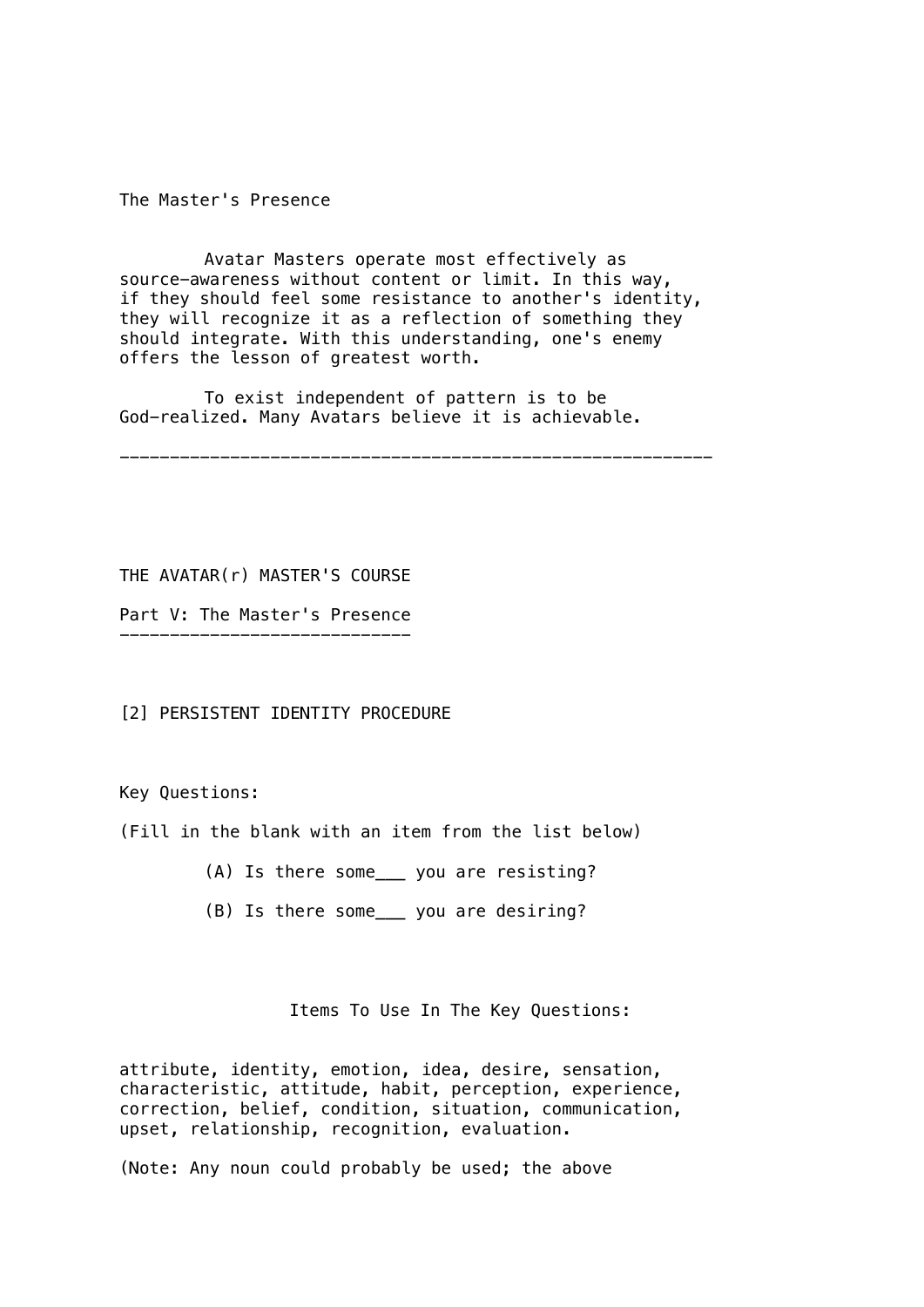have been tested.)

Steps:

I. Ask either question (A) or (B).

II. For answers to question (A):

1. Create what it feels like to resist it.

2. Create what it feels like to desire it. (If the student is unable to create desire, return him/her to resisting for awhile and then come back to desiring. Do this until s/he can experience both.)

3. Expand to the outermost limits of both feelings simultaneously.

4. Label it without judgment.

5. Recognize, this is not-I, this is my creation.

6. Permit it to discreate; turn it off.

Repeat steps  $1 - 6$  as necessary.

III. For answers to question (B):

1. Create what it feels like to desire it.

2. Create what it feels like to resist it. (If the student is unable to create resistance, return him/her to desiring for awhile and then come back to resistance. Do this until s/he can experience both.)

3. Expand to the outermost limits of both feelings simultaneously.

4. Label it without judgment.

5. Recognize, this is not-I, this is my creation.

6. Permit it to discreate: turn it off. Repeat steps  $1 - 6$  as necessary.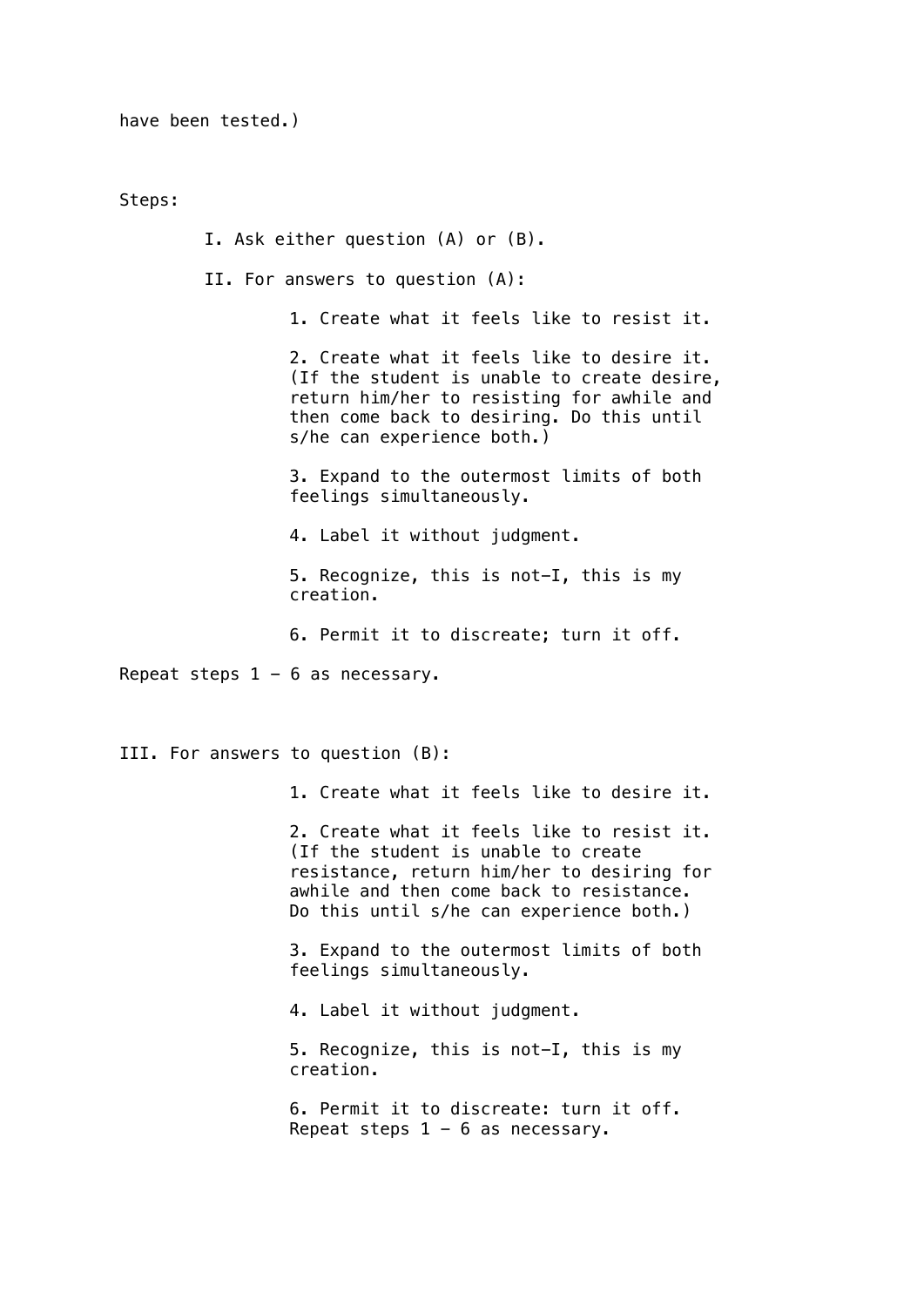After a situation is totally cleaned up, it's good to use the Create step 6 from the CHP to create what you prefer.

---------------------------------------- The persistent identity procedure can be adapted to particular situations by prefacing the key questions with the situation, e.g., "About smoking" is there some\_\_\_you are resisting? (continue the whole procedure with 'about smoking,' etc.) or "About relationships" is there some\_\_\_you are resisting? or "About finances," etc. ----------------------------------------

THE AVATAR(r) MASTER'S COURSE

Part V: The Master's Presence -----------------------------

[3] DEBUGGING STUDENTS

---------------------- Can God create a stone that is so real that even he can't discreate it? ----------------------

To date, 95% of all students running into difficulty have been successfully and rapidly (usually within a day) debugged by having them redo some or all of the exercises prior to the Creation Handling Procedure.

Many students successfully debug themselves just by relaxing.

The next section BUGS recommends exercises and questions for debugging. Any debugging should be done

Tip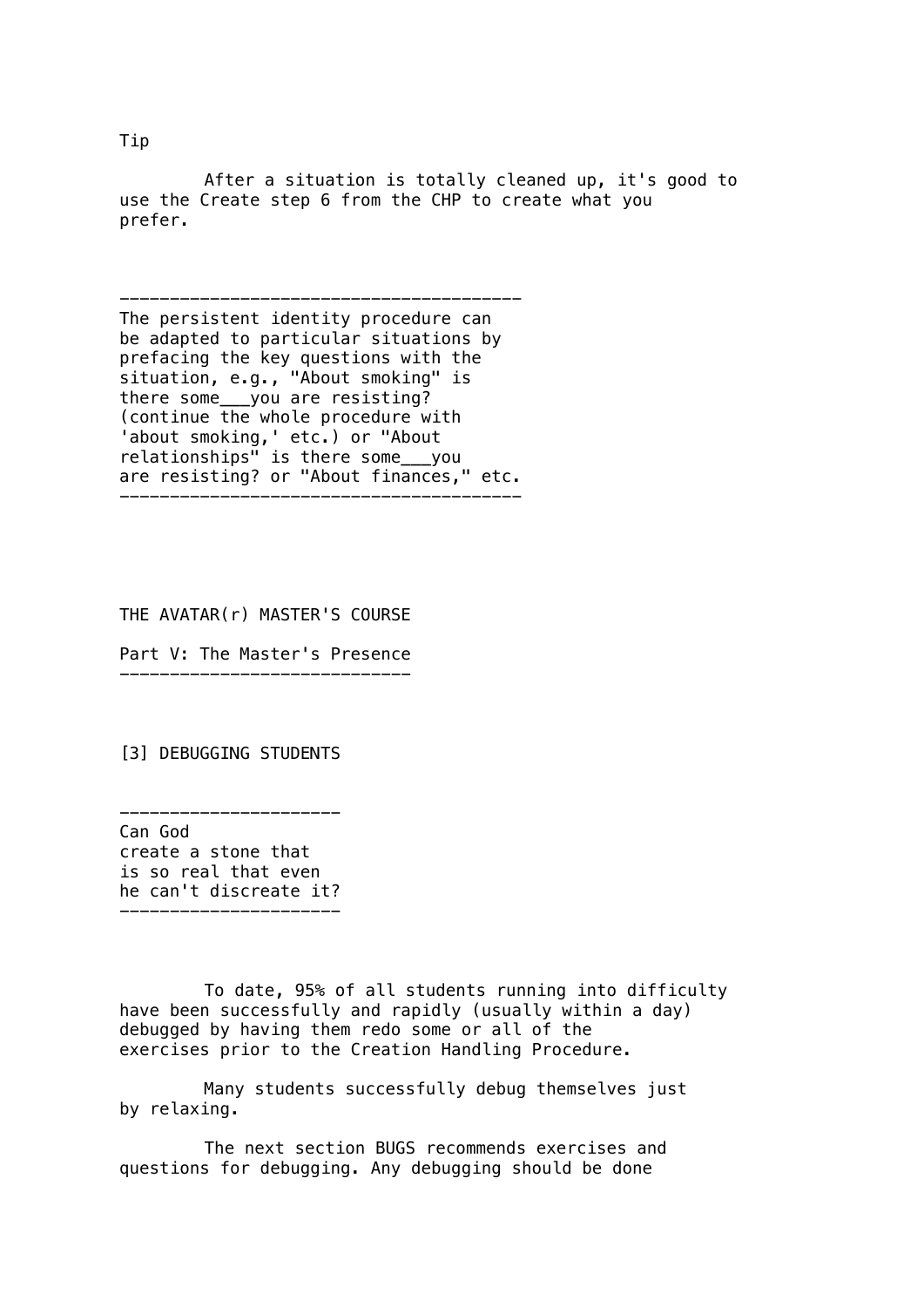in a totally confident manner and without any assignment of importance or seriousness. The successful attitude is, "Oh this is pretty routine."

The other 5% (which really should not have been on Avatar in the first place) are found to be incapable of exerting enough control over their own minds long enough to make any real progress. Too much thinking! They appear to be in a frantic, uncontrolled create, create, create.

The correct handle would be to screen out these 5% before they reach Avatar and direct them onto courses where they can achieve a higher degree of control over their own thinking processes. Having failed to do that, one can pull them through Avatar by heavy emphasis, usually under supervision, on the Feel-It exercises, lots of Creation Exercises (days), and Label-It exercises until they realize, without any suggestions from anyone else, that they are experiencing their own assignment of opinion.

It's tough slugging as they seldom miss an opportunity to create themselves as bad effect, or severely limited, and favorite among favorites, betrayed! But these 5% generally respond to loving, high-spirited teasing and universe handlings. And while they require a lot of time, they are always interesting studies.

(NOTE: When anyone is bugged, they tend to look like one of these 5%. The only real difference is the speed and the willingness the 95% exhibit in straightening themselves out.)

Many students go through a stage of "being difficult." Some do it quietly in suppressed despair, and some assert to one and all their great tragedies. Fortunately the adage "it's always darkest before the dawn" applies. Allow the integration they are experiencing to occur and treat their suffering with the attitude that "some people get to have all the fun," and the sun will rise!

-----------------------------------------------------------

THE AVATAR(r) MASTER'S COURSE

Part V: The Master's Presence -----------------------------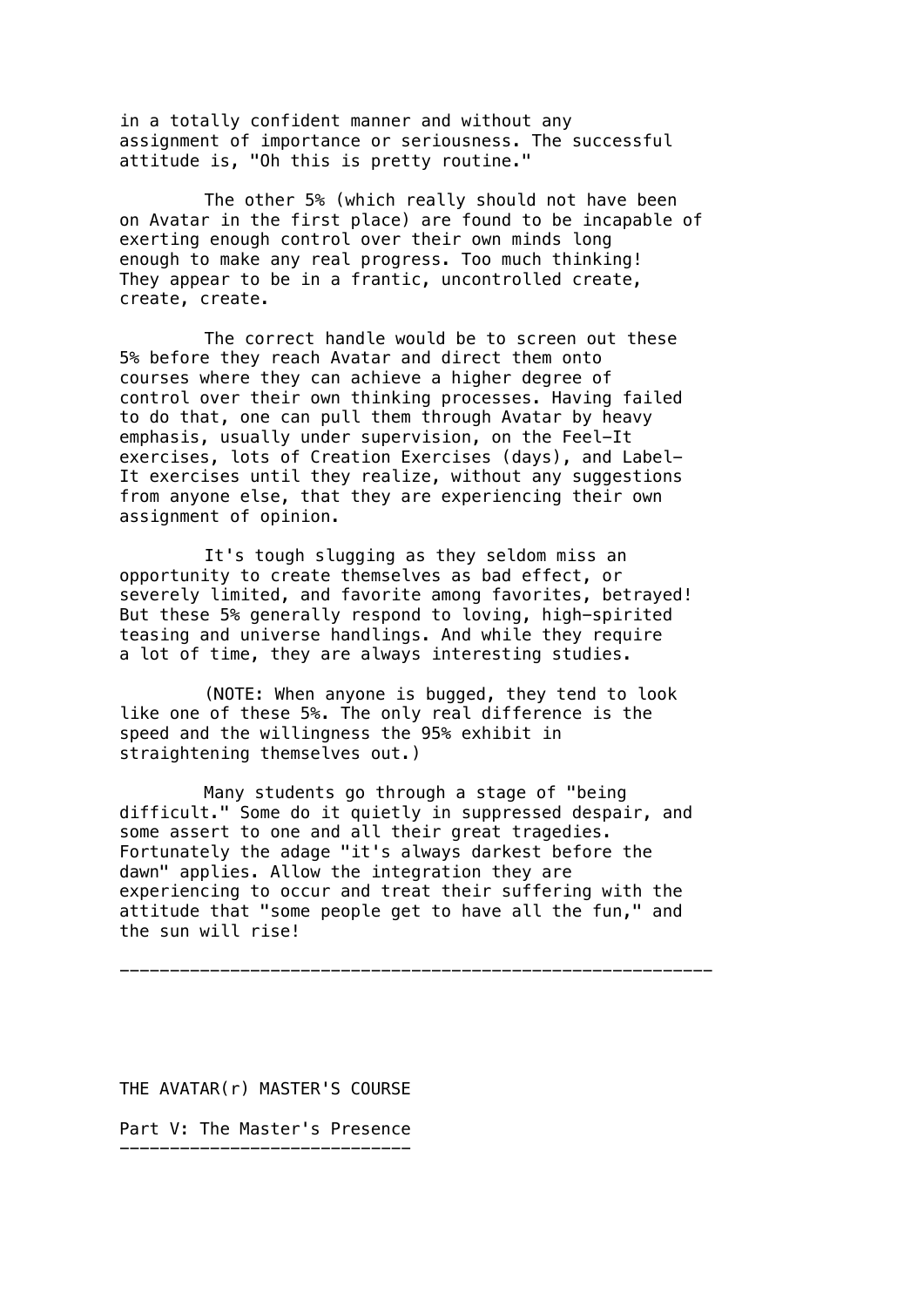[4] BUGS

The following are the most frequent bugs and the programs to handle:

Bug #l

The student is trying and failing to get rid of something.

Probable Cause:

The opinion he (or she) has of how bad the thing is, is preventing him from identifying with and tolerantly experiencing the consciousness contained in the thought-form. He is pushing against himself.

Program:

Label-It Without Judgment Exercises Redo Source Creation Exercise

Bug #2

The student knows something is wrong but can't say what it is.

Probable Cause:

The student is resisting an unknown. (Resistance to an unknown usually takes the form of trying to figure it out.)

Program:

Label-It Without Judgment Exercises Redo Source Creation Exercise

Have the student enjoyably create the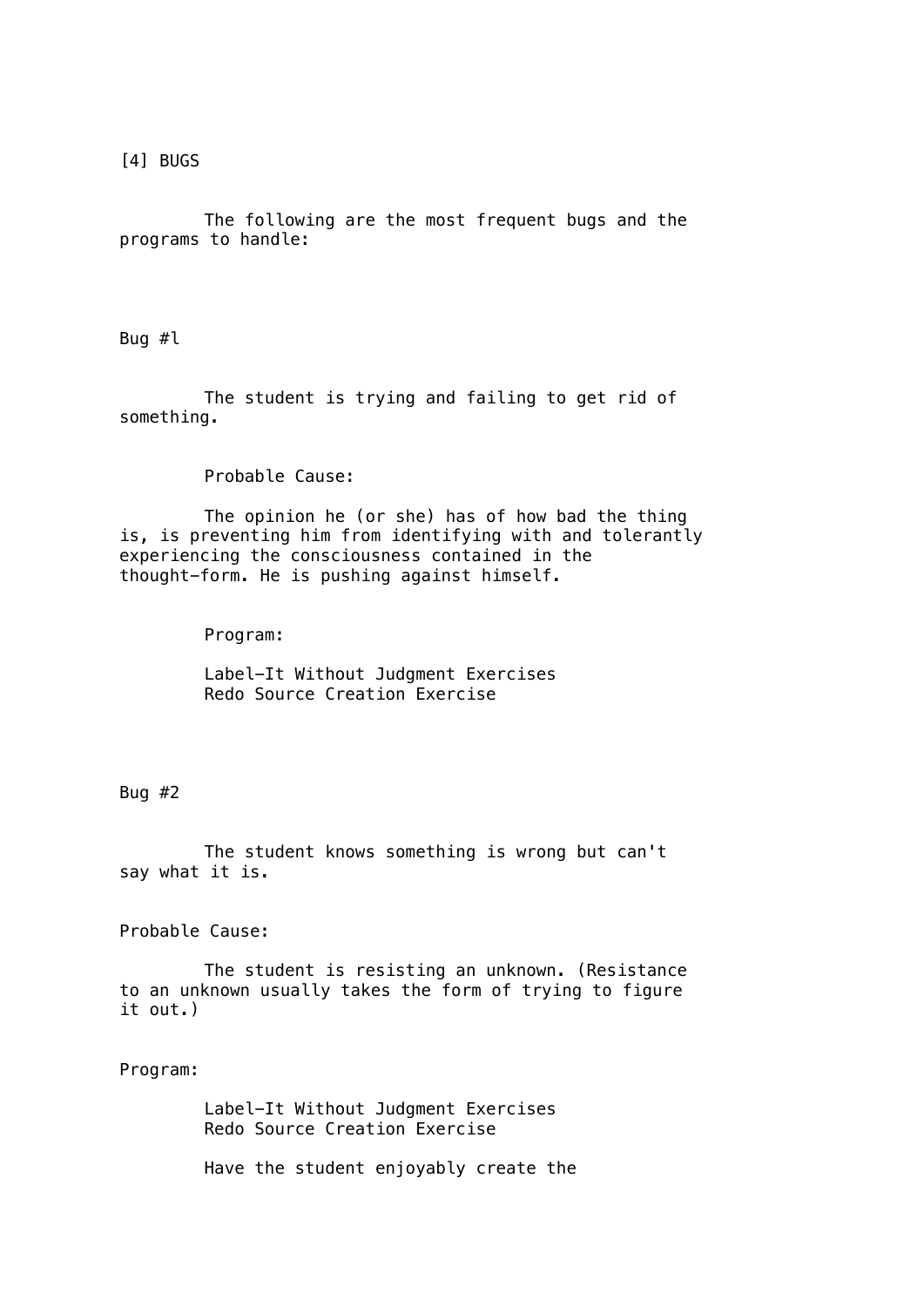feeling that "there's something wrong and I can't figure it out." Handle per Creation Handling Procedure.

Bug  $#3$ 

The student discreates something, but it comes right back.

Probable Cause:

1. The student has beliefs that it serves him/her in some way.

2. The student's Creation ability is weak.

3. The creation is a response to a persistent mass.

4. The student is discreating replicas of the creation.

Program:

1. Redo Feel-It exercises (emphasis on experiencing the actual creation)

2. Redo Source Creation exercise

3. Have the student answer the question (to self) "How might this serve someone?" and handle the answers with the Creation Handling Procedure.

4. If necessary, guide the student through the persistent mass procedure.

Bug #4

The student has doubts about his ability to run the procedure and can't seem to discreate his doubts or keep them discreated.

Probable Cause: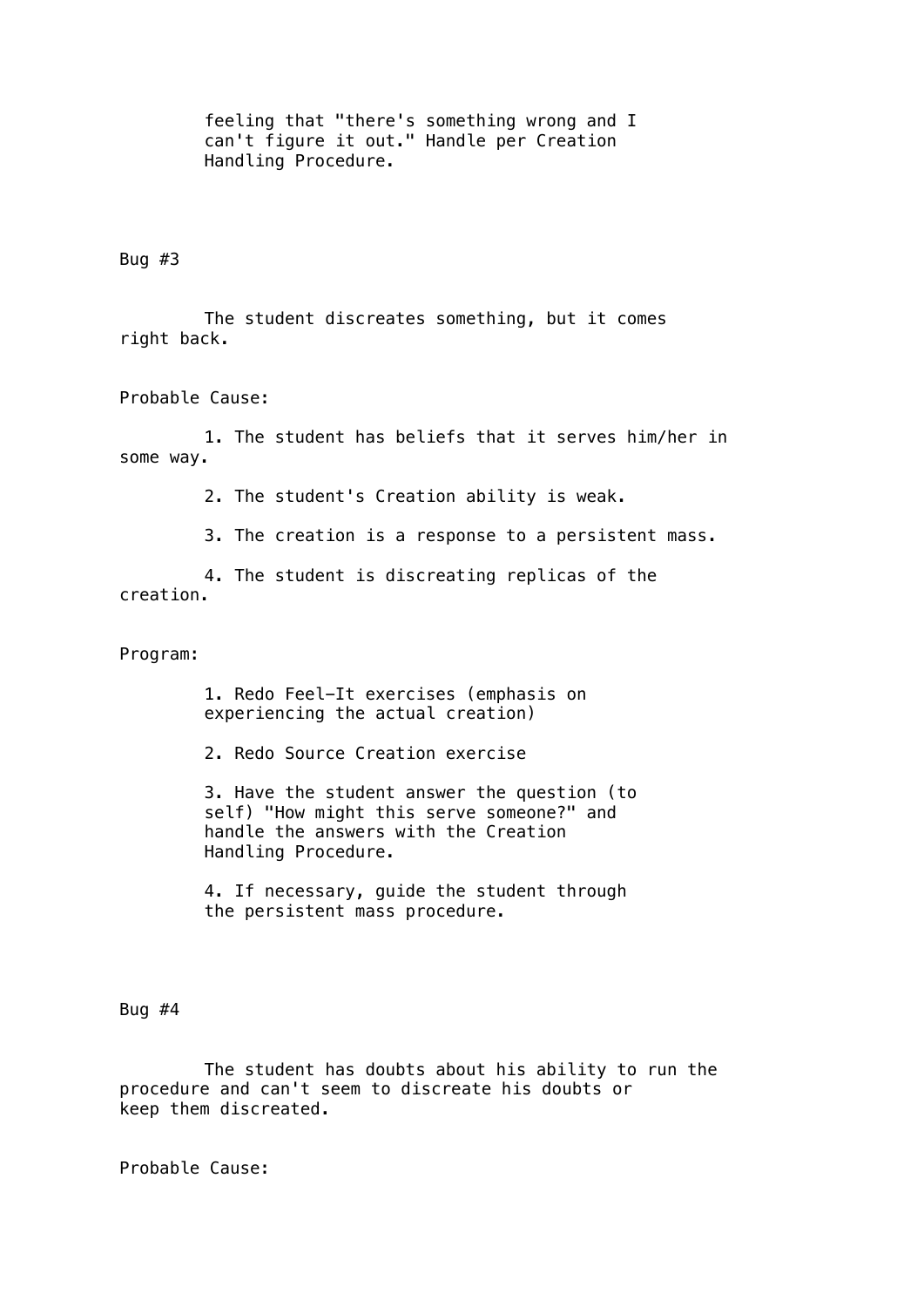The student is out of present time and operating from fixed ideas. Any self-invalidation is a secondary communication.

The student is in a denial-zone.

Program:

1. Redo Feel-It Exercises.

2. Redo Source Creation Exercise.

3. Have the student answer the following questions (to self) and discreate the answers with the Creation Handling Procedure.

"Do I already have some idea about how I ought to do it?"

"Do I already have some idea about how I ought to feel?"

"Do I already have some idea about what I should be doing?"

"Do I already have some idea about what ought to happen?"

Bug #5

The student is experiencing something s/he does not prefer.

Probable Cause:

The student changed his/her identity after creating it.

Program:

1. Redo Feel-It exercises.

2. Have the student \_create identities\_ that would \_prefer to experience\_ the thing s/he says s/he does not prefer. Have the student identify with his/her idea of those identities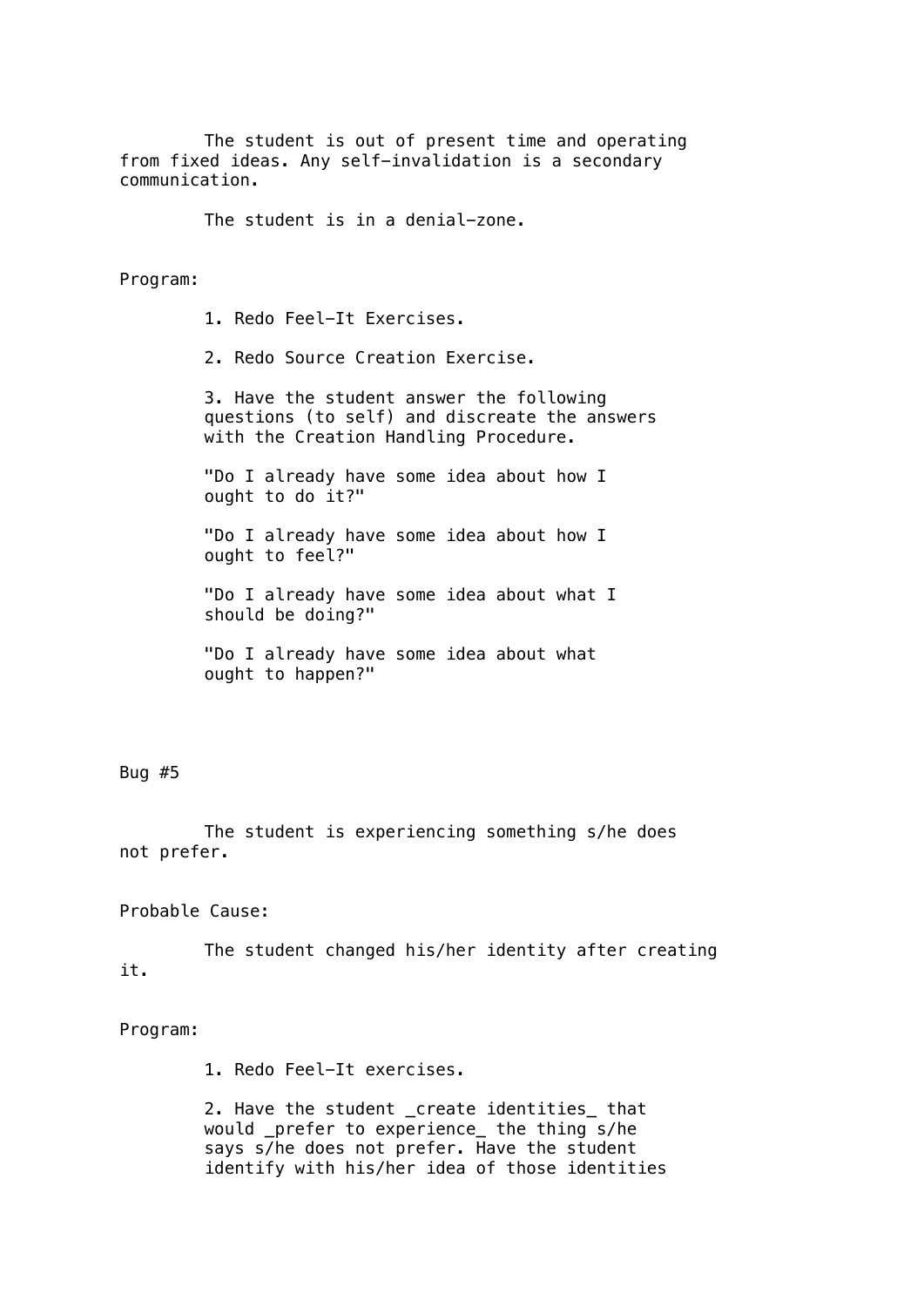and handle with Creation Handling Procedure.

3. Have the student create identities that would prefer not to experience the thing. Have the student identify with his/her idea of those identities and handle with Creation Handling Procedure.

### Bug #6

The student is bogged and asserting the reality of his own limitations.

### Program:

1. Redo Source Creation Exercise.

### Bug #7

The student is unchanging or not making the gains s/he should.

Probable Cause:

Stuck into resisting. Persistent Identity.

Program:

1. Redo Feel It exercises.

- 2. Redo Label-It Without Judgment.
- 3. Redo Source Creation Exercise.

4. Have the student write a list of answers to the following question: "What should be resisted?"

5.For each answer the student comes up with s/he should:

(a) Re-label (using the creation exercise) the answer as a positive experience. For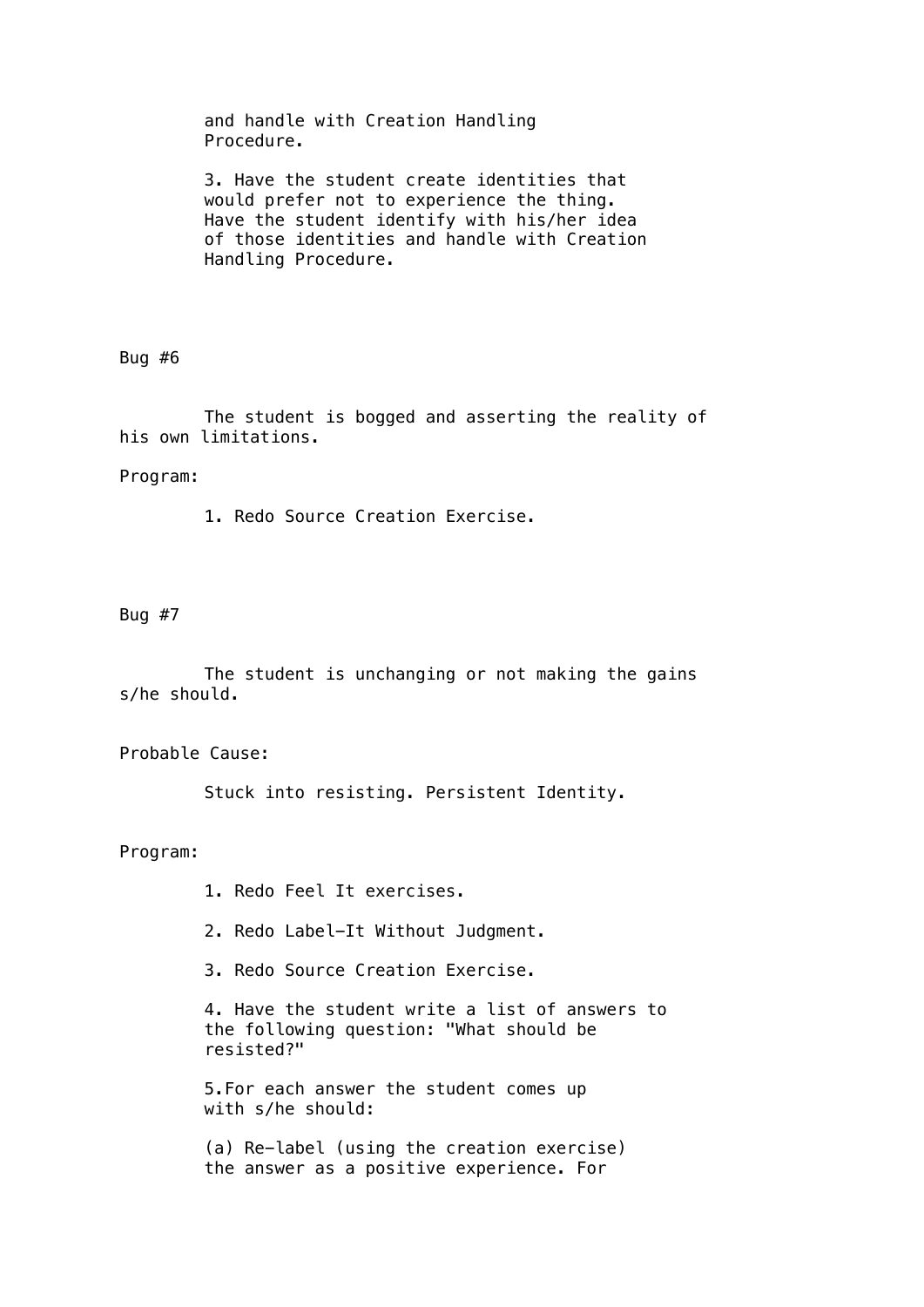example, change his/her opinion that it should be resisted to an opinion that it would be all right to experience it.

(b) Identify with and acceptingly imagine experiencing the idea, condition or event.

(c) Handle per Creation Handling Procedure.

Bug #8

The student is emotionally unstable.

Probable Cause:

Is dependent upon approval of others.

### Program:

1. Redo Feel-It exercises.

2. Redo Label-It Without Judgment Exercises.

3. Redo Source Creation Exercise.

4. Have the student write a list of answers to the following question: "What should be disapproved of?'

5.(a) Re-label (using a primary origination) the answer as a positive experience. For example, change his/her opinion that it should be disapproved of to an opinion that it would be all right to approve of it.

(b) Identify with and acceptingly imagine experiencing the idea, condition or event.

(c) Handle per Creation Handling Procedure.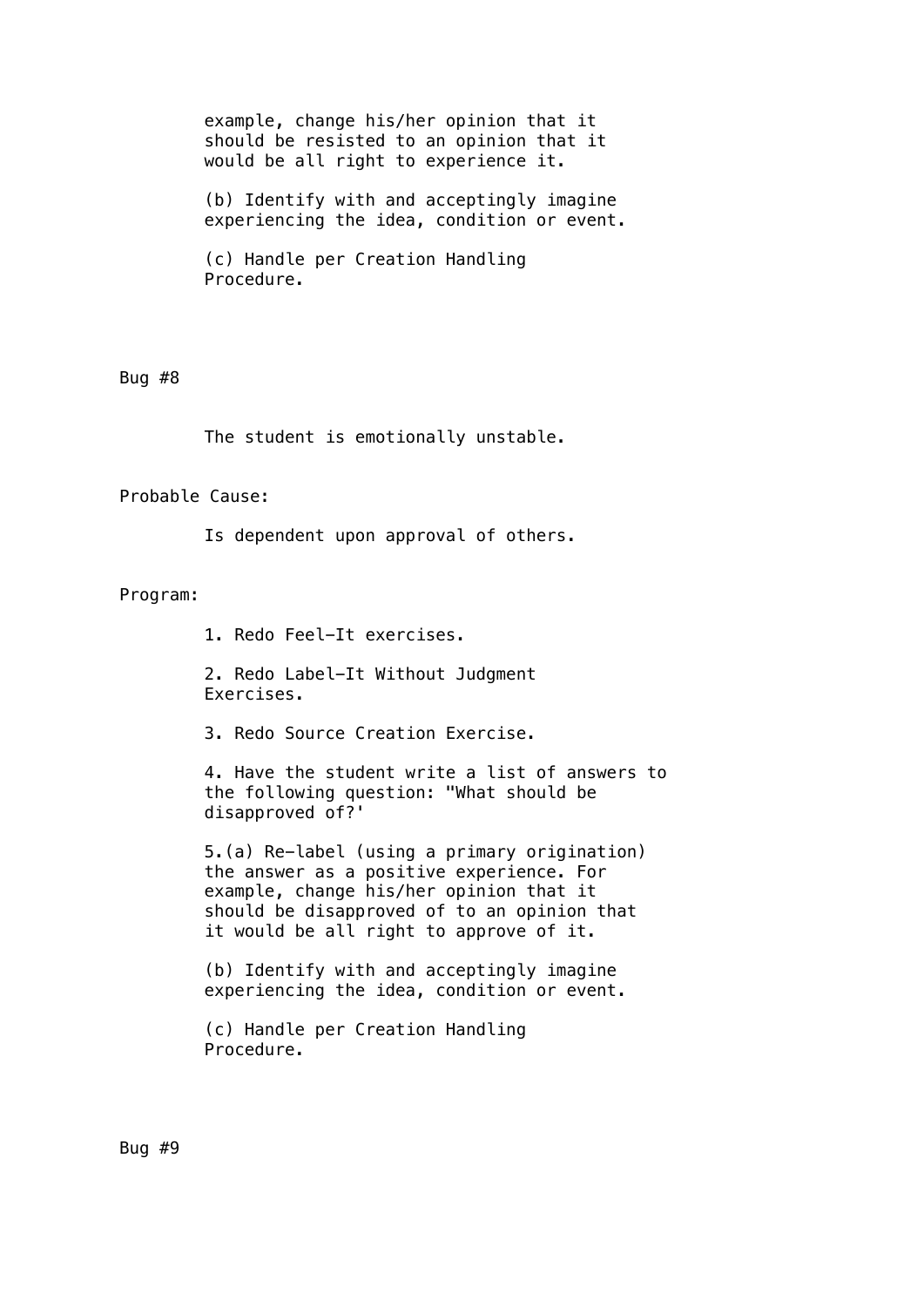The student is creating himself or herself as stupid.

Probable Cause:

The student is using an unknowness to avoid experiencing something.

# Program:

0. Climb for Atonement (use unkindnesses toward self)

1. Redo Feel-It exercises.

2. Have the student answer the following question (to self) and handle the answers with the Creation Handling Procedure.

"What am I experiencing right now?"

Bug #10

The student can't create or change a reality.

### Probable Cause:

1. The student's limitations serve him or her.

### Program:

1. Redo Source Creation Exercise.

2. Have him (or her) create the reality he wishes to create and handle his secondary originations with the Creation Handling Procedure.

If no success:

3: Have him/her answer the following question and identify with, experience and handle the answers with Creation Handling Procedure.

"How would it serve someone to fail?'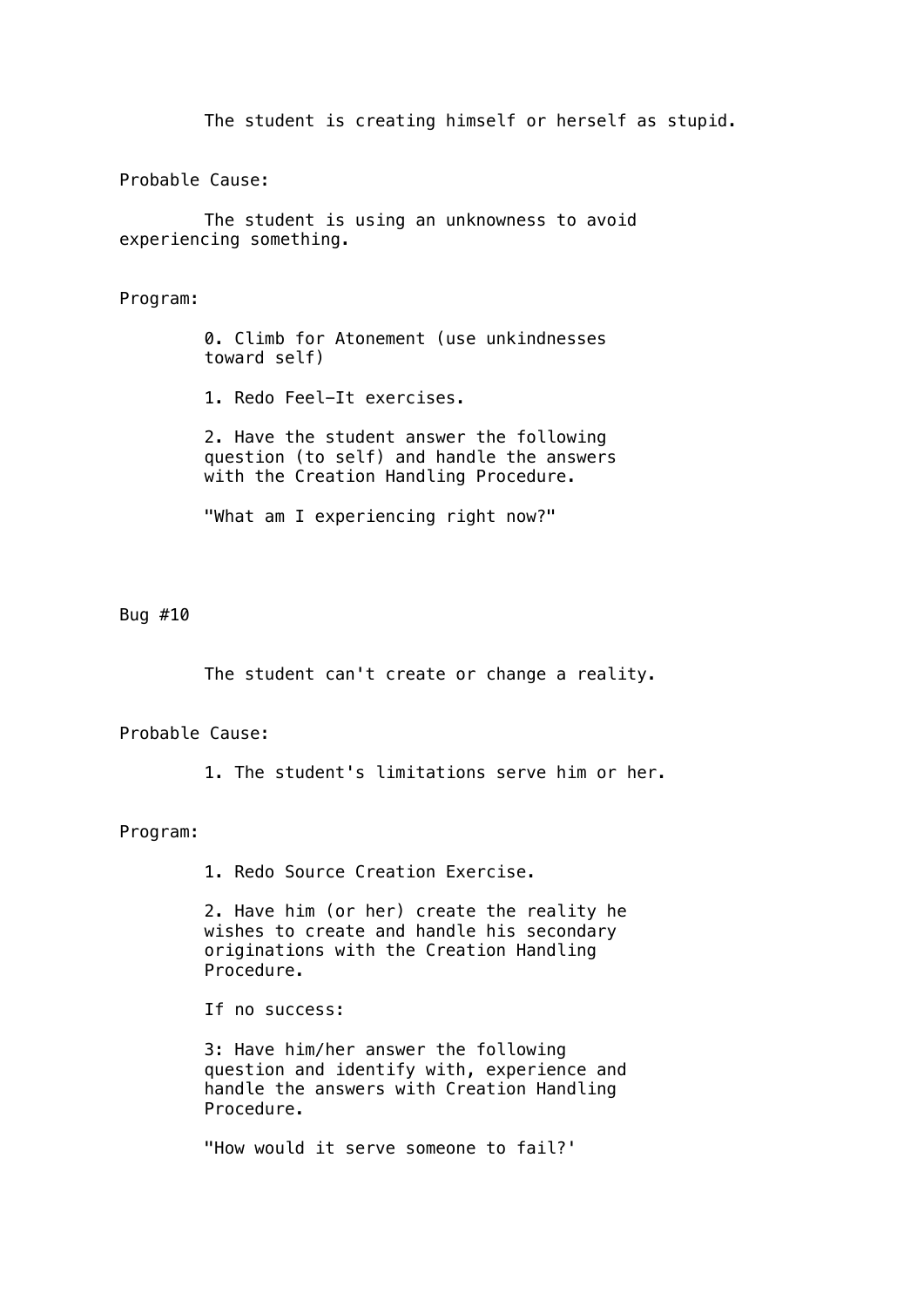Bug #11

The student complains, wants refund and is resisting any solution or help.

Probable Cause:

The student believes that being an Avatar conflicts with some other purpose s/he has.

Program:

1. Recognize that the student has a hidden agenda and may be operating with the belief that s/he would be wrong or injured in someway if s/he were to construct or change his or her beliefs. This may place the student beyond any hope of achieving the state of Avatar.

2. If the student is willing, suggest s/he handle any beliefs s/he has about Avatar, religion. Harry Palmer, spirituality, social behaviors, as being wrong or dangerous.

3. The student may also handle any beliefs s/he has about his or her purpose being right, or being of greater benefit, or of nobler design or whatever.

----------------------------------- If you are uncertain as to what is going on with the student, a direct handle is to give the student a copy of Bug Diagnosis Index and let him or her chew it over and tell you what is wrong. -----------------------------------

THE AVATAR(r) MASTER'S COURSE

Part V: The Master's Presence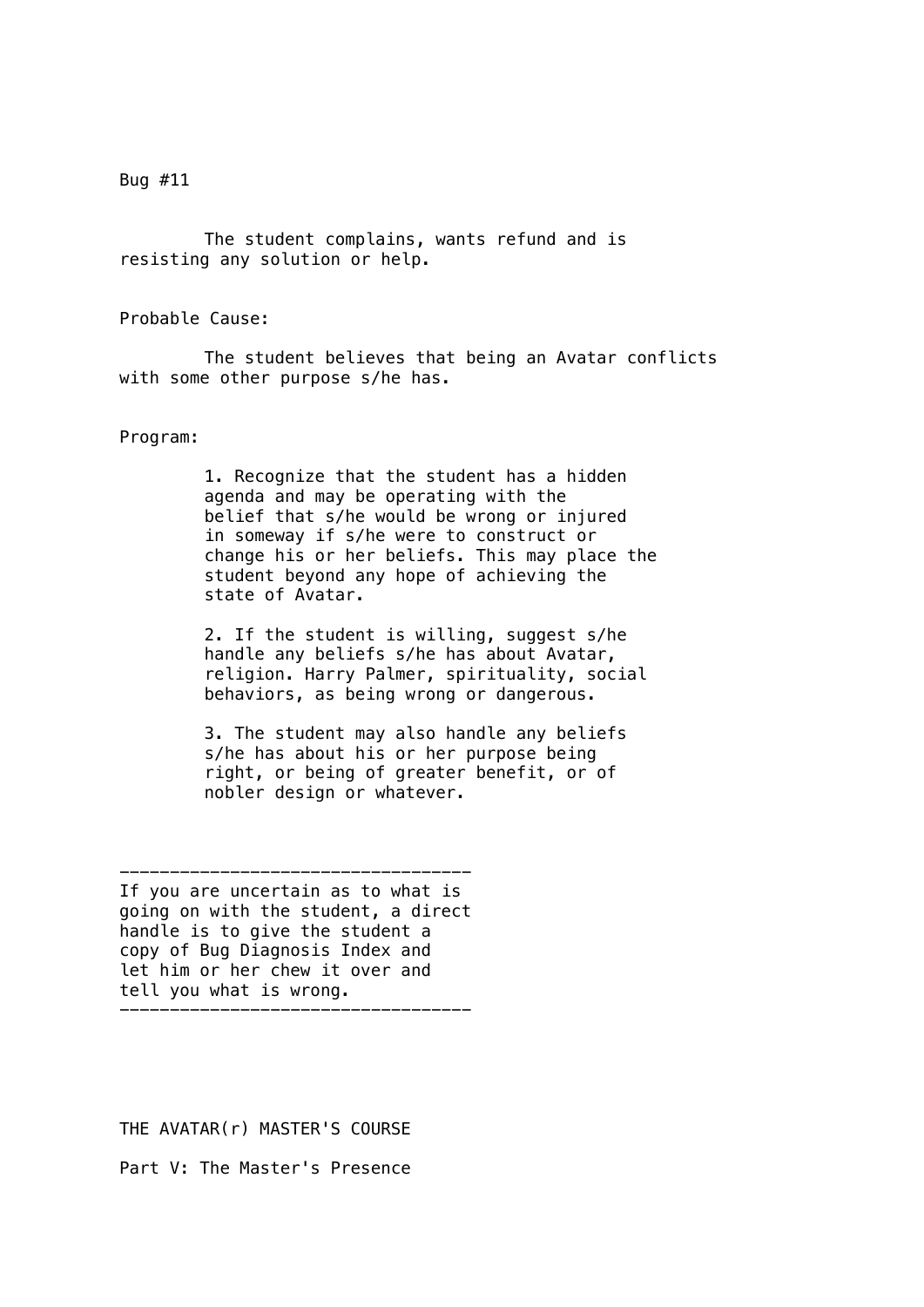[5] BUG DIAGNOSIS INDEX

-----------------------------

#1. The student is trying and failing to get rid of something.

#2. The student knows something is wrong but can't say what it is.

#3. The student discreates something, but it comes right back.

#4. The student has doubts about his/her ability to run the procedure and can't seem to discreate the doubts or keep them discreated.

#5. The student is experiencing something s/he does not prefer.

#6. The student is bogged and asserting the reality of his/her own limitations.

#7. The student is unchanging or not making the gains s/he should.

#8. The student is emotionally unstable.

#9. The student is creating himself/herself as stupid.

#10. The student can't create or change a reality.

#11. The student complains, wants refund and is resisting any solution or help. -------------------------------------------------

## THE AVATAR(r) MASTER'S COURSE

Part V: The Master's Presence -----------------------------

[6] SUBJECTIVE DISCOURAGEMENT HANDLE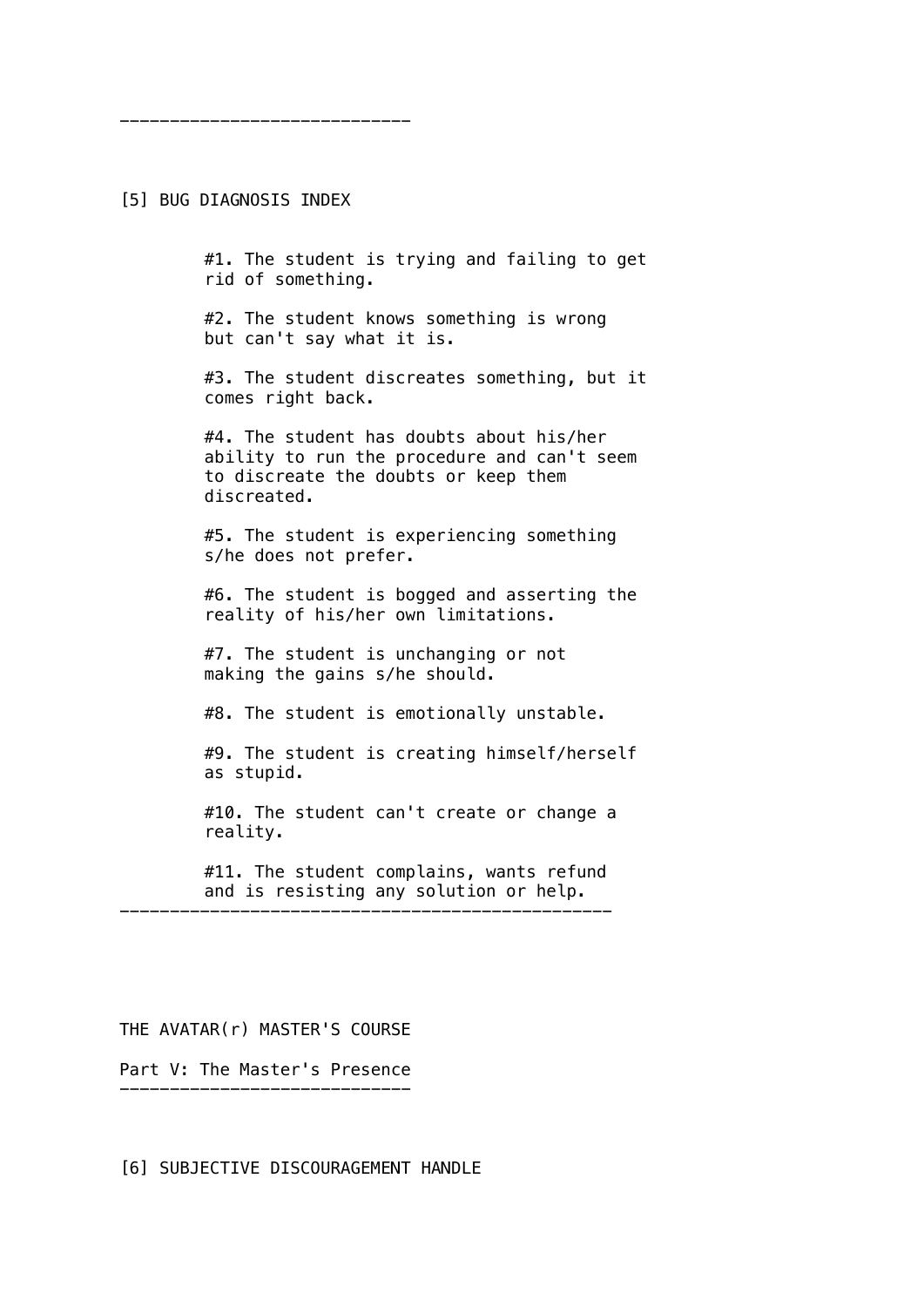Reference: "The Discouragement Program" pg 12

Employ the persistent identity handling procedure on the following:

> 1. Feel what it feels like to desire to be encouraged. Feel what it feels like to resist being encouraged.

2. Feel what it feels like to desire to be discouraged. Feel what it feels like to resist being discouraged.

-----------------------------------------------------------

THE AVATAR(r) MASTER'S COURSE

Part V: The Master's Presence -----------------------------

[7] PROSPERITY RUNDOWN

People's attitudes toward money (prosperity) are responsible for much of the upset in the world. The purpose of this rundown is to handle ideas and beliefs about money.

Section One: Attitudes

(These should be experienced lovingly and discreated.)

- 1. It costs too much.
- 2. There isn't enough money.
- 3. I'd better save it.
- 4. I don't want to pay it.
- 5. It's wrong to waste money.
- 6. It's wrong to have money.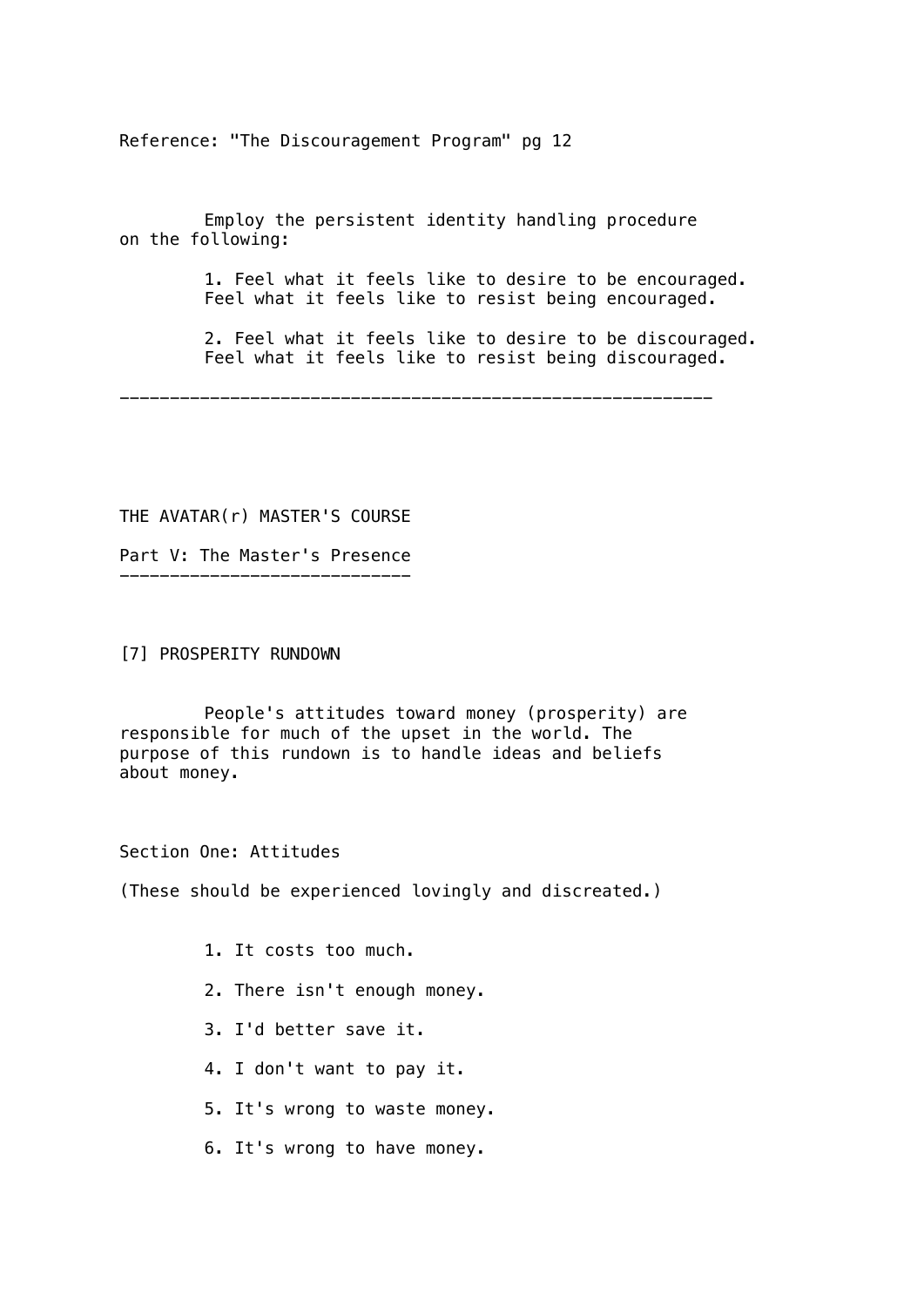7. There are a lot of things more important than money. 8. Money motivation is wrong because ...(fill in the blank) 9. All he wants is money, so ...(fill in the blank) 10. I can't afford it. 11. People with money are ....(fill in the blank) 12. I don't need money.

Section Two: Identities

(1) Experience and discreate any identities that are critical of people who have money.

(2) Experience and discreate any identities that feel right, justified, righteous, spiritual, holy, etc. for:

not having lots of money

being poor

robbing from the rich

denouncing money motivation

having money.

Section Three: Persistent Identity Handle

(1) Experience resisting and desiring, and then discreate the following:

Money, poverty, charity, paying clients, customers, work, reasons to steal, etc.

Section Four: Creation of Prosperity